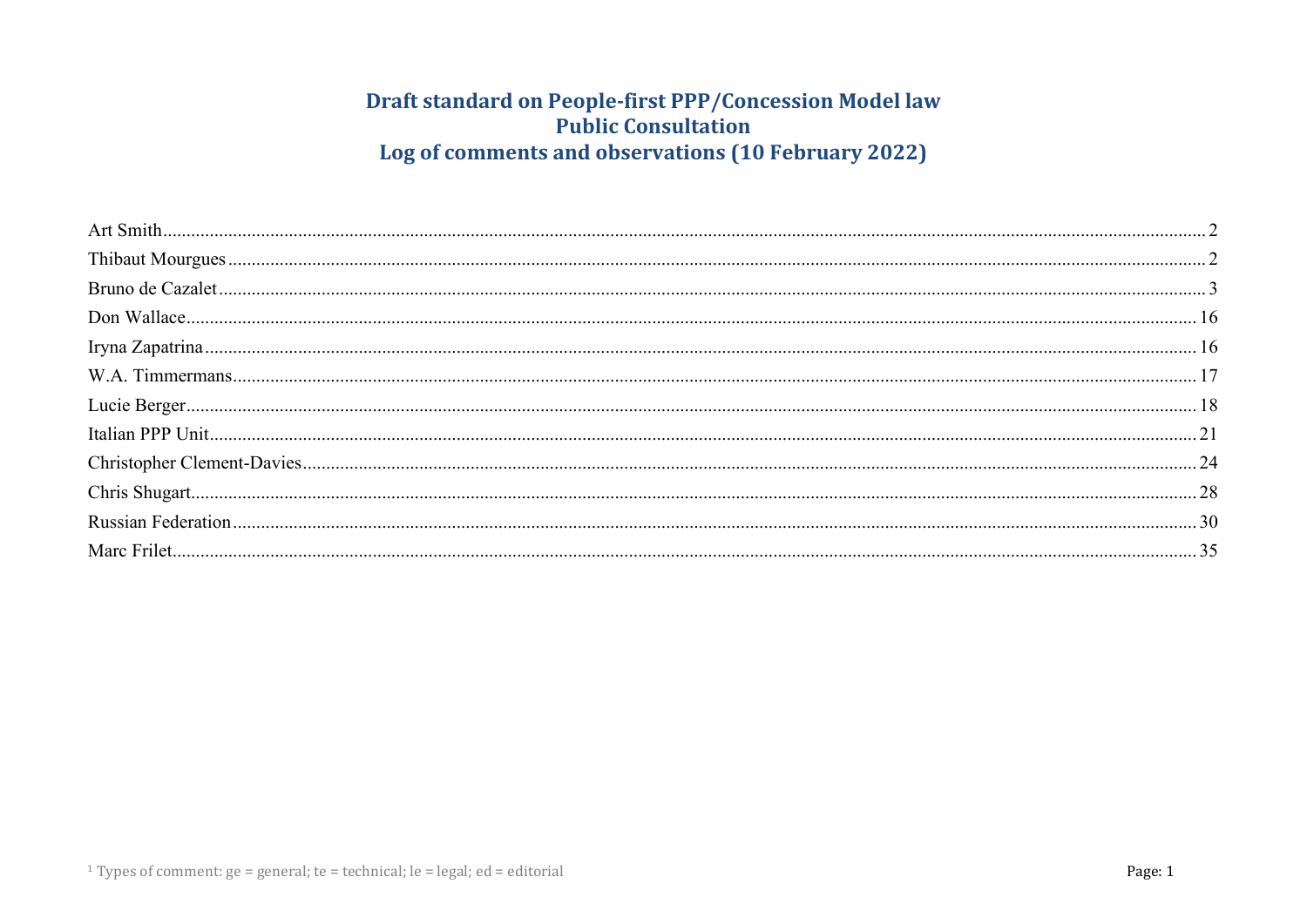<span id="page-1-0"></span>

| Comment<br><b>Submitter</b>                                                                                                                                                                                                                                                                                                                                                                                                                                                                                                                     | <b>Art Smith</b>      |                 | E-<br>mail | arthur.l.smith.consulting@gmail.com | Delegation /<br>Organization | USA representative to<br>the Bureau of the WP<br>on PPP <sub>S</sub> | Date submission | 09.02.2022 |
|-------------------------------------------------------------------------------------------------------------------------------------------------------------------------------------------------------------------------------------------------------------------------------------------------------------------------------------------------------------------------------------------------------------------------------------------------------------------------------------------------------------------------------------------------|-----------------------|-----------------|------------|-------------------------------------|------------------------------|----------------------------------------------------------------------|-----------------|------------|
|                                                                                                                                                                                                                                                                                                                                                                                                                                                                                                                                                 |                       |                 |            |                                     |                              |                                                                      |                 |            |
| <b>Draft</b><br>version<br>number                                                                                                                                                                                                                                                                                                                                                                                                                                                                                                               | <b>Line</b><br>number | <b>Comments</b> |            |                                     | <b>Proposed changes</b>      | <b>Team Leader Response</b>                                          |                 |            |
| The government of the United States has asked me to express its concern that the Draft Model Law deviates from standard World<br>Bank terminology in certain respects. The U.S. believes that it is counterproductive to create alternative terminologies, and that the<br>General<br>UN should seek to harmonize its language with that of the multilateral development community. I don't believe that the U.S. Mission<br>Comments<br>will be submitting written remarks, since they have asked me to ensure that this message is delivered. |                       |                 |            |                                     |                              |                                                                      |                 |            |

<span id="page-1-1"></span>

| <b>Comment</b><br><b>Submitter</b> | Thibaut<br><b>Mourgues</b> | $E-$ | mail | tmourgues@4ipgroup.org                                                                       | Delegation /<br><b>Organization</b> | 4IP Group                                                                                                                                                                                                                                                                                                                                                                                                                                                                                                                                                                                                                                            | Date submission             | 17.12.2021 |
|------------------------------------|----------------------------|------|------|----------------------------------------------------------------------------------------------|-------------------------------------|------------------------------------------------------------------------------------------------------------------------------------------------------------------------------------------------------------------------------------------------------------------------------------------------------------------------------------------------------------------------------------------------------------------------------------------------------------------------------------------------------------------------------------------------------------------------------------------------------------------------------------------------------|-----------------------------|------------|
|                                    |                            |      |      |                                                                                              |                                     |                                                                                                                                                                                                                                                                                                                                                                                                                                                                                                                                                                                                                                                      |                             |            |
| <b>Draft</b><br>version<br>number  | <b>Line</b><br>number      |      |      | <b>Comments</b>                                                                              |                                     | <b>Proposed changes</b>                                                                                                                                                                                                                                                                                                                                                                                                                                                                                                                                                                                                                              | <b>Team Leader Response</b> |            |
| Version                            |                            |      |      |                                                                                              |                                     |                                                                                                                                                                                                                                                                                                                                                                                                                                                                                                                                                                                                                                                      |                             |            |
| General<br>Comments                |                            |      |      |                                                                                              |                                     |                                                                                                                                                                                                                                                                                                                                                                                                                                                                                                                                                                                                                                                      |                             |            |
| Nov.2021                           | 344                        |      |      | Role of regulatory bodies. The<br>point is noted but it is not<br>addressed in the document. |                                     | It is important that the PPP law clearly states the relationship with<br>sector laws, in particular when a regulatory body exists. Any<br>contradiction between PPP law and sector law should be avoided.<br>There are 3 ways to do that: (1) state the priority of the PPP law, (2)<br>the priority of the sector law, or (3) and this is the best option,<br>establish coordination and harmonisation mechanism. The sector<br>regulator should be involved in the preparation of the PPP contract<br>in such a way that the PPP contract signature should be aligned with<br>the delivery of the required licence. The regulator should also have |                             |            |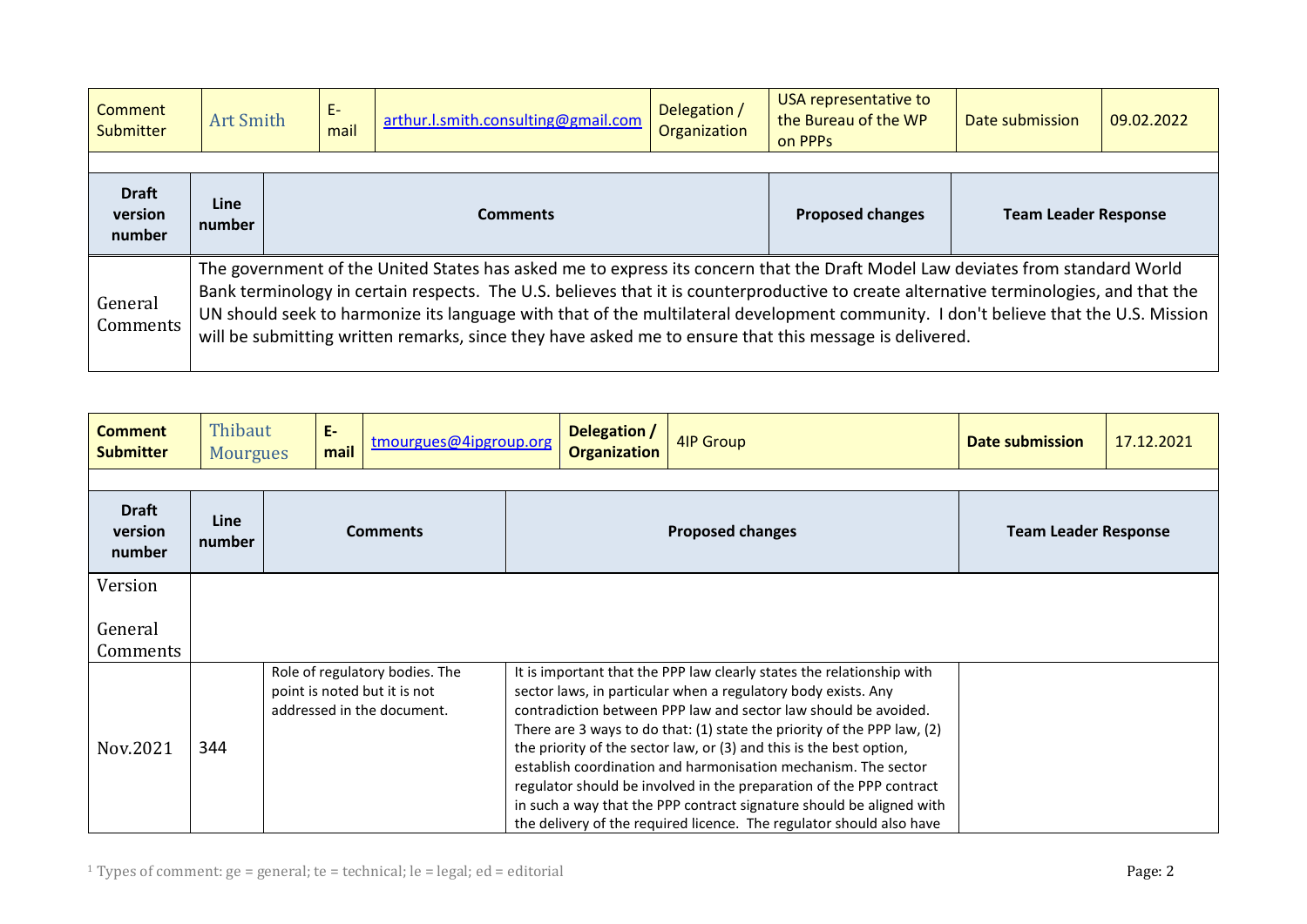|  | the same regulatory rights on the PPP partner than with other |  |
|--|---------------------------------------------------------------|--|
|  | operators.                                                    |  |

<span id="page-2-0"></span>

| <b>Comment</b><br><b>Submitter</b> | Bruno de<br>Cazalet | E-<br>mail | cazaletconsult@gmail.com                                                                                                                                                                                                                                                                                                                                                                                                                                                                                                                                                                                                                                                                                                                                                                                                                                                                                                                                                                                                                                                                                                                                                                                                                                                                                                                           | Delegation /<br><b>Organization</b> |                         | <b>Member of the Business</b><br><b>Advisory Board (BAB)</b> | <b>Date</b><br>submission   | 04.01.2022 |
|------------------------------------|---------------------|------------|----------------------------------------------------------------------------------------------------------------------------------------------------------------------------------------------------------------------------------------------------------------------------------------------------------------------------------------------------------------------------------------------------------------------------------------------------------------------------------------------------------------------------------------------------------------------------------------------------------------------------------------------------------------------------------------------------------------------------------------------------------------------------------------------------------------------------------------------------------------------------------------------------------------------------------------------------------------------------------------------------------------------------------------------------------------------------------------------------------------------------------------------------------------------------------------------------------------------------------------------------------------------------------------------------------------------------------------------------|-------------------------------------|-------------------------|--------------------------------------------------------------|-----------------------------|------------|
|                                    |                     |            |                                                                                                                                                                                                                                                                                                                                                                                                                                                                                                                                                                                                                                                                                                                                                                                                                                                                                                                                                                                                                                                                                                                                                                                                                                                                                                                                                    |                                     |                         |                                                              |                             |            |
| <b>Draft</b><br>version<br>number  | Line<br>number      |            | <b>Comments</b>                                                                                                                                                                                                                                                                                                                                                                                                                                                                                                                                                                                                                                                                                                                                                                                                                                                                                                                                                                                                                                                                                                                                                                                                                                                                                                                                    |                                     | <b>Proposed changes</b> |                                                              | <b>Team Leader Response</b> |            |
|                                    | General             |            | • First of all, I confirm that the proposed Model law<br>allows to draft good PPP laws and it is the reason why<br>all members of our working group have approved the<br>text before its submission to the Bureau. I have been<br>in charge for EBRD since 2005 of the Assessment of<br>the PPP/Concession legal framework of all the EBRD<br>countries of operation (presently around 39) as team<br>leader for GIDE on 5 occasions and as EBRD' advisor<br>for the last one in 2017-2018 awarded to the law firm<br>CMS. I have used the same methodology to assess the<br>draft Model Law which has proven to deserve a "Very<br>High compliance" rate in comparison with UNCITRAL<br>Legislative Guide on Privately Financed Infrastructures<br>Projects' Recommendations and best international<br>practices (attached). This level of compliance based on<br>the answers to 47 questions has only been achieved<br>by two countries, Serbia and Mongolia, among all the<br>EBRD countries of operation.<br>• This result has been achieved after more than four<br>years of <i>probono</i> involvement of the drafting team<br>composed of internationally renowned PPP experts<br>following as you may remember intense and tough<br>discussions that myself and some other civil law<br>specialists have had with our Chairman Christopher |                                     |                         |                                                              |                             |            |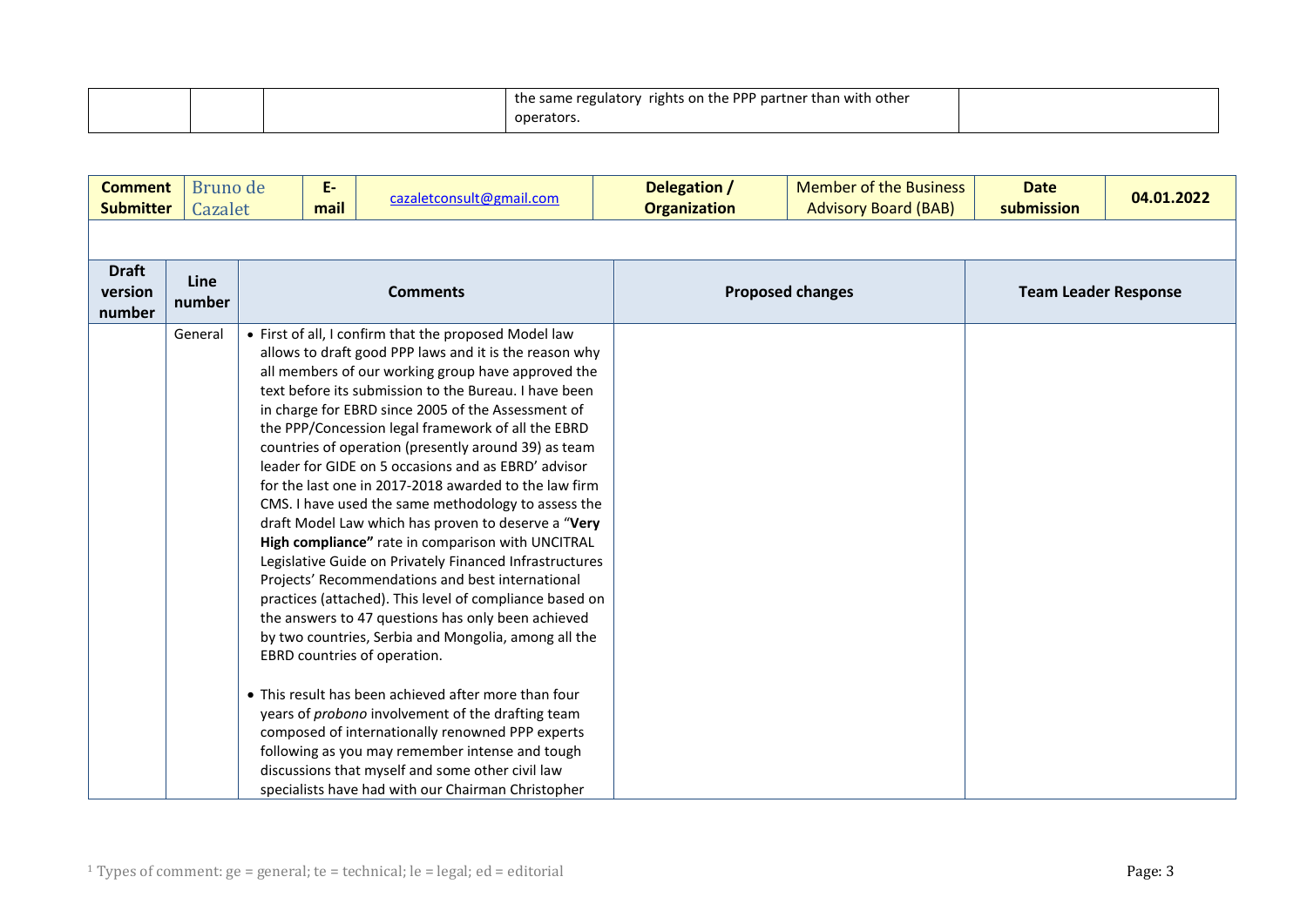| and other members of the team, but always in a |
|------------------------------------------------|
| positive and balanced spirit.                  |

- Like for all other UN model laws or other UN sensitive legal instruments the proposed text is a **compromise between different cultures** and in particular **Civil law and Common law** legal systems reached by the team of PPP experts from very different origins.
- I can therefore perfectly understand that representatives from some countries may not be entirely satisfied by the drafting of the compromise solutions reached and consider that further elaborations might be required by the WP before approving the text at the next session in May 2022.
- What is certain is that it is necessary for UNECE to propose to the World an enhanced people first approach for PPPs that overcomes some of the weaknesses in the way the traditional PPP model has been implemented these last thirty years as we have tried to do through the PfPPP model law. The adoption of the text should not be further postponed if we properly answer to the WP final requirements and if we are well prepared to defend the revised text at the next WP session even if it may thwart the interests of certain parties.
- As required by the WP and in order to allow the approval process to proceed I have submitted to the Secretariat in the required form at the given official address my personal views as member of the initial drafting team and member of the Business Advisory Board on further possible elaborations on the three mentioned topics which are effectively key to the drafting of a People first PPP Model law (attached). For a better understanding of the proposed modification, you will find also attached a copy of the Model marked Law integrating the proposed changes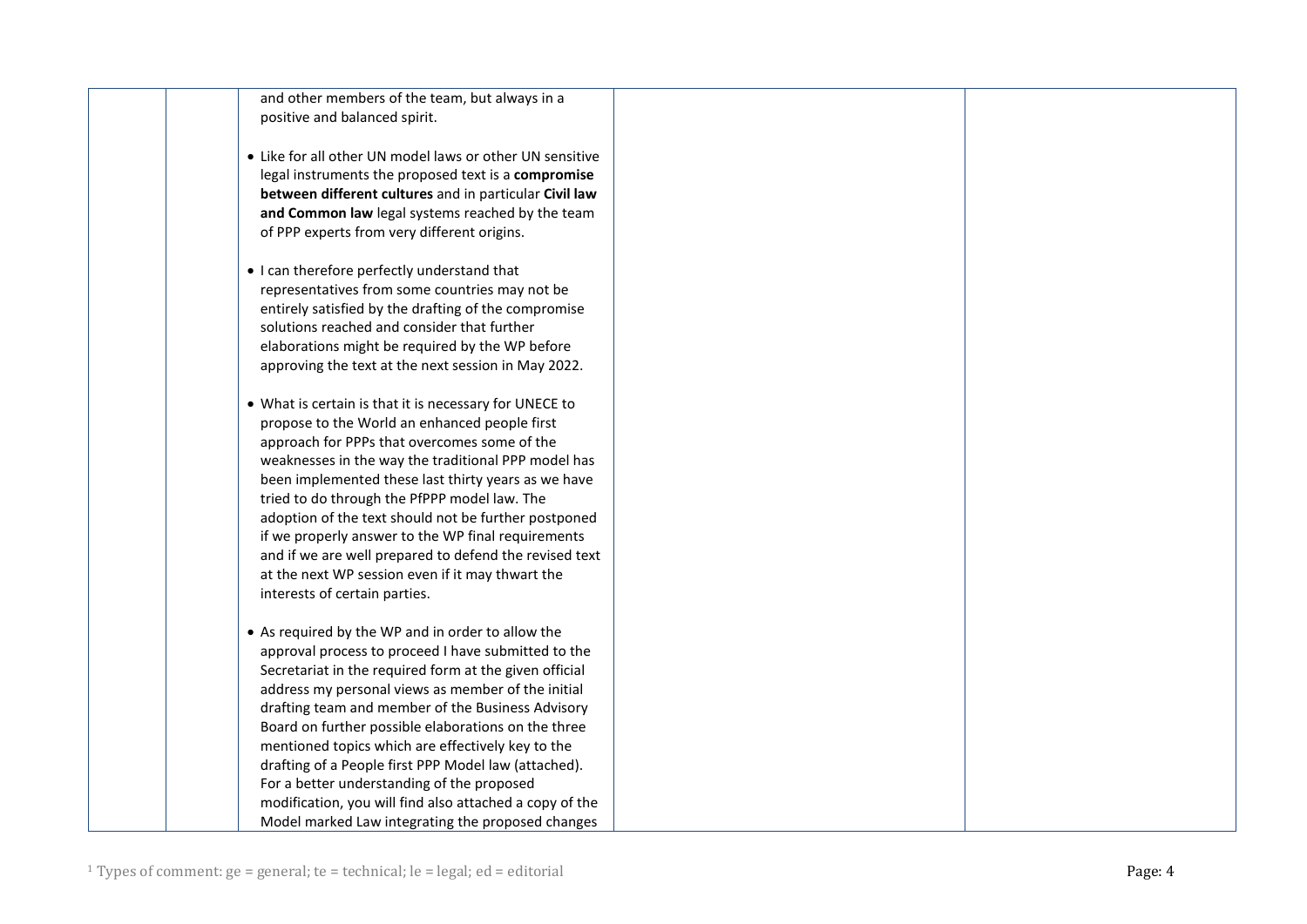|          |          | as well as a note to the Bureau underlining the<br>relationships between the three topics which I leave<br>to your entire discretion to communicate or not to the<br>Bureau or any person designed to review the result of<br>the public consultation and to submit the<br>consolidated version in April 2022 to the Committee<br>on Innovation, Competitiveness and Public-Private<br>Partnerships (CICPPP) for approval at its next session<br>in May 2022.                                                                                                                                                                                                                                                                                                                                                                                                                                                                                                                                                                                                      |                                                                                                                                                                                                                                                                                                                                                                                      |  |
|----------|----------|--------------------------------------------------------------------------------------------------------------------------------------------------------------------------------------------------------------------------------------------------------------------------------------------------------------------------------------------------------------------------------------------------------------------------------------------------------------------------------------------------------------------------------------------------------------------------------------------------------------------------------------------------------------------------------------------------------------------------------------------------------------------------------------------------------------------------------------------------------------------------------------------------------------------------------------------------------------------------------------------------------------------------------------------------------------------|--------------------------------------------------------------------------------------------------------------------------------------------------------------------------------------------------------------------------------------------------------------------------------------------------------------------------------------------------------------------------------------|--|
| Nov.2021 | 9        | Proposed change of title:<br>Keep the original title of the draft law: "People-First PPP<br>Model Law" and not People-First PPP/Concession Model<br>Law, to avoid any confusion (Concession being<br>considered as an integral part of PPP) or it should be<br>specified: "PPP/(Concession and non-concession PPP)"<br>It is either a standard for a PPP law or a model law. I<br>suggest to keep "model law" and to delete the reference<br>to "standard"                                                                                                                                                                                                                                                                                                                                                                                                                                                                                                                                                                                                         | Title: "Draft People-First PPP Model Law"                                                                                                                                                                                                                                                                                                                                            |  |
| Nov.2021 | 66 to 73 | The end of the first sentence is to be deleted as it is<br>more a commentary than a legislative provision and it is<br>not necessary. It brings confusion in an attempt to<br>comply with UNCITRAL definition of PPP and to<br>introduce two different form of PPP (concession and<br>non-concession PPP).<br>The following wording is TO BE DELETED:<br>"including those referred to or described as<br>"concessions" or "user charge" projects, those referred<br>to or described as "government pay" or "PFI"-type<br>projects, other forms referred to by other labels or<br>acronyms, and those that involve a transfer of demand<br>risk to the private partner as well as those that do not."<br>This wording mixes concession with other forms and<br>other considerations which give an impression of<br>unclear<br>statement. It mixes criteria such as remuneration or<br>transfer of risk and with various other legal forms which<br>give an impression of unclear statement with respect to<br>the scope of the law and the proposed approach. It is | Article 1. 2 - All PPPs. "This law applies to all forms<br>of PPP, as defined in this law. It applies to all PPP<br>projects implemented in [host country] after the date<br>this law comes into force, whether carried out at<br>national, federal, sub-national, regional or municipal<br>level (except only in so far as the PPP regulations<br>specifically provide otherwise)." |  |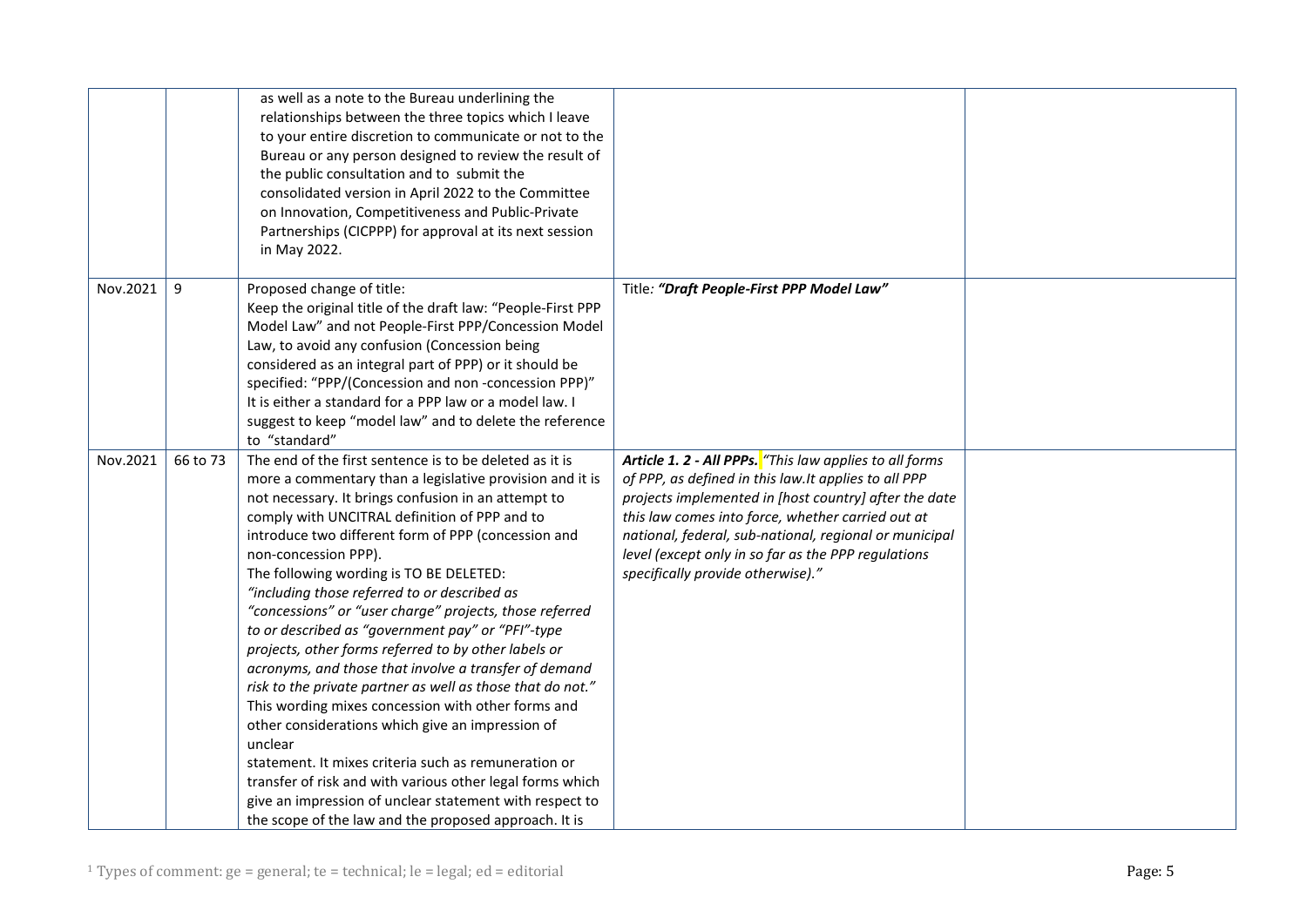|          |               | enough to say that the Law applies to all PPP as defined<br>in the Law.<br>Enough to say that the Law applies to all PPP with the<br>possibility to specify: "concessions and non-concession<br>PPP".<br>"concessions" and non-concession PPP" are defined as<br>the two forms of PPP within the new definition of PPP as<br>per UNCITRAL PPP Model provisions.                                                                                                                                                                                                                                                                                                                                                                                                                                                                                                                                                                                                                                                                                                                                                                                                                                                                                                                                                                                                                                                                                                   |                                                                                                                                                                                                                         |  |
|----------|---------------|-------------------------------------------------------------------------------------------------------------------------------------------------------------------------------------------------------------------------------------------------------------------------------------------------------------------------------------------------------------------------------------------------------------------------------------------------------------------------------------------------------------------------------------------------------------------------------------------------------------------------------------------------------------------------------------------------------------------------------------------------------------------------------------------------------------------------------------------------------------------------------------------------------------------------------------------------------------------------------------------------------------------------------------------------------------------------------------------------------------------------------------------------------------------------------------------------------------------------------------------------------------------------------------------------------------------------------------------------------------------------------------------------------------------------------------------------------------------|-------------------------------------------------------------------------------------------------------------------------------------------------------------------------------------------------------------------------|--|
| Nov.2021 | 129 to<br>136 | The definition of PfPPP should not include part of the<br>definition for PPP but refers to the definition of PPP and<br>specify the specificity of this form of PPP.<br>The fact that PPPs are contract delivery tools for public<br>infrastructure provision involving initial private financing<br>and that they include two types: "government-pay<br>PPPs" which are primarily funded by taxpayers and<br>"concessions" which are primarily funded by the users of<br>the infrastructure should not be included as first it is not<br>the proper place to deal with the definition of PPP and<br>second, it is no longer in compliance with the new<br>definition of PPP. (to be deleted)<br>The fact that it is as an enhanced approach for PPPs that<br>overcomes some of the weaknesses in the way the<br>traditional PPP model has been implemented is a<br>commentary rather than a definition. (to be deleted)<br>This definition of PfPPP would also be along the line of<br>the UNECE definition of PPPs from the 2008 Guidebook<br>"On Promoting Good Governance in Public-Private<br>Partnerships": "PPPs refer to 'innovative methods used<br>by the public sector to contract with the private sector,<br>who bring their capital and their ability to deliver<br>projects on time and to budget, while the public sector<br>retains the responsibility to provide these services to the<br>public in a way that benefits the public and delivers | Article 2. $(q)$<br>"People-first Public-private<br>partnership" means a type of Public-Private<br>Partnership (PPP) designed to implement the<br>Sustainable Development Goals and thereby to be<br>"fit for purpose". |  |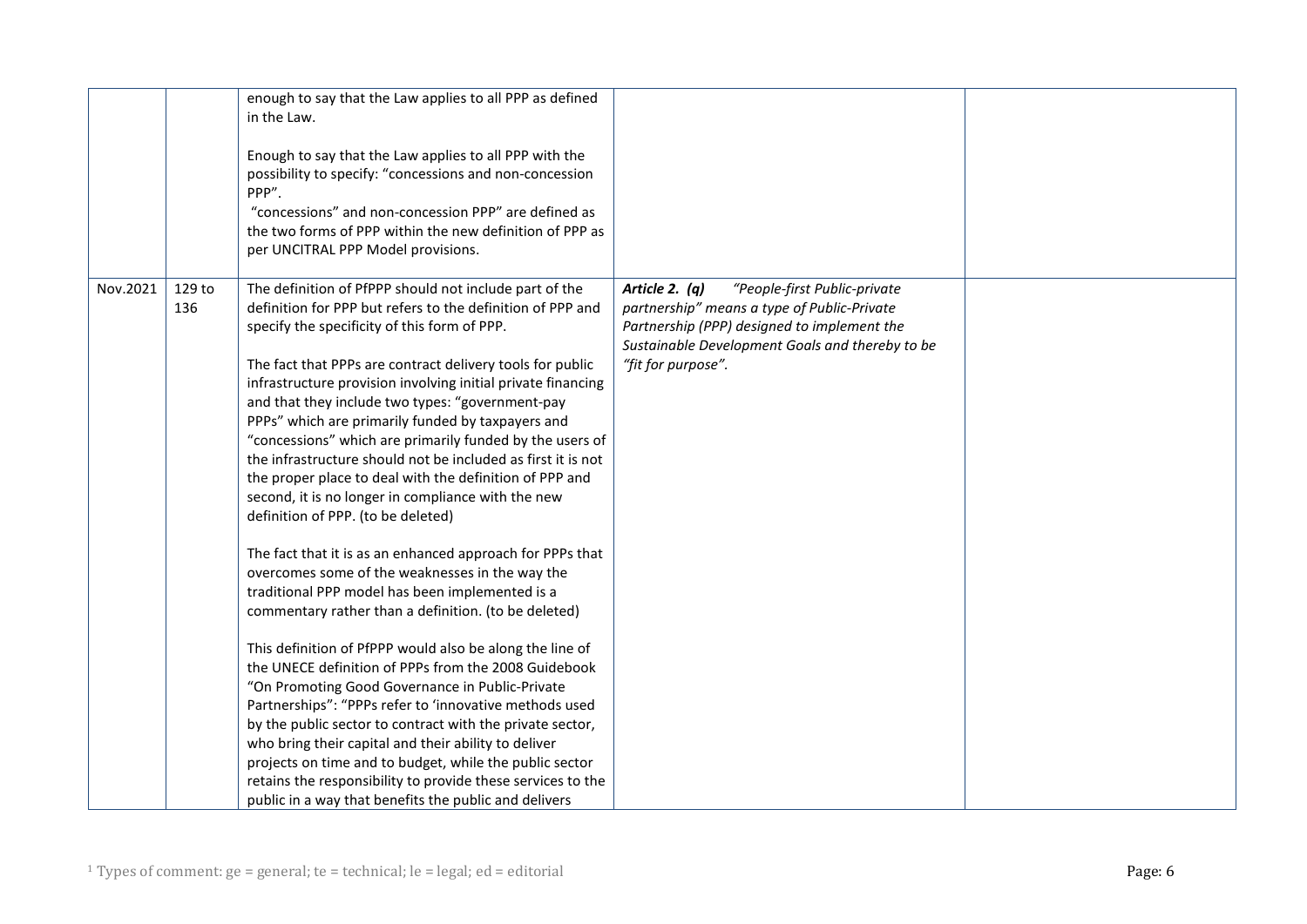|          |               | sustainable development and an improvement in the<br>quality of life'."<br>The proposed definition of PfPPP is consistent with this<br>UNECE definition of PPP which was drafted at a time the<br>concept of PfPPP was not existing and which is still up to<br>date (it was quoted by Geoffrey in a recent presentation<br>on "Guiding Principles on People-first PPPs for the UN<br>SDGs"                                                                                                                                                                                                                                                                                                                                                                                                                                                                                                                                                                                                                                                                                                                                                                                    |                                                                                                                                                                                                                                                                                                                                                                                                                                                                                                                                                                   |  |
|----------|---------------|--------------------------------------------------------------------------------------------------------------------------------------------------------------------------------------------------------------------------------------------------------------------------------------------------------------------------------------------------------------------------------------------------------------------------------------------------------------------------------------------------------------------------------------------------------------------------------------------------------------------------------------------------------------------------------------------------------------------------------------------------------------------------------------------------------------------------------------------------------------------------------------------------------------------------------------------------------------------------------------------------------------------------------------------------------------------------------------------------------------------------------------------------------------------------------|-------------------------------------------------------------------------------------------------------------------------------------------------------------------------------------------------------------------------------------------------------------------------------------------------------------------------------------------------------------------------------------------------------------------------------------------------------------------------------------------------------------------------------------------------------------------|--|
| Nov.2021 | 159 to<br>165 | UNCITRAL PPP Model Provision definition for PPP to be<br>adopted:<br>"Model Provision 2. Definitions<br>For the purpose of this law:<br>(a) "Public-private partnership (PPP)" means an<br>agreement between a contracting authority and a private<br>entity for the implementation of a project, against<br>payments by the contracting authority or the users of the<br>facility, including both those projects that entail a transfer<br>of the demand risk to the private partner ("concession<br>PPPs") and those other types of PPPs that do not entail<br>such risk transfer ("non-concession PPPs");<br>The fact to adopt the same definition for PPP than<br>UNCITRAL is necessary if we want to speak of the same<br>thing and to differentiate UNECE PfPPP from regular PPP.<br>There is no objection to maintain the reference to<br>additional criteria listed under Article 4.3 of the draft<br>Model Law as they are in the alignment of the UNCITRAL<br>PPP Legislative Guide developments with respect to the<br>characteristics of PPP and with the other provisions of the<br>Model law itself.<br>The UNCITRAL definition of PPP makes a clear distinction | Article 2. $(x)$<br>"Public-private partnership" or<br>"PPP" means an agreement between a contracting<br>authority and a private entity for the<br>implementation of a project, against payments by<br>the contracting authority or the users of the facility,<br>including both those projects that entail a transfer of<br>the demand risk to the private partner ("concession<br>PPPs") and those other types of PPPs that do not<br>entail such risk transfer ("non-concession PPPs")<br>meeting the criteria and requirements set out in<br>article $4.3$ ;" |  |
|          |               | between concession and non-concession PPP based on                                                                                                                                                                                                                                                                                                                                                                                                                                                                                                                                                                                                                                                                                                                                                                                                                                                                                                                                                                                                                                                                                                                             |                                                                                                                                                                                                                                                                                                                                                                                                                                                                                                                                                                   |  |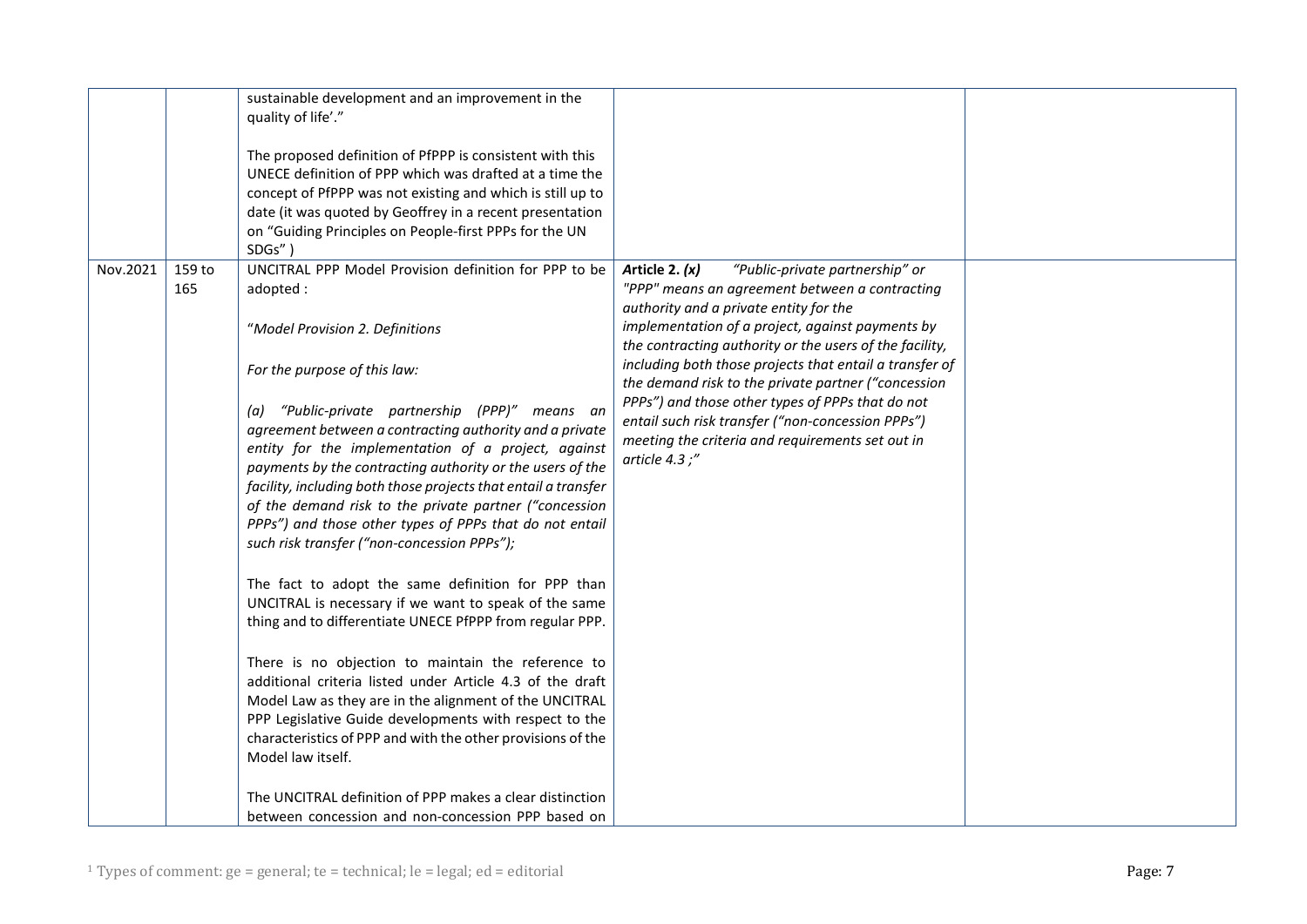|          |               | this market risk criteria which explain the reason<br>concession may deserve a different treatment as a result<br>of taking such market risks.                                                                                                                                                                                                                                                                            |                                                                                                          |  |
|----------|---------------|---------------------------------------------------------------------------------------------------------------------------------------------------------------------------------------------------------------------------------------------------------------------------------------------------------------------------------------------------------------------------------------------------------------------------|----------------------------------------------------------------------------------------------------------|--|
|          |               | The adoption of the UNCITRAL definition for PPP and<br>consequently of this classification differentiating<br>« concession » and « non-concession PPP » based on the<br>sole criteria of transfer of demand risk and not the<br>remuneration(like EU Directives which refer to operation<br>risk, larger than demand risk).                                                                                               |                                                                                                          |  |
|          |               | This alignment on the definition of PPPs in the Model law<br>with the definitions of UNCITRAL oblige to take the<br>market risk criteria rather than the remuneration criteria.<br>As a matter of fact, in the real life it does not make much<br>change as concessions are usually user paid and non-<br>concession PPP government pay except with few<br>exceptions (shadow tools).                                     |                                                                                                          |  |
|          |               | Definition of PPPs of UNECE from the 2008 Guidebook<br>"On Promoting Good Governance In Public-Private<br>Partnerships":                                                                                                                                                                                                                                                                                                  |                                                                                                          |  |
|          |               | • "PPPs refer to 'innovative methods used by the public<br>sector to contract with the private sector, who bring their<br>capital and their ability to deliver projects on time and to<br>budget, while the public sector retains the responsibility<br>to provide these services to the public in a way that<br>benefits the public and delivers sustainable development<br>and an improvement in the quality of life'." |                                                                                                          |  |
|          |               | This last portion of the sentence is taken into account for<br>the definition of PfPPP to underline its people first<br>specificity.                                                                                                                                                                                                                                                                                      |                                                                                                          |  |
| Nov.2021 | 236 to<br>244 | A clear simple provision stating that reference to PPP<br>apply to both concession and non-concession PPP and<br>that where concession is specifically mentioned it does                                                                                                                                                                                                                                                  | <b>Article</b><br>4.2<br>« PPP Main Characteristics. Reference<br>to PPP in the draft Model Law apply to |  |
|          |               | not apply to non-concession PPP should replace the                                                                                                                                                                                                                                                                                                                                                                        | both concession and non-concession                                                                       |  |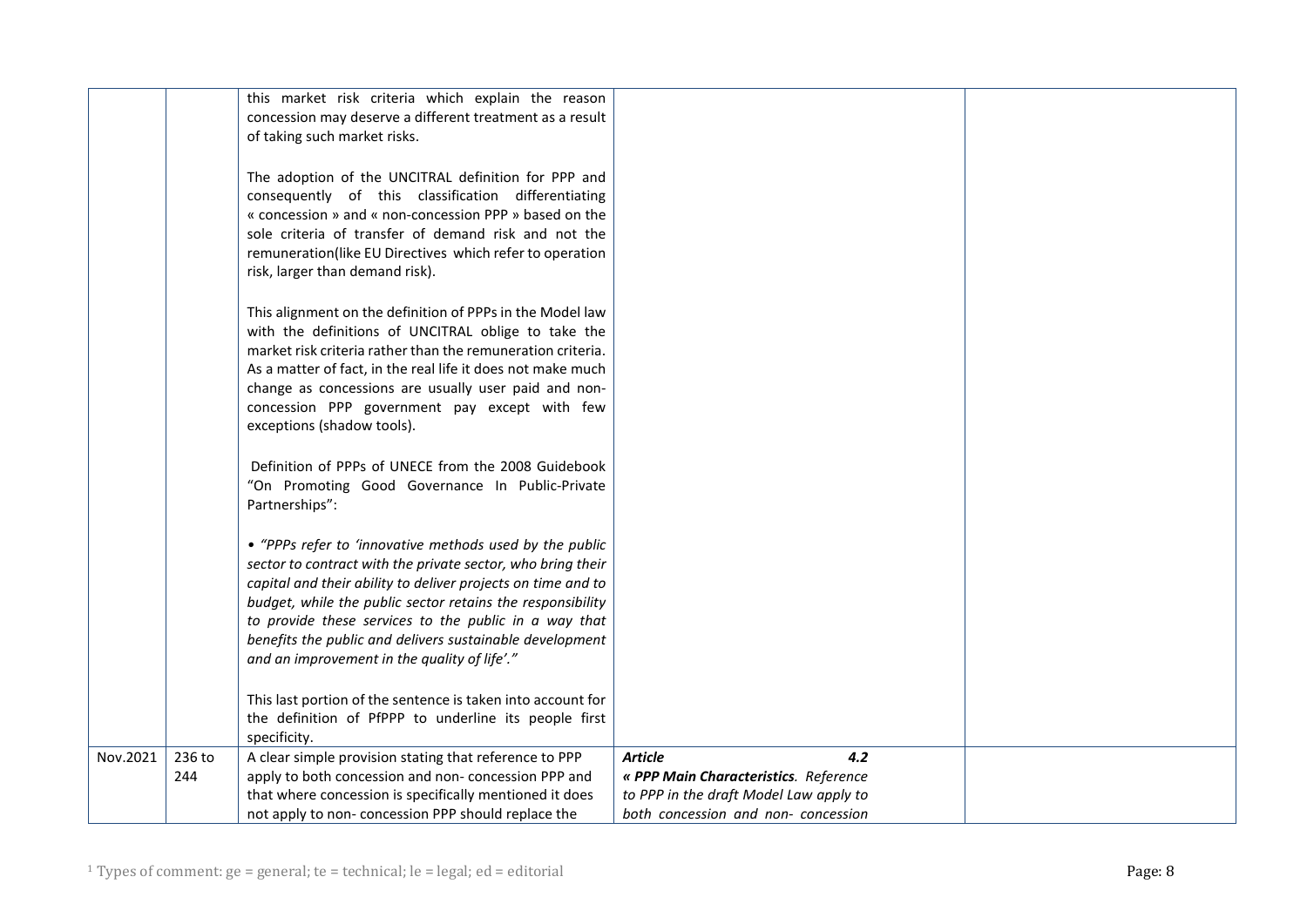| following confusing provision of Article 4.2 which could   | <b>PPP</b><br>where<br>and<br>concession is |  |
|------------------------------------------------------------|---------------------------------------------|--|
| be used to challenge the validity of a PPP agreement       | specifically mentioned it does not apply    |  |
| complying with the definition of PPP and the criteria of   | to non-concession PPP".                     |  |
| Article 4.3.                                               |                                             |  |
|                                                            |                                             |  |
| 4.2 « PPP Main Characteristics" "A PPP project involves    |                                             |  |
| a contract structured around functional specifications     |                                             |  |
| and performance indicators, providing for a fair           |                                             |  |
| allocation or sharing of risks and rewards between the     |                                             |  |
| parties based on the common objective of best serving      |                                             |  |
| the public interest during the project life cycle. The     |                                             |  |
| private partner's compensation is provided either by the   |                                             |  |
| contracting authority (often called 'Public-Payment        |                                             |  |
| PPPs') or by the end users (often called 'Concessions') or |                                             |  |
| possibly through a combination of the two. The term of     |                                             |  |
| the project is established in such a way that the private  |                                             |  |
| partner may amortize applicable costs and make a           |                                             |  |
| reasonable profit. PPP projects may involve the creation   |                                             |  |
| of tangible or intangible assets that support the delivery |                                             |  |
| of a Public Service."                                      |                                             |  |
|                                                            |                                             |  |
| This statement will ensure that a proper balanced          |                                             |  |
| approach is given to "user-pays" and "government-pays"     |                                             |  |
| models through the reference to                            |                                             |  |
| concession and non-concession models PPP                   |                                             |  |
| corresponding to "user-pays" and "government-pays" in      |                                             |  |
| common language and in practice with few exceptions.       |                                             |  |
|                                                            |                                             |  |
| We have plenty of reference to concession in the draft     |                                             |  |
| Model Law which shows that the specificity of              |                                             |  |
| concessions had well been considered. The same is not      |                                             |  |
| true for non-concession PPP for which no specific clause   |                                             |  |
| is provided for. This is the reason why we have proposed   |                                             |  |
| an additional Article 11.9 t) dealing with the specificity |                                             |  |
| of non-concession PPP and also for concession as far as    |                                             |  |
| they benefit partially from public funding or guarantees.  |                                             |  |
| (see below).                                               |                                             |  |
|                                                            |                                             |  |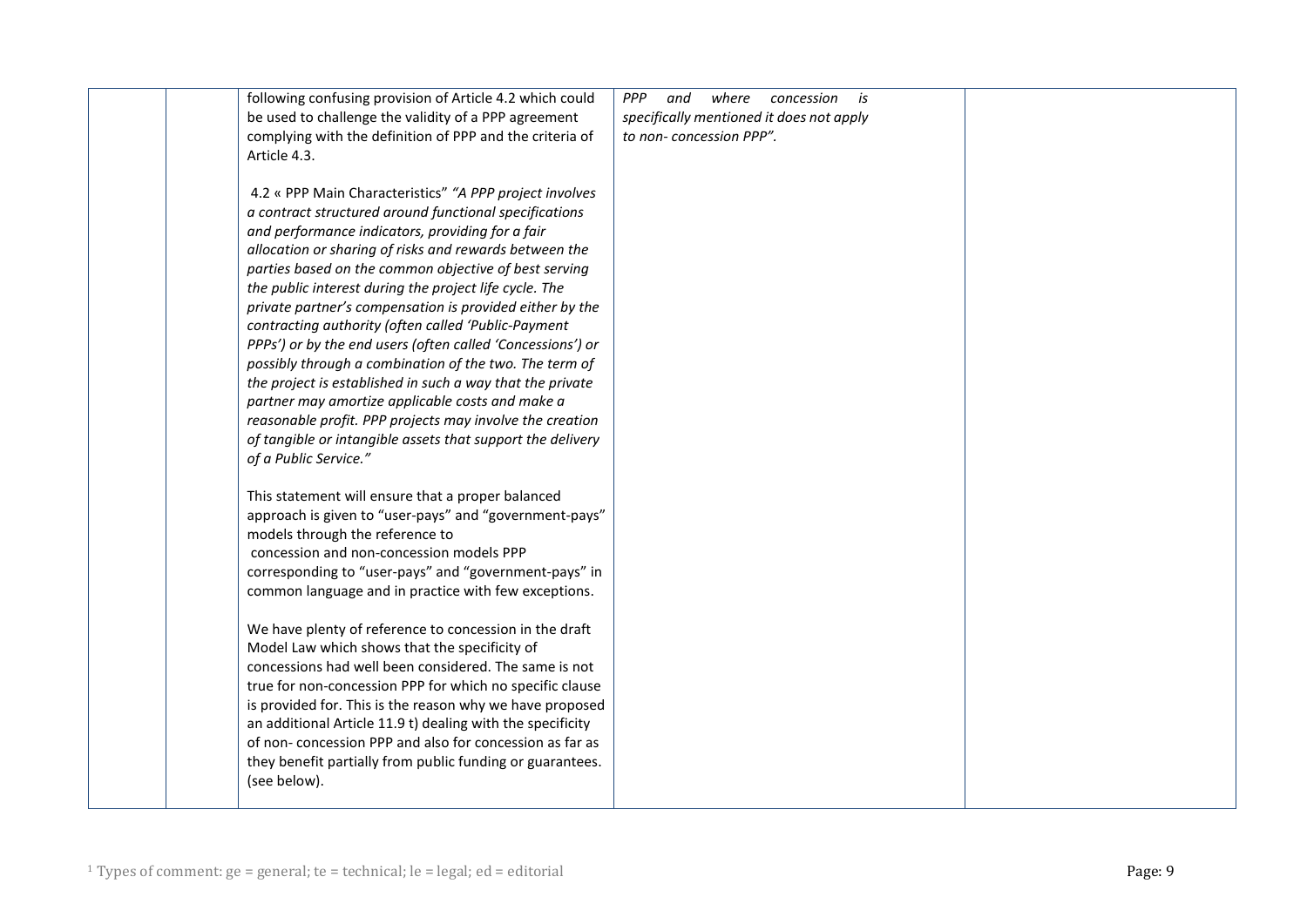| Nov.2021 | 337    | It is suggest to put the private finance reference           | Article 4.3 (e) [Involve an element of                   |  |
|----------|--------|--------------------------------------------------------------|----------------------------------------------------------|--|
|          |        | between brackets as optional as despite the fact that        | private finance].                                        |  |
|          |        | the UNCITRAL PPP Legislative Guide (which is the             |                                                          |  |
|          |        | successor to the Guide for Private Financing of              |                                                          |  |
|          |        | Infrastructure Projects) it is recognized that Affermage     |                                                          |  |
|          |        | /Lease contract which is a form of delegation of public      |                                                          |  |
|          |        | service under the Civil Law system of Administrative law     |                                                          |  |
|          |        | is to be subject to the same treatment than concessions      |                                                          |  |
|          |        | (including by the EU Concession Directive) despite the       |                                                          |  |
|          |        | absence of financing as a result of the fact that its        |                                                          |  |
|          |        | remuneration is like concessions subject to the vagaries     |                                                          |  |
|          |        | of the market.                                               |                                                          |  |
|          |        |                                                              |                                                          |  |
|          |        |                                                              |                                                          |  |
|          |        |                                                              |                                                          |  |
|          |        |                                                              |                                                          |  |
|          |        |                                                              |                                                          |  |
|          |        |                                                              |                                                          |  |
|          |        |                                                              |                                                          |  |
|          |        |                                                              |                                                          |  |
|          |        |                                                              |                                                          |  |
|          |        |                                                              |                                                          |  |
|          |        |                                                              |                                                          |  |
| Nov.2021 | 606 to | Make an obligation in the case of Concessions, to pay a      | Article 11.9 (s) In the case of Concessions,             |  |
|          | 607    | particular attention to the following (but without           | particular attention shall be paid to the following      |  |
|          |        | limiting their applicability to other types of PPP as well): | (but without limiting their applicability to other types |  |
|          |        |                                                              | of PPP as well):                                         |  |
| Nov.2021 | To be  | In order to ensure a proper balanced approach to "user-      | Article 11.9 (t) In the case of non-Concessions PPP      |  |
|          | added  | pays" and "government-pays" models and to enhance            | as well as for concession with public funding in the     |  |
|          | after  | the primary focus on the inclusion of the People-first       | form of loan or equity, grant or subsidies or other      |  |
|          | 634    | PPP approaches and outcomes it is suggested to add a         | public participation in the financing or the funding or  |  |
|          |        | new paragraph t) to article 11.9 dealing with non-           | of public guarantees or where contingent liabilities is  |  |
|          |        | concession PPP and also with concessions benefiting          | to be supported by a public entity (the concerned        |  |
|          |        | from public financing/funding support or guarantee.          | PPP), particular attention to be given to capital and    |  |
|          |        | This should be done in the same way specific                 | operating costs, affordability, and long-term            |  |
|          |        | requirements for concessions are dealt with under item       | sustainability for the whole life of the contract period |  |
|          |        | s) of the same paragraph 9) of Article 11 to ensure a        | (including fiscal sustainability, budgetary              |  |
|          |        | proper balanced treatment between concession and             | implications and any public-sector contingent            |  |
|          |        | non-concession PPP. This new subparagraph t)                 | liabilities), and particular attention shall also be     |  |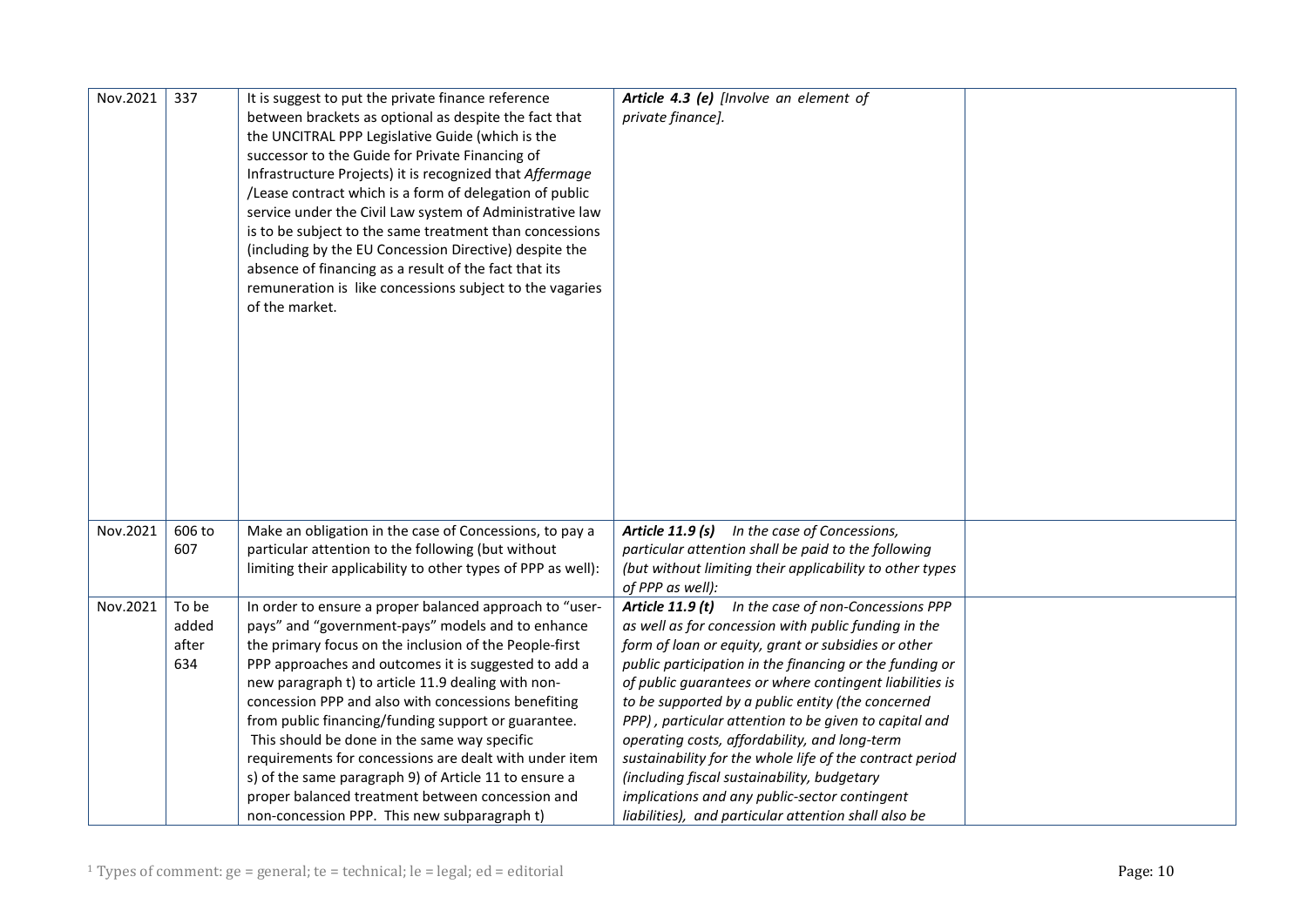|           | underlies the subject matters for which particular        | paid to the following (but without limiting their        |  |
|-----------|-----------------------------------------------------------|----------------------------------------------------------|--|
|           | attention shall be paid (but without limiting their       | applicability to other types of PPP as well):            |  |
|           | applicability to other types of PPP as well).             | i) Implementation of the people-first objective          |  |
|           |                                                           | of PPPs.                                                 |  |
|           | For these non-concession PPPs or concessions including    | Concerned PPP projects shall demonstrate that they       |  |
|           | some public funding or guarantee new People first         | are structured and implemented to achieve the five       |  |
|           | additional oriented provisions should be added to         | 'people-first' outcomes specified in the Preamble. To    |  |
|           | enhance primary focus on the inclusion of the People-     | this end, PPP project shall:                             |  |
|           | first PPP approaches and outcomes based on                | - specifically recite the five outcomes as part of its   |  |
|           | "Legislative Provisions for People-First Public-Private   | objective;                                               |  |
|           | Partnerships" proposed by Motoko Aizawa on 6 August       | -in addition to other studies and assessments            |  |
|           | 2020 not yet incorporated.                                | required during the project preparation stage, (a)       |  |
|           |                                                           | assess with a particular attention its potential social, |  |
|           | Non-concession PPPs deserve specific attention as they    | economic and environmental impact, and (b) its           |  |
|           | are depending on public funding which increase the        | "value for people".                                      |  |
|           | required level of accountability of the decision makers   | - include measures in its management plan to             |  |
|           | both with respect to their financial sustainability along | avoid, minimize, mitigate or compensate for the          |  |
|           | the entire life of the project and as far as economic,    | negative impacts and enhance the positive impacts,       |  |
|           | social or environmental impact are concerned.             | and to achieve the five outcomes, consistent with the    |  |
|           | The same also apply for concessions as far as they        | findings of the social, environmental and economic       |  |
|           | benefit partially from public funding in the form of loan | impact assessment;                                       |  |
|           | or equity, grant or subsidies or of public guarantees or  | ii) Local economic development and skills and            |  |
|           | where contingent liabilities are to be supported by a     | technology transfer:                                     |  |
|           | public entity. In all such cases of non-concession PPP    | Concerned PPP projects shall prefer local goods,         |  |
|           | and concession depending on public funding or             | services and labour, provided that the conditions of     |  |
|           | guarantee (the concerned PPP), particular attention       | price, quality, delivery time and terms of payment       |  |
|           | should be given to the proper treatment of SDG. As a      | are similar to those from non-national sources.          |  |
|           | result of such funding the government has good reasons    | Projects shall offer training programs designed to       |  |
|           | and is in good position to impose the proper level of     | enable local participation in projects through a         |  |
|           | social, economic and environmental impact for such        | range of positions and skill levels. These local         |  |
| projects. |                                                           | economic development initiatives shall pay               |  |
|           |                                                           | particular attention to women's employment and           |  |
|           |                                                           | entrepreneurship and prioritize women-owned              |  |
|           |                                                           | businesses in procurement. In addition, they shall       |  |
|           |                                                           | promote opportunities for skills, know-how and           |  |
|           |                                                           | technology transfers.                                    |  |
|           |                                                           |                                                          |  |
|           |                                                           | As part of the project undertakings, concerned PPP       |  |
|           |                                                           | project shall develop a community development            |  |
|           |                                                           | agreement with the relevant communities, especially      |  |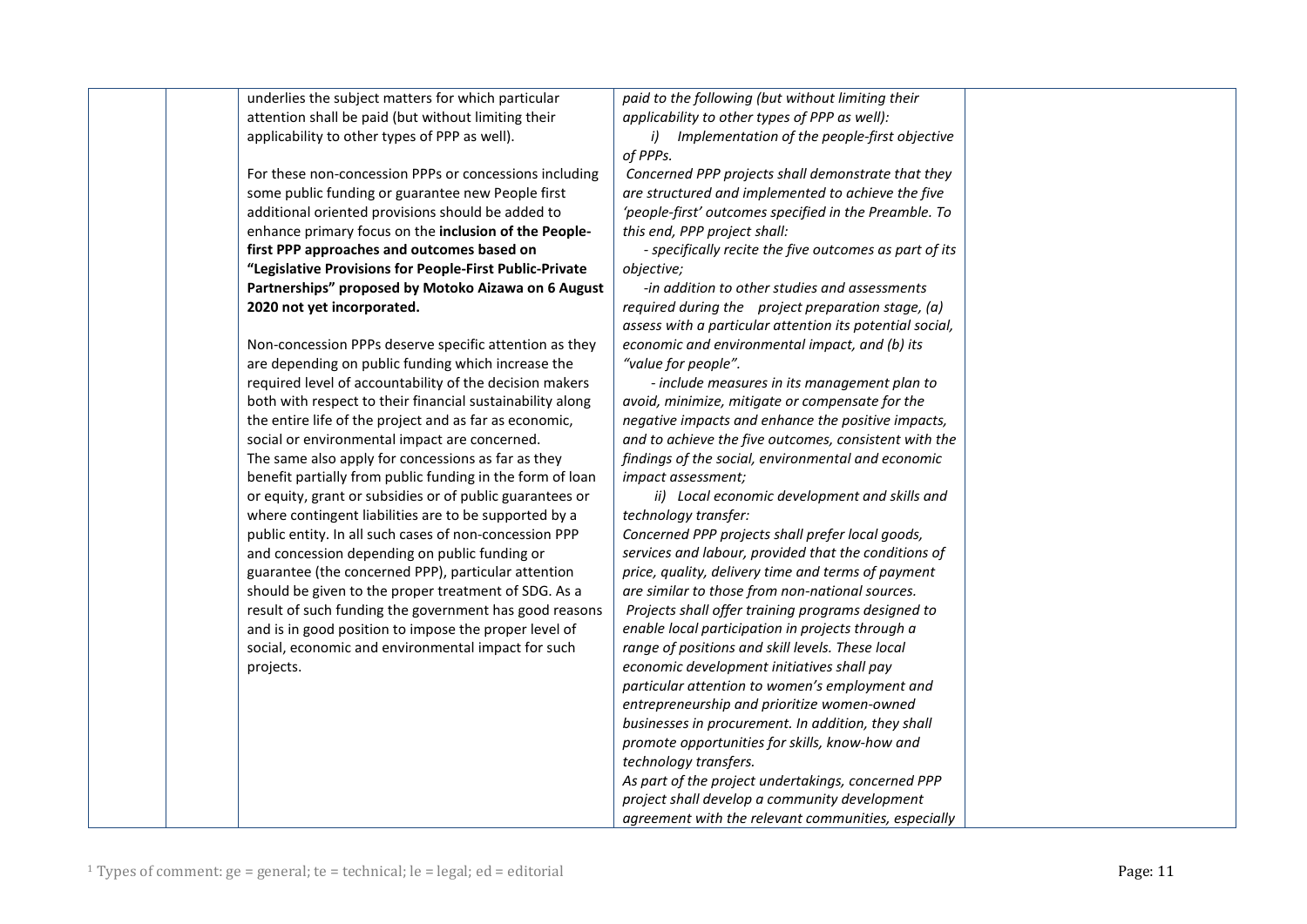|  | those negatively affected by the project;             |  |
|--|-------------------------------------------------------|--|
|  | alternatively, the project shall create a community   |  |
|  | development plan, and shall ensure through the PPP    |  |
|  | contract that benefits under such plan are legally    |  |
|  | enforceable by the relevant communities as third-     |  |
|  | party beneficiaries.                                  |  |
|  | iii) Social Impact Assessment:                        |  |
|  | The social impacts of concerned PPP project shall be  |  |
|  | assessed in accordance with the relevant host         |  |
|  | country's law and the applicable international        |  |
|  | standards to be identified by the project. Such       |  |
|  | impact assessment process shall identify the          |  |
|  | project's potential negative impacts on people, such  |  |
|  | as impacts on workers, impacts from physical and      |  |
|  | economic displacement, impacts on community           |  |
|  | health, safety and security, impacts on indigenous    |  |
|  | peoples, and on cultural heritage, as applicable, and |  |
|  | propose one or more management plans, which shall     |  |
|  | also include an emergency response plan to respond    |  |
|  | to disasters so as to avoid and minimize the          |  |
|  | disaster's impacts on people, the environment and     |  |
|  | the project assets. Such assessment shall be subject  |  |
|  | to the approval of the competent authority of [the    |  |
|  | host state].                                          |  |
|  | Iv) Access and equity in public service               |  |
|  | infrastructure:                                       |  |
|  | Where the concerned PPP involves or relates to the    |  |
|  | provision by the private partner of services to the   |  |
|  | public, the project shall ensure safe and secure      |  |
|  | physical access to services by all stakeholders and   |  |
|  | members of the public expected to access such         |  |
|  | services, without discrimination, and making          |  |
|  | accommodations for the differentiated needs of        |  |
|  | stakeholder groups, and their ability to pay for      |  |
|  | services, including women, older persons, persons     |  |
|  | with disability, and those who are poor,              |  |
|  | marginalized or vulnerable. Discriminatory practices  |  |
|  | that negatively affect access to services by          |  |
|  | customers and members of the public, such as          |  |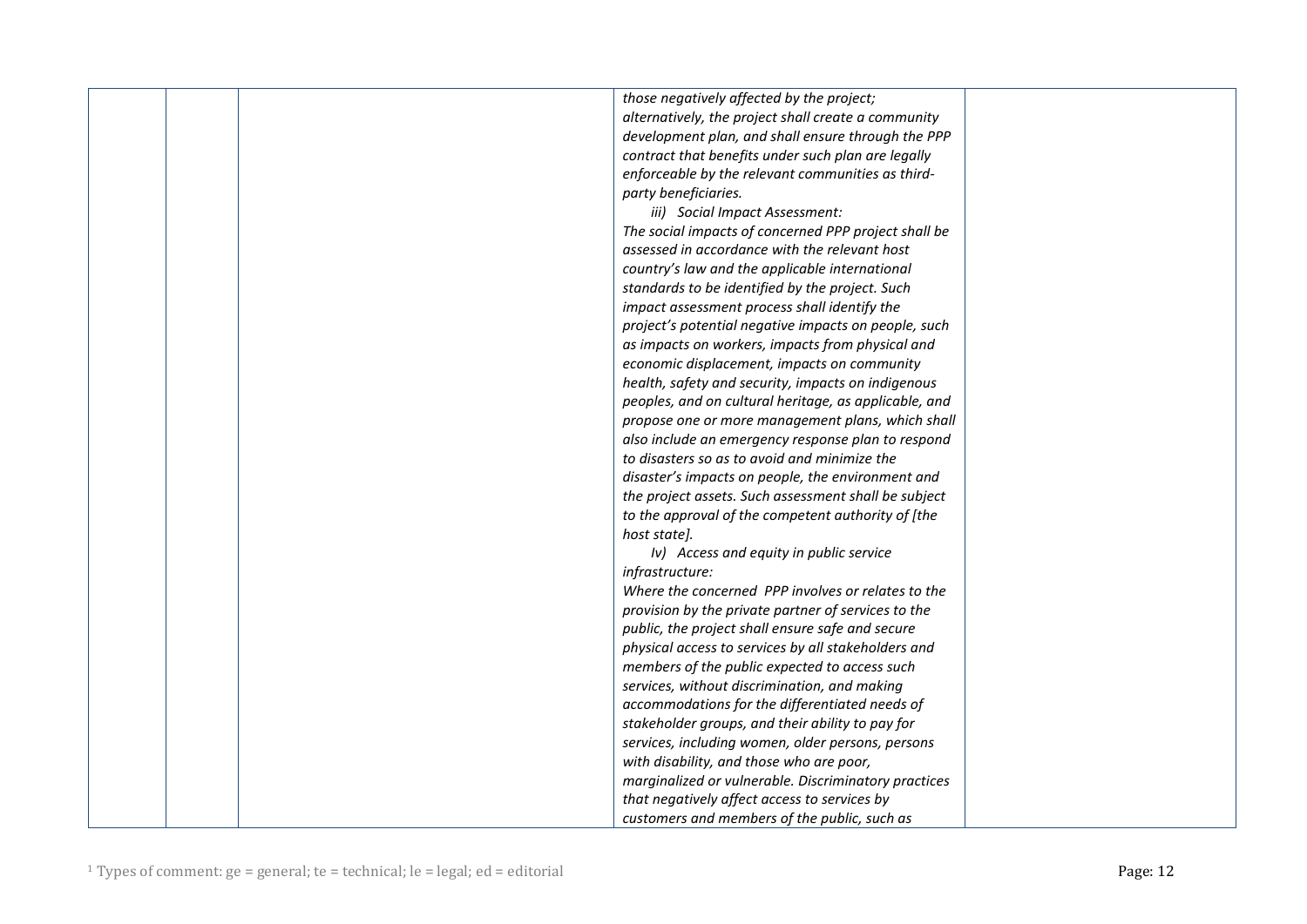|          |                                |                                                                                                                                                                                                                                                                                       | redlining, are prohibited. PPP shall consider<br>opportunities to reverse past inequities and<br>discrimination in public service provision and avoid<br>creating new vulnerable groups, using appropriate<br>assessments, such as stakeholder identification and<br>needs assessment and social impact assessment.<br>iv) Environmental Impact Assessment:<br>The environmental impacts of a concerned PPP<br>project, including the climate change aspects, shall<br>be assessed in accordance with the [host country's<br>environmental law] and the applicable international<br>environmental standards to be identified by the<br>project. Such impact assessment process shall<br>identify the project's potential negative impacts on<br>air, land, soil, water, and biodiversity, and natural<br>disaster risk, as applicable, and propose an<br>environmental management plan, which shall also<br>include an emergency response plan to respond to<br>disasters so as to avoid and minimize the disaster's<br>impacts on people, the environment and the project<br>assets. Such assessment shall be subject to the<br>approval of the competent authority of [the host<br>state].<br>Such special attention at the time of feasibility study<br>shall be reflected at the time of contract award<br>through prequalification requirements and bid<br>notation.<br>Compliance with these requirements should be<br>monitored during the term of the contract to assess<br>that the project under development is in line with<br>these project's requirements and the terms of the |  |
|----------|--------------------------------|---------------------------------------------------------------------------------------------------------------------------------------------------------------------------------------------------------------------------------------------------------------------------------------|---------------------------------------------------------------------------------------------------------------------------------------------------------------------------------------------------------------------------------------------------------------------------------------------------------------------------------------------------------------------------------------------------------------------------------------------------------------------------------------------------------------------------------------------------------------------------------------------------------------------------------------------------------------------------------------------------------------------------------------------------------------------------------------------------------------------------------------------------------------------------------------------------------------------------------------------------------------------------------------------------------------------------------------------------------------------------------------------------------------------------------------------------------------------------------------------------------------------------------------------------------------------------------------------------------------------------------------------------------------------------------------------------------------------------------------------------------------------------------------------------------------------------------------------------------------------------------------------|--|
|          |                                |                                                                                                                                                                                                                                                                                       | contract.                                                                                                                                                                                                                                                                                                                                                                                                                                                                                                                                                                                                                                                                                                                                                                                                                                                                                                                                                                                                                                                                                                                                                                                                                                                                                                                                                                                                                                                                                                                                                                                   |  |
| Nov.2021 | To be<br>added<br>after<br>727 | As far as Stakeholder involvement is concerned People<br>first additional oriented provisions could be added to<br>enhance primary focus on the inclusion of the People-<br>first PPP approaches and outcomes with further<br>consideration of the involvement of stakeholders at all | Article 12.7.<br><b>Stakeholder identification and</b><br>needs assessment: During the PPP [preparation]<br>[appraisal] stage, the appropriate line ministry /<br>state agency shall carry out stakeholder<br>identification and needs assessment, with a special                                                                                                                                                                                                                                                                                                                                                                                                                                                                                                                                                                                                                                                                                                                                                                                                                                                                                                                                                                                                                                                                                                                                                                                                                                                                                                                           |  |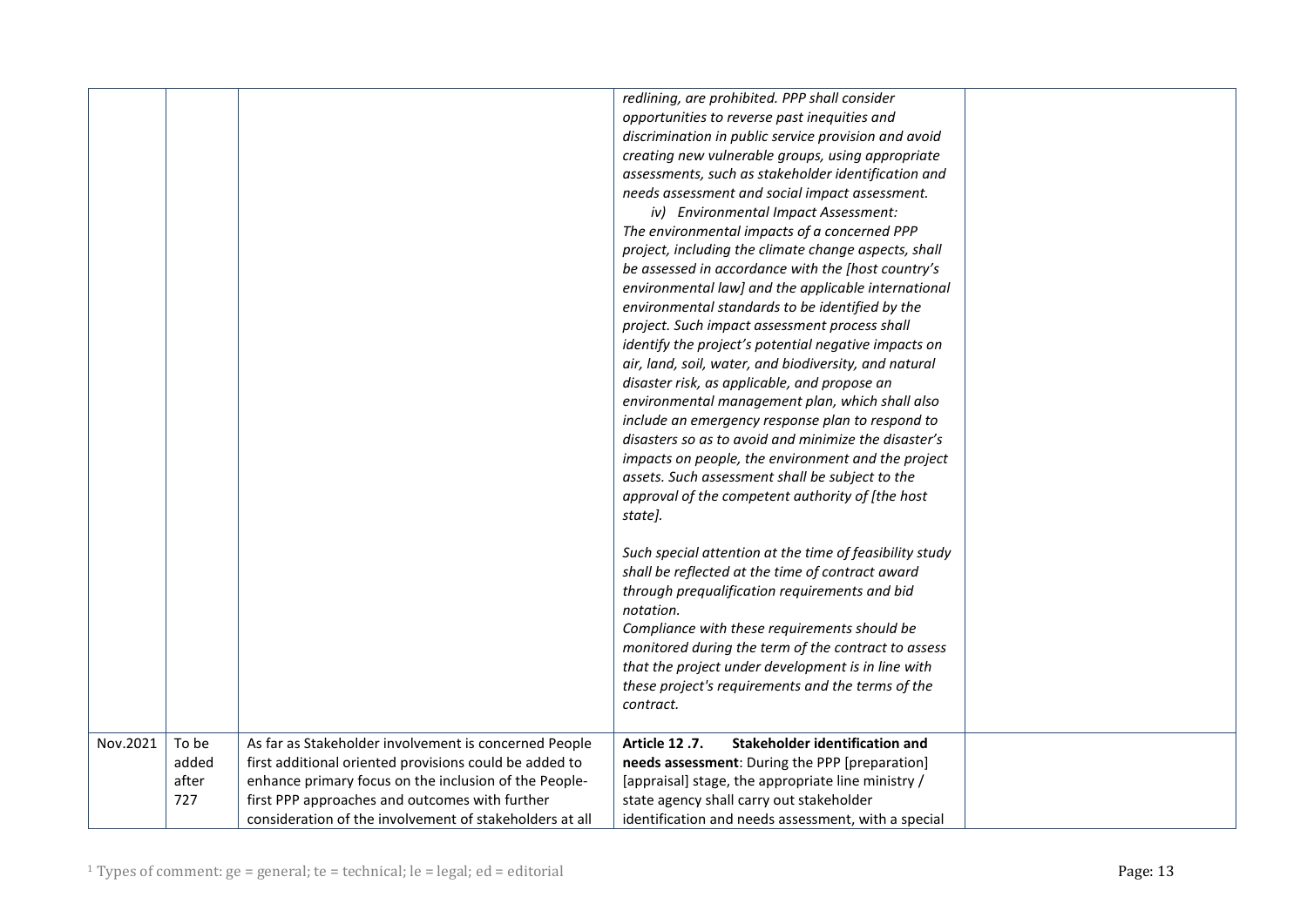| stages of the PPP development process based on the       | focus on the poor, marginalized or vulnerable           |  |
|----------------------------------------------------------|---------------------------------------------------------|--|
| Legislative Provisions for People-First Public-Private   | stakeholder groups, and those currently with no or      |  |
| Partnerships proposed by Motoko Aizawa on 6 August       | insufficient or inadequate access to the proposed       |  |
| 2020 not yet incorporated. Such provisions can be        | infrastructure service. Such assessment shall           |  |
| added with or without brackets at the end of Article 12. | propose measures to reverse past inequity and           |  |
| "Appraisal and Approval Procedures" as new paragraphs    | exclusion of the relevant stakeholder groups, and to    |  |
| 7,8 and 9.                                               | enhance equity and inclusion of all end-users of the    |  |
|                                                          | public service. Such assessment may be carried out      |  |
|                                                          | as part of the project's social, environmental and      |  |
|                                                          | economic impact assessment, or as a free-standing       |  |
|                                                          | assessment to complement the former. Regardless         |  |
|                                                          | of the modality of assessment, the PPP project shall    |  |
|                                                          | monitor its implementation of the proposed              |  |
|                                                          | measures, collect relevant data, and report on its      |  |
|                                                          | implementation publicly.                                |  |
|                                                          | <b>Article 12.8.</b><br>Stakeholder engagement: The PPP |  |
|                                                          | project shall regularly consult with stakeholders and   |  |
|                                                          | the general public during all project phases, from      |  |
|                                                          | planning, preparation, implementation to project        |  |
|                                                          | closure, in order to receive feedback from the          |  |
|                                                          | participants on project risks, impacts and              |  |
|                                                          | opportunities. Such consultation may take the form      |  |
|                                                          | of public hearings, community meetings, or targeted     |  |
|                                                          | stakeholder group consultations, as appropriate,        |  |
|                                                          | and as required by applicable law or the PPP            |  |
|                                                          | regulations. During project operations, consultation    |  |
|                                                          | shall take place in connection with new project         |  |
|                                                          | activities or change in project circumstances, which    |  |
|                                                          | could pose new risks and impacts on people. The         |  |
|                                                          | consultation process shall be structured to enable a    |  |
|                                                          | genuine dialogue on all issues of concern to            |  |
|                                                          | participants, free of manipulation, interference,       |  |
|                                                          | coercion or intimidation, and based on prior            |  |
|                                                          | disclosure and dissemination of relevant, objective,    |  |
|                                                          | meaningful and easily accessible information, which     |  |
|                                                          | is in a culturally appropriate format and languages     |  |
|                                                          | understandable to stakeholders. Additional              |  |
|                                                          | measures shall be required to respond to the needs      |  |
|                                                          | of vulnerable or marginalized stakeholder groups[,      |  |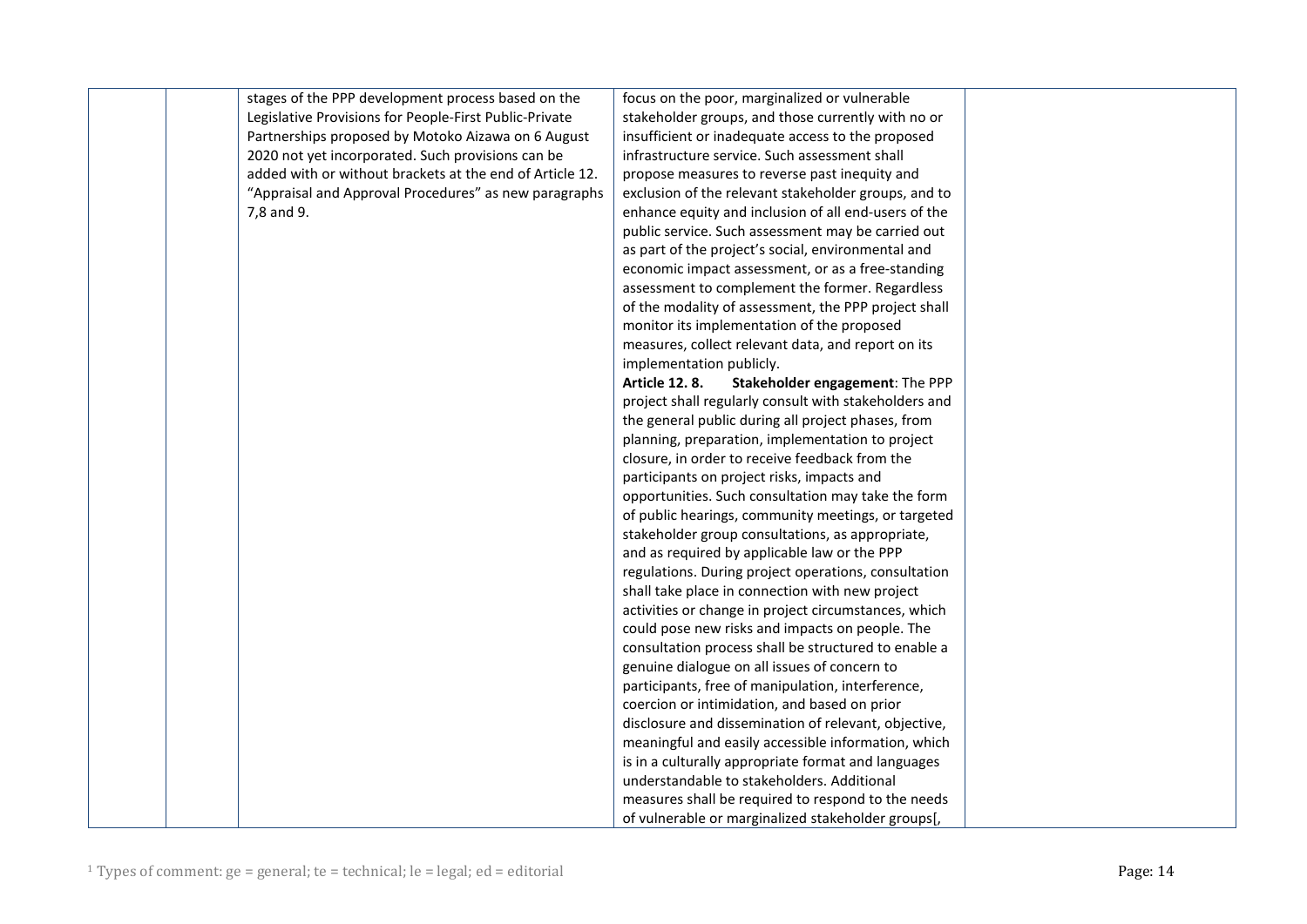|          |       |                                                            | and in the case of consultation indigenous peoples,       |  |
|----------|-------|------------------------------------------------------------|-----------------------------------------------------------|--|
|          |       |                                                            | the process of free, prior and informed consent[, as      |  |
|          |       |                                                            | defined in the law of [the host state] [the PPP           |  |
|          |       |                                                            |                                                           |  |
|          |       |                                                            | regulation] [a reference to international instrument      |  |
|          |       |                                                            | ] shall be required]. Key points raised by                |  |
|          |       |                                                            | stakeholders shall be accurately recorded and             |  |
|          |       |                                                            | responded to as appropriate.                              |  |
|          |       |                                                            | <b>Article 12.9.</b><br>Stakeholder participation in      |  |
|          |       |                                                            | assessment and monitoring: Stakeholders shall be          |  |
|          |       |                                                            | invited to participate in the social, environmental       |  |
|          |       |                                                            | and economic impact assessment and in the process         |  |
|          |       |                                                            | of monitoring project performance on matters of           |  |
|          |       |                                                            | direct concern to them.                                   |  |
| Nov.2021 | To be | With respect to Unsolicited proposals under article 14,    | <b>Government shall establish</b><br><b>Article 14.8.</b> |  |
|          | added | in order to enhance primary focus on the inclusion of      | stringent control of unsolicited proposals                |  |
|          | after | the People-first PPP approaches and outcomes the           | [(i)The contracting authority shall not proceed with      |  |
|          | 820   | Government shall establish stringent controls on the       | an unsolicited proposal with respect to a non-            |  |
|          |       | receipt, review and approval of unsolicited proposals in   | concession PPP except if it can justify to the PPP Unit   |  |
|          |       | order to ensure proper competition, transparency, and      | why it should consider an unsolicited proposal which      |  |
|          |       | opportunities for stakeholder engagement.                  | was not part of its investment plans or of the            |  |
|          |       | This is particularly true for non-concession PPP to be     | contemplated ways to satisfy an acknowledged need         |  |
|          |       | funded by a public authority where the investment to       | or to perform a public service.]                          |  |
|          |       | satisfy a public need is proposed by a private initiator.  | (ii) Unless it organizes a competitive procurement        |  |
|          |       | Unsolicited proposal referring to projects which are not   | that is open to all potential bidders, the contracting    |  |
|          |       | part of investment plans or of the contemplated ways to    | authority invites competing proposals, and provides       |  |
|          |       | satisfy an acknowledged public need or to perform a        | sufficient time for other potential bidders to develop    |  |
|          |       | public service may be excluded (draft provision 8(i))      | their proposals.                                          |  |
|          |       | The system of control of unsolicited proposal shall in all | (iii) In the exceptional circumstances that an            |  |
|          |       | cases align with the proposed provision added as           | unsolicited proposal is not able to attract market        |  |
|          |       | paragraph 8 ii) to v) to Article 14 based on the           | interest and competition and is directly negotiated       |  |
|          |       | Legislative Provisions for People-First Public-Private     | with the proponent, the contracting authority shall       |  |
|          |       | Partnerships proposed by Motoko Aizawa on 6 August         | implement rigorous negotiation procedures that            |  |
|          |       | 2020 not yet incorporated. Such provisions can be          | include certain key criteria including a value for        |  |
|          |       | added with (optional) or without brackets.                 | people determination;                                     |  |
|          |       |                                                            | (iv) The contracting authority shall not allow            |  |
|          |       |                                                            | unsolicited proposal proponents to claim                  |  |
|          |       |                                                            | confidentiality on the basis of proprietary               |  |
|          |       |                                                            | information or intellectual property without              |  |
|          |       |                                                            | sufficient evidence to support such assertion; and        |  |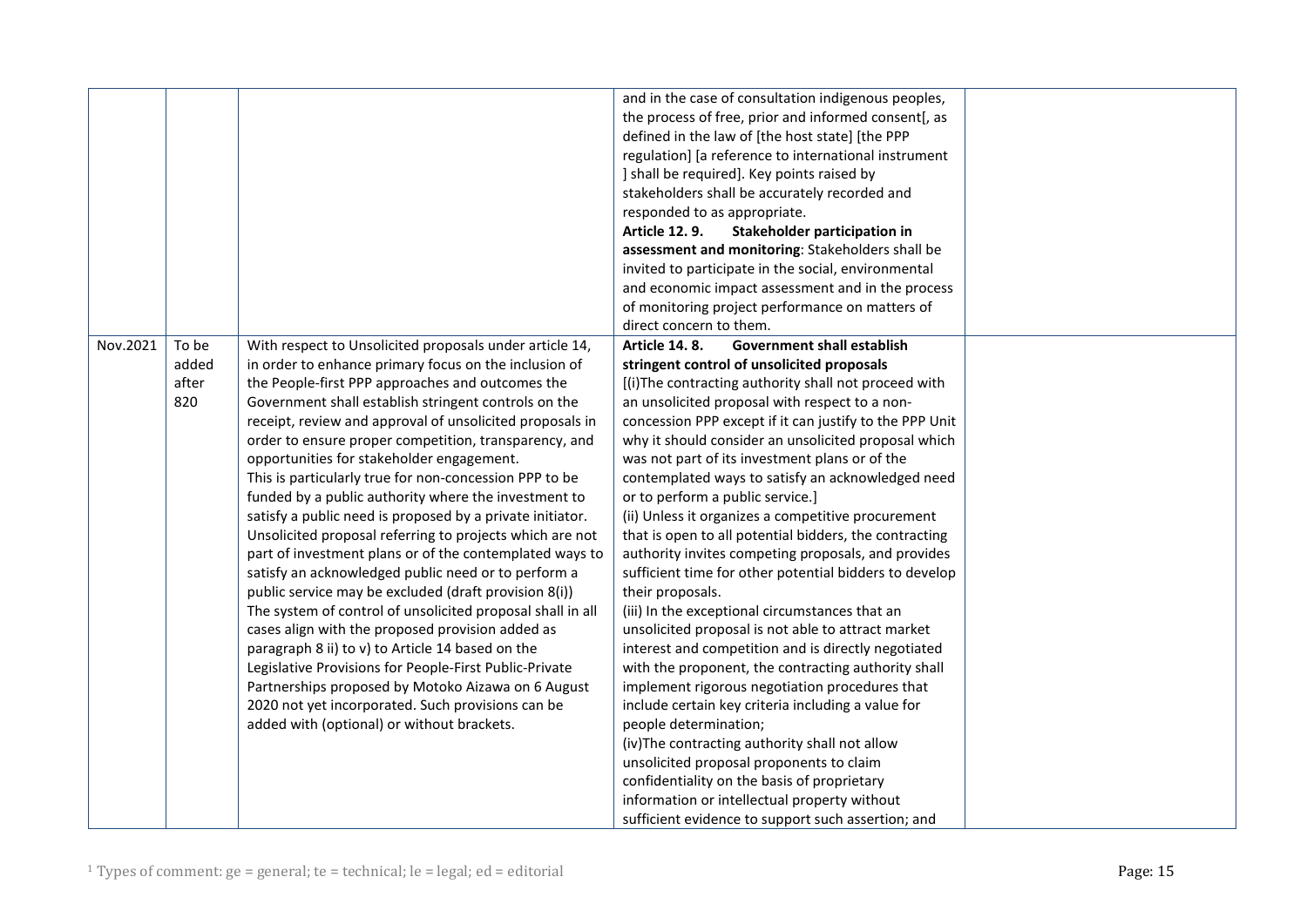|          | (v) The contracting authority shall implement a high<br>standard of disclosure, requiring disclosure of all<br>relevant project information, including the fact that<br>the proposal is unsolicited, and provide public notice<br>[using the PPP disclosure platform described in ]<br>that an unsolicited proposal has been received and<br>is under review. |  |
|----------|---------------------------------------------------------------------------------------------------------------------------------------------------------------------------------------------------------------------------------------------------------------------------------------------------------------------------------------------------------------|--|
| Nov.2021 |                                                                                                                                                                                                                                                                                                                                                               |  |

<span id="page-15-0"></span>

| <b>Comment</b><br><b>Submitter</b> | Don Wallace           |                                                                                                                                                                                                                                                                                                                                                                                                    | E-mail | Wallace@ili.org | Delegation /<br><b>Organization</b> | Professor of Law,<br>Georgetown University,<br>and Chairman,<br>International law institute | Date submission | 24.01.2022 |
|------------------------------------|-----------------------|----------------------------------------------------------------------------------------------------------------------------------------------------------------------------------------------------------------------------------------------------------------------------------------------------------------------------------------------------------------------------------------------------|--------|-----------------|-------------------------------------|---------------------------------------------------------------------------------------------|-----------------|------------|
| <b>Draft</b><br>version<br>number  | <b>Line</b><br>number | <b>Comments</b>                                                                                                                                                                                                                                                                                                                                                                                    |        |                 | <b>Proposed changes</b>             | <b>Team Leader Response</b>                                                                 |                 |            |
|                                    | General               | The draft is excellent, the result of long deliberation, revision and<br>refinement, by a group of highly experienced lawyers and developmental<br>practitioners, Enough time has now been spent, the need for the Model,<br>as we adjust to and emerge from Covid, and cope with climate change<br>and the need to mobilize invest, is great. Let us finally conclude the<br>project and move on. |        |                 |                                     |                                                                                             |                 |            |

<span id="page-15-1"></span>

| <b>Comment</b><br><b>Submitter</b> | Iryna Zapatrina | <b>L-</b><br>mail | irina.zapatrina@gmail.com | Delegation /<br><b>Organization</b> | Chairman of the Board of<br>Ukrainian PPP Centre, a<br>member of the PPP<br><b>Working Group</b> | <b>Date submission</b> | 25.01.2022 |
|------------------------------------|-----------------|-------------------|---------------------------|-------------------------------------|--------------------------------------------------------------------------------------------------|------------------------|------------|
|                                    |                 |                   |                           |                                     |                                                                                                  |                        |            |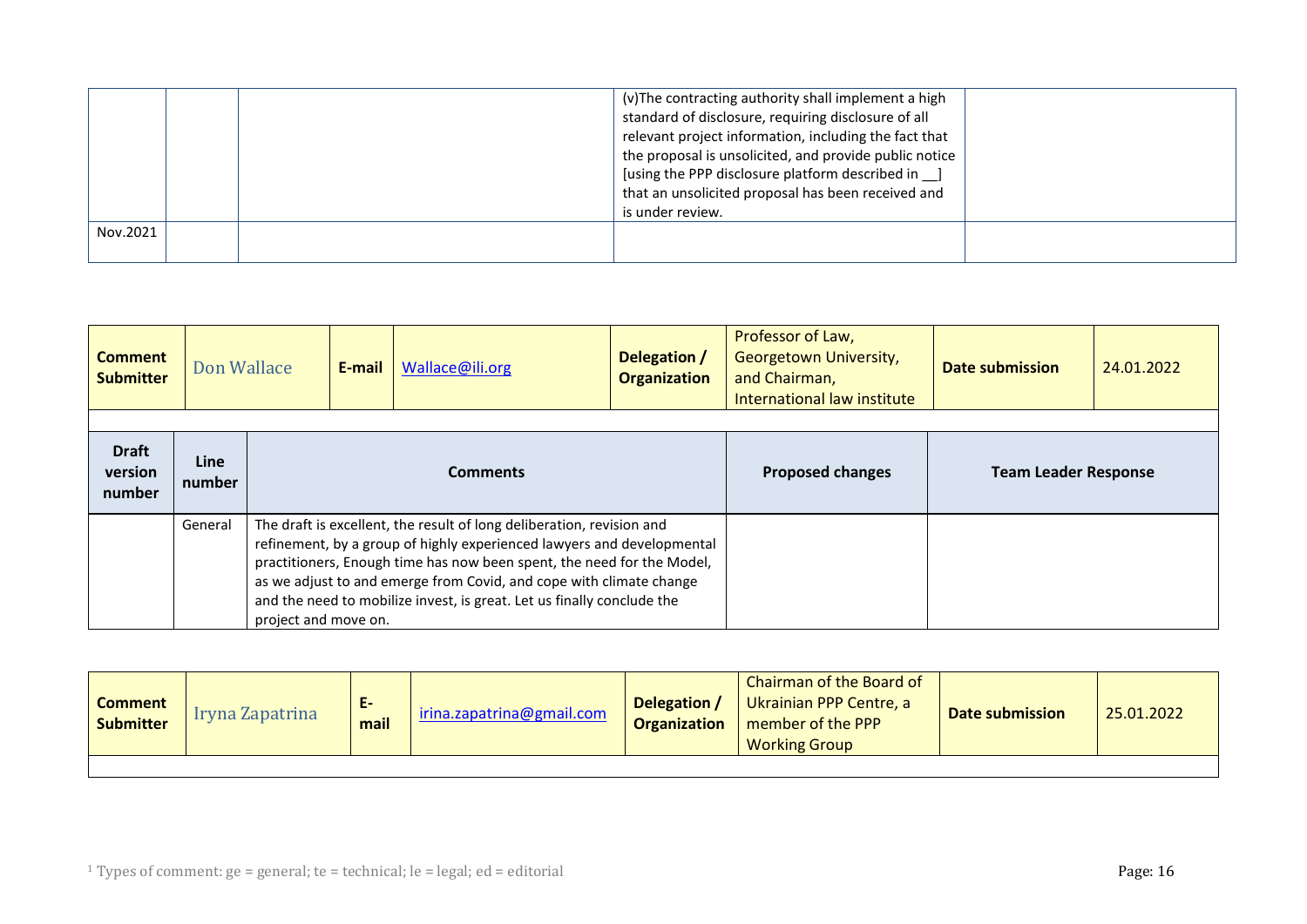| <b>Draft</b><br>version<br>number | Line<br>number      | <b>Comments</b>                                                                                                                                                                                                                                                                                                                                                                                                                                                                                                                                                                         | <b>Proposed changes</b> | <b>Team Leader Response</b> |
|-----------------------------------|---------------------|-----------------------------------------------------------------------------------------------------------------------------------------------------------------------------------------------------------------------------------------------------------------------------------------------------------------------------------------------------------------------------------------------------------------------------------------------------------------------------------------------------------------------------------------------------------------------------------------|-------------------------|-----------------------------|
|                                   | General<br>comments | In my opinion, today the text of the Model Law takes into account all<br>the significant comments that were made during its consideration and<br>revision. And it is very important to consider and approve this<br>document as early as possible in order to be able to distribute it among<br>legislators and public authorities of developing economies who are<br>working to improve their PPP legislation in the face of serious global<br>challenges (pandemic, political and social conflicts, climate change),<br>complicating the achievement of Sustainable Development Goals |                         |                             |

<span id="page-16-0"></span>

| <b>Comment</b><br><b>Submitter</b> | <b>W.A. Timmermans</b> |  | $E-$<br>mail                                                                                                                                                                                                                                                                                                                                                                                                                                                                                                                                                                                                                                                                                                                                                                       | timmermans@tsiblaw.com | Delegation /<br><b>Organization</b> | Legal counsel and<br>arbitrator<br><b>Timmermans &amp; Simons</b><br><b>International Business</b><br>Lawyers | Date submission | 25.01.2022 |
|------------------------------------|------------------------|--|------------------------------------------------------------------------------------------------------------------------------------------------------------------------------------------------------------------------------------------------------------------------------------------------------------------------------------------------------------------------------------------------------------------------------------------------------------------------------------------------------------------------------------------------------------------------------------------------------------------------------------------------------------------------------------------------------------------------------------------------------------------------------------|------------------------|-------------------------------------|---------------------------------------------------------------------------------------------------------------|-----------------|------------|
| <b>Draft</b><br>version<br>number  | Line<br>number         |  |                                                                                                                                                                                                                                                                                                                                                                                                                                                                                                                                                                                                                                                                                                                                                                                    | <b>Comments</b>        | <b>Proposed changes</b>             | <b>Team Leader Response</b>                                                                                   |                 |            |
|                                    | General<br>comments    |  | I have gone through the latest version of the model law and although I<br>was not in favour of keeping our draft up for yet another review I find<br>that the latest draft has undergone some major improvements which<br>have clearly contributed to a still better quality. I am sure further<br>amendments will not result in a better text. Moreover, it will<br>unnecessarily delay the publication of the Model Law which $-$ in my<br>view - has taken already too long. I think we now have reached the<br>status of a perfect balance between the highest standards of quality<br>and the time factor. Otherwise, we would risk to get stuck in the<br>situation for which Montesquieu already warned: 'Le mieux est<br>l'ennemi du bien' (often attributed to Voltaire). |                        |                                     |                                                                                                               |                 |            |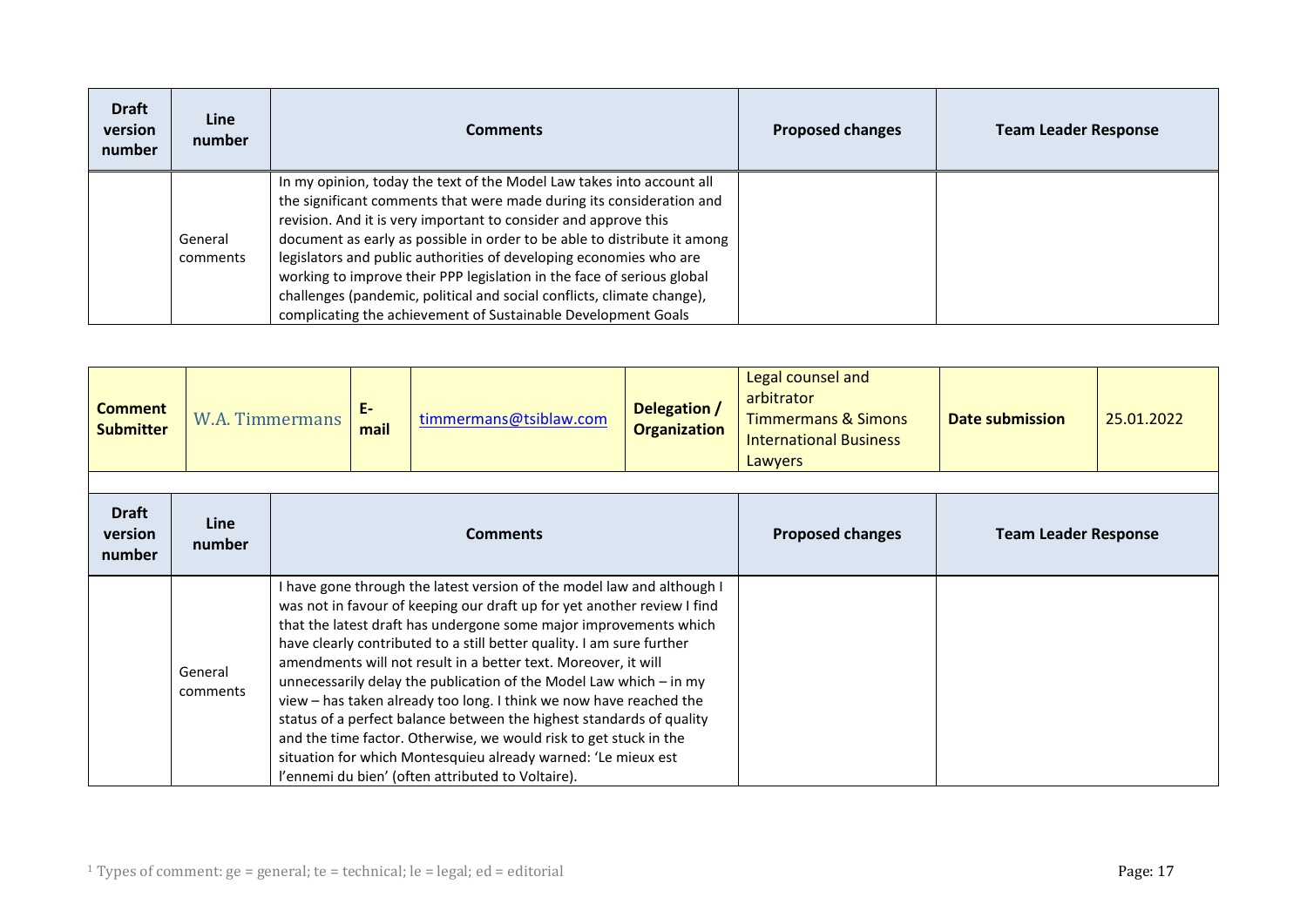<span id="page-17-0"></span>

| <b>Comment</b><br><b>Submitter</b> | <b>Lucie Berger</b> |                      | E-<br>mail | Lucie.BERGER@eeas.europa.eu                                                                                                                                                                                                                                                                                                                                                                                                                                                                                                                                                                                                                                                                                                                                                                                                                                                                                                                                                                                                                                                                                                                                                                                                                                                                                                                                                                                                                                                                                                                                                                                                                                                                                                                                                                                                                                                                                                                                                                                                                                                                                                                                                                                                                                                                                                                                                                                                                                                                                                                                                                                                                                                                                                                                                                                                                                                                                               | Delegation /<br><b>Organization</b> | EU Delegation to the UN<br>and other international<br>organisations in Geneva | <b>Date submission</b> | 02.02.2022 |
|------------------------------------|---------------------|----------------------|------------|---------------------------------------------------------------------------------------------------------------------------------------------------------------------------------------------------------------------------------------------------------------------------------------------------------------------------------------------------------------------------------------------------------------------------------------------------------------------------------------------------------------------------------------------------------------------------------------------------------------------------------------------------------------------------------------------------------------------------------------------------------------------------------------------------------------------------------------------------------------------------------------------------------------------------------------------------------------------------------------------------------------------------------------------------------------------------------------------------------------------------------------------------------------------------------------------------------------------------------------------------------------------------------------------------------------------------------------------------------------------------------------------------------------------------------------------------------------------------------------------------------------------------------------------------------------------------------------------------------------------------------------------------------------------------------------------------------------------------------------------------------------------------------------------------------------------------------------------------------------------------------------------------------------------------------------------------------------------------------------------------------------------------------------------------------------------------------------------------------------------------------------------------------------------------------------------------------------------------------------------------------------------------------------------------------------------------------------------------------------------------------------------------------------------------------------------------------------------------------------------------------------------------------------------------------------------------------------------------------------------------------------------------------------------------------------------------------------------------------------------------------------------------------------------------------------------------------------------------------------------------------------------------------------------------|-------------------------------------|-------------------------------------------------------------------------------|------------------------|------------|
| <b>Draft</b><br>version<br>number  | Line<br>number      |                      |            | <b>Comments</b>                                                                                                                                                                                                                                                                                                                                                                                                                                                                                                                                                                                                                                                                                                                                                                                                                                                                                                                                                                                                                                                                                                                                                                                                                                                                                                                                                                                                                                                                                                                                                                                                                                                                                                                                                                                                                                                                                                                                                                                                                                                                                                                                                                                                                                                                                                                                                                                                                                                                                                                                                                                                                                                                                                                                                                                                                                                                                                           | <b>Team Leader Response</b>         |                                                                               |                        |            |
|                                    | General<br>comments | <b>Main overview</b> |            | UNECE draft Model Law in relation to 2014/23/EU and the EU public procurement Acquis<br>One of the main concerns with regard to the proposed Draft standard on People-first PPP/Concession Model<br>law refers to its scope, which goes beyond the concept of 'concession' as set out in Directive 2014/23/EU of<br>the European Parliament and of the Council on the award of concession contracts.<br>As stated in article 1.2 of the draft Model Law, it '() applies to all forms of PPP, as defined in this law,<br>including those referred to or described as 'concessions' or 'user charge' projects, those referred to or<br>described as 'government pay' or 'PFI'- type projects, other forms referred to by other labels or acronyms,<br>and those that involve a transfer of demand risk to the private partner as well as those that do not. ()'.<br>Further, the 'PPP regulations' mentioned in Article 1.2 of the draft Model Law are different from the<br>'Implementing regulations' mentioned in Article 3.2 of the draft Model Law and from the 'PPP Guidelines'<br>mentioned in the same Article 3.2 of the draft Model Law.<br>Such non-concession PPPs could, in principle, fall under the remit of other EU public procurement Directives<br>(for EU Member States but also for acceding/associated countries under their alignment/approximation<br>obligations). There is a clear risk that this could create confusion (and conflict) in view of the sensitivity of<br>the issue, even though the provisions of the respective Association Agreements are clear as to the alignment<br>requirements. The presentation of the provisions in the form of a Model Law (instead of recommendations,<br>for example) could increase the above-mentioned risk.<br>Article 4.1 of the draft Model Law provides that any PPP project (as enumerated under Article 1.2)<br>undertaken in the host country shall comply with all applicable requirements of the Model Law. Article 15.2<br>however states that "the public procurement laws and regulation in force in [host country] [shall/shall not]<br>apply to the award of PPPs, except where and to the extent this law (or any subsequent law) specifically<br>provides otherwise". The above ambiguity would justify that the law in force in the country (Member State)<br>should not apply to PPPs in the absence of uniformity between Article 1.2, 4.1 and 15.2 of the draft Model<br>law. Moreover, Article 39 of the draft Model Law further assumes that all PPP contracts concluded before<br>its effective entry into force will fall, retroactively, under the scope of monitoring and reporting obligations<br>of the Model Law. Article 40.2 mandates that in case of conflicts arising between the Model law and that of<br>the host country, the Model Law prevails. Article 41.3 'deadline for consequential revisions' gives the |                                     |                                                                               |                        |            |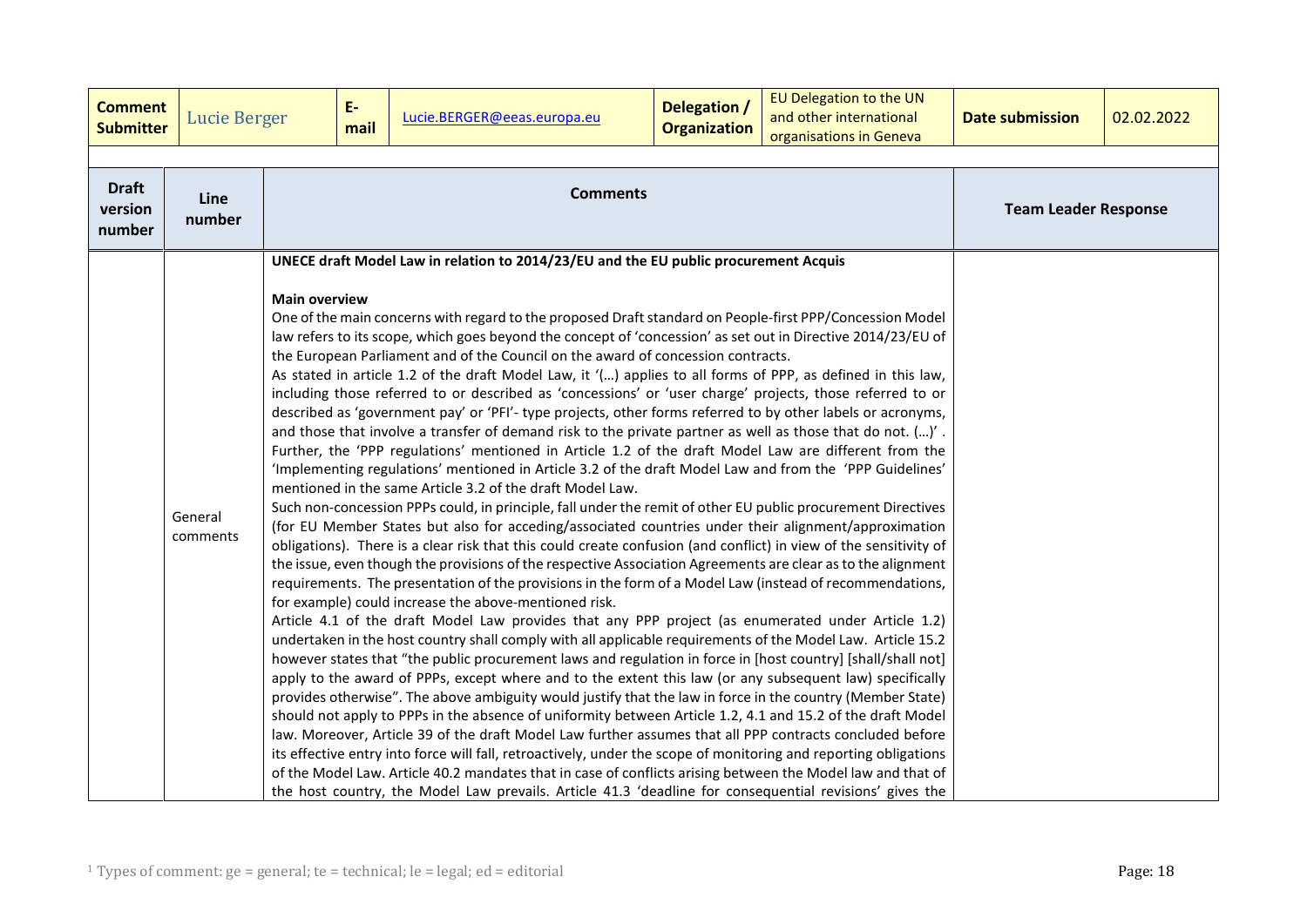| government the power to repeal or replace any prior laws that do not conform to the Model Law. This would         |  |
|-------------------------------------------------------------------------------------------------------------------|--|
| in our view be incompatible with Directive 2014/23/EU.                                                            |  |
| 1.1 Sectoral Coverage                                                                                             |  |
| Concessions Directive 2014/23/EU                                                                                  |  |
| The Directive applies to both services and work concessions with a broad sectoral coverage. However,              |  |
| services concessions awarded to a contracting authority or to a contracting entity (per Article 7.1(a)) and       |  |
| services concessions awarded to an economic operator on the basis of an exclusive right granted in                |  |
| accordance with the TFEU (also Union acts establishing common rules related to activities found in Annex          |  |
| II) fall outside the scope of 2014/23/EU.                                                                         |  |
| Articles 10.5-7 also list specific exclusions in the field of defence and for national security reasons pertinent |  |
| to the interest of Member States. Article 11 deals with specific exclusions in the field of electronic            |  |
| communications while Article 12 excludes the water sector in lieu of a provision allowing Member States to        |  |
| determine SGEIs in their territory.                                                                               |  |
| <b>UNECE draft Model Law</b>                                                                                      |  |
| Article 6.1.2 does not explicitly mention a list of sectors excluded from the draft model law. Moreover, it       |  |
| does not pride for any definition of exclusive/special rights nor do any exemptions or derogations to the         |  |
|                                                                                                                   |  |
| draft Model Law based on any such definitions.                                                                    |  |
| 1.2 Definitions                                                                                                   |  |
| Value for money/value for people                                                                                  |  |
| Concessions Directive 2014/23/EU                                                                                  |  |
| In accordance with the EU procurement/concession directives, selection and award criteria (and                    |  |
| specifications) must be linked to the subject-matter of the procurement/concession. The GPA (see Article          |  |
| X(9) on the evaluation criteria) includes an indicative list of evaluation criteria ('The evaluation criteria set |  |
| out in the notice of intended procurement or tender documentation may include, among others, price and            |  |
| other cost factors, quality, technical merit, environmental characteristics and terms of delivery.').             |  |
| <b>UNECE draft Model Law</b>                                                                                      |  |
| In the introductory text for Chapter IV of the draft Model Law, the 'value for people and society' is             |  |
| mentioned as a 'fundamental principle' for the procurement process. Further, the 'value for people and            |  |
| society' is defined as 'comprising the fundamental principle of "Value for Money" (economy and efficiency),       |  |
| alignment with the UN Sustainable Development Goals (SDG), and taking into account, in addition, the              |  |
| satisfaction of the users of the service during the project life cycle and the contribution of the project to     |  |
| economic development in accordance with the government's objectives'. Also, SDG requirements are                  |  |
| included in the contractual terms set out under point xlix) of Article 24.1 of the draft Model Law.               |  |
| Sustainable development aspects seem to be covered in a fairly comprehensive (though generic) manner in           |  |
| the draft Model Law, which requires to take them into account in the preparation and in all phases of             |  |
| procurement and execution. The provisions are formulated in a fairly generic manner with reference to             |  |
| incorporating requirements related to SDGs. EU legislation does not have any specific references to the           |  |
| inclusion of why there are SDGs.                                                                                  |  |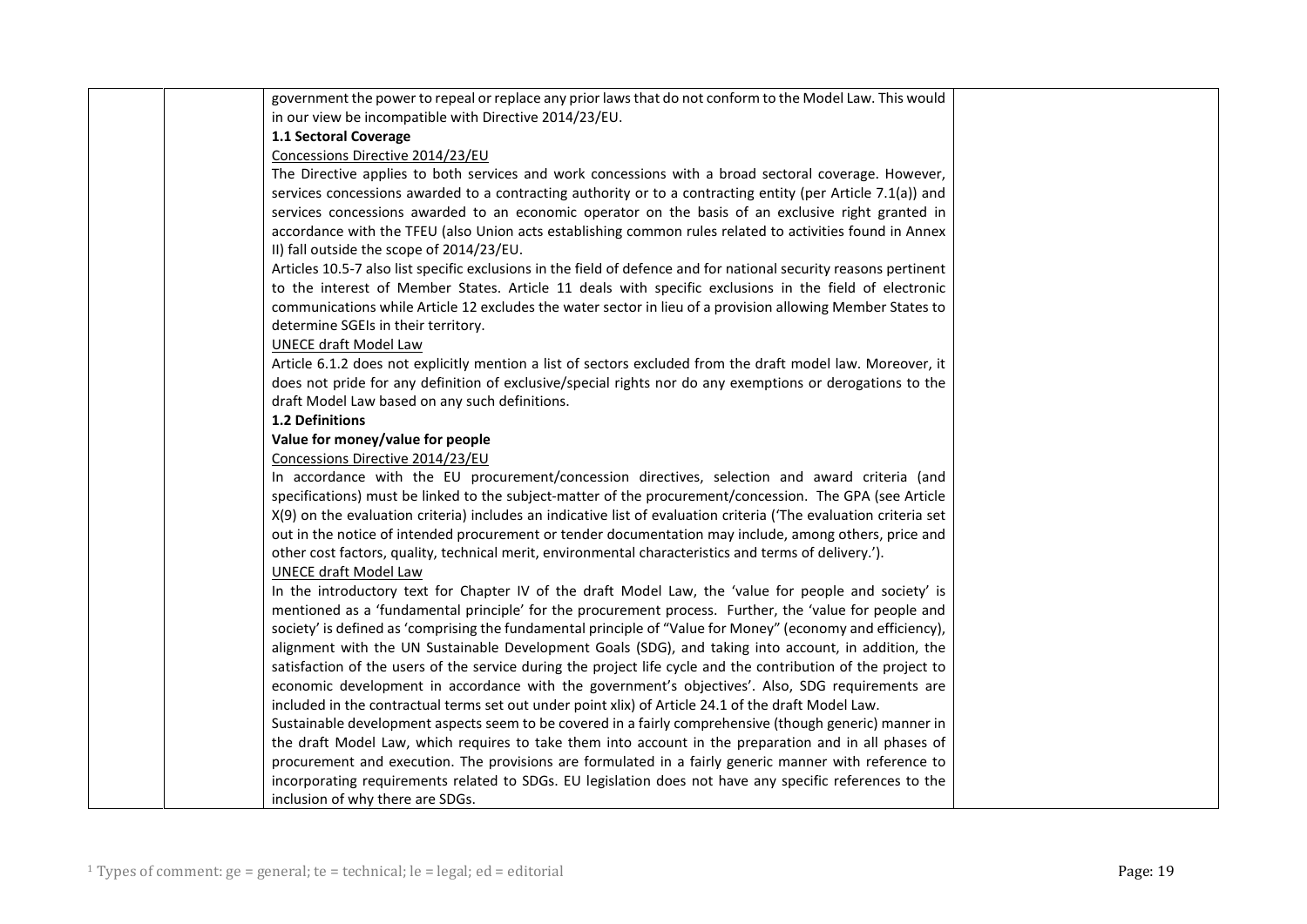| The concessions directive provides that the requirements in the tender documents are linked with the                              |  |
|-----------------------------------------------------------------------------------------------------------------------------------|--|
| subject-matter of the concession. Nothing similar is taken into account in the draft Model Law. In order to                       |  |
| ensure consistency with EU law; it would be important to ensure that any reference to alignment with SDGs                         |  |
| is clearly linked to and focus on the subject matter of the Contract. The GPA may provide some inspiration                        |  |
| in this sense).                                                                                                                   |  |
| 1.3 Concessions                                                                                                                   |  |
| Concessions Directive 2014/23/EU                                                                                                  |  |
| The difference between works/services concessions is defined under Article 5.1(a) (b) including the                               |  |
| assumption that the concessionaire assumes operating risk and no guarantee of recouping profits.                                  |  |
| <b>UNECE draft Model Law</b>                                                                                                      |  |
| Article 30.4 of the draft Model Law seems to put in question the transfer of operating risks to the                               |  |
| concessionaire. Article 33.3 of the draft Model Law lets private partners define 'permitted security' or the                      |  |
| right to grant/create any form of security interest over its assets/rights/investments dealing with the PPP                       |  |
| project. Also no strict definition of a concession other than Article 2 (xvii) as 'funded by users of the<br>infrastructure.'     |  |
| 1.4 Equal treatment/non-discrimination/Transparency                                                                               |  |
| Various provisions of the draft Model Law raise questions as to the respect of the principles of transparency,                    |  |
| equal treatment and non-discrimination (with regard to the provisions of the EU concession directive, which                       |  |
| could affect the effective participation of economic operators from the EU). In particular:                                       |  |
| Unsolicited proposals - The initiation of PPPs by a 'private initiator'/'unsolicited proposals' (Article<br>$\bullet$             |  |
| 11.2 of the draft Model Law - see also Articles 14, 15.1 and 21 of the draft Model law) poses                                     |  |
| questions of transparency/equal treatment between economic operators which are fundamental                                        |  |
| principles of EU law. This could also be the case for GPA-covered procurement with regard to Article                              |  |
| XIII GPA setting out the cases where limited tendering is allowed.                                                                |  |
| Closed tenders - The provision on 'closed tenders' in article 16.2 of the draft Model Law does not                                |  |
| $\bullet$                                                                                                                         |  |
| seem to be in line with article 31.4 of the EU concessions directive on exceptions from the<br>publication of concession notices. |  |
| Direct Negotiations - Article 22.1 of the draft Model Law, and in particular points b) and c) thereof,                            |  |
| provide for more possibilities for exceptions from the tendering procedure than the EU Concessions                                |  |
| Directive (the exceptions set in article 31.4).                                                                                   |  |
| <b>Contract modifications</b> - Unlike the Concessions directive (article 43(4) and (5)), substantial                             |  |
| modifications of concessions could be allowed, even without a new tender procedure, subject to                                    |  |
|                                                                                                                                   |  |
| the approval by a competent body designated for this purpose(Article 25.2(a) and (b) of the draft<br>Model Law.                   |  |
| 1.5 Types of publication notices                                                                                                  |  |
| Concessions Directive 2014/23/EU                                                                                                  |  |
|                                                                                                                                   |  |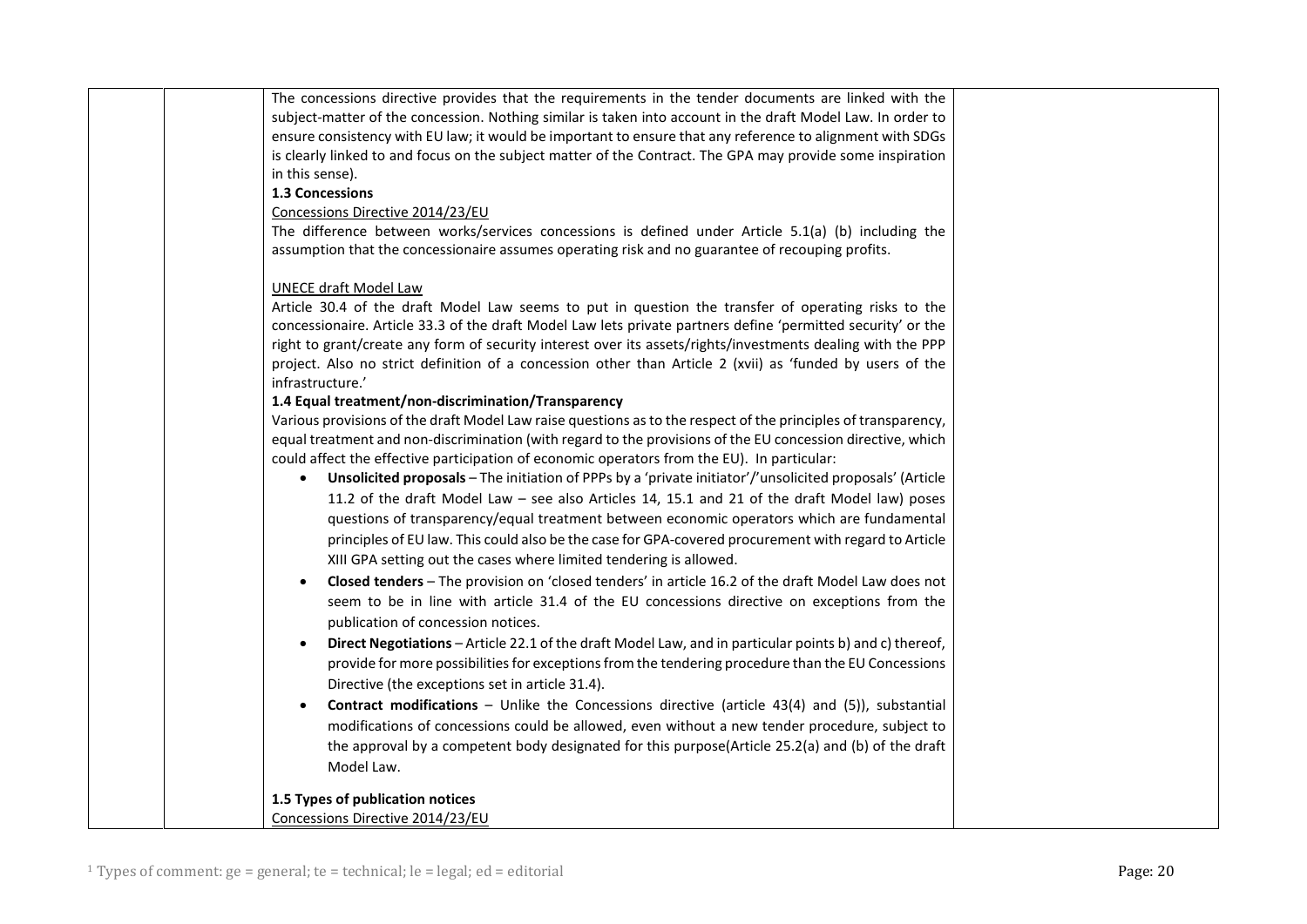| As a general rule, contracting authorities are required to publish contract notices, and exceptions are             |  |
|---------------------------------------------------------------------------------------------------------------------|--|
| allowed only in specific circumstances (e.g., existence of an exclusive right or IP right).Contract award           |  |
| notices need to be published no later than 48 days after award. In both cases, publication is ensured at EU         |  |
| level (in the Official Journal of the EU) and is based on standard forms (Article 33 of Concessions Directive).     |  |
| UNECE draft Model Law                                                                                               |  |
| As opposed to the Directive, the Model law provides for eventual publication of the contract award on the           |  |
| contracting authority website (article 20.3). There are discrepancies between the requirements of article           |  |
| 10.4 of the draft Model Law and article 40 of the EU concessions directive on the provision of information          |  |
| to candidates and tenderers. In particular, unlike the Concessions Directive and the provisions of article XVI      |  |
| of the GPA on Transparency of Procurement Information, the Model law does not allow for the possibility             |  |
| of the economic operators to receive upon request, information of the characteristics and relative                  |  |
| advantages of the tender selected.                                                                                  |  |
| 1.6 Duration                                                                                                        |  |
| Concessions Directive 2014/23/EU                                                                                    |  |
| Duration of a concession shall limited and estimated based on works/services requested. In case of                  |  |
| concessions exceeding 5 years, a maximum duration shall be calculated as the time that the concessionaire           |  |
| could be expected to recoup the investment together with a return on investment.                                    |  |
| <b>UNECE draft Model Law</b>                                                                                        |  |
| Under Article 8.1.2 minimum or maximum terms both undefined. Terms may also be extended in                          |  |
| exceptional circumstances, but no maximum duration is provided for.                                                 |  |
| In addition, Article 8.4 further permits the extension of asset ownership by a private party indefinitely           |  |
| beyond term limits of agreement.                                                                                    |  |
| 1.7 Thresholds                                                                                                      |  |
| Concessions Directive 2014/23/EU                                                                                    |  |
| EUR 5 382 000 based on turnover of concessionaire over duration net of VAT.                                         |  |
| <b>UNECE draft Model Law</b>                                                                                        |  |
| Article 4 (3) '[insert minimum value]' pursuant to relevant methodology although unclear as to what. This           |  |
| may imply that concessions below the EU threshold are to be covered.                                                |  |
| 1.8 Further points and discrepancies                                                                                |  |
| Article 2(xvii): It is not clear what is meant in practice by the reference to the PPP being 'designed<br>$\bullet$ |  |
| to implement the Sustainable Development Goals'.                                                                    |  |
| Article 16.10 of the draft Model Law could be considered as going beyond the negotiations limits                    |  |
| set in article 37.6 of the EU concessions directive.                                                                |  |
|                                                                                                                     |  |
|                                                                                                                     |  |

<span id="page-20-0"></span>

| <b>Comment</b><br><b>Submitter</b> | <b>DDD II</b><br>Unit<br>$\cdots$<br>$\blacksquare$ italidli $\blacksquare$ | $\sim$<br>mail | ment-<br>$\alpha$ davies@virginmedia.com $\alpha$ | <b>Delegation</b><br><b>Organization</b> | <b>Italian Government -</b><br><b>Presidency of the</b><br><b>Council of Ministers -</b> | Date submission | 08.02.2022 |
|------------------------------------|-----------------------------------------------------------------------------|----------------|---------------------------------------------------|------------------------------------------|------------------------------------------------------------------------------------------|-----------------|------------|
|------------------------------------|-----------------------------------------------------------------------------|----------------|---------------------------------------------------|------------------------------------------|------------------------------------------------------------------------------------------|-----------------|------------|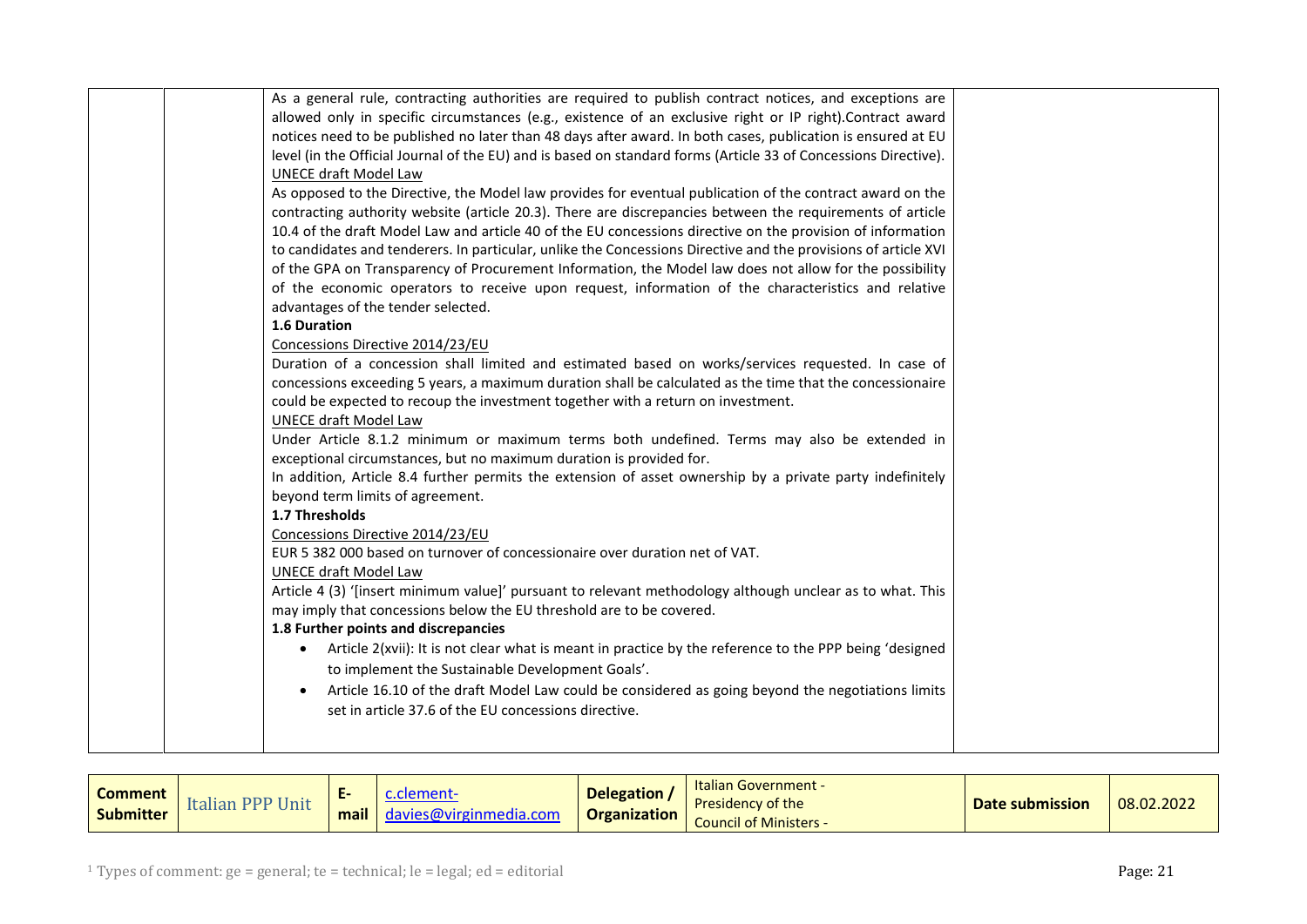|                                   |                                                                                                |                                                                                                                                                                                                                        | Department for the<br>planning and<br>coordination of<br>economic policy                                                                                                                                                                                                                                                                                                                                                                                                                                                                                                                                                                                                                                                                                                                                                                                                                                                              |                             |
|-----------------------------------|------------------------------------------------------------------------------------------------|------------------------------------------------------------------------------------------------------------------------------------------------------------------------------------------------------------------------|---------------------------------------------------------------------------------------------------------------------------------------------------------------------------------------------------------------------------------------------------------------------------------------------------------------------------------------------------------------------------------------------------------------------------------------------------------------------------------------------------------------------------------------------------------------------------------------------------------------------------------------------------------------------------------------------------------------------------------------------------------------------------------------------------------------------------------------------------------------------------------------------------------------------------------------|-----------------------------|
| <b>Draft</b><br>version<br>number | Line<br>number                                                                                 | <b>Comments</b>                                                                                                                                                                                                        | <b>Proposed changes</b>                                                                                                                                                                                                                                                                                                                                                                                                                                                                                                                                                                                                                                                                                                                                                                                                                                                                                                               | <b>Team Leader Response</b> |
| 1                                 | Article 2 "Key<br>Terms and<br>Definitions"<br>(xxix)<br>"Sustainable<br>Development<br>Goals" | In order to better implement "The 2030<br>Agenda for Sustainable Development" in<br>particular "Our shared principles and<br>commitments"                                                                              | "Sustainable Development Goals" or "SDGs" means those<br>goals and objectives for sustainable economic, and social<br>and environmental development for the general good<br>adopted and published by the United Nations in the<br>general assembly resolution 70/1 "transforming our<br>world: the 2030 agenda for sustainable development"<br>(A/RES/70/1), united nations, 2015, and in the context of<br>this law specifically refers to those goals and objectives<br>related to PPPs (including the People- first PPP principles)<br>set out therein. In particular, sustainable economic, social<br>and environmental development implies the defeat of<br>poverty in all its forms and dimensions, the fight against<br>inequalities, the protection of the planet, the creation of<br>lasting economic growth, open to all and sustainable and<br>the promotion of social inclusion as linked and<br>interdependent elements. |                             |
| 2                                 | Article 2 "Key<br>Terms and<br>Definitions"<br>(xxi) "Private<br>Partner"                      | In order to better implement "The 2030<br>Agenda for Sustainable Development" - in<br>particular Means of implementation n. 41                                                                                         | "Private partner" means any legal entity or person<br>[(including where applicable a public entity acting as a<br>commercial entity] retained by the contracting authority<br>to implement a PPP project under a PPP contract,<br>including also - where the subject of the contract allows it<br>- micro enterprises, civil society organizations and<br>nonprofit and philanthropic organizations.                                                                                                                                                                                                                                                                                                                                                                                                                                                                                                                                  |                             |
| 3                                 | Article 15.5<br>Procedures<br>for Selection<br>of Private<br>Partner - Pre-                    | In order to better implement "The 2030<br>Agenda for Sustainable Development" - Goal 8<br>"Promote sustained, inclusive and sustainable<br>economic growth, full and productive<br>employment and decent work for all" | Relevant experience and track-record, technical and<br>professional proficiency and capabilities, financial and<br>human resources, appropriate (dedicated) managerial and<br>organizational capacity and skills covering the full range of<br>relevant PPP tasks (including environmental<br>responsibilities), ethical standards, legal capacity and                                                                                                                                                                                                                                                                                                                                                                                                                                                                                                                                                                                |                             |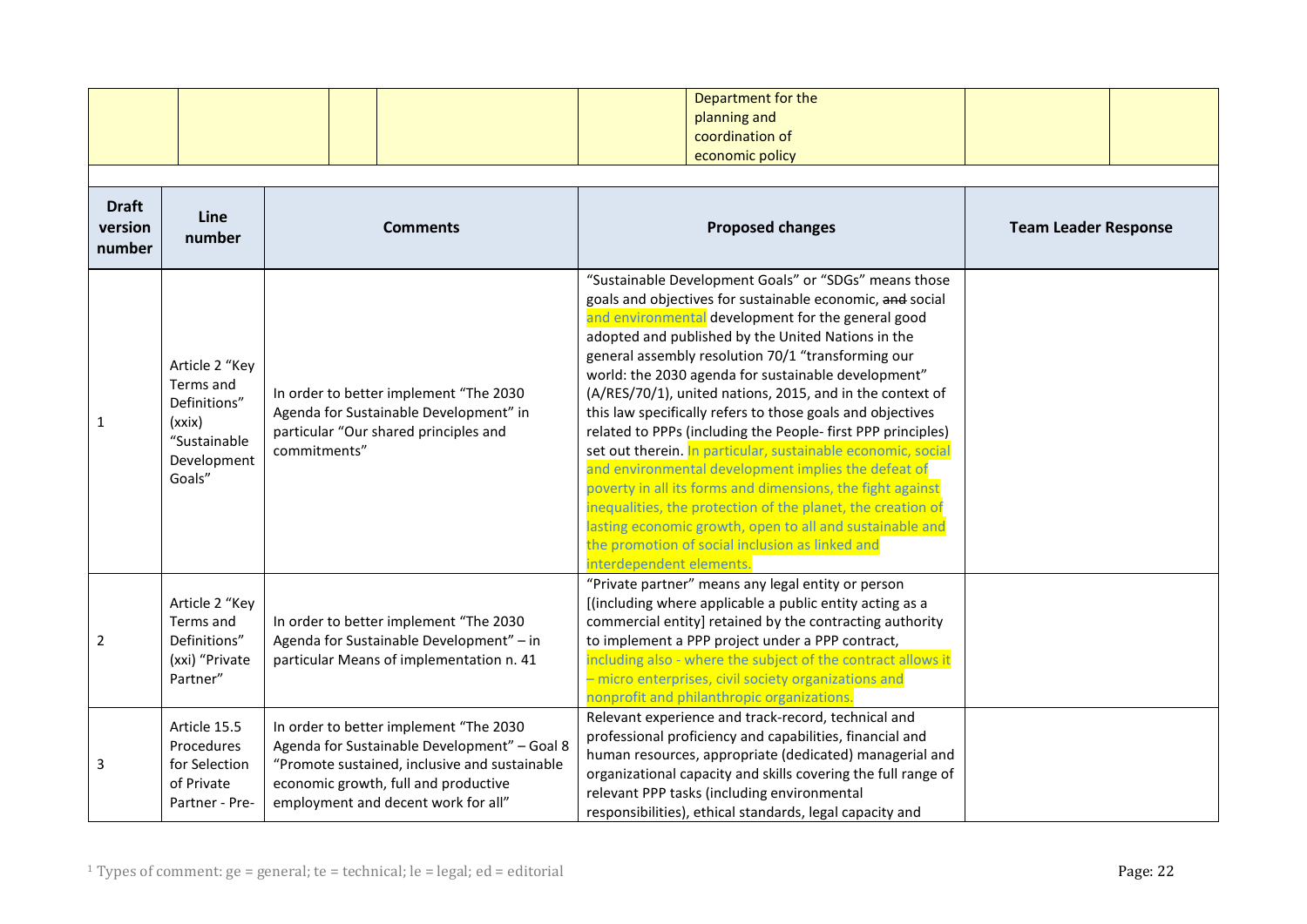|   | Qualification |                                                 | standing, solvency, structure of consortium, relative          |  |
|---|---------------|-------------------------------------------------|----------------------------------------------------------------|--|
|   | / Selection   |                                                 | consortium strengths, sustainable Governance pursuing          |  |
|   |               |                                                 | one or more of the following objectives: i) enhancement        |  |
|   |               |                                                 | of people, encouraging constant development of skills and      |  |
|   |               |                                                 | professionalism and recognition of the individual              |  |
|   |               |                                                 | contribution to the success of the organization, ensuring      |  |
|   |               |                                                 | full gender equality; ii) people wellbeing with work and       |  |
|   |               |                                                 | family life balance policies and welfare initiatives, iii)     |  |
|   |               |                                                 | sensitivity to the social context, with participation in       |  |
|   |               |                                                 | welfare, cultural and sporting initiatives; iv) support        |  |
|   |               |                                                 | internal technological development, research and               |  |
|   |               |                                                 | innovation; v) reduction of environmental impacts              |  |
|   |               |                                                 | Tender Evaluation and Contract Award: value                    |  |
|   |               |                                                 | propositions, technical quality (including soundness and       |  |
|   |               |                                                 | innovativeness) of proposal, quality of services and           |  |
|   |               |                                                 | measures to ensure their continuity, operational               |  |
|   |               |                                                 | feasibility, relevant environmental and socioeconomic          |  |
|   |               |                                                 | criteria (also with reference to the ability of the project to |  |
|   |               |                                                 | generate inclusive and sustainable urbanization and a          |  |
|   |               |                                                 | human settlement that is participatory, integrated and         |  |
|   |               |                                                 | sustainable and to the experience gained in the previous       |  |
|   | Article 15.5  |                                                 | implementation of reliable, sustainable and resilient          |  |
|   | Procedures    |                                                 | projects that generate inclusive and sustainable               |  |
|   | for Selection | In order to better implement "The 2030          | urbanization and a human settlement that is participatory,     |  |
|   | of Private    | Agenda for Sustainable Development" - Goal 9    | integrated and sustainable); risk allocation, pricing terms    |  |
| 4 | Partner $-$   | "Build Resilient infrastructure, promote        | (including the value of the proposed tolls, and tariffs, fees  |  |
|   | Tender        | inclusive and sustainable industrialization and | or contracting authority payments, as the case may be,         |  |
|   | Evaluation    | foster innovation"                              | evaluated on an appropriate basis), other commercial           |  |
|   | and Contract  |                                                 | terms, costs (whether capital or operational), the nature      |  |
|   | Award         |                                                 | and extent of any public sector support sort, qualifications   |  |
|   |               |                                                 | to terms and conditions of contract, structure and quality     |  |
|   |               |                                                 | of management team, strengths of financial plan and            |  |
|   |               |                                                 | availability of committed finance; together with such          |  |
|   |               |                                                 | other matters as may be specified in the PPP regulations       |  |
|   |               |                                                 | from time to time. The tender criteria and evaluation          |  |
|   |               |                                                 | methodology shall be clear, transparent, non-                  |  |
|   |               |                                                 | discriminatory, reasonably appropriate for each PPP and        |  |
|   |               |                                                 | consistent with the criteria applied and conclusions           |  |
|   |               |                                                 | reached in appraising and approving the PPP project            |  |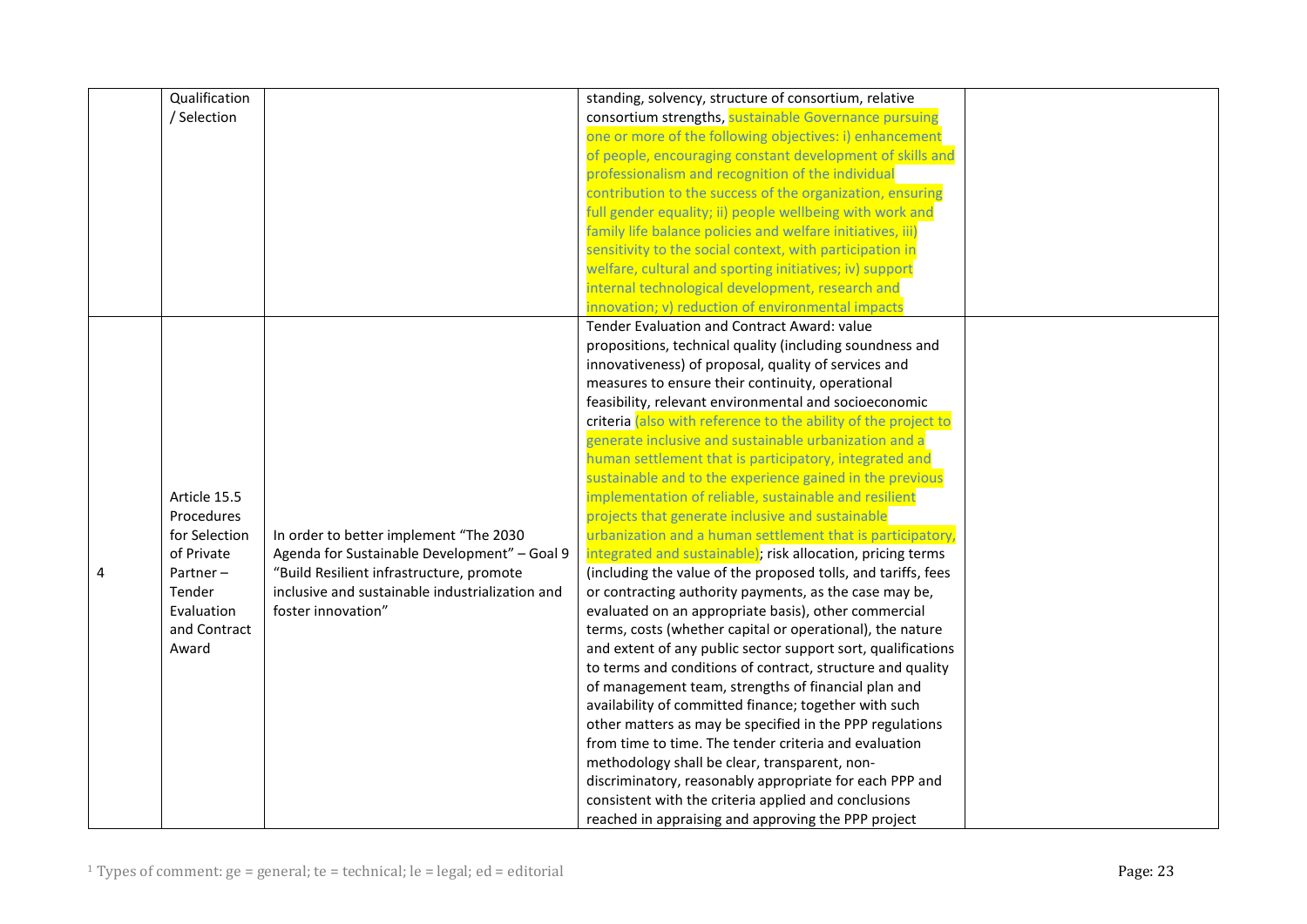|  | pursuant to Article 12 (as reflected in its implementation |  |
|--|------------------------------------------------------------|--|
|  | resolution).                                               |  |

<span id="page-23-0"></span>

| <b>Comment</b><br><b>Submitter</b> | Christopher<br><b>Clement-Davies</b> | $E-$<br>mail    | christopher@clement-<br>davies.com | Delegation /<br><b>Organization</b> | <b>Christopher Clement-</b><br><b>Davies</b>                                                                                                                                                                                                                                                                                                                                                                                                                                                                                                                                                                                                                                                                                                                                            | <b>Date submission</b>      | 07.02.2022 |
|------------------------------------|--------------------------------------|-----------------|------------------------------------|-------------------------------------|-----------------------------------------------------------------------------------------------------------------------------------------------------------------------------------------------------------------------------------------------------------------------------------------------------------------------------------------------------------------------------------------------------------------------------------------------------------------------------------------------------------------------------------------------------------------------------------------------------------------------------------------------------------------------------------------------------------------------------------------------------------------------------------------|-----------------------------|------------|
| <b>Draft</b><br>version<br>number  | Line<br>number                       | <b>Comments</b> |                                    |                                     | <b>Proposed changes</b>                                                                                                                                                                                                                                                                                                                                                                                                                                                                                                                                                                                                                                                                                                                                                                 | <b>Team Leader Response</b> |            |
| $\mathbf{1}$                       | General<br>Comment                   |                 |                                    |                                     | The draft is now in<br>extremely good shape, after<br>several years of hard work,<br>analysis and discussion by a<br>range of eminent experts in<br>this field. It has been<br>through many iterations. It<br>now reflects a broad and<br>balanced consensus<br>amongst those experts. It is<br>very much in line with the<br>requirements formally<br>articulated for it on behalf<br>of the UNECE Working Party<br>on PPPs last year. I would<br>strongly counsel against<br>making further substantive<br>changes to it, or the process<br>may become never ending!<br>It is time to wrap it up.<br>No model document is ever<br>quite perfect; new<br>improvements and<br>refinements can always be<br>thought of and made. We<br>must not let 'the best<br>become the enemy of the |                             |            |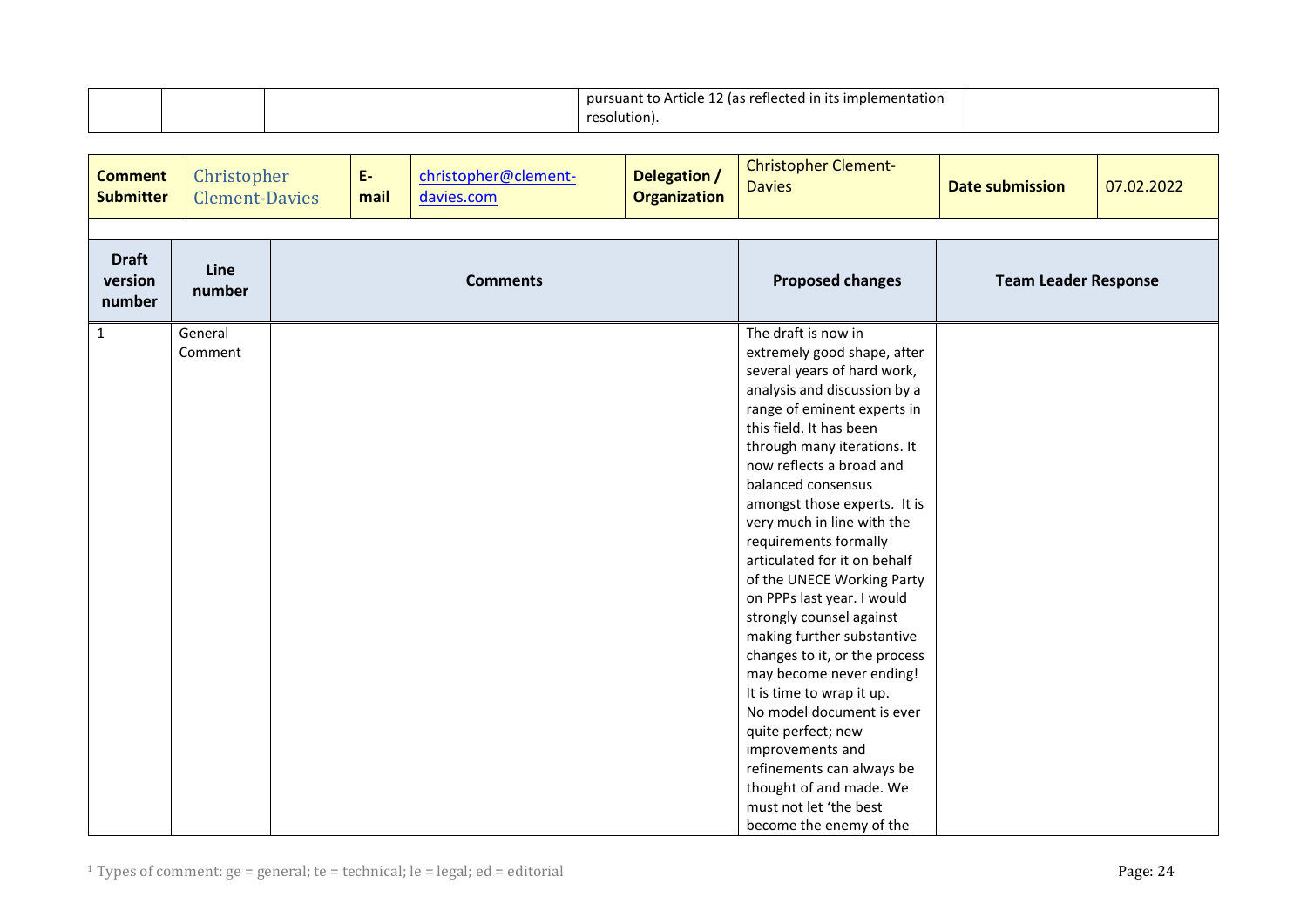|   |     |                                                                            | good'. There will be scope     |
|---|-----|----------------------------------------------------------------------------|--------------------------------|
|   |     |                                                                            | for further amendments in      |
|   |     |                                                                            | future anyway. New             |
|   |     |                                                                            | versions can always be         |
|   |     |                                                                            | produced in time, but this     |
|   |     |                                                                            | should be as a result of clear |
|   |     |                                                                            | necessity, consensus and       |
|   |     |                                                                            | market reactions to the        |
|   |     |                                                                            | document as it stands (as      |
|   |     |                                                                            | with the UNCITRAL forms).      |
|   |     |                                                                            | This should not stand in the   |
|   |     |                                                                            | way of its formal adoption     |
|   |     |                                                                            | by the Working Party now as    |
|   |     |                                                                            | a UN Standard, which it        |
|   |     |                                                                            | already fully deserves to be.  |
|   |     |                                                                            | I have suggested a very few    |
|   |     |                                                                            | final drafting changes below   |
|   |     |                                                                            | (and in a separate mrk-up),    |
|   |     |                                                                            | to clear up some small         |
|   |     |                                                                            | wording 'glitches' and         |
|   |     |                                                                            | anomalies. I will leave these  |
|   |     |                                                                            | to the discretion of the       |
|   |     |                                                                            | draftsmen.                     |
| 2 | 83  | Definition of "Economic and Financial Viability". This still does not work | The term does not need to      |
|   |     | in drafting terms and is not consistent with the way the expression is     | be defined. The different      |
|   |     | used in the document                                                       | meanings of the expression     |
|   |     |                                                                            | are sufficiently clear in      |
|   |     |                                                                            | context.                       |
| 3 | 96  | No need for the square brackets around 'feasibility study'. The usually    | Remove square brackets         |
|   |     | approach reflected in PPP regulations these days is to call the initial    | and consider adding a          |
|   |     | studies accompanying the PPP identification and preliminary                | reference to 'pre-feasibility  |
|   |     | assessment process a 'pre-feasibility study', and the detailed report      | study' in the article dealing  |
|   |     | that then sets out its full definition a 'feasibility study'.              | with project identification    |
|   |     |                                                                            | and identification report.     |
| 4 | 115 | Definition of Inter-Ministerial Committee. Given that a few                |                                |
|   |     | contributing experts had reservations about the way the expression         |                                |
|   |     | 'Inter-ministerial committee' is used in the document, it might make       |                                |
|   |     | sense to use instead the expression 'approving body', and say in the       |                                |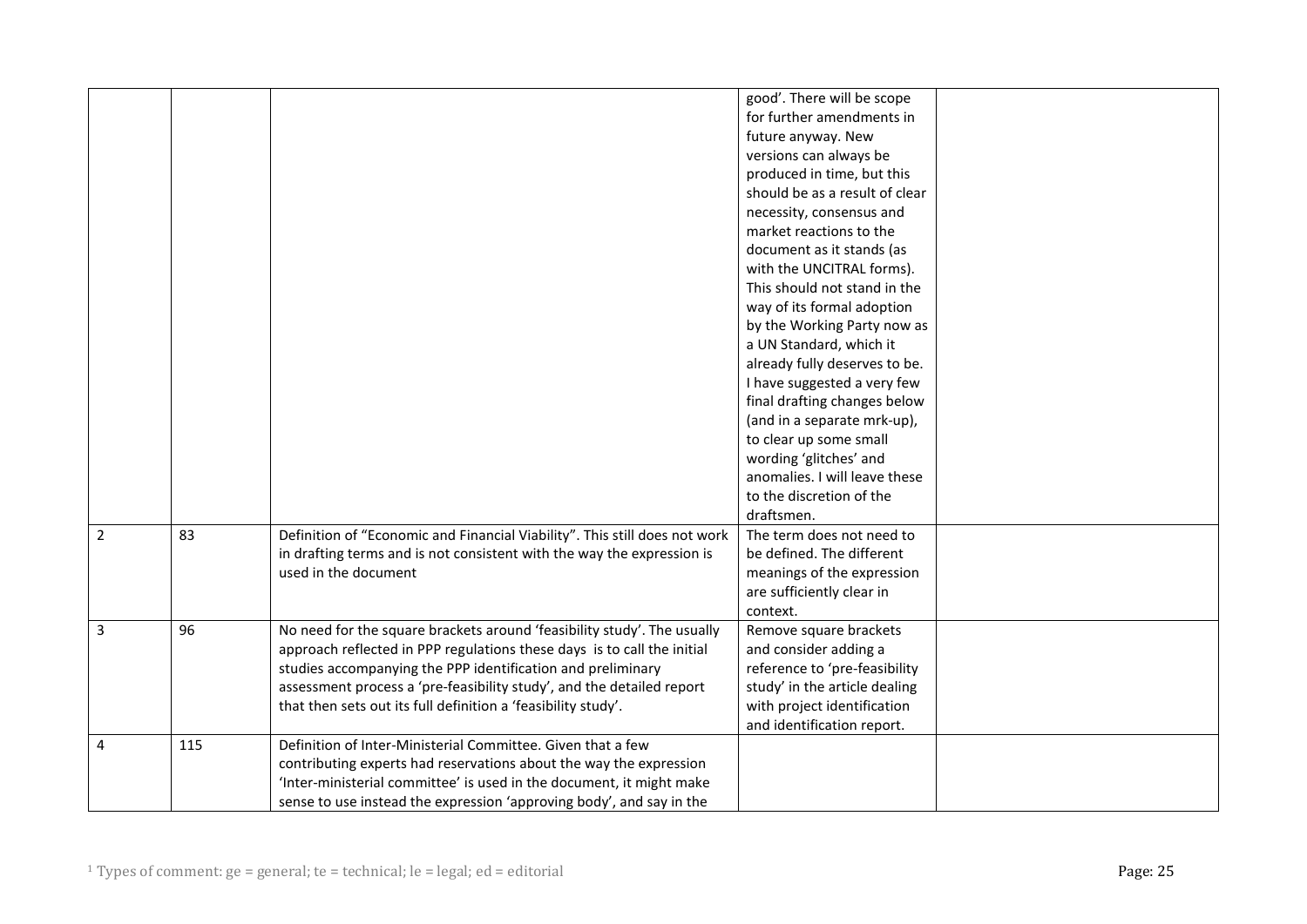|   |          | definition that this may include an Inter-Ministerial Committee or<br>equivalent body if the host country so decides. |                               |  |
|---|----------|-----------------------------------------------------------------------------------------------------------------------|-------------------------------|--|
| 5 | 176      | Definition of PPP Unit. There were also some reservations in discussion                                               | The solution to this is to    |  |
|   |          | about the extent of the powers allocated to the PPP Unit in the                                                       | square-bracket those          |  |
|   |          | document, as it was thought that this often went beyond the role                                                      | powers and responsibilities,  |  |
|   |          | typically prescribed for such a body, which is essentially supportive and                                             | and make it clear in the      |  |
|   |          | advisory.                                                                                                             | Commentary that these         |  |
|   |          |                                                                                                                       | need to be thought about      |  |
|   |          |                                                                                                                       | and decided on by the host    |  |
|   |          |                                                                                                                       | country in each case. An      |  |
|   |          |                                                                                                                       | example of this would be      |  |
|   |          |                                                                                                                       | the definition of 'Tender     |  |
|   |          |                                                                                                                       | Committee', where the         |  |
|   |          |                                                                                                                       | words 'the PPP Unit and'      |  |
|   |          |                                                                                                                       | could be square-bracketed.    |  |
| 6 | 199      | Tender Committee definition                                                                                           | See previous comment. The     |  |
|   |          |                                                                                                                       | PPP Unit would not usually    |  |
|   |          |                                                                                                                       | take the lead in setting up   |  |
|   |          |                                                                                                                       | the Committee. The            |  |
|   |          |                                                                                                                       | <b>Contracting Authority</b>  |  |
|   |          |                                                                                                                       | would, but perhaps with the   |  |
|   |          |                                                                                                                       | Unit's help/ oversight.       |  |
|   |          |                                                                                                                       | Reverse the order in which    |  |
|   |          |                                                                                                                       | they appear, and square-      |  |
|   |          |                                                                                                                       | bracket the reference to the  |  |
|   |          |                                                                                                                       | PPP Unit.                     |  |
| 7 | 269 (Art | PPPs do not always need to involve an element of private finance (at                                                  | Add the words '(where         |  |
|   | 4.3(e)   | least in theory)                                                                                                      | required)' at the end of this |  |
|   |          |                                                                                                                       | reference                     |  |
| 8 | 309-318  | The second sentence of this paragraph refers to the possibility of                                                    | Add the words 'where          |  |
|   |          | extending the duration of the contract term in exceptional                                                            | permitted by applicable       |  |
|   |          | circumstances outside the terms of the contract. This is only likely to                                               | law'. The financial model     |  |
|   |          | be the case where local law so permits, perhaps with a body of well-                                                  | referred to here should also  |  |
|   |          | defined case law or legal rules to regulate the right (as in France)                                                  | be the one reflected in the   |  |
|   |          |                                                                                                                       | PPP contract (rather than     |  |
|   |          |                                                                                                                       | the Contracting Authority's   |  |
|   |          |                                                                                                                       | model used for award          |  |
|   |          |                                                                                                                       | purposes),                    |  |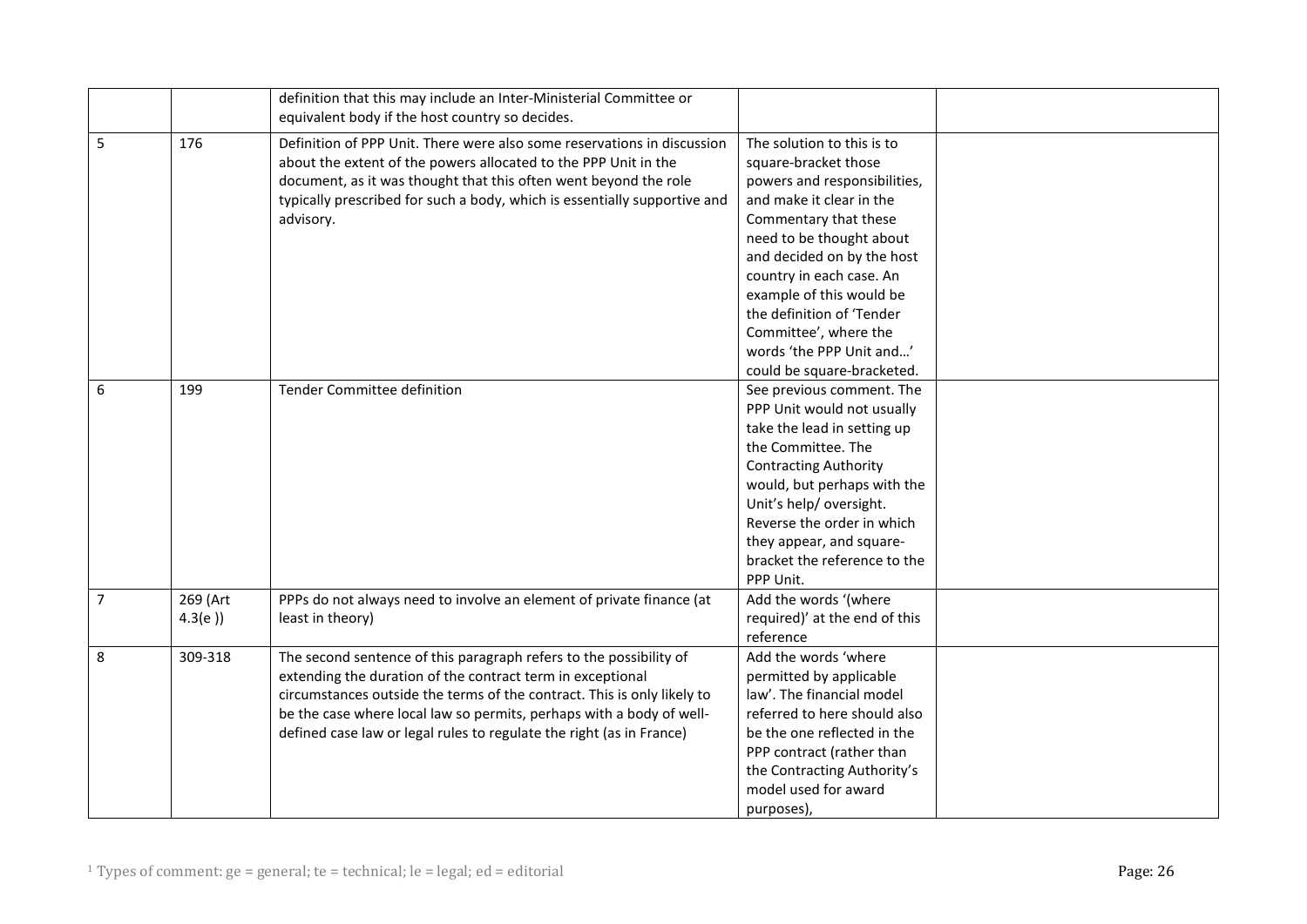| 9  | 355-378                      | The cross-references are not quite accurate, as the matters referred to                 | Tidy references and relevant                           |  |
|----|------------------------------|-----------------------------------------------------------------------------------------|--------------------------------------------------------|--|
|    | (last para of                | are not actually provided for in this Chapter. Please adjust the drafting.              | wording.                                               |  |
|    | 'placeholder'<br>introducing |                                                                                         |                                                        |  |
|    | Chapter II)                  |                                                                                         |                                                        |  |
| 10 | 381 (Art.                    | See comments about Inter-Ministerial Committee under definitions                        | See comments above                                     |  |
|    | 9.1)                         | above                                                                                   |                                                        |  |
| 11 | 619-20 (Art.                 | The drafting should reflect the reality that most countries will continue               | Add a reference to 'value for                          |  |
|    | 11.9(b)                      | applying a 'VfM' test to their PPPs, in addition to a 'Value for People'                | money' after the reference                             |  |
|    |                              | one, as the former focuses on cost and financing structure, whereas                     | to 'value for people'.                                 |  |
|    |                              | the latter is directed essentially at the wider purpose and<br>characteristics of a PPP |                                                        |  |
| 12 | 678 et seq                   | The last 3 or 4 sub-clauses here refer to matters which are just as                     | Delete these references, as                            |  |
|    | (Art. 11.9(s))               | relevant to government-pay as user-pay PPPs. (It also makes sense in                    | they are not applicable                                |  |
|    |                              | drafting terms to shorten this paragraph).                                              | primarily to concessions.                              |  |
| 13 | 679                          | As mentioned above, I think it would be helpful to widen the reference                  | Refer also to Approval Body                            |  |
|    | (Art. 11.10)                 | to approval powers to allow for a higher-level approval body as well as                 | (or InterMinisterial                                   |  |
|    |                              | the PPP Unit                                                                            | Committee) here. (The same                             |  |
|    |                              |                                                                                         | comment applies to other<br>similar provisions dealing |  |
|    |                              |                                                                                         | with approvals).                                       |  |
| 14 | 721 (Art                     | See preceding comment                                                                   | See preceding comment                                  |  |
|    | 12.2)                        |                                                                                         |                                                        |  |
| 15 | 848 (Art                     | The drafting could be tidied up slightly to make it clear that the                      | Tighten drafting                                       |  |
|    | 14.4)                        | Contracting Authority may still take responsibility for the detailed                    |                                                        |  |
|    |                              | preparation work of a USP                                                               |                                                        |  |
| 16 | 871 (Art                     | Private Initiators must know that their legitimate IP rights will be                    | Changed the word 'consider'                            |  |
|    | 14.5)                        | respected and protected. This is fundamental. (See UNCITRAL clauses)                    | to 'respect'. This is<br>consistent with UNCITRAL      |  |
| 17 | 958 (Art                     | Consider including definitions of open and closed tenders from earlier                  | Consider adding definitions                            |  |
|    | 16.2)                        | draft, since the expressions are used in the text                                       |                                                        |  |
| 18 | 1301 (Art                    | Another very common form of incentive for USPs is to waive certain                      | Add new sub-para to allow                              |  |
|    | 21.6)                        | bidding conditions which would not make much sense in the case of a                     | for this                                               |  |
|    |                              | Private Initiator                                                                       |                                                        |  |
| 19 | 1545 (Article                | Please delete the words 'in the circumstances referred to in Article 24'.               | Delete words in square                                 |  |
|    | 25)                          | Article 24 does not and should not permit or prohibit anything. It is                   | brackets, which do not make                            |  |
|    |                              | illustrative and empowering.                                                            | sense legally and give the                             |  |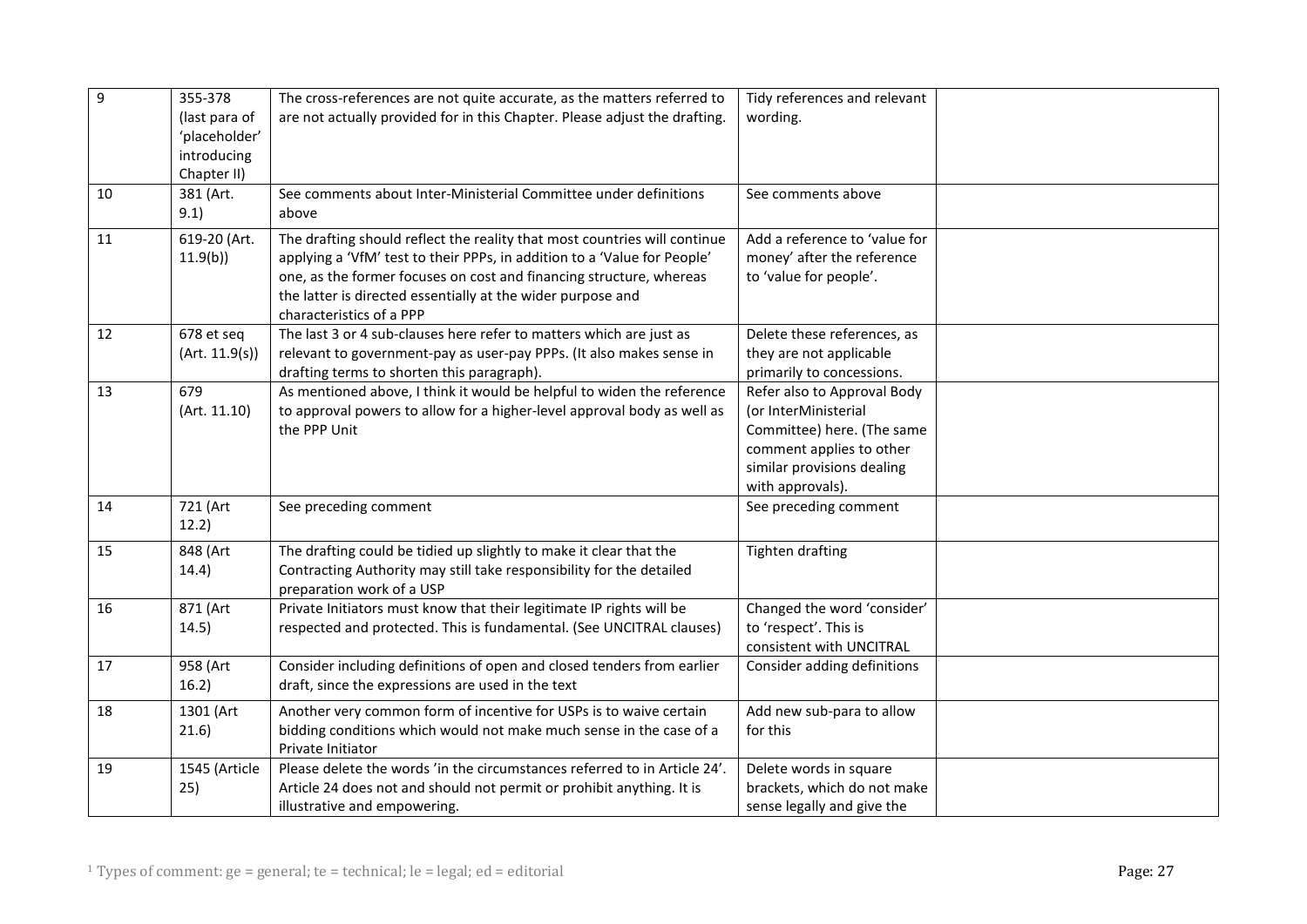|    |                         |                                                                                                                                                                                                                                                                                             | wrong impression of Article<br>24's meaning and effect. |  |
|----|-------------------------|---------------------------------------------------------------------------------------------------------------------------------------------------------------------------------------------------------------------------------------------------------------------------------------------|---------------------------------------------------------|--|
| 20 | 1834 et seg<br>(Art 32) | The drafting needs to make it clear that these provisions can apply to<br>any type of PPP, where public service contracts are involved.                                                                                                                                                     | Widen drafting slightly                                 |  |
| 21 | General<br>drafting     | Some of the introductory sentences to some of the Articles appear a<br>little strange and unhelpful, as they appear in only a few-not all-<br>Articles, and do not always say something informative or even<br>accurate. They are generally more suited to the Commentary than the<br>text. | Re-consider these<br>introductory remarks.              |  |

<span id="page-27-0"></span>

| <b>Comment</b><br><b>Submitter</b> | <b>Chris Shugart</b> |                 | $E-$<br>mail | chris@shgrt.com                                                                                                                                                                                                                                                                                                                                                                                                                                                                                                                                                                                                                                                                 | Delegation /<br><b>Organization</b> | Consultant/Advisor                                                                                                                                                                                                                                                                                   | <b>Date submission</b> | 08.02.2022 |
|------------------------------------|----------------------|-----------------|--------------|---------------------------------------------------------------------------------------------------------------------------------------------------------------------------------------------------------------------------------------------------------------------------------------------------------------------------------------------------------------------------------------------------------------------------------------------------------------------------------------------------------------------------------------------------------------------------------------------------------------------------------------------------------------------------------|-------------------------------------|------------------------------------------------------------------------------------------------------------------------------------------------------------------------------------------------------------------------------------------------------------------------------------------------------|------------------------|------------|
| <b>Draft</b><br>version<br>number  | Line<br>number       | <b>Comments</b> |              |                                                                                                                                                                                                                                                                                                                                                                                                                                                                                                                                                                                                                                                                                 | <b>Proposed changes</b>             | <b>Team Leader Response</b>                                                                                                                                                                                                                                                                          |                        |            |
| 1                                  | General<br>comment   |                 |              | This draft is in nearly final shape. I see no areas where major changes<br>are needed. Any suggested revisions are minor, straightforward, and<br>can be made quickly. There is no need for any further lengthy reviews.                                                                                                                                                                                                                                                                                                                                                                                                                                                        |                                     |                                                                                                                                                                                                                                                                                                      |                        |            |
| $\overline{2}$                     | 259                  |                 |              | Some countries have defined PPPs in this way, but requiring that a PPP<br>must "involve an element of private finance" would probably exclude<br>Design-Build-Operate (DBO) arrangements, which have most of the<br>characteristics of private-financed PPPs, except for the private<br>financing. (I say "probably" because it might be possible to construe<br>"element of private finance" sufficiently broadly to capture DBOs.)                                                                                                                                                                                                                                            |                                     | Put Article 4, paragraph 3,<br>sub-paragraph (e) in square<br>brackets, highlighting that<br>the reader has the option of<br>including it or not.                                                                                                                                                    |                        |            |
| $\overline{3}$                     | 1083-1087            |                 |              | The provision neglects to say that in the first stage of the two-stage<br>procurement procedure, bidders must not submit a complete proposal<br>$-$ in particular, they must not give a proposal of <i>price</i> (or functionally<br>similar value). This is crucial to the soundness of the two-stage<br>procedure. Otherwise, the procedure is more conducive to<br>manipulation to select a pre-favoured bidder.<br>Article 48 of the UNCITRAL Model Law on Public Procurement, the<br>precedent behind this provision, states that in the first stage the<br>proposal is "without a tender price", and in the second stage, bidders<br>present "final tenders with prices". |                                     | In Article 19, paragraph 8,<br>sub-paragraph (a), add a<br>final sentence as follows:<br>"The initial proposal and<br>comments shall not include<br>the proposed price or any<br>other proposed value or<br>values that will be evaluated<br>in the second-stage of the<br>tender evaluation process |                        |            |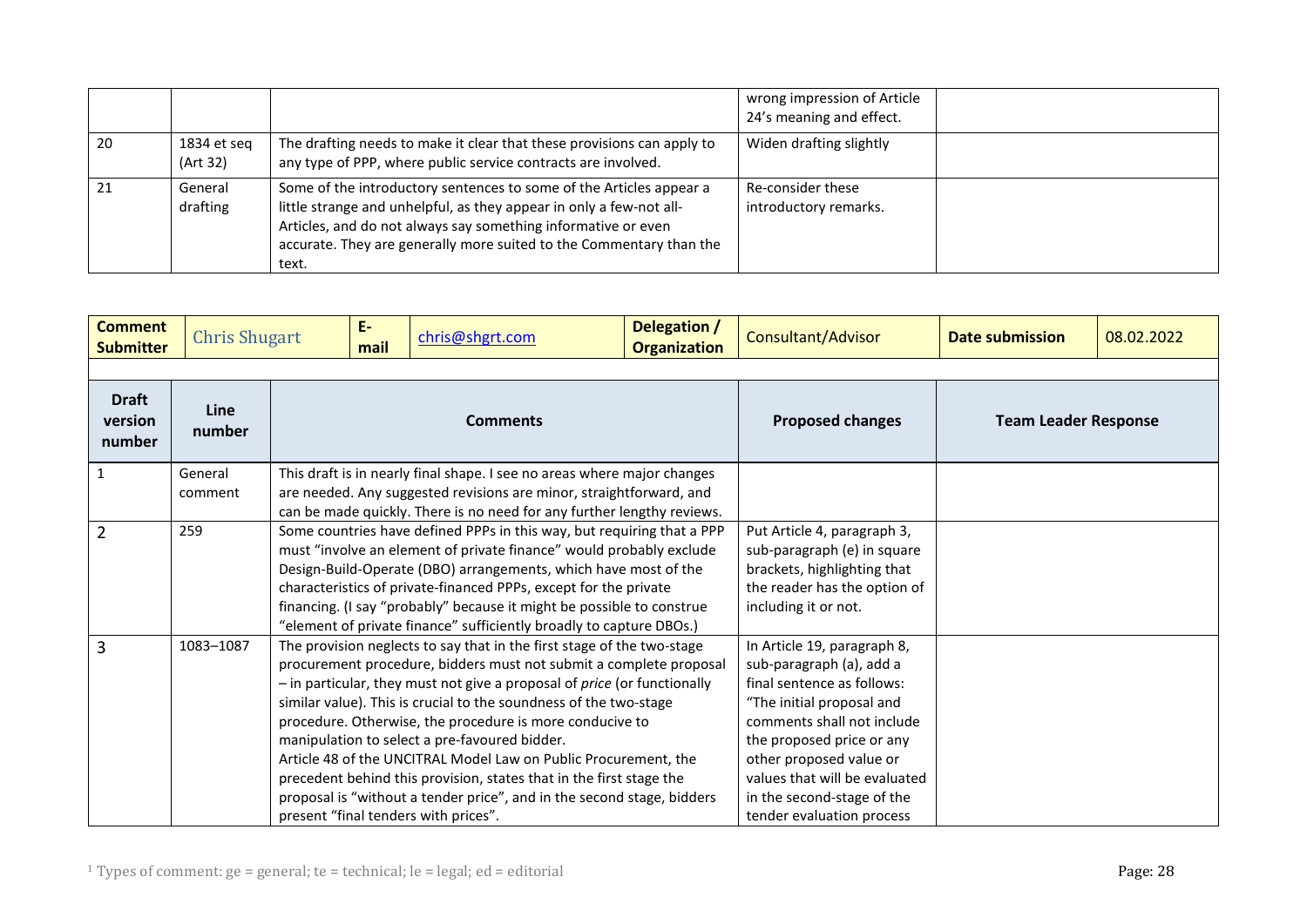|   |           | For the model PPP law, "price" needs to be expanded to include values        | using the quantitative         |
|---|-----------|------------------------------------------------------------------------------|--------------------------------|
|   |           | that are used like price in the quantitative evaluation of the PPP           | evaluation criteria."          |
|   |           | tender.                                                                      |                                |
| 4 | 1714-1790 | Art. 32 should not apply exclusively to Concession style PPPs.               | - Change the headings and      |
|   |           | First, to the extent that a Public-Payment style PPP involves a public       | text so that the provisions of |
|   |           | service, some or all of the three classic principles (in para. 1, sub-para.  | Art. 32 do not apply only to   |
|   |           | (a)) will apply.                                                             | Concession style PPPs.         |
|   |           | (Note that some countries sometimes use government-pay PPPs to               | - In paragraph 1, replace      |
|   |           | directly deliver public services; these PPPs are in all respects like        | "Concessions" in the           |
|   |           | concessions, except that the government pays the private partner.)           | heading with "PPPs". And       |
|   |           | Second, many of the provisions of Art. 32 should apply to all PPPs. E.g.     | begin the text of sub-para.    |
|   |           | in sub-para. (b), any PPP contract should be designed so as to make the      | (a) with: "With respect to     |
|   |           | PPP viable. And in sub-para. (e)(i), the details of asset transfer should    | Concession style PPPs and,     |
|   |           | be specified in any type of PPP contract (where relevant).                   | as relevant, to Public-        |
|   |           | Yet because Art. 32 is specified as applying solely to Concessions, it       | Payment style PPPs             |
|   |           | might be thought that these provisions do not apply to Public-Payment        | involving public services,     |
|   |           | style PPPs.                                                                  | equality of treatment for the  |
|   |           | It is true that para. 4 of Art. 34 (lines 1850-1861) repeats the three       | users [ etc.].".               |
|   |           | classic principles and applies them to all PPPs involving public services,   | - The drafting should make     |
|   |           | but why is the text in Art. 34 much more abbreviated than the text in        | it clear that sub-paragraphs   |
|   |           | Art. 32? Does that signal a difference in approach for Concessions as        | (b)-(e) apply to all PPPs, as  |
|   |           | opposed to non-Concession PPPs? It should not. All of this will be           | relevant.                      |
|   |           | unnecessarily confusing to many readers.                                     |                                |
| 5 | 1745-1753 | The start of Art. 32, para. 1, sub-para. (b) correctly speaks of how the     | Art. 32, para. 1, sub-para.    |
|   |           | contract should be "designed" (i.e. the set-up of the PPP at its start).     | (b)(i) should be changed to    |
|   |           | But sub-para. (b)(i) says that tariffs and charges should be "adjusted"      | read as follows:               |
|   |           | to enable the private partner's performance of its obligations. Given        | "The PPP contract              |
|   |           | the language in lines 1748-1749, it is reasonable to assume that this        | [should][shall?] include       |
|   |           | means adjusting tariffs so that the project is financially viable, including | principles and mechanisms      |
|   |           | an appropriate rate of return for the private partner.                       | for setting, calculating,      |
|   |           | But nothing is said about the efficiency of the private partner. Should      | and/or adjusting tariffs and   |
|   |           | tariffs be adjusted from time to time to compensate for the private          | charges payable under the      |
|   |           | partner's inefficiency or mistakes? This provision could be invoked by a     | contract so as to enable a     |
|   |           | poorly performing private partner as justification for government or         | reasonably efficient private   |
|   |           | user support (essentially, to bail it out).                                  | partner to perform its         |
|   |           | In addition, the provision may give the impression (perhaps not              | obligations and deliver any    |
|   |           | intended) that ad hoc adjustments are to be carried out to achieve           | public services over the life  |
|   |           | these ends. But not all PPPs use ongoing regulation by a discretionary       | of the project."               |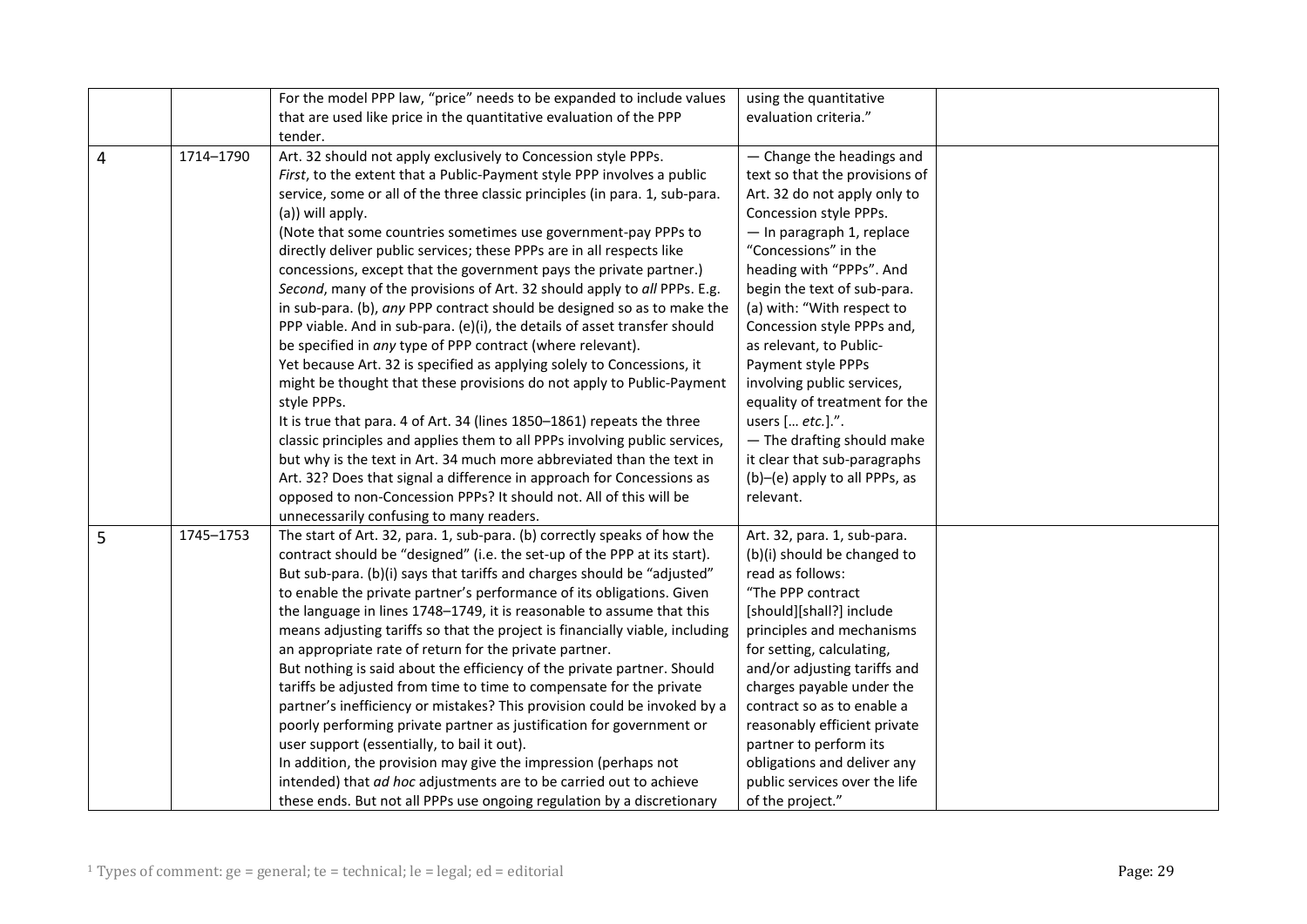| regulatory body. What is important is how the contract is designed at |  |
|-----------------------------------------------------------------------|--|
| I the start (and in any amendments).                                  |  |

<span id="page-29-0"></span>

| <b>Comment</b><br><b>Submitter</b> | <b>Russian</b><br>Federation |                                                                                                                                                             | E-<br>mail                                                                                                                                                                                                                                                                                                                                                                                                                                                                                                                                                                                    | DukarevAA@economy.gov.ru                                                                                                                                                    | Delegation /<br><b>Organization</b> | Department of<br><b>Multilateral Economic</b><br><b>Cooperation and Special</b><br>Projects<br><b>Ministry of Economic</b><br>Development of the<br><b>Russian Federation</b>                                                                                                                                                                             | <b>Date submission</b> | 10.02.2022 |
|------------------------------------|------------------------------|-------------------------------------------------------------------------------------------------------------------------------------------------------------|-----------------------------------------------------------------------------------------------------------------------------------------------------------------------------------------------------------------------------------------------------------------------------------------------------------------------------------------------------------------------------------------------------------------------------------------------------------------------------------------------------------------------------------------------------------------------------------------------|-----------------------------------------------------------------------------------------------------------------------------------------------------------------------------|-------------------------------------|-----------------------------------------------------------------------------------------------------------------------------------------------------------------------------------------------------------------------------------------------------------------------------------------------------------------------------------------------------------|------------------------|------------|
|                                    |                              |                                                                                                                                                             |                                                                                                                                                                                                                                                                                                                                                                                                                                                                                                                                                                                               |                                                                                                                                                                             |                                     |                                                                                                                                                                                                                                                                                                                                                           |                        |            |
| <b>Draft</b><br>version<br>number  | Line<br>number               | <b>Comments</b>                                                                                                                                             |                                                                                                                                                                                                                                                                                                                                                                                                                                                                                                                                                                                               | <b>Proposed changes</b>                                                                                                                                                     | <b>Team Leader Response</b>         |                                                                                                                                                                                                                                                                                                                                                           |                        |            |
| $\mathbf{1}$                       | 129-136                      |                                                                                                                                                             | Article 2 para (xvii) defines «People-first Public-private partnership»<br>both as «a type of Public-Private Partnership (PPP) designed to<br>implement the Sustainable Development Goals and thereby to be "fit<br>for purpose"» and «an enhanced approach for PPPs that overcomes<br>some of the weaknesses in the way the traditional PPP model has been<br>implemented».<br>We believe that the current definition may cause ambiguous<br>interpretation of «People-first PPPs» including when it comes to<br>government support for People-first PPP projects.<br>See also comment N 10. |                                                                                                                                                                             |                                     | We propose to formulate<br>a clearer definition of<br>«People-first PPPs» in<br>Article 2 para (xvii).<br>To this end, we believe<br>that «People-first PPPs»<br>should be considered as a<br>specific PPP model<br>designed to implement<br>SDGs rather than an<br>independent type of PPP<br>along with «government-<br>pay PPPs» and<br>«concessions». |                        |            |
| $\overline{2}$                     | 274-275                      | Article 6 establishes the open-ended list of applicable sectors for<br>People-first PPPs that is inappropriate due to sectoral legislative<br>restrictions. |                                                                                                                                                                                                                                                                                                                                                                                                                                                                                                                                                                                               | Since sectoral legislation<br>(e.g. housing legislation)<br>may contain restrictions<br>according to which the<br>conclusion of contracts is<br>not allowed we believe that |                                     |                                                                                                                                                                                                                                                                                                                                                           |                        |            |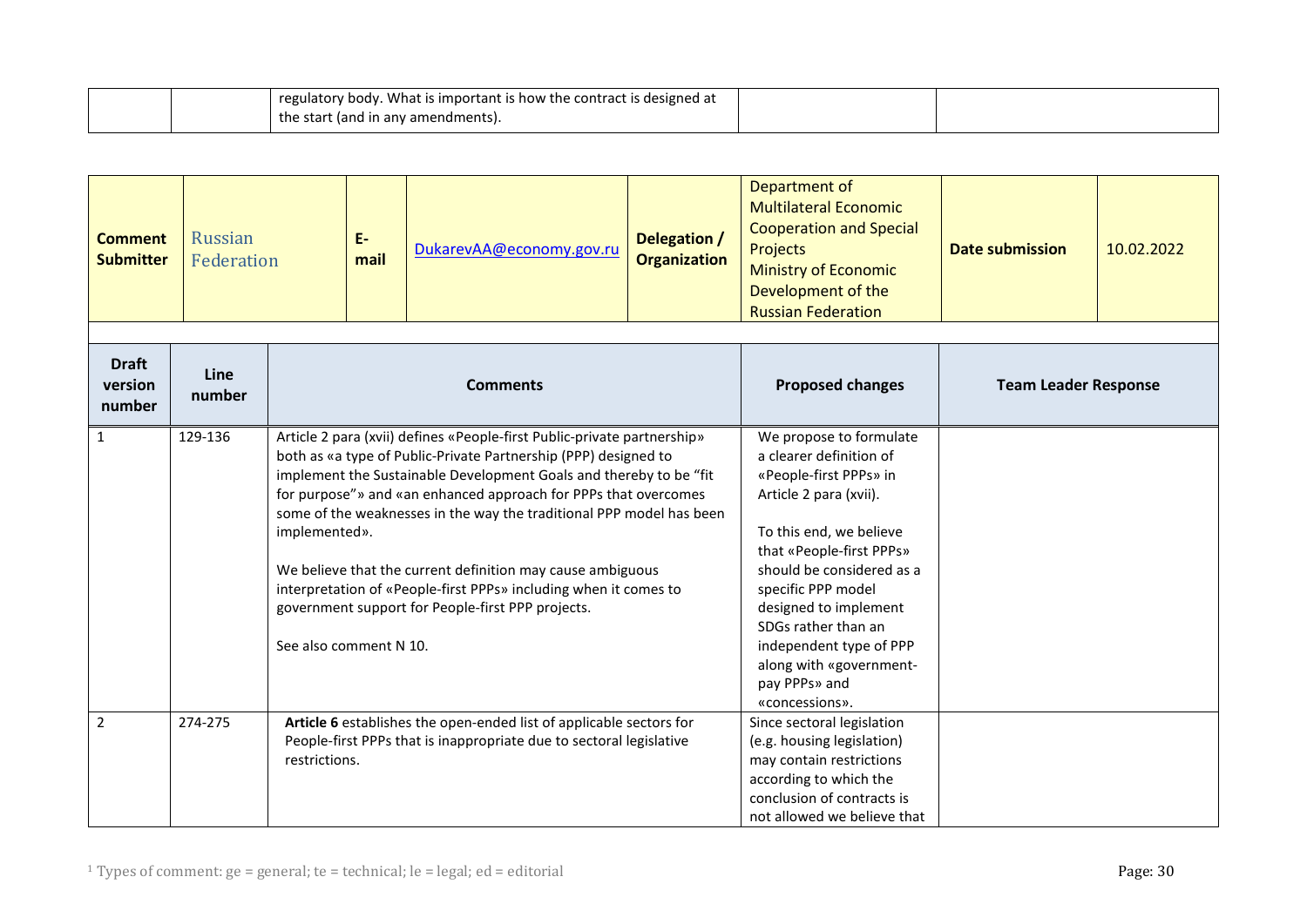|              |         |                                                                                                                                                                                     | the Model law should<br>establish the closed list of<br>applicable sectors for<br>People-first PPP.<br>We suggest including<br>following sectors in the list:<br>transport, power<br>generation, public utilities,<br>healthcare, education,<br>culture, sport, tourism,<br>waste management,<br>agriculture, industrial<br>production, IT.                                                                                                                                                       |  |
|--------------|---------|-------------------------------------------------------------------------------------------------------------------------------------------------------------------------------------|---------------------------------------------------------------------------------------------------------------------------------------------------------------------------------------------------------------------------------------------------------------------------------------------------------------------------------------------------------------------------------------------------------------------------------------------------------------------------------------------------|--|
| $\mathbf{3}$ | 283-285 | According to Article 7, the contracting authority may represent more<br>than one public authority, but the implementation of such provision<br>involves addressing range of issues. | Based on legal practice in<br>Russia, we believe that the<br>introduction of the<br>provision requires due<br>consideration of the<br>following issues:<br>1) the distinction of public<br>authorities' rights of<br>property for the<br>infrastructure facility;<br>2) the distinction of<br>budgetary obligations<br>relating to implementation<br>and termination of contract;<br>3) the procedure for<br>cooperation between public<br>authorities in case of<br>unsolicited proposal review. |  |
| 4            | 289-291 | We believe that the draft Model law should establish an exhaustive list<br>of criteria to determine the term of contract.                                                           | We propose to establish the<br>following criteria to                                                                                                                                                                                                                                                                                                                                                                                                                                              |  |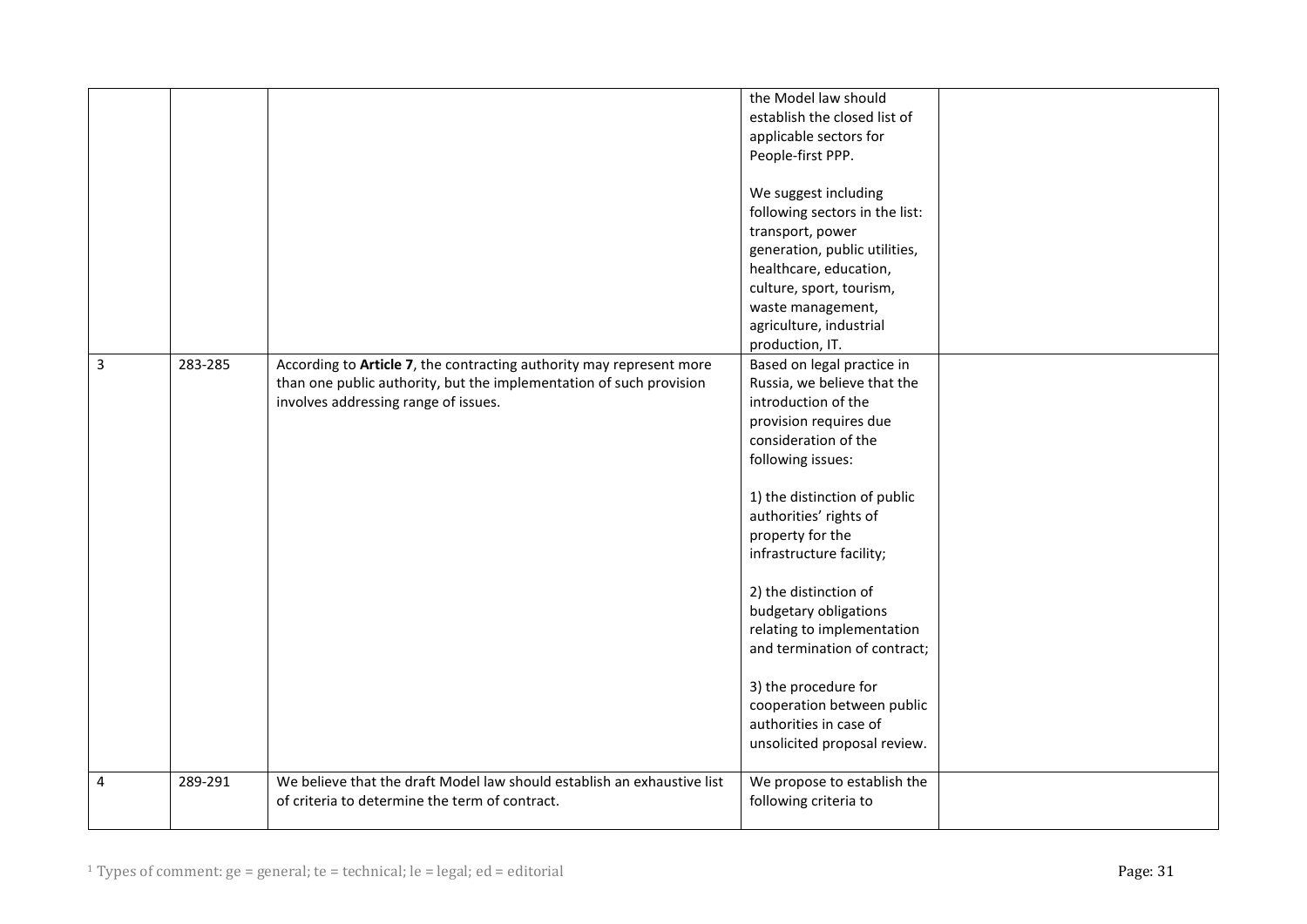|                |           |                                                                                                                                                                                                                                                                                                                  | determine the term of                                                                                                                                                                                                                                        |  |
|----------------|-----------|------------------------------------------------------------------------------------------------------------------------------------------------------------------------------------------------------------------------------------------------------------------------------------------------------------------|--------------------------------------------------------------------------------------------------------------------------------------------------------------------------------------------------------------------------------------------------------------|--|
|                |           |                                                                                                                                                                                                                                                                                                                  | contract:                                                                                                                                                                                                                                                    |  |
|                |           |                                                                                                                                                                                                                                                                                                                  | 1) the period of<br>construction and (or)<br>rehabilitation of the                                                                                                                                                                                           |  |
|                |           |                                                                                                                                                                                                                                                                                                                  | infrastructure facility;                                                                                                                                                                                                                                     |  |
|                |           |                                                                                                                                                                                                                                                                                                                  | 2) the payback period of<br>investments in construction<br>and (or) rehabilitation of the<br>infrastructure facility;<br>3) the deadline for the                                                                                                             |  |
|                |           |                                                                                                                                                                                                                                                                                                                  | private partner to generate<br>the gross income.                                                                                                                                                                                                             |  |
| 5              | 998-999   | Taking into account the provisions of Chapter IV according to which PPP<br>tendering procedures shall be designed to promote principles of<br>transparency we assume that electronic tender procedures will<br>contribute to improving the transparency of comprehensive People-first<br>PPP system information. | We consider it relevant to<br>provide the possibility to<br>conduct tender procedures<br>in electronic form in<br>Chapter IV.                                                                                                                                |  |
| 6              | 1207-1218 | Article 21 para 6 provides for offering any appropriate incentive,<br>benefit, or compensation to the private initiator participating in any<br>tender proceedings for the PPP project.                                                                                                                          | We believe that the draft<br>Model law should also<br>provide for offering<br>reasonable compensation to<br>those private investors<br>which participated in pre-<br>tender initial procedures (as<br>described in Articles 11-12)<br>but did not win a bid. |  |
| $\overline{7}$ | 1216-1218 | According to Article 21, in case of private initiator participation in<br>tender the evaluation score of the private initiator may be adjusted.                                                                                                                                                                  | We propose to establish<br>that tender documentation<br>must not contain provisions<br>that create preferential<br>conditions for any of<br>bidders in order to ensure<br>tender procedures                                                                  |  |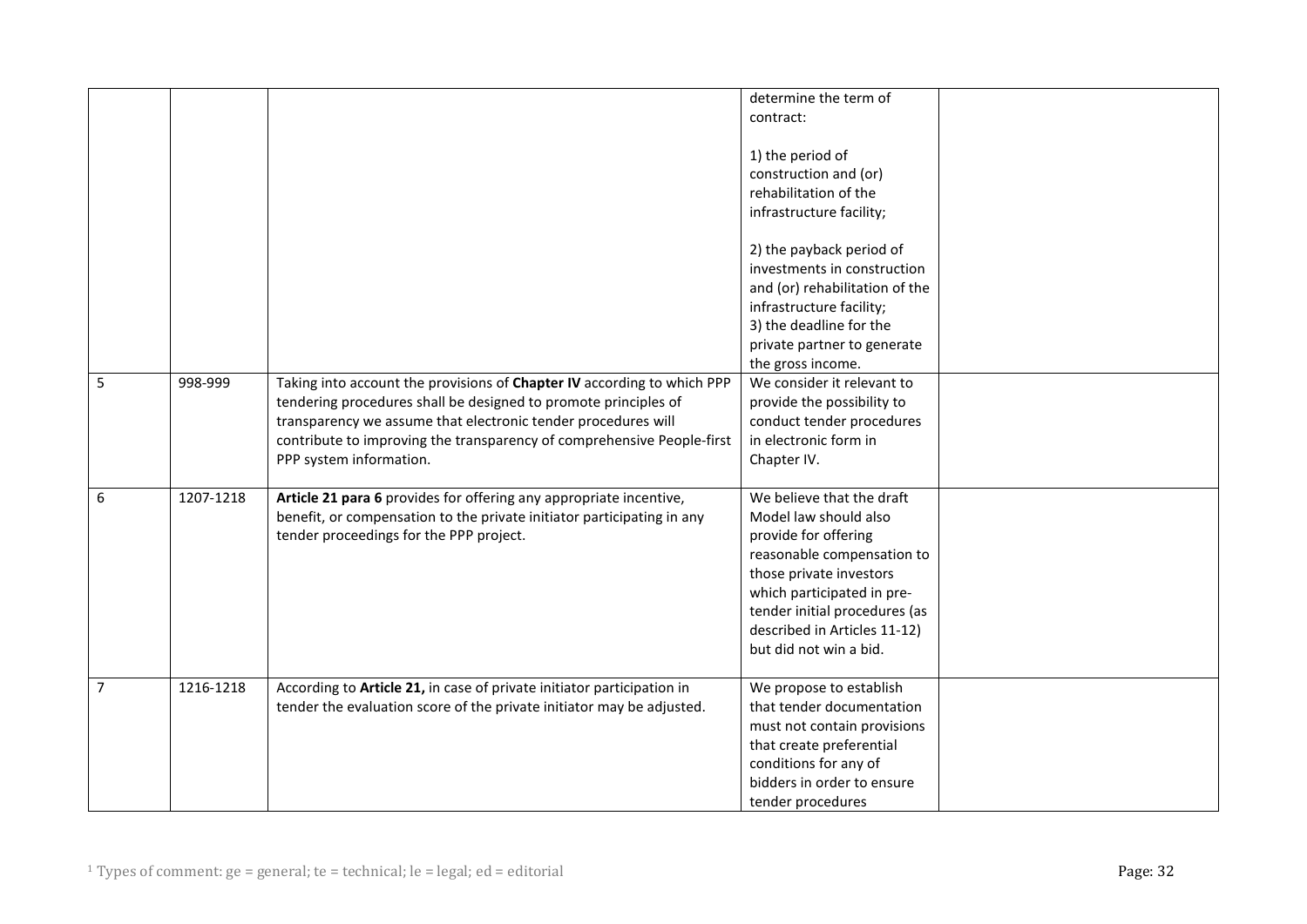|         |           |                                                                          | compliance with                   |  |
|---------|-----------|--------------------------------------------------------------------------|-----------------------------------|--|
|         |           |                                                                          |                                   |  |
|         |           |                                                                          | competition principles.           |  |
|         |           |                                                                          |                                   |  |
| $\,8\,$ | 1292-1433 | Article 24 para 1 contains a wide range of terms in PPP contracts.       | We suggest separating the         |  |
|         |           |                                                                          | terms of a PPP contract as        |  |
|         |           |                                                                          | stipulated in Article 24 para     |  |
|         |           |                                                                          | 1 of the draft Model Law for      |  |
|         |           |                                                                          | substantial terms and             |  |
|         |           |                                                                          | optional terms.                   |  |
|         |           |                                                                          |                                   |  |
|         |           |                                                                          | The terms set out in              |  |
|         |           |                                                                          | sections (iii.), (iv.), (viii.),  |  |
|         |           |                                                                          | (ix.), (xiii.), (xiv.), (xxiii.), |  |
|         |           |                                                                          | (xxiv.), (xxviii.), (xlix.) and   |  |
|         |           |                                                                          | (li.) of Article 24 para 1 of     |  |
|         |           |                                                                          | draft Model Law can be            |  |
|         |           |                                                                          | included in the substantial       |  |
|         |           |                                                                          | terms of a PPP contract.          |  |
| 9       | 1444-1448 | The draft Model law contains generally accepted safeguards for lenders   | We propose to amend               |  |
|         |           |                                                                          |                                   |  |
|         |           | (e.g. direct agreement, right to replace a private partner).             | Article 25 para 2 in the          |  |
|         |           |                                                                          | following manner:                 |  |
|         |           | One more safeguard that is worth adding is offering lenders the right to |                                   |  |
|         |           | agree with or block amendments to the PPP contract or its termination.   | «The parties may amend or         |  |
|         |           |                                                                          | vary any terms of the PPP         |  |
|         |           |                                                                          | contract or terminate it by       |  |
|         |           |                                                                          | mutual agreement at any           |  |
|         |           |                                                                          | time, but always subject to       |  |
|         |           |                                                                          | its provisions and with the       |  |
|         |           |                                                                          | consent of the lender(s)».        |  |
| 10      | 1691-1713 | Article 31 does not provide for special forms and means of government    | We propose to define              |  |
|         |           | support for People-first PPP projects.                                   | special forms and means of        |  |
|         |           | See also comment N 1.                                                    | government support for            |  |
|         |           |                                                                          | People-first PPP projects,        |  |
|         |           |                                                                          | and (or) to establish the         |  |
|         |           |                                                                          | preferential right to receive     |  |
|         |           |                                                                          | government support for            |  |
|         |           |                                                                          | People-first PPP projects         |  |
|         |           |                                                                          | from general list of forms        |  |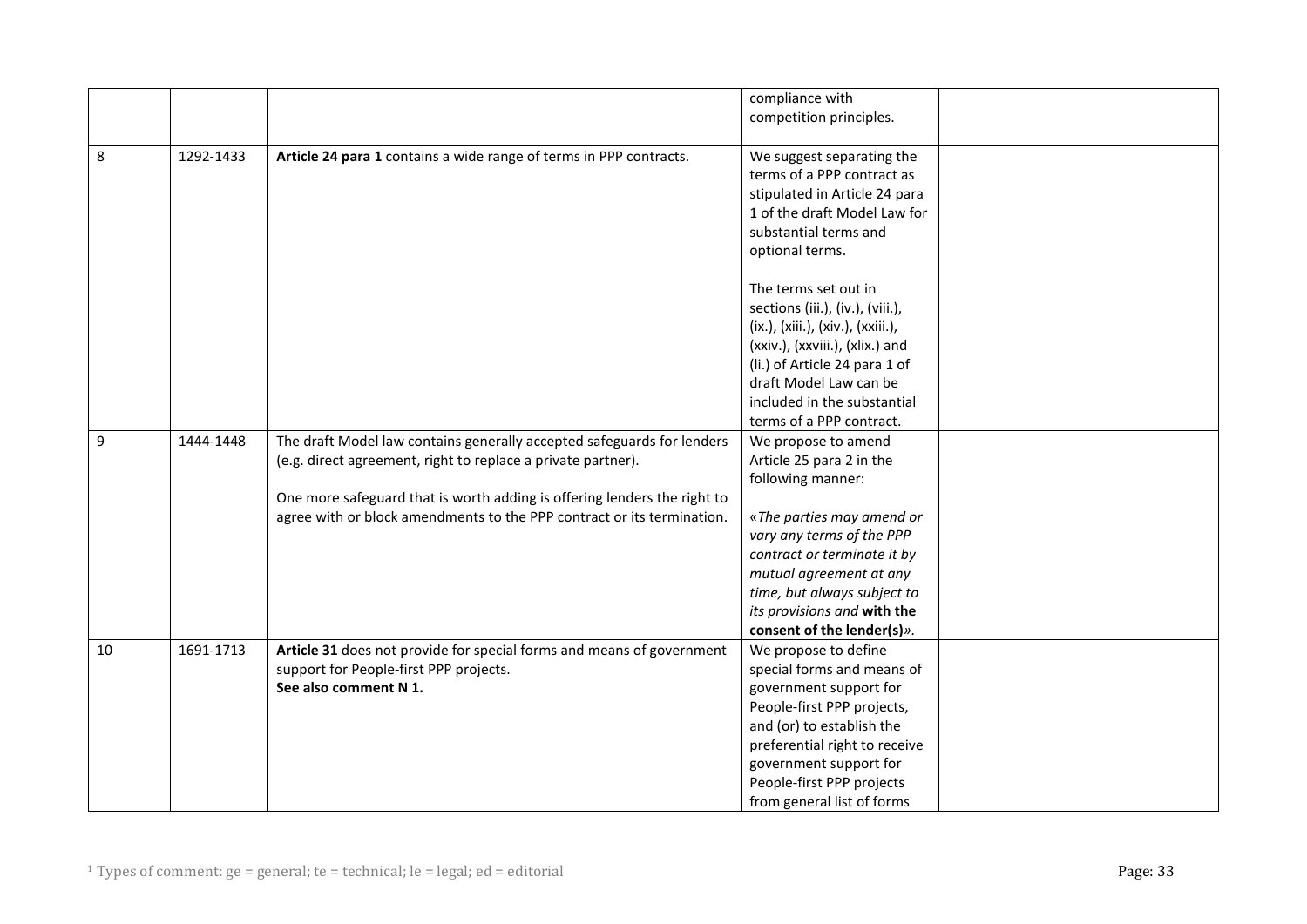|    |           |                                                                           | and means of government         |  |
|----|-----------|---------------------------------------------------------------------------|---------------------------------|--|
|    |           |                                                                           | support.                        |  |
|    |           |                                                                           |                                 |  |
| 11 | 1916-1925 | Article 36 provides for various dispute resolution mechanisms but is      | Since a dispute may arise       |  |
|    |           | silent about dispute resolution through state courts.                     | out of a public legal           |  |
|    |           |                                                                           | relationship, it may be         |  |
|    |           |                                                                           | required to be heard by a       |  |
|    |           |                                                                           | competent state court at        |  |
|    |           |                                                                           | the location of the             |  |
|    |           |                                                                           | respondent.                     |  |
|    |           |                                                                           | In this regard, we suggest      |  |
|    |           |                                                                           | integrating into Article 36     |  |
|    |           |                                                                           | para 1 the following text:      |  |
|    |           |                                                                           | «This article is without        |  |
|    |           |                                                                           | prejudice to any provisions     |  |
|    |           |                                                                           | under Applicable law with       |  |
|    |           |                                                                           | regard to the use of specific   |  |
|    |           |                                                                           | dispute resolution              |  |
|    |           |                                                                           | mechanisms, including state     |  |
|    |           |                                                                           | courts or any other, which      |  |
|    |           |                                                                           | are not referred to in this     |  |
|    |           |                                                                           | article».                       |  |
| 12 | 1926-1928 | Article 36 para 7 on «Waiver of Sovereign Immunity» regulates it as       | We believe that criteria for    |  |
|    |           | follows: «The contracting authority shall not to be entitled to any state | waiver of immunity referred     |  |
|    |           | or sovereign immunity in relation to any differences or disputes under    | to in Article 36 should be      |  |
|    |           | any such contract or document which it has properly agreed to waive       | specified.                      |  |
|    |           | thereunder».                                                              |                                 |  |
|    |           |                                                                           | We suggest establishing two     |  |
|    |           |                                                                           | criteria: (1) general criterion |  |
|    |           |                                                                           | according to which a state      |  |
|    |           |                                                                           | enjoys immunity when it         |  |
|    |           |                                                                           | exercises its sovereign         |  |
|    |           |                                                                           | authority in PPPs (jure         |  |
|    |           |                                                                           | imperii); (2) special           |  |
|    |           |                                                                           | (additional) criterion, which   |  |
|    |           |                                                                           | is applied to disputes          |  |
|    |           |                                                                           | without distinction between     |  |
|    |           |                                                                           | acts of a state done jure       |  |
|    |           |                                                                           | gestionis and those done        |  |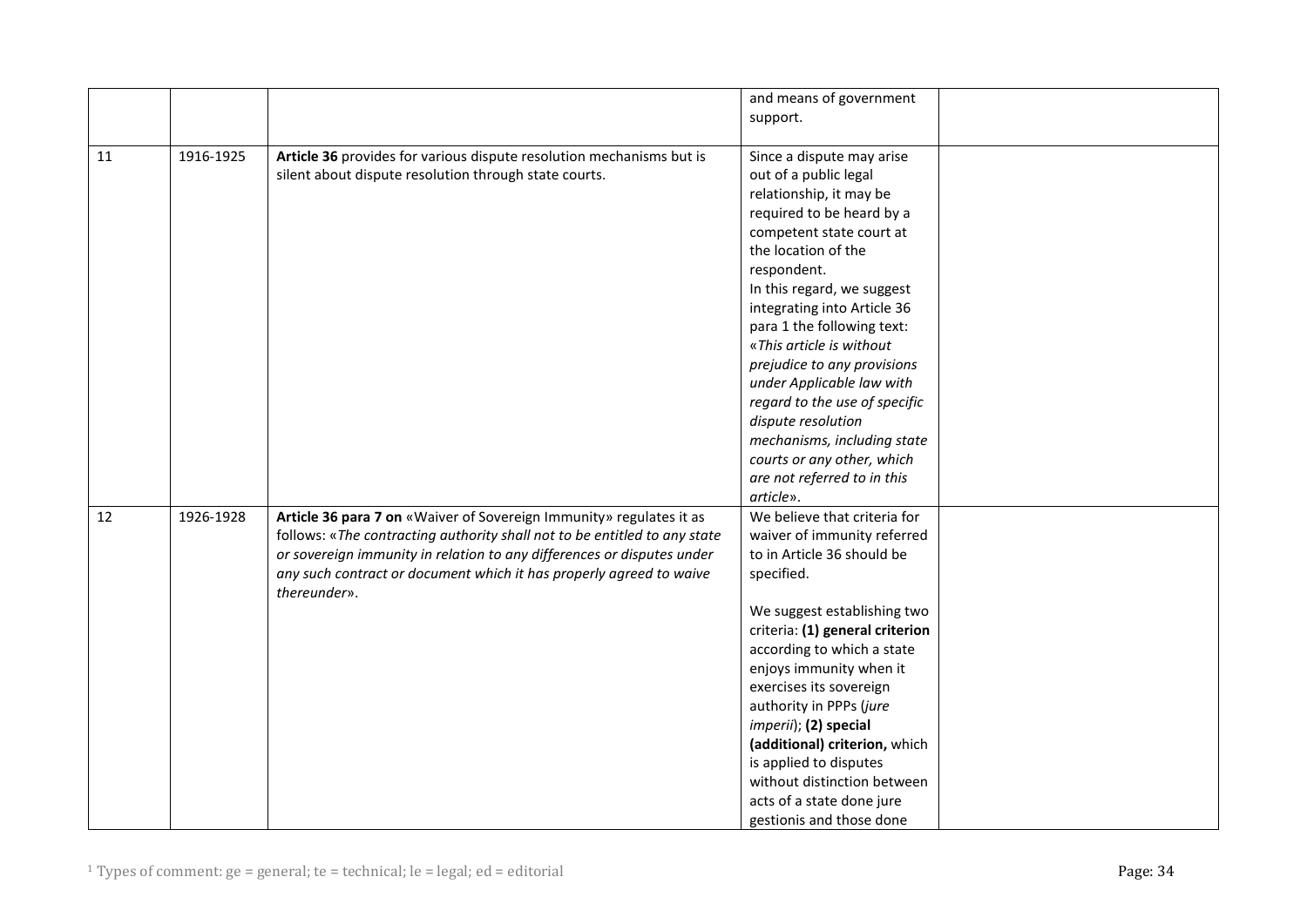|  | jure imperii in PPPs. The     |
|--|-------------------------------|
|  | grounds for such disputes     |
|  |                               |
|  | may be explicitly provided    |
|  | for in the draft Model Law.   |
|  | They may include disputes     |
|  | arising under a PPP contract  |
|  | with respect to following     |
|  | acts of a state (as           |
|  | «contracting authority»): (a) |
|  | the exercise of the right of  |
|  | interference; (b) providing   |
|  | budgetary investments; (c)    |
|  | monitoring the compliance     |
|  | of private (foreign)          |
|  | investment with PPP           |
|  | legislation and the           |
|  | achievement of SDGs.          |

<span id="page-34-0"></span>

| <b>Comment</b><br><b>Submitter</b> | <b>Marc Frilet</b>    | E-<br>mail                                                                                                                                          | marc@frilet.com | Delegation /<br><b>Organization</b> | <b>General Secretary</b><br><b>International Center of Excellence</b><br><b>PPP Policies Laws and Institutions</b>                                                                                                                                                                                 | Date submission             | 10.02.2022 |
|------------------------------------|-----------------------|-----------------------------------------------------------------------------------------------------------------------------------------------------|-----------------|-------------------------------------|----------------------------------------------------------------------------------------------------------------------------------------------------------------------------------------------------------------------------------------------------------------------------------------------------|-----------------------------|------------|
|                                    |                       |                                                                                                                                                     |                 |                                     |                                                                                                                                                                                                                                                                                                    |                             |            |
| <b>Draft</b><br>version<br>number  | <b>Line</b><br>number | <b>Comments</b>                                                                                                                                     |                 |                                     | <b>Proposed changes</b><br>Proposed changes (no change in the<br>substance)<br>Scope of changes: Addition, deletion,<br>reorganisation and division of the draft<br>in two documents:<br>- Framework Law (Fr Law)<br>- Annex to the Framework Law:<br><b>Implementing provision</b><br>(Impl Prov) | <b>Team Leader Response</b> |            |
|                                    |                       | General                                                                                                                                             |                 |                                     |                                                                                                                                                                                                                                                                                                    |                             |            |
|                                    |                       | Background and involvement of the Specialized Centre of<br>Excellence PPP Policies, Laws, and Institutions (ICE) in the<br>model law making process |                 |                                     |                                                                                                                                                                                                                                                                                                    |                             |            |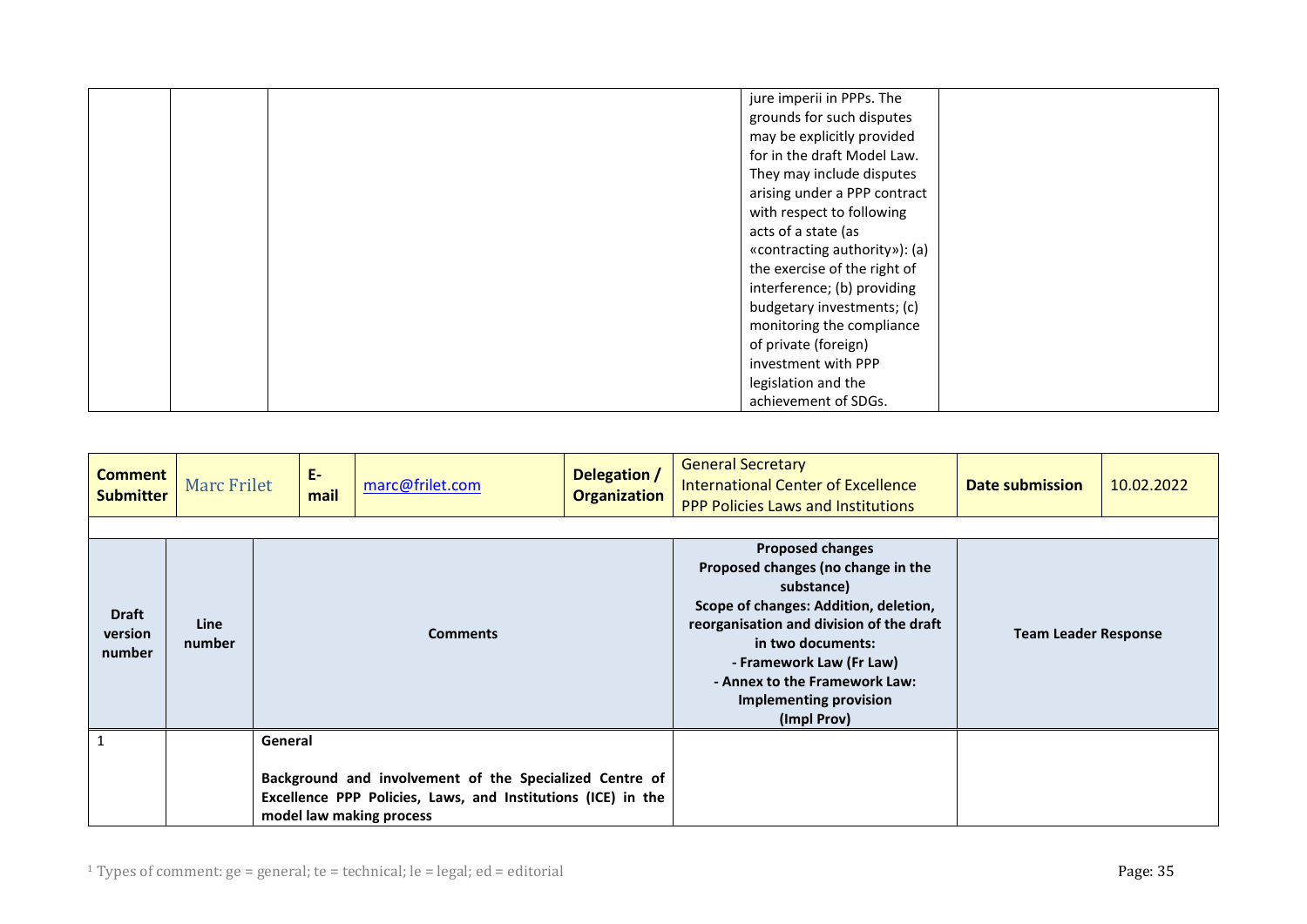| This draft document submitted to Public Consultation is the final<br>step of the most ambitious program designed by UNECE aiming<br>at developing a Concession/PPP Model Law for use in most<br>countries and sectors irrespective of their Institutional and legal<br>framework.<br>It is the answer of a request of many countries concerned by the                                                                                                                                                               |  |
|---------------------------------------------------------------------------------------------------------------------------------------------------------------------------------------------------------------------------------------------------------------------------------------------------------------------------------------------------------------------------------------------------------------------------------------------------------------------------------------------------------------------|--|
| poor track record of PPP in numerous situations to adopt laws,<br>regulations and develop contract provisions taking into account<br>in an inclusive manner the key issues, preventing or impairing<br>the development of sustainable PPP contracts and setting the<br>conditions to resolve them.                                                                                                                                                                                                                  |  |
| This program was fully in line with the Addis Ababa Action<br>Agenda (AAAA) and the request or expectations of leading<br>international organizations such as UNCITRAL, World Bank and<br>others IFI's, International Bar Association (IBA), OECD, G 20, GIH,<br>International contractors associations and various institutions in<br>many countries.                                                                                                                                                              |  |
| It was clear at the time that it was urgent to clarify the meaning<br>of PPP, identifying much better its two distinctive main family<br>and to aggregate lessons learned permitting to identify situation<br>where in a particular situation PPP deserved to be promoted and<br>implemented.                                                                                                                                                                                                                       |  |
| By reference to the above the objective of the UNECE program<br>was mainly to identify how PPP should be planned, prepared,<br>developed and implemented to meet the Sustainable<br>Development Goals. Those type of PPP, innovative in many<br>respects due to the priority for each public service project to<br>satisfy the people needs throughout the project life cycle while<br>meeting the government requirements of global planning for<br>delivery of public infrastructure services ,are referred to as |  |
| People first PPP (PfPPP)<br>To this end, in addition to its general program, UNECE promoted<br>the creation of several specialized Centre of Excellence. All of                                                                                                                                                                                                                                                                                                                                                     |  |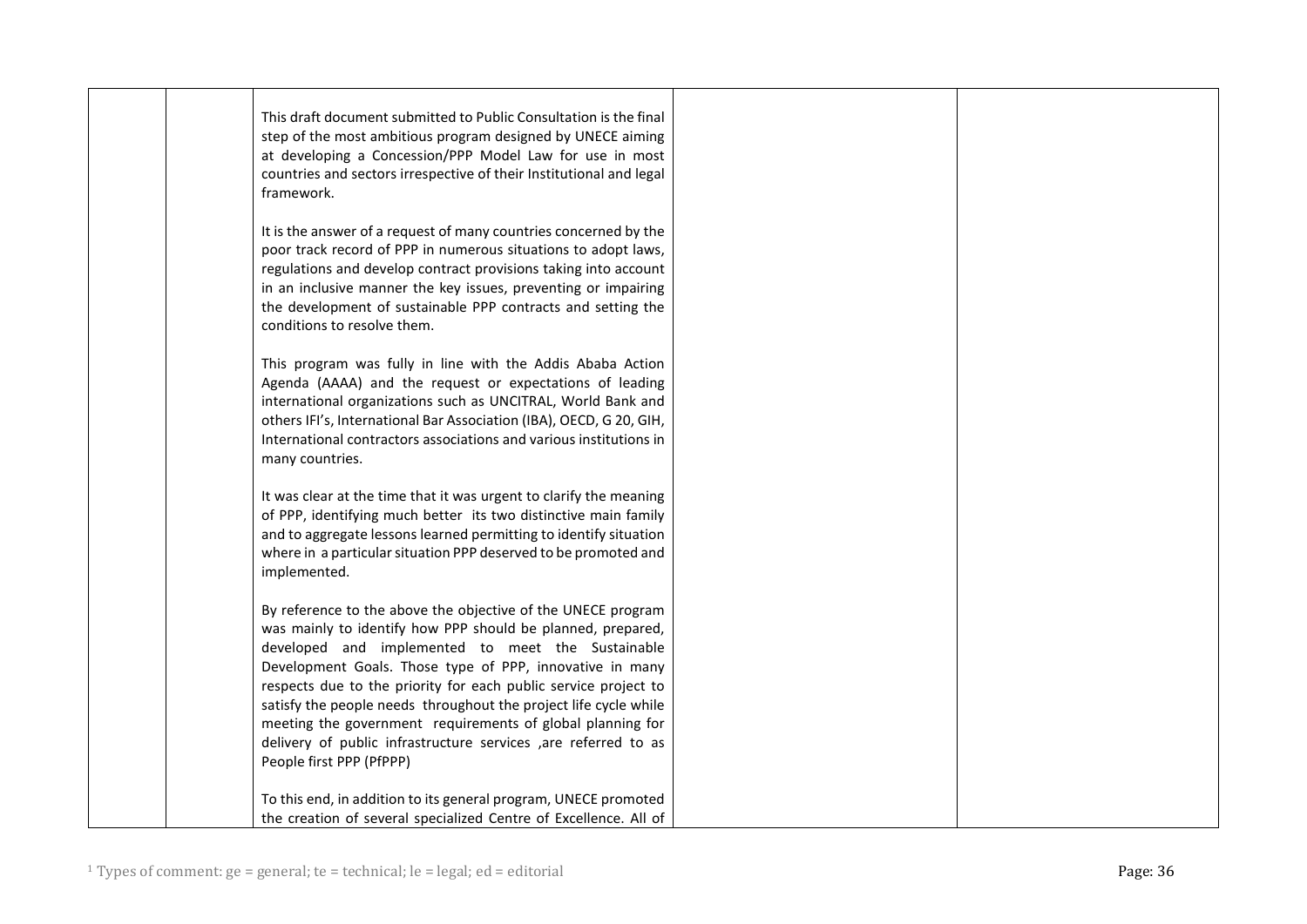| them are sectors specific with the exception of (ICE) which is     |  |
|--------------------------------------------------------------------|--|
|                                                                    |  |
| specializing on "chapeau issues" ie the design of Pf PPP "Policies |  |
| Laws and Institutions" valid for all sectors.                      |  |
|                                                                    |  |
| The development of the Concession/PPP Model Law program by         |  |
| UNECE started by the organization of a Project Team (to which      |  |
| ICE did not participate) for producing an initial draft submitted  |  |
|                                                                    |  |
| to UNECE Bureau in November 2019. This initial draft was           |  |
| submitted to Public Consultation for comments and proposals.       |  |
| ICE has part of its inclusive work program identifying issues,     |  |
|                                                                    |  |
| aggregating knowledge, organizing conferences masterclasses        |  |
| and workshops and producing best practice documents,               |  |
| template and standards on the condition of success of PPP          |  |
| meeting the SDGs (referred to as PfPPP) made detailed public       |  |
| comments on this initial draft on January 2020. Those comments     |  |
| acknowledge the merits of the draft and at the same time           |  |
| identify loopholes by reference to the latest development of Pf    |  |
| PPP conditions of success (comprising inter alia several           |  |
|                                                                    |  |
| important standards best practices and templates endorsed by       |  |
| UNECE). The CEI expert team proposed in the same public            |  |
| consultation document the related comprehensive list of            |  |
| improvements to be made.                                           |  |
|                                                                    |  |
| By November 2020 most revisions and improvements proposed          |  |
| where under discussion and not yet incorporated in the draft       |  |
| model law.                                                         |  |
|                                                                    |  |
| This was acknowledged by the UNECE Bureau which required the       |  |
| CEI to draft a Phase II inclusive Concession/PPP model law and     |  |
| deliver this document by July 2021(with particular emphasize on    |  |
|                                                                    |  |
| the UNECE PfPPP guiding principles, Pf PPP scope and definition,   |  |
| compliance with SDG's including development on the condition       |  |
| of success of Concession users fees leading altogether to a        |  |
| balanced approach between the two PfPPP families PPP)              |  |
|                                                                    |  |
| ICE gathered more of twenty lead international experts from ten    |  |
| countries which delivered an interim report in March 2021 and      |  |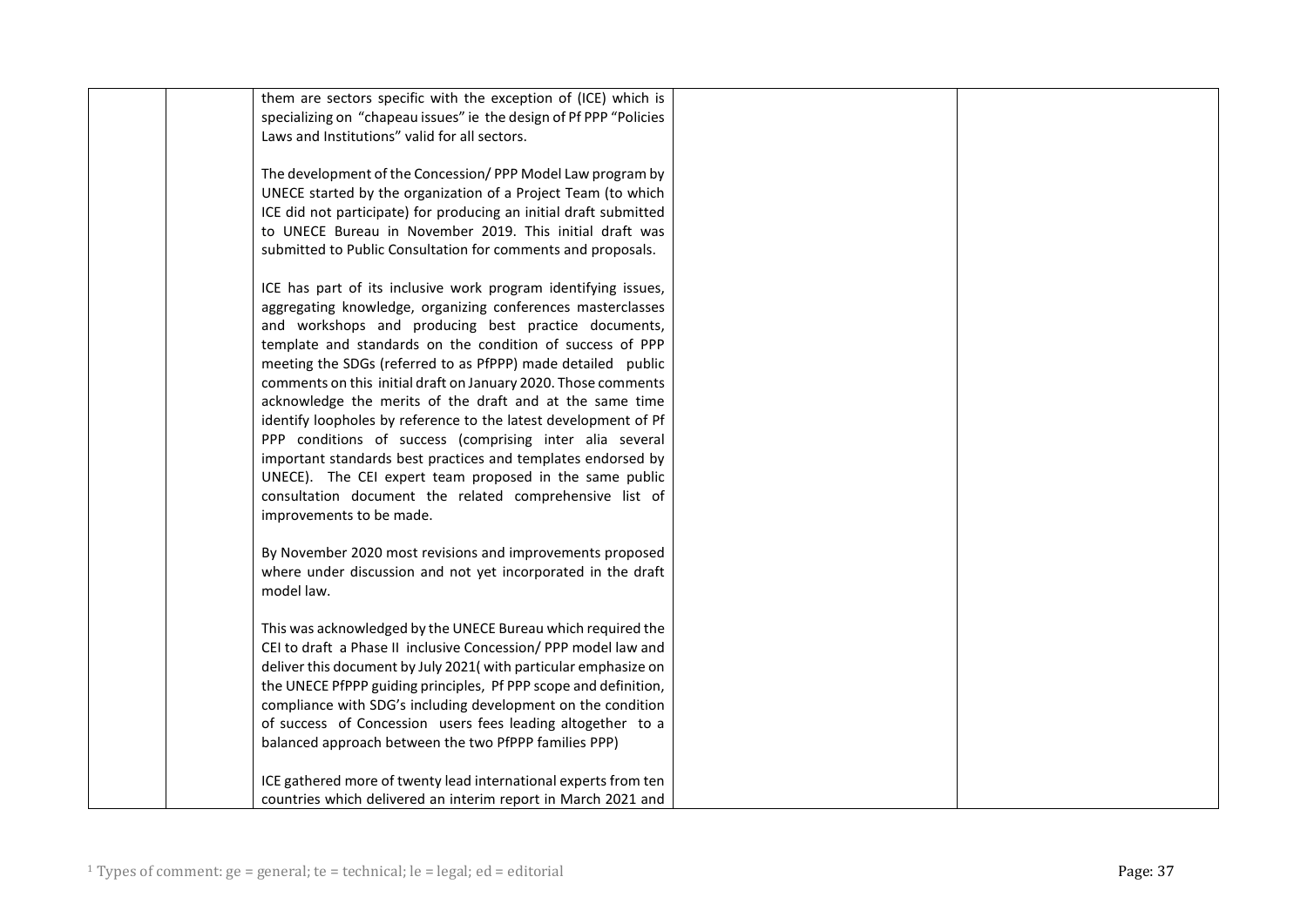| the complete revised draft of UNECE PPP/Concession Model Law<br>on July 23rd 2021                                                                                                                                                                                                                                                                                                                                                                                                                                                                        |
|----------------------------------------------------------------------------------------------------------------------------------------------------------------------------------------------------------------------------------------------------------------------------------------------------------------------------------------------------------------------------------------------------------------------------------------------------------------------------------------------------------------------------------------------------------|
| (not including the revision of the structure and simplification of<br>the provisions found in the lengthy initial draft law)                                                                                                                                                                                                                                                                                                                                                                                                                             |
| The Bureau appointed a panel to review this improved draft and<br>to take into account the comments by some Bureau members<br>together with the detailed answers of the CEI for the<br>organization and content of the final draft-                                                                                                                                                                                                                                                                                                                      |
| The panel did an excellent review of the Phase II improved draft<br>and proposed a long draft having the merits to include all key<br>ingredients for a UNECE Concession PfPPP model law. however<br>due to time and other constraints the panel did not produce the<br>final simple and user friendly UNECE Pf PPP draft model law<br>which in the experience of the ICE PfPPP expert team is essential<br>to have this model law seriously considered and make a large<br>impact (specifically in low and middle income countries).                    |
| Further recommendations were made by the ICE expert team<br>and some bureau members for drafting the final UNECE model<br>law indicating that the time was no more to review the<br>substance and that the work for delivering the final draft should<br>essentially focus on reviewed organisation of some chapters and<br>articles of the Law, on refining and render consistent several of<br>its provisions, and reducing the length of the document by<br>dividing it into two parts to be approved at the same time by the<br>Member State namely: |
| Part I Framework Concession/PPP Model Law<br>Part II Annex: Implementing Provisions of the Law.<br>The PPP Bureau acknowledged that the draft was not ready for<br>endorsement by UNECE member state and, and decided to<br>have a maximum input for drafting the final Concession Pf PPP<br>model by submitting the draft reviewed by the panel to the<br>pubic consultation process.                                                                                                                                                                   |
|                                                                                                                                                                                                                                                                                                                                                                                                                                                                                                                                                          |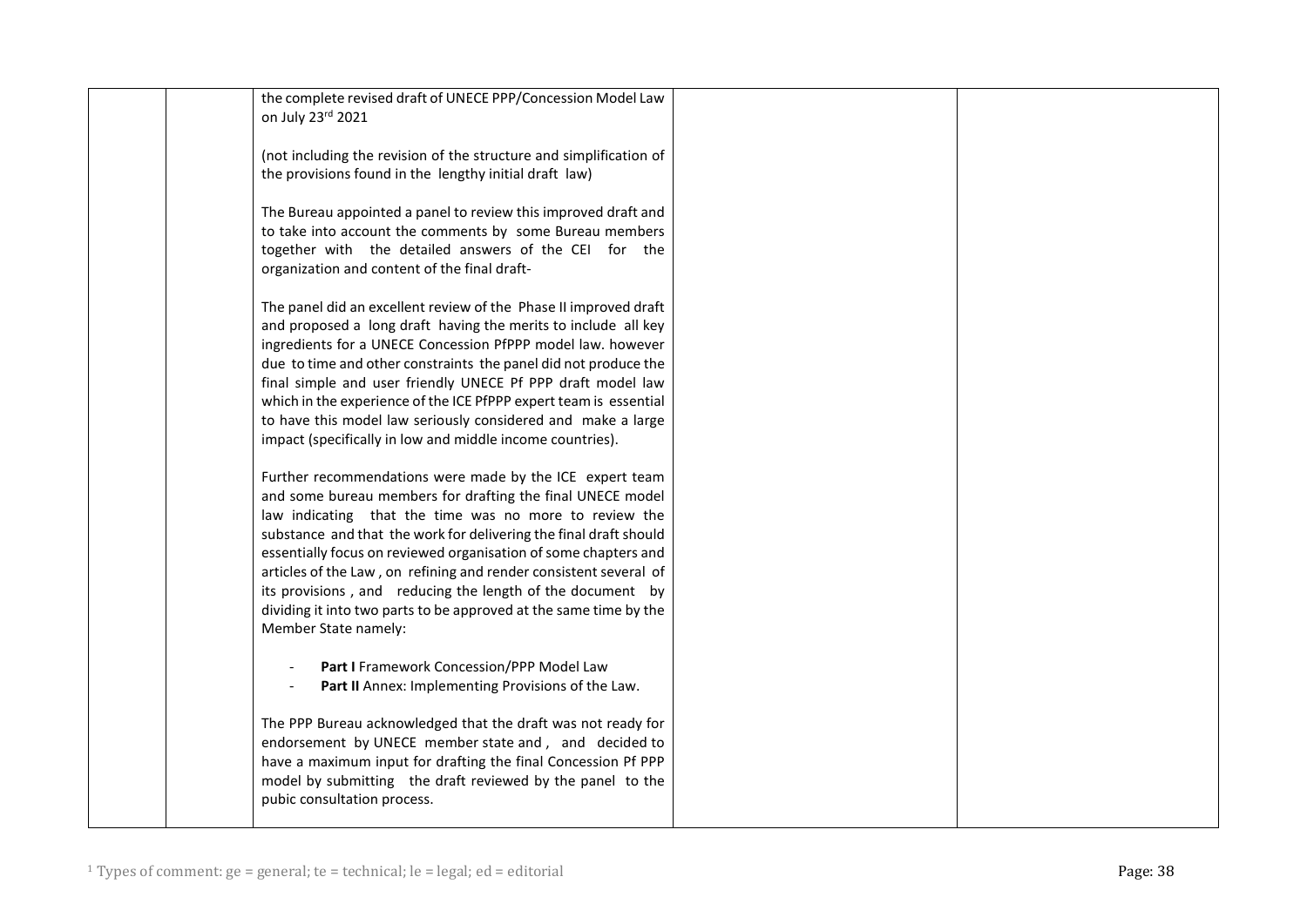| This sensible approach permitted ICE to set up a work stream      |  |
|-------------------------------------------------------------------|--|
| for proposing a complete final revision of this long draft        |  |
| deserving refinement reorganization and simplification, all fully |  |
| in line with all the comments and advanced work done in the last  |  |
| 3 years by ICE under UNECE umbrella. The agenda included          |  |
| proposals for a division of the draft law into two interrelated   |  |
|                                                                   |  |
| documents and precise indication of the rationale to improve,     |  |
| the related changes and most of their detailed wording.           |  |
|                                                                   |  |
| The comments and proposals below are the result of exchanges      |  |
| including UNECE Member States and International Legal             |  |
| profession and the Leading International Association of           |  |
| contractors, all supported by an international documentation      |  |
| and research Centre focusing on Public Infrastructure, Public     |  |
| Service Delegation, Concession/PPP and Mining. This has been      |  |
|                                                                   |  |
| rendered possible thanks to the involvement of two PHD            |  |
| academics specializing in the matter.                             |  |
|                                                                   |  |
| The end result is a model law made in two parts; the first one    |  |
| addressing all core issues for any type of Pf PPP, much shorter,  |  |
| user friendly and not reserved to the legal community, the        |  |
| second one developing the implementing provisions already         |  |
| existing in the draft submitted to public consultation.           |  |
|                                                                   |  |
| To the extent necessary the ICE experts having participated to    |  |
| the drafting of international regulations and to standard         |  |
|                                                                   |  |
| international contracts of similar nature are ready to contribute |  |
| to the finalisation of the draft by exchanging on the references  |  |
| for underlying comments and proposed changes stored in the        |  |
| Infrastructure Concession and PPP international Research and      |  |
| Documentation Centre to which they have a privileged access.      |  |
|                                                                   |  |
| They are also ready to share their views and proposals with any   |  |
| Pf PPP expert proposed by the UNECE Secretariat.                  |  |
|                                                                   |  |
| ICE estimates that the following comprehensive comments and       |  |
| proposals should easily permit to draft a final UNECE Concession  |  |
|                                                                   |  |
| PfPPP model law heart fully endorsed by member's state, and       |  |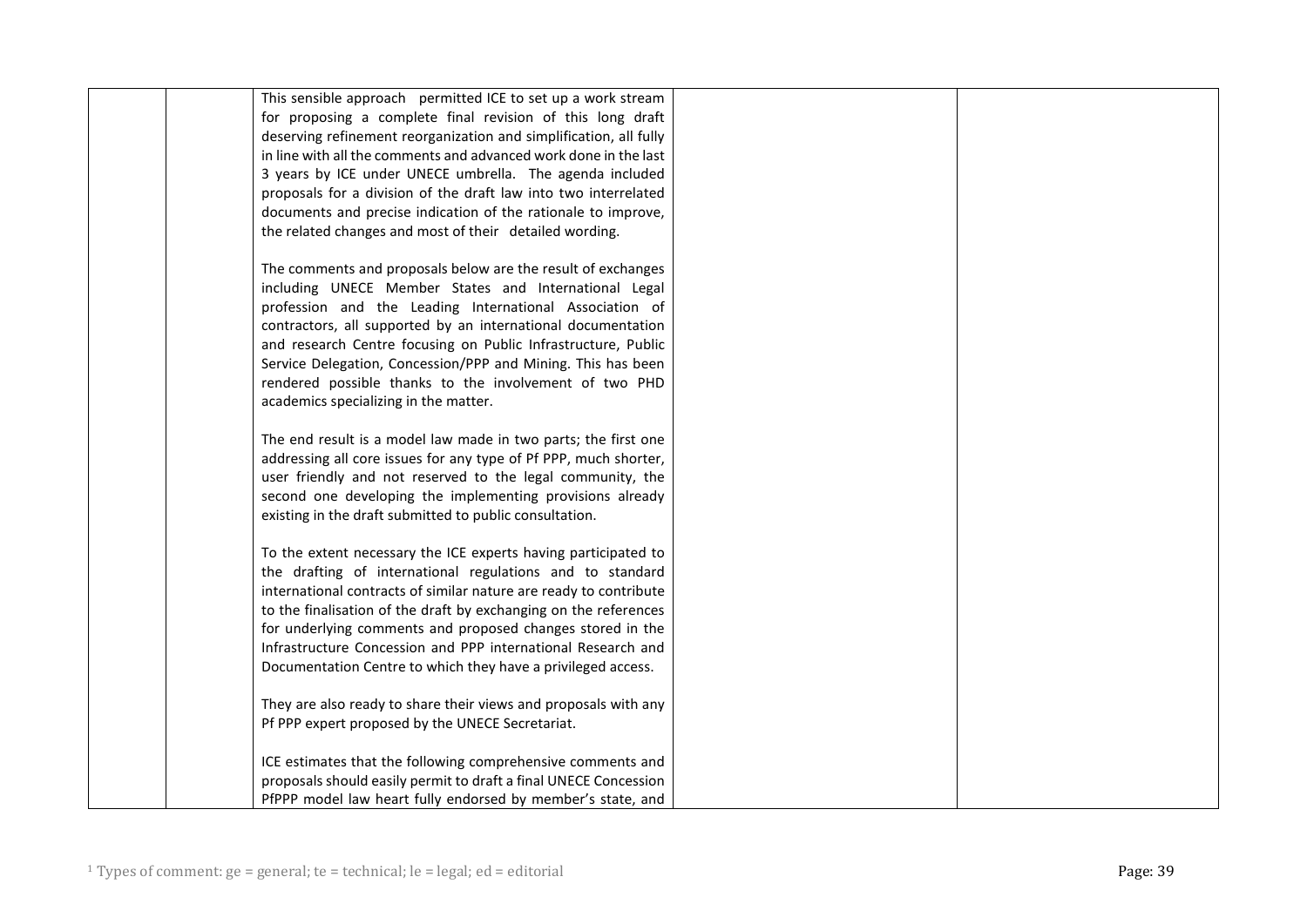|                |         | making an important and positive impact in member states,        |                                              |  |
|----------------|---------|------------------------------------------------------------------|----------------------------------------------|--|
|                |         | within less than 2 month if a proper work stream is organized.   |                                              |  |
|                |         |                                                                  |                                              |  |
|                |         |                                                                  |                                              |  |
|                |         |                                                                  |                                              |  |
|                |         |                                                                  |                                              |  |
|                |         |                                                                  |                                              |  |
|                |         |                                                                  |                                              |  |
| $\overline{2}$ | 96-98   | In all PPP projects, "prefeasibility report" leading to a clear  | Delete and replace by the following:         |  |
|                |         | authorisation for the contracting authority to start the         | "Prefeasibility Report" means the report     |  |
|                |         | procurement phase is necessary.                                  | prepared by the Contracting Authority to     |  |
|                |         |                                                                  | be submitted to the Interministerial         |  |
|                |         |                                                                  | Committee for authorising the Contracting    |  |
|                |         |                                                                  |                                              |  |
|                |         |                                                                  | Authority to initiate the procurement        |  |
|                |         |                                                                  | phase                                        |  |
| $\mathbf{3}$   | 104     |                                                                  | Add the following definition:                |  |
|                |         |                                                                  |                                              |  |
|                |         |                                                                  | "Implementing Provision" means the           |  |
|                |         |                                                                  | provision included in the annex to the       |  |
|                |         |                                                                  | Model Law under the title: "Model law        |  |
|                |         |                                                                  | Implementing Provisons"                      |  |
| $\overline{4}$ | 105     |                                                                  | Delete and replace by the following:         |  |
|                |         |                                                                  |                                              |  |
|                |         |                                                                  |                                              |  |
|                |         |                                                                  | "Implementing Government Regulations"        |  |
|                |         |                                                                  | means the government regulations             |  |
|                |         |                                                                  | applicable to the planning, preparation,     |  |
|                |         |                                                                  | selection, appraisal, procurement and all    |  |
|                |         |                                                                  | implementation of PPP (and other related     |  |
|                |         |                                                                  | matter) made pursuant to Article 3 from      |  |
|                |         |                                                                  | time to time and having a bidding legal      |  |
|                |         |                                                                  | effect                                       |  |
| 5              | 150-151 | PPP Project lasting often for decades it is essential that, the  | Add.                                         |  |
|                |         |                                                                  |                                              |  |
|                |         | parties spend time before contract signature to agree on the key |                                              |  |
|                |         | economic financial and commercial element which will form the    | "Project Business Case" means the            |  |
|                |         | essence of their agreement and an important point of reference   | economic and financial project summary       |  |
|                |         | during the life of the project                                   | recording the agreement of the parties on    |  |
|                |         |                                                                  | key factors, references and indicators for   |  |
|                |         |                                                                  | the whole project duration, including        |  |
|                |         |                                                                  | capital, operational and financial costs and |  |
|                |         |                                                                  | project income stream together with a fair   |  |
|                |         |                                                                  |                                              |  |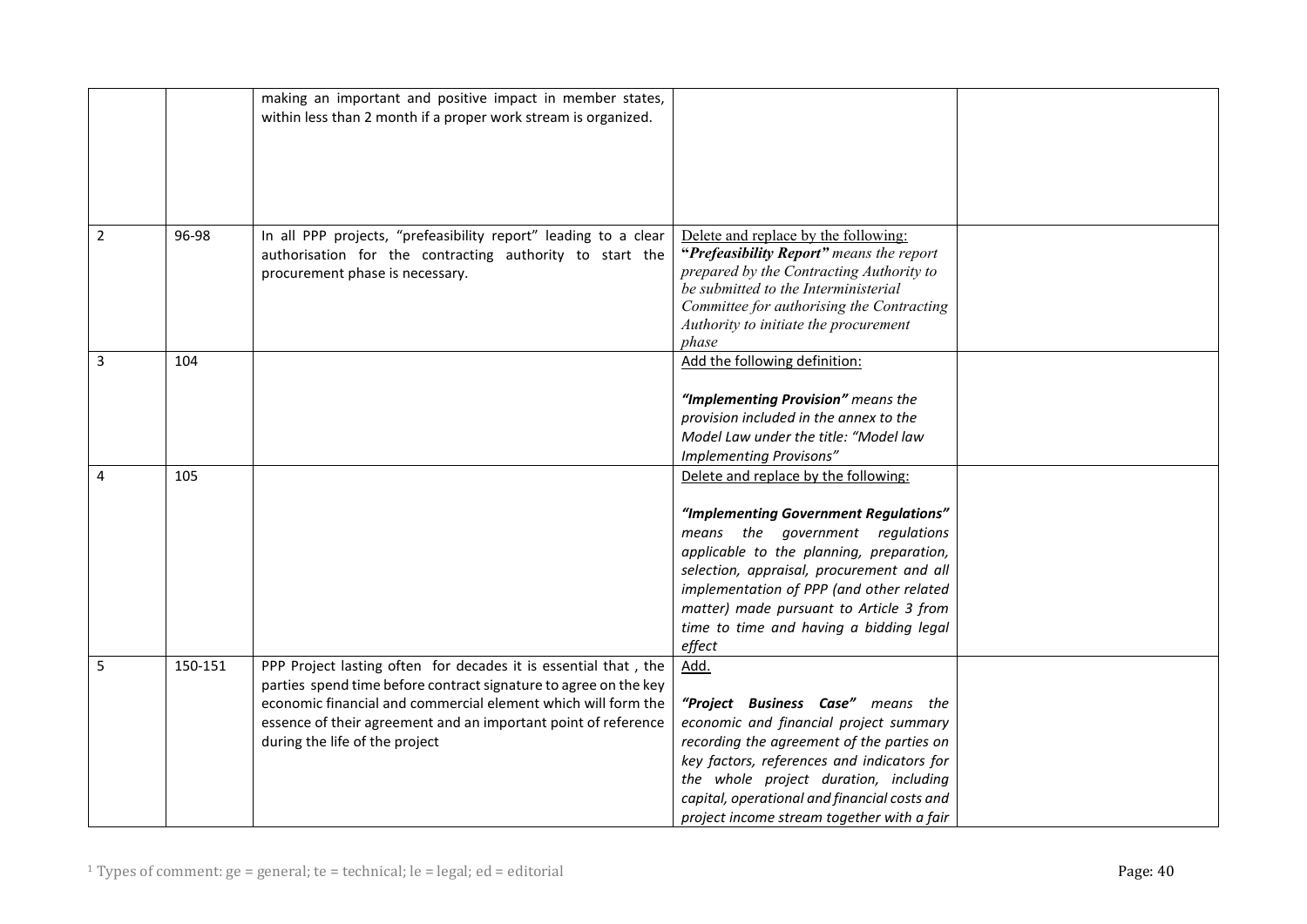|                |         |                                                                    | return of equity and being part of an annex   |  |
|----------------|---------|--------------------------------------------------------------------|-----------------------------------------------|--|
|                |         |                                                                    | to the contract and subject to regular        |  |
|                |         |                                                                    | updating                                      |  |
| 6              | 165-166 | Lessons learned indicate that many PPP Project derail early in     | Add.                                          |  |
|                |         | the operation phase due to a wrong assessment of the reason        |                                               |  |
|                |         | for selecting PPP over other delivery method for Public            | "Public Sector Comparator" (PSC) means        |  |
|                |         | Infrastructure services. The objective comparison for a same       | the analytic tool made of a series of key     |  |
|                |         | project between the basket of criteria for selecting the PPP       | indicators and criteria taking into account   |  |
|                |         | route over other modern delivery methods (such as design and       | the overall economic and social objectives    |  |
|                |         | build DB or design build operate DBO ) inter alia for their fiscal | of development of the country and SDGs,       |  |
|                |         | consequences is an essential feature of PfPPP (for which UNECE     | including future fiscal liability and         |  |
|                |         | has produced an inclusive Pf PPP Evaluation methodology            | externalities aiming at assessing whether it  |  |
|                |         | recently endorsed by UNECE members state)                          | is in the general public interest to initiate |  |
|                |         |                                                                    | and develop an infrastructure Public          |  |
|                |         |                                                                    | Service project under one of a PfPPP          |  |
|                |         |                                                                    | delivery form or other types of public        |  |
|                |         |                                                                    | procurement forms involving private           |  |
|                |         |                                                                    | participation in public infrastructure        |  |
|                |         |                                                                    | service projects                              |  |
|                |         |                                                                    |                                               |  |
| $\overline{7}$ | 79-80   |                                                                    | Delete after the word "obligations"           |  |
|                |         |                                                                    |                                               |  |
| 8              | 91-95   |                                                                    | Delete and include in Impl Prov               |  |
|                |         |                                                                    |                                               |  |
|                |         |                                                                    |                                               |  |
| 9              | 109-110 |                                                                    | Delete and include in Impl Prov               |  |
|                |         |                                                                    |                                               |  |
| 10             | 115-117 |                                                                    | Delete and include in Impl Prov               |  |
|                |         |                                                                    |                                               |  |
| 11             | 118-122 |                                                                    | Delete and include in Impl Prov               |  |
|                |         |                                                                    |                                               |  |
|                |         |                                                                    | Delete and include in Impl Prov               |  |
| 12             | 123-125 |                                                                    |                                               |  |
|                |         |                                                                    |                                               |  |
| 13             | 129-136 |                                                                    | Add at the end "as further defined under      |  |
|                |         |                                                                    | Article 4"                                    |  |
| 14             | 159-165 |                                                                    | Delete since the substance is now part of     |  |
|                |         |                                                                    | Article 4                                     |  |
|                |         |                                                                    |                                               |  |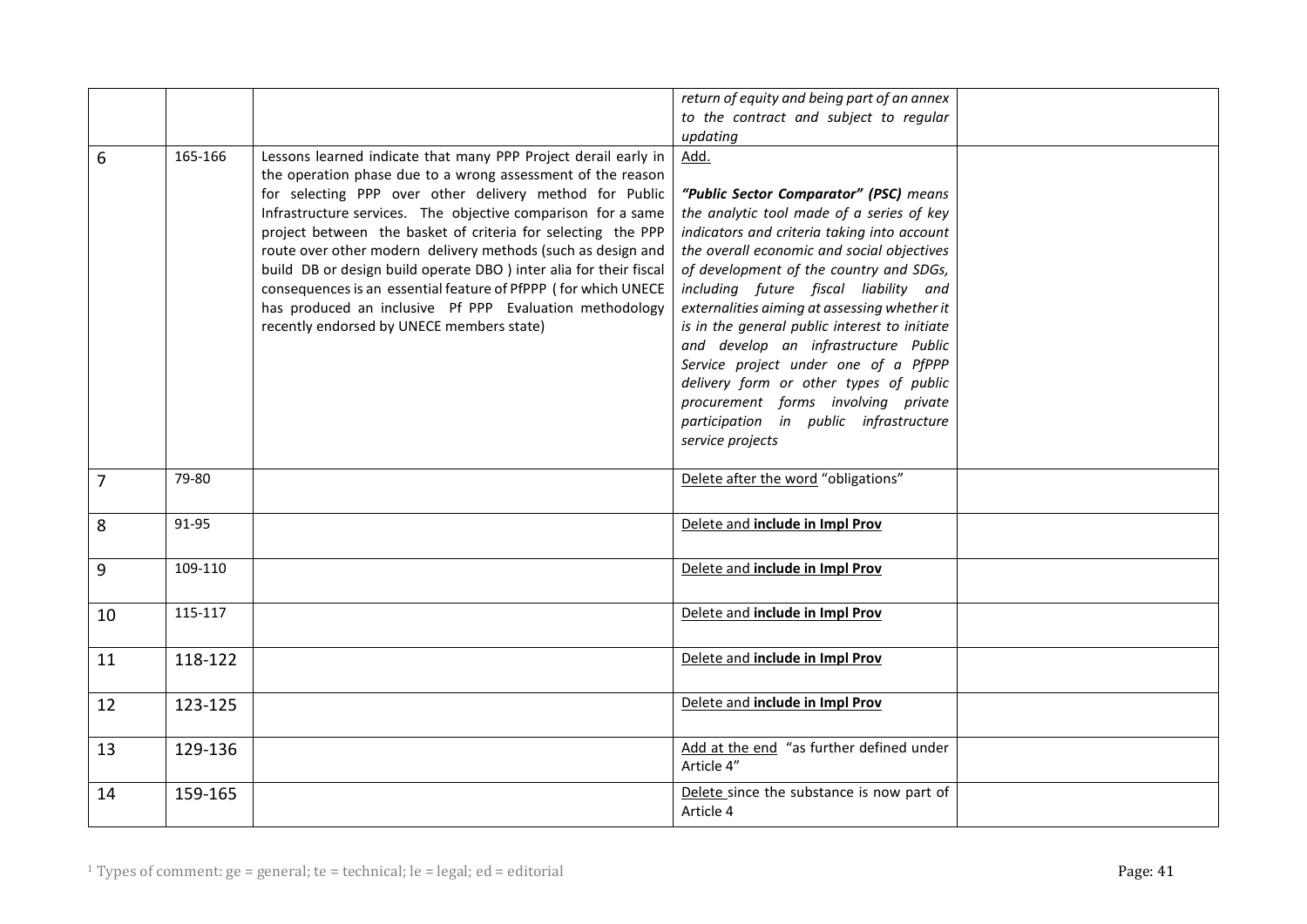| 15 | 174-176 |                                                                                                                                                                                                                                                                                                                                                                                                                                                                                                                                                                                                                                                                                                                                                               | Delete the words « with the power to<br>issue"                                                                                                    |  |
|----|---------|---------------------------------------------------------------------------------------------------------------------------------------------------------------------------------------------------------------------------------------------------------------------------------------------------------------------------------------------------------------------------------------------------------------------------------------------------------------------------------------------------------------------------------------------------------------------------------------------------------------------------------------------------------------------------------------------------------------------------------------------------------------|---------------------------------------------------------------------------------------------------------------------------------------------------|--|
| 16 | 195     |                                                                                                                                                                                                                                                                                                                                                                                                                                                                                                                                                                                                                                                                                                                                                               | Add the following definition:<br>"This Law" means both the first part of the<br>Law: General Provisions and its annex:<br>implementing Provisions |  |
| 17 | 210     |                                                                                                                                                                                                                                                                                                                                                                                                                                                                                                                                                                                                                                                                                                                                                               | Delete and replace by the following title:<br>"Article 3. PPP Implementing<br><b>Regulations</b><br>Government<br>and<br><b>Guidelines "</b>      |  |
| 18 | 236-244 | Taking into account the current confusion in many<br>circles (including substantial differences between<br>different department of IFI'S) on the meaning and<br>role of PPP it is essential that the subject matter of the<br>and key characteristics are expressed in a simple<br>law<br>and intelligible manner and in line with lessons learned<br>and progress made in this matter internationally when<br>the objective is to develop PPP meeting the SDG's.<br>This has been outlined in a set of set of UNECE<br>guiding principles endorsed by the member states and<br>one of the main purpose of the UNECE PPP Centre of<br>Excellence program ending up altogether with the<br>innovative concept of People-first PPP and its main<br>ingredients. | Delete this provision since the substance is<br>now integrated in Article 4                                                                       |  |
| 19 | 245-261 |                                                                                                                                                                                                                                                                                                                                                                                                                                                                                                                                                                                                                                                                                                                                                               | Delete                                                                                                                                            |  |
| 20 | 263-268 | It is important to clarify in the tender documents that<br>the public authority has full authority to develop the<br>project and entre into the PPP contract to avoid<br>misunderstanding at later stage.                                                                                                                                                                                                                                                                                                                                                                                                                                                                                                                                                     | Delete and replace as follows:                                                                                                                    |  |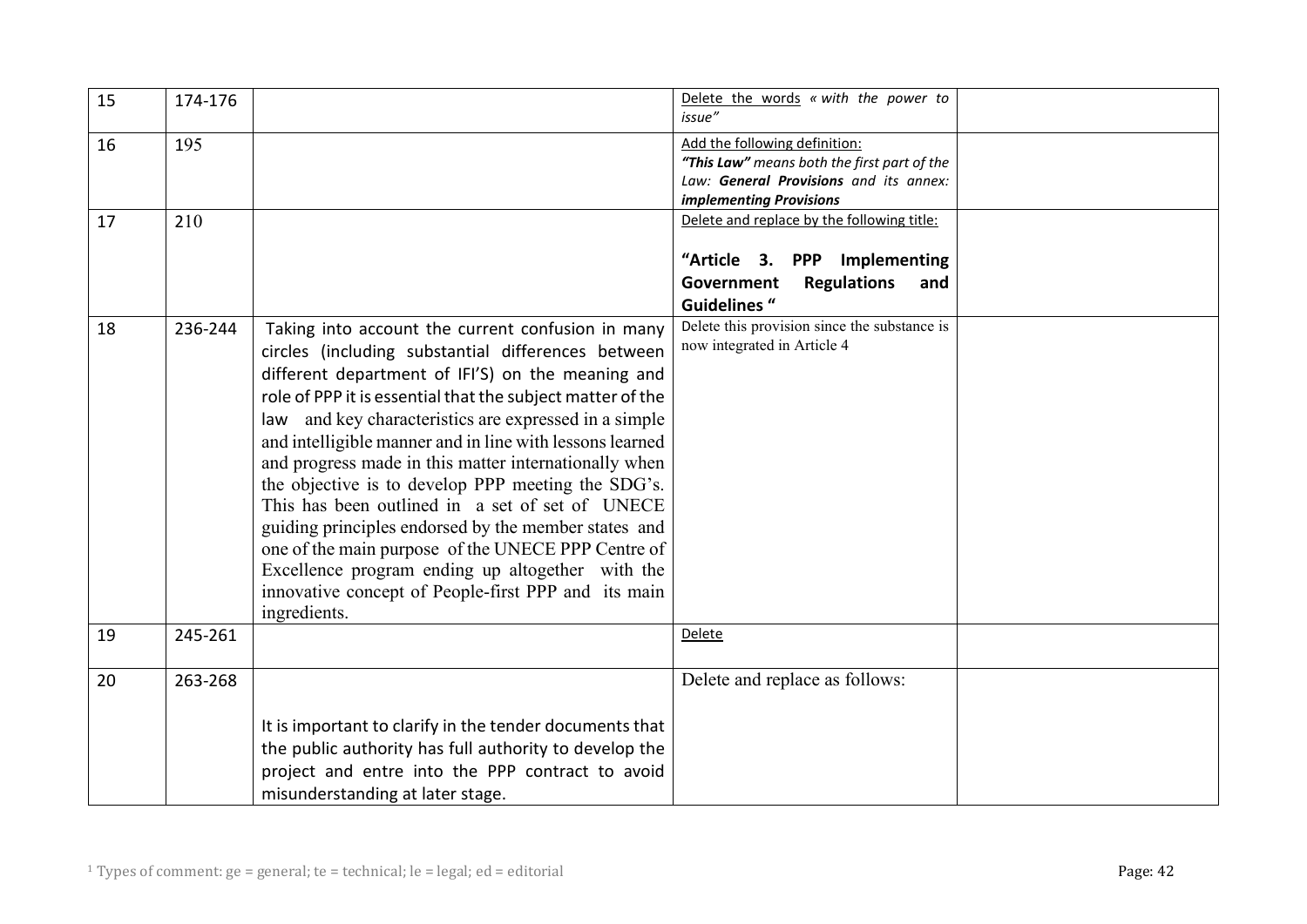|    |     |                                                                                             | "Any public authority being vested with the<br>authority and duty to provide public<br>services in sectors in which PPP are not<br>prohibited and to enter into contract with<br>private sector for delivering in part or in<br>totality such public service shall justify in<br>the tender document its legal right to<br>develop, procure and implement projects<br>involving assets and/or services of the kind<br>comprised in PPPs, in sectors in which PPPs<br>are permitted under Article 6 below, and to<br>enter into contracts with private sector<br>persons in connection therewith." |  |
|----|-----|---------------------------------------------------------------------------------------------|---------------------------------------------------------------------------------------------------------------------------------------------------------------------------------------------------------------------------------------------------------------------------------------------------------------------------------------------------------------------------------------------------------------------------------------------------------------------------------------------------------------------------------------------------------------------------------------------------|--|
| 21 | 275 | This relate to the effective use of PSC and or similar<br>comprehensive evaluation criteria | Add.<br>"provided that the choice of PfPPP delivery<br>form over other forms of private<br>participation in infrastructure projects is<br>duly justified in accordance with the<br>conditions and procedures described in<br>This Law"                                                                                                                                                                                                                                                                                                                                                            |  |
| 22 | 287 |                                                                                             | Add.<br>« subject to any relevant conditions of This<br>Law and implementing regulations"                                                                                                                                                                                                                                                                                                                                                                                                                                                                                                         |  |
| 23 | 304 |                                                                                             | Delete the words "but in contravention of<br>the PPP contract"                                                                                                                                                                                                                                                                                                                                                                                                                                                                                                                                    |  |
| 24 | 312 |                                                                                             | Add to the title:<br>"For planning and development"                                                                                                                                                                                                                                                                                                                                                                                                                                                                                                                                               |  |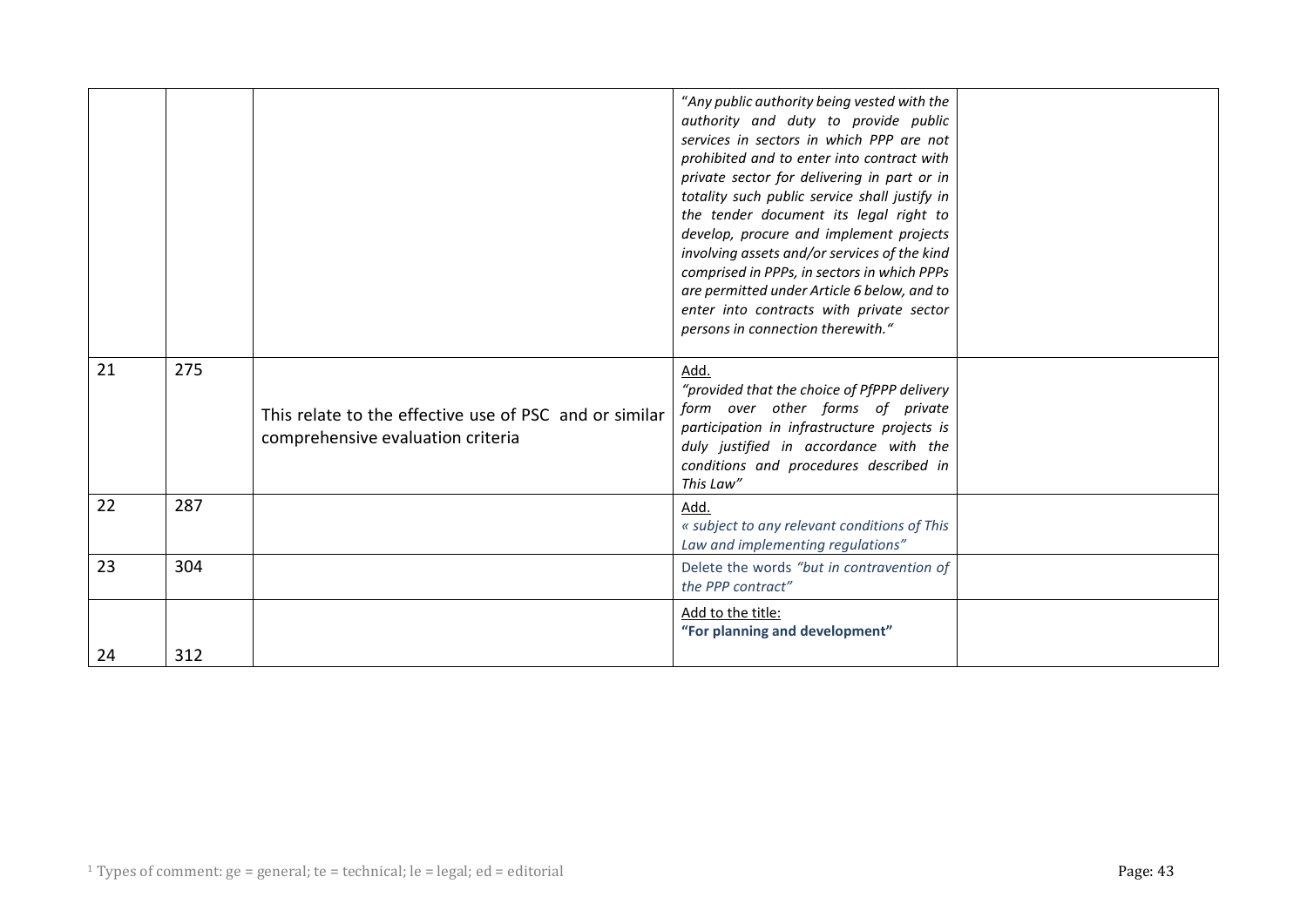| 25 | 313 |                                                         | Add the following (subject to review for                                               |  |
|----|-----|---------------------------------------------------------|----------------------------------------------------------------------------------------|--|
|    |     |                                                         | consistency with following paragraph)                                                  |  |
|    |     |                                                         | "People-first PPP are an innovative delivery                                           |  |
|    |     |                                                         | form of global and inclusive contract for                                              |  |
|    |     | Lesson learned indicate many irrealistics views about   | long-term participation of the private                                                 |  |
|    |     | PPP and especially about PfPPP. The framework law       | sector in the delivery of an infrastructure                                            |  |
|    |     | should also play a simple educative role for all,       | Public Services intended to meet public                                                |  |
|    |     |                                                         | interest for a long-term period for the                                                |  |
|    |     | including private sector and legal profession often not | project duration. Many underlying                                                      |  |
|    |     | used to organize and negotiate a real "partnership"     | conditions deriving from traditional                                                   |  |
|    |     | contract for delivering public services .The main       | procurement for construction of a public                                               |  |
|    |     | driver for People-first PPP and resilient project       | infrastructure or Public Service delivery by                                           |  |
|    |     | meeting the SDGs is not so much the lack of public      | the private sector and related contract                                                |  |
|    |     |                                                         | conditions are applicable to them.                                                     |  |
|    |     | but an inclusion of the project in the government       |                                                                                        |  |
|    |     | overall<br>infrastructure planning for public           |                                                                                        |  |
|    |     | infrastructure where several tools for Well Prepared    | In addition, several specific features and                                             |  |
|    |     | Projects such as PIFRAM or GLOPRAM are helpful to       | conditions aiming at organizing a long-                                                |  |
|    |     | design and implement resilient PfPPP.                   | term balance between the stakeholders                                                  |  |
|    |     |                                                         | interests to be part of durable PfPPP                                                  |  |
|    |     |                                                         | contract (including social and economic                                                |  |
|    |     |                                                         | objectives of the government as developed                                              |  |
|    |     |                                                         | in This Law) must govern the planning and                                              |  |
|    |     |                                                         | development of PfPPP projects.                                                         |  |
|    |     |                                                         | Due to the decisive role that PfPPPs may<br>play in bridging the public infrastructure |  |
|    |     |                                                         |                                                                                        |  |
|    |     |                                                         | service gap in close alignment with the                                                |  |
|    |     |                                                         | SDGs, PfPPP planning and development<br>should be integrated within a National         |  |
|    |     |                                                         | Public Infrastructure Plan under its public                                            |  |
|    |     |                                                         | infrastructure division. This plan should                                              |  |
|    |     |                                                         | include a fiscal transparency process and                                              |  |
|    |     |                                                         | provide a quantitative assessment of the                                               |  |
|    |     |                                                         | off-balance sheet sovereign debt resulting                                             |  |
|    |     |                                                         | from private financing of the project,                                                 |  |
|    |     |                                                         | including contingent liabilities.                                                      |  |
|    |     |                                                         | The goal is to allocate the most                                                       |  |
|    |     |                                                         | appropriate form for delivery of public                                                |  |
|    |     |                                                         | infrastructure projects in an orderly and                                              |  |
|    |     |                                                         | coordinated manner to meet the                                                         |  |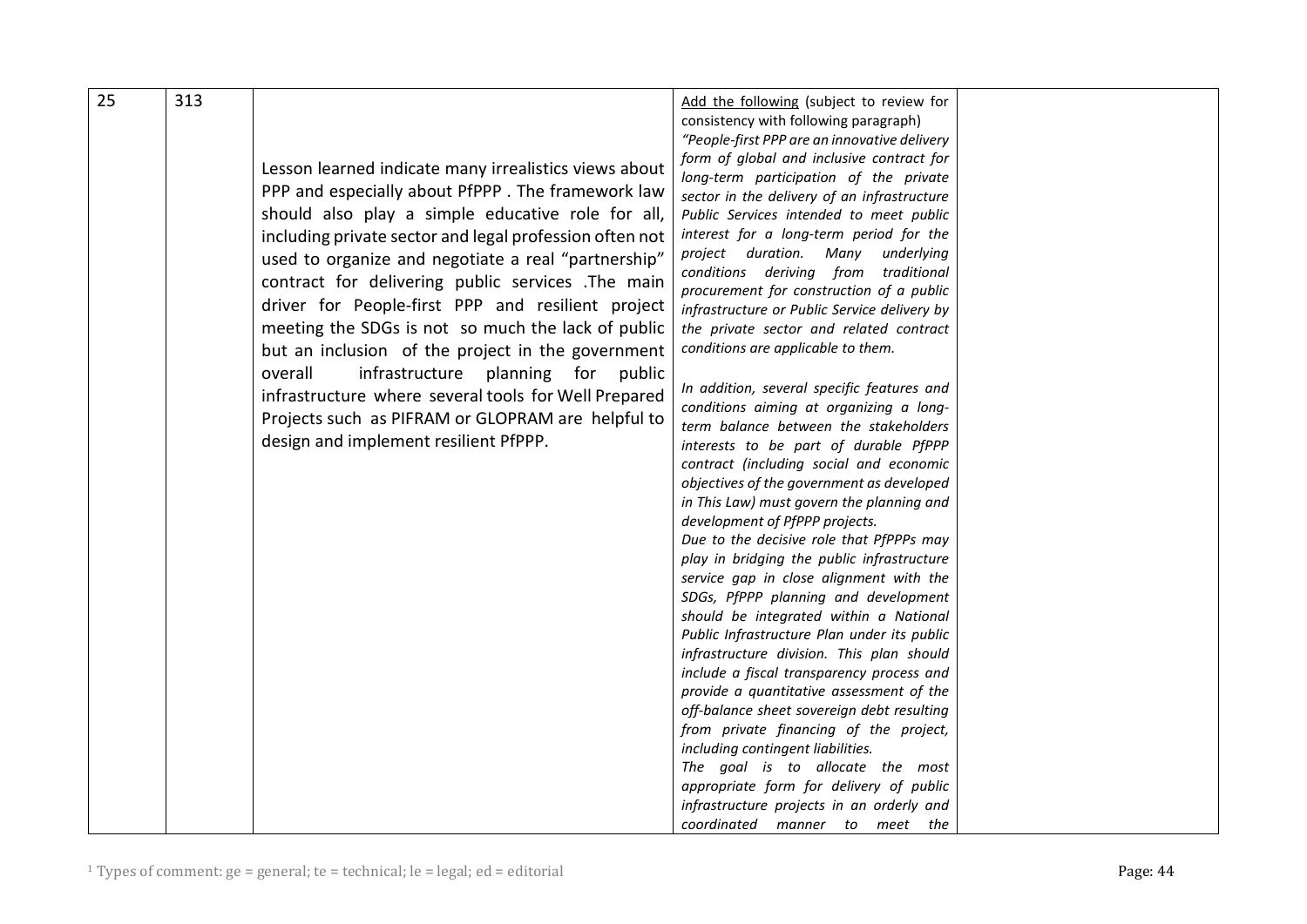|               |                                                                                                                                                                                                                                                                    | Government's and Contracting Authority's<br>objectives (essentially the choice between<br>the following contract forms all involving<br>participation<br>in<br>private<br>public<br>infrastructure projects: Remeasurement,<br>Design and Build, Design Build Operate,<br>Turnkey, EPCM, Public- Payment PfPPP,<br>Concessions PfPPP).                                                                                                                                                                                                                                                                                                                                                                                                                                    |  |
|---------------|--------------------------------------------------------------------------------------------------------------------------------------------------------------------------------------------------------------------------------------------------------------------|---------------------------------------------------------------------------------------------------------------------------------------------------------------------------------------------------------------------------------------------------------------------------------------------------------------------------------------------------------------------------------------------------------------------------------------------------------------------------------------------------------------------------------------------------------------------------------------------------------------------------------------------------------------------------------------------------------------------------------------------------------------------------|--|
| 26<br>313-344 |                                                                                                                                                                                                                                                                    | Rewrite and simplify to make it consistent<br>with the previous paragraph                                                                                                                                                                                                                                                                                                                                                                                                                                                                                                                                                                                                                                                                                                 |  |
| 27<br>358-359 |                                                                                                                                                                                                                                                                    | Delete title and replace by the following:<br>"PPP Institutional Framework"                                                                                                                                                                                                                                                                                                                                                                                                                                                                                                                                                                                                                                                                                               |  |
| 28<br>360     | It is essential to ensure that the modern requirement<br>for integrity and transparency are expressed clearly.<br>The proposed provisions are already endorsed by<br>Member States as part of the Standards of Zero<br>Tolerance to Corruption in Procurement PPP. | Add.<br>« To ensure full compliance with the<br>integrity and transparency requirements,<br>the activities of project preparation and of<br>procurement shall not be carried out<br>directly or indirectly by the same<br>Competent Body or group of individuals.<br>The activities of assistance, control and<br>regulation shall always remain distinct<br>from<br>activities<br>preparation,<br>of<br>procurement or implementation of a PfPPP<br>project.<br>Integrity and transparency in the process<br>shall be guaranteed by appropriate anti-<br>corruption measures avoiding the risk of<br>conflicts of interest including an integrity<br>charter to be developed in the<br>Implementing Regulations in accordance<br>with the UNECE standard "Zero Tolerance |  |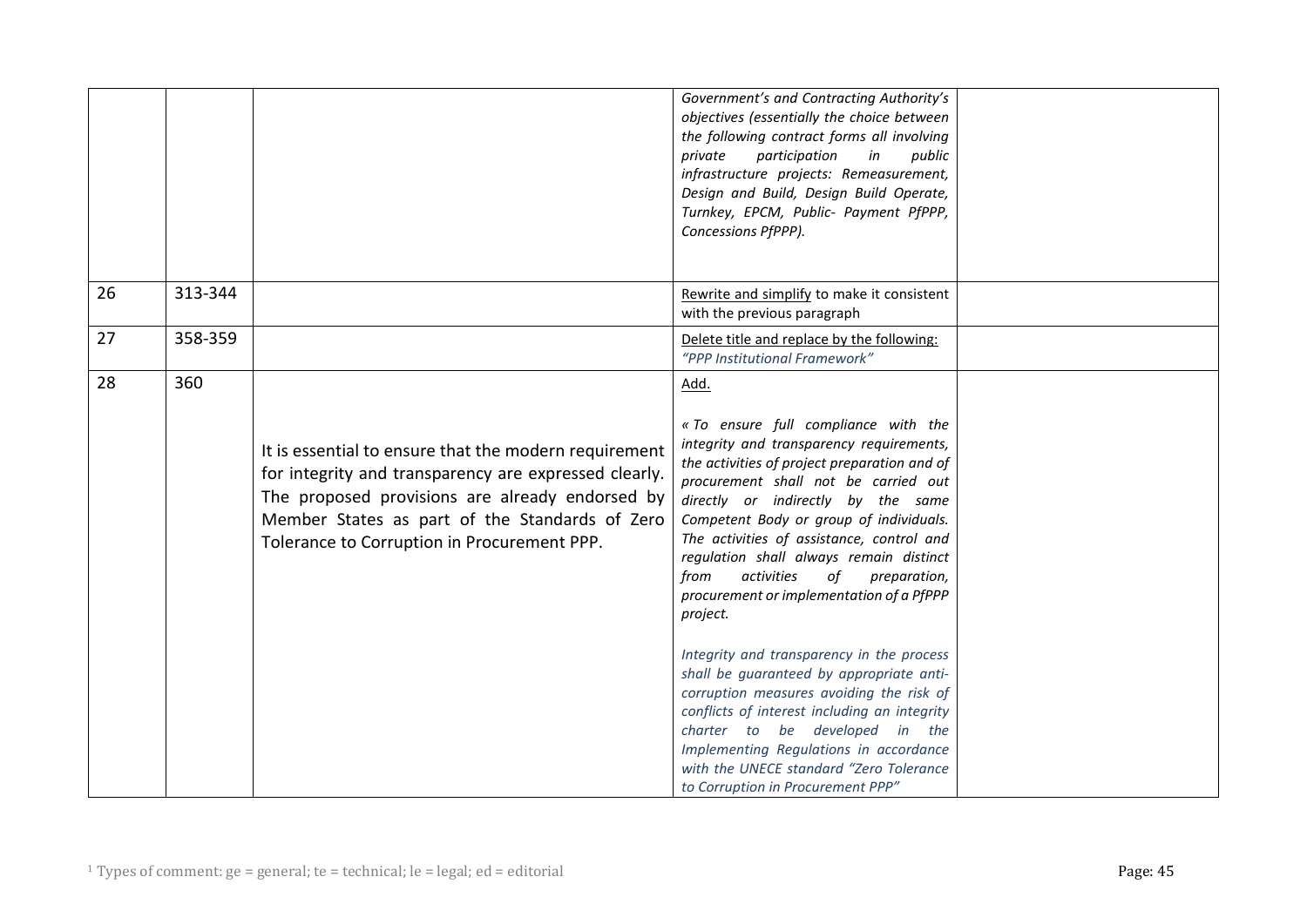| 29 | 361     |                                                                                                                                                                                           | Add.                                                                                                                                                                                                                                                                                                                                                                                                                                                                                                                                                                                                                                                                                                                                                                                                                                                                                                        |  |
|----|---------|-------------------------------------------------------------------------------------------------------------------------------------------------------------------------------------------|-------------------------------------------------------------------------------------------------------------------------------------------------------------------------------------------------------------------------------------------------------------------------------------------------------------------------------------------------------------------------------------------------------------------------------------------------------------------------------------------------------------------------------------------------------------------------------------------------------------------------------------------------------------------------------------------------------------------------------------------------------------------------------------------------------------------------------------------------------------------------------------------------------------|--|
|    |         |                                                                                                                                                                                           | "Article 9. 1. PPP Interministerial                                                                                                                                                                                                                                                                                                                                                                                                                                                                                                                                                                                                                                                                                                                                                                                                                                                                         |  |
|    |         |                                                                                                                                                                                           | committee"                                                                                                                                                                                                                                                                                                                                                                                                                                                                                                                                                                                                                                                                                                                                                                                                                                                                                                  |  |
| 30 | 361-386 | It is important to give to the Committee to which the<br>Central PPP Unit report, the final authority to approve<br>the development of PPP project at each of its of its 3<br>main stages | Delete and replace by the following:<br>"It is established a PfPPP Interministerial<br>Committee, as part of the Government<br>Body, in charge of designing and approving<br>as appropriate the country National<br>Economic and Social Development Plan or<br>similar types of government long-term<br>planning for public infrastructure. This<br>committee is vested with the authority to<br>promote and monitor the activities of the<br>Central PPP Unit, to approve the creation<br>of Sectorial PPP Units and to evaluate and<br>approve at different stages the<br>development of PfPPP projects and in<br>particular:<br>1) For the inclusion in an official list of<br>projects to be developed under any PfPPP<br>delivery form;<br>2) For authorizing the Contracting<br>Authority to initiate<br>the PfPPP<br>procurement stage;<br>3) For authorizing, the signature of a PfPPP<br>contract. |  |
|    |         |                                                                                                                                                                                           |                                                                                                                                                                                                                                                                                                                                                                                                                                                                                                                                                                                                                                                                                                                                                                                                                                                                                                             |  |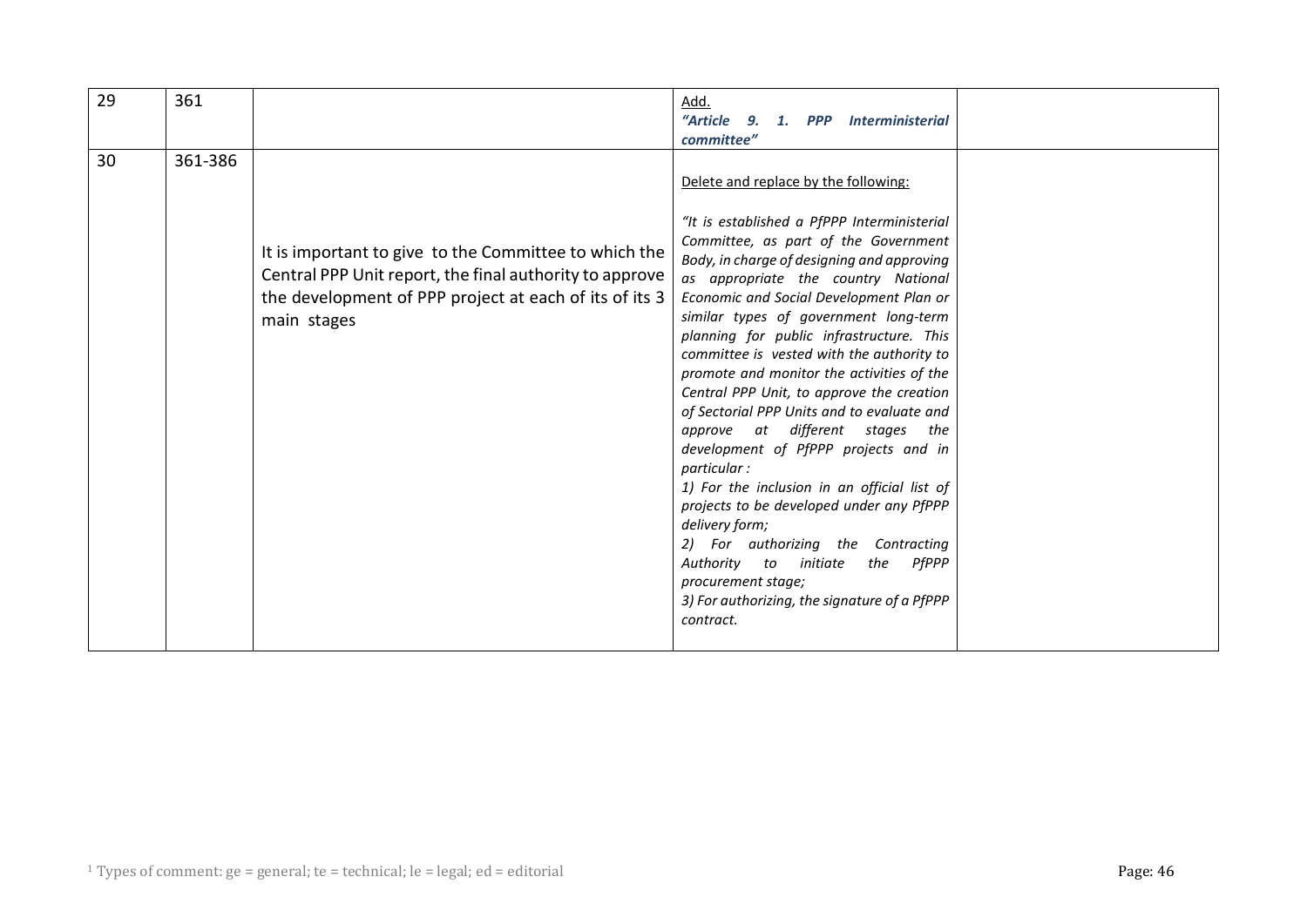| 31 | 389     |                                                                                                     | The Committee shall also be responsible for<br>establishing institutional mechanisms to<br>coordinate the activities of the public<br>authorities responsible for issuing<br>approvals,<br>licenses,<br>permits<br>or<br>authorizations<br>required<br>for<br>the<br>implementation of PfPPPs in accordance<br>applicable law on the construction and<br>operation of public infrastructure.<br>Provision for any such mechanisms shall be<br>in<br>developed<br>the<br>Implementing<br>Regulations. »<br>Add.<br>Article 9. 2. Creation of a central PPP Unit |  |
|----|---------|-----------------------------------------------------------------------------------------------------|----------------------------------------------------------------------------------------------------------------------------------------------------------------------------------------------------------------------------------------------------------------------------------------------------------------------------------------------------------------------------------------------------------------------------------------------------------------------------------------------------------------------------------------------------------------|--|
| 32 | 389-390 |                                                                                                     | Delete and replace by the following:                                                                                                                                                                                                                                                                                                                                                                                                                                                                                                                           |  |
|    |         | The rationale for creation of a Central PPP Unit and<br>main roles deserve to be clearly expressed. | "General. A Central PfPPP Unit is created<br>as an expert and independent body for<br>gathering all relevant information on the<br>PfPPP potential to bridge the public<br>infrastructure service gap and implement<br>the SDGs in accordance with the<br>government's vision for an integrated<br>approach on Public Service organization<br>and its development within a responsible<br>budgetary discipline.<br>Its main role is to promote PfPPP amongst                                                                                                   |  |
|    |         |                                                                                                     | stakeholders and more specifically to assist<br>both the Interministerial Committee and                                                                                                                                                                                                                                                                                                                                                                                                                                                                        |  |
|    |         |                                                                                                     | the Contracting Authorities for the<br>development and implementation of a<br>portfolio of sustainable PfPPP contracts. "                                                                                                                                                                                                                                                                                                                                                                                                                                      |  |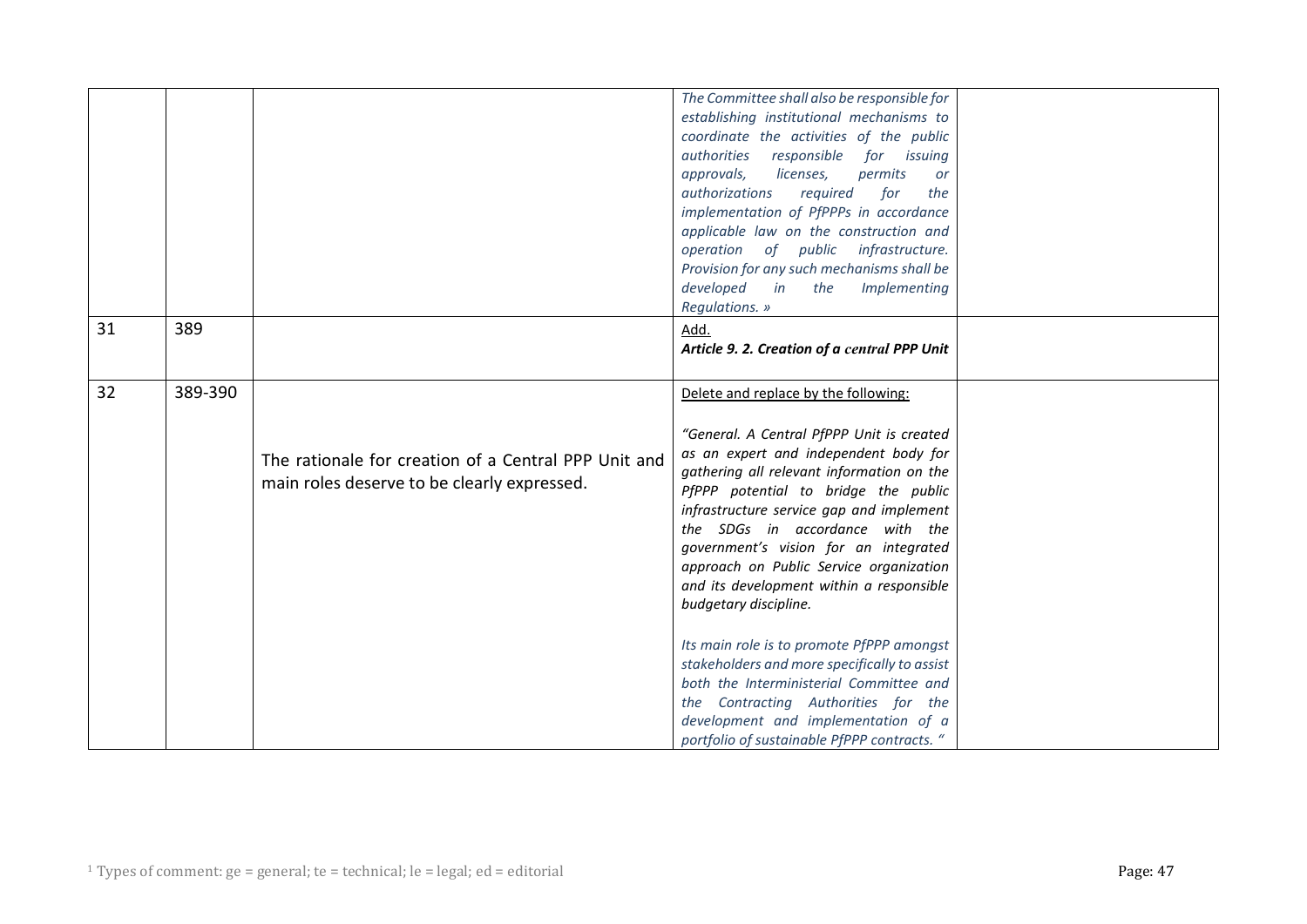| 33 | 407     | It is important in practice for the PPP Unit to identify<br>in advance the most common issues likely to impair<br>the development of PPP in particular situation by<br>reference to International Best practices, benchmarks<br>documents, norms, etc                                                   | Add.<br>"Identify the most common<br>issues<br>preventing the development of PfPPP<br>projects or derailing them inter alia by<br>reference to an indicative list of most<br>common issues and gates to be taken into<br>account in most PfPPP projects for project<br>preparation and development as published<br>from time to time by international<br>organisations including UNECE"                        |  |
|----|---------|---------------------------------------------------------------------------------------------------------------------------------------------------------------------------------------------------------------------------------------------------------------------------------------------------------|----------------------------------------------------------------------------------------------------------------------------------------------------------------------------------------------------------------------------------------------------------------------------------------------------------------------------------------------------------------------------------------------------------------|--|
| 34 | 410     |                                                                                                                                                                                                                                                                                                         | Add.<br>« Organize<br>the information<br>system<br>referred to under Article 10"                                                                                                                                                                                                                                                                                                                               |  |
| 35 | 411-415 |                                                                                                                                                                                                                                                                                                         | Delete and include in Impl Prov                                                                                                                                                                                                                                                                                                                                                                                |  |
| 36 | 418-453 |                                                                                                                                                                                                                                                                                                         | Delete and include in Impl Prov                                                                                                                                                                                                                                                                                                                                                                                |  |
| 37 | 456     | Sectorial PPP Unit need to be established often<br>within the main line ministries (such as power, water,<br>transports, health)<br>When a line ministry is considering a PfPPP program<br>often for several projects over some years this focal<br>point permits to gain experience and facilitate the | Add.<br>« Article 9.3 Sectorial PfPPP Unit<br>Any Competent Body vested with the<br>responsibility to deliver a Public Service in<br>a particular sector and intending to<br>develop PfPPP programs may propose the<br>creation of a sectorial PfPPP Unit in its<br>sector.<br>The role of this PfPPP Unit shall be to adapt<br>the PfPPP requirements and framework<br>provided by This Law, its Implementing |  |
|    |         | relationship between stakeholders including PPP Unit<br>and Interministerial Committee.                                                                                                                                                                                                                 | Regulations and Guidelines, as further<br>developed by the Central PfPPP Unit, to the<br>particulars and existing practices of the<br>sector.<br>The proposal to create a sectorial PfPPP<br>Unit shall include an organization working                                                                                                                                                                        |  |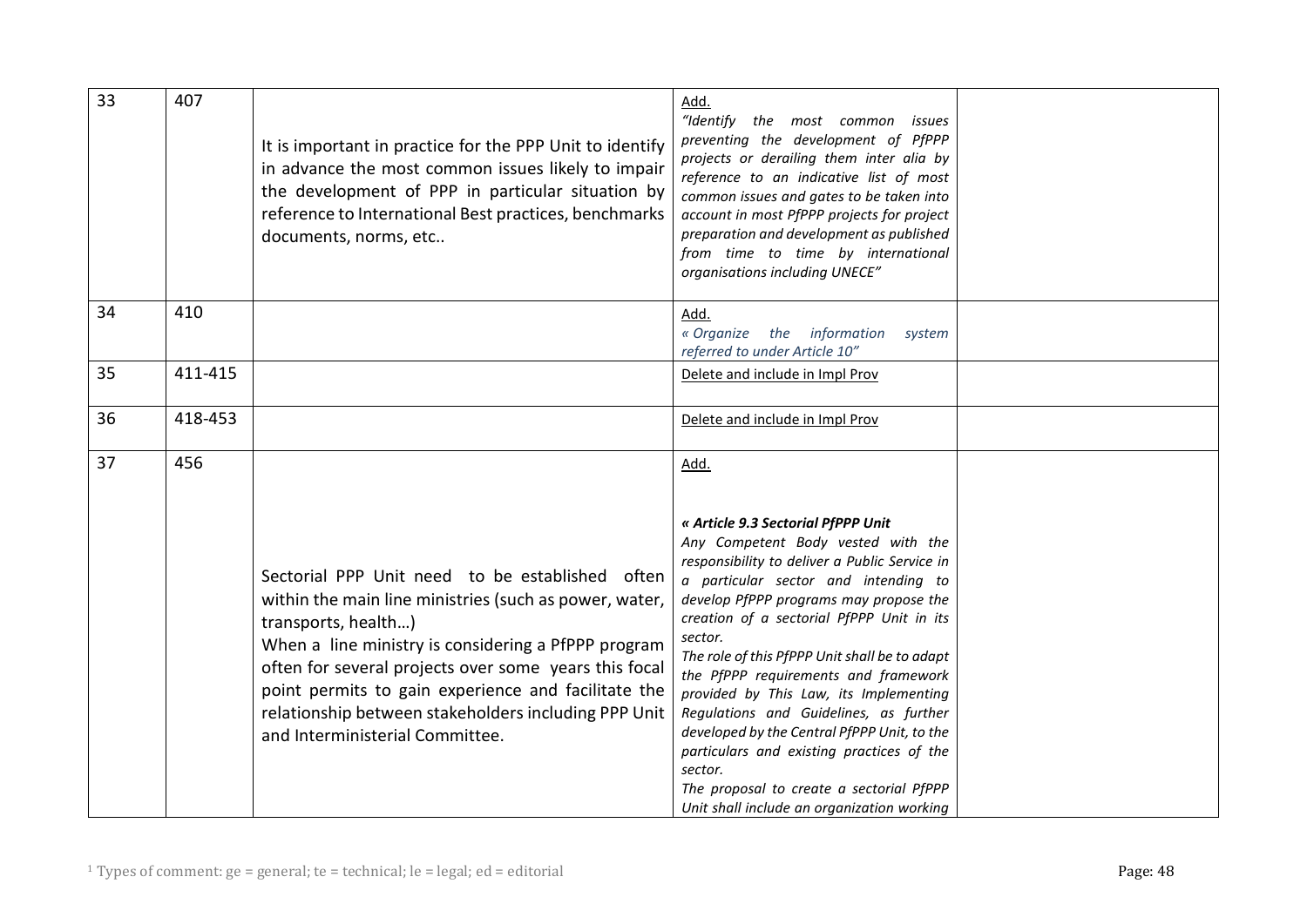|    |         |                                                                                                            | in a transparent and efficient manner in<br>close contact with the Central PfPPP Unit.<br>The authorization to create a sector-<br>specific PfPPP Unit shall be granted by the<br>Interministerial Committee.<br>The sectorial PPP Unit functions and<br>responsibilities may include the following:<br>a) Gathering and disseminating all relevant<br>information on PfPPP in its sector, in close<br>contact with the Central PfPPP Units and<br>the PfPPP Interministerial Committee;<br>b) Contributing to project preparation and<br>project development in its sector by<br>assisting a Contracting Authority for any<br>phase of PfPPP initiation, development and<br>implementation in accordance with the<br>requirements of This Law » |  |
|----|---------|------------------------------------------------------------------------------------------------------------|--------------------------------------------------------------------------------------------------------------------------------------------------------------------------------------------------------------------------------------------------------------------------------------------------------------------------------------------------------------------------------------------------------------------------------------------------------------------------------------------------------------------------------------------------------------------------------------------------------------------------------------------------------------------------------------------------------------------------------------------------|--|
|    |         |                                                                                                            |                                                                                                                                                                                                                                                                                                                                                                                                                                                                                                                                                                                                                                                                                                                                                  |  |
| 38 | 474     |                                                                                                            | After the word « authority » add "with the<br>support of Sectorial PPP Unit while created                                                                                                                                                                                                                                                                                                                                                                                                                                                                                                                                                                                                                                                        |  |
| 39 | 496     |                                                                                                            | Delete and replace the title by the<br>following:<br>"Initiation and List of approved projects"                                                                                                                                                                                                                                                                                                                                                                                                                                                                                                                                                                                                                                                  |  |
| 40 | 500-501 |                                                                                                            | Delete and replace by the following:<br>"Any proposed PfPPP shall be initiated by<br>the Contracting Authority except in the<br>case of unsolicited proposals, as provided<br>for under Article 14 hereafter"                                                                                                                                                                                                                                                                                                                                                                                                                                                                                                                                    |  |
| 41 | 507     |                                                                                                            | After « procuring » add the word « global"                                                                                                                                                                                                                                                                                                                                                                                                                                                                                                                                                                                                                                                                                                       |  |
| 42 | 505     |                                                                                                            | Consider the following addition in Impl<br>Prov                                                                                                                                                                                                                                                                                                                                                                                                                                                                                                                                                                                                                                                                                                  |  |
|    |         | In practice, Project teams are often understaffed and<br>do not enjoy the necessary resources and capacity | « The project team should become familiar<br>with:                                                                                                                                                                                                                                                                                                                                                                                                                                                                                                                                                                                                                                                                                               |  |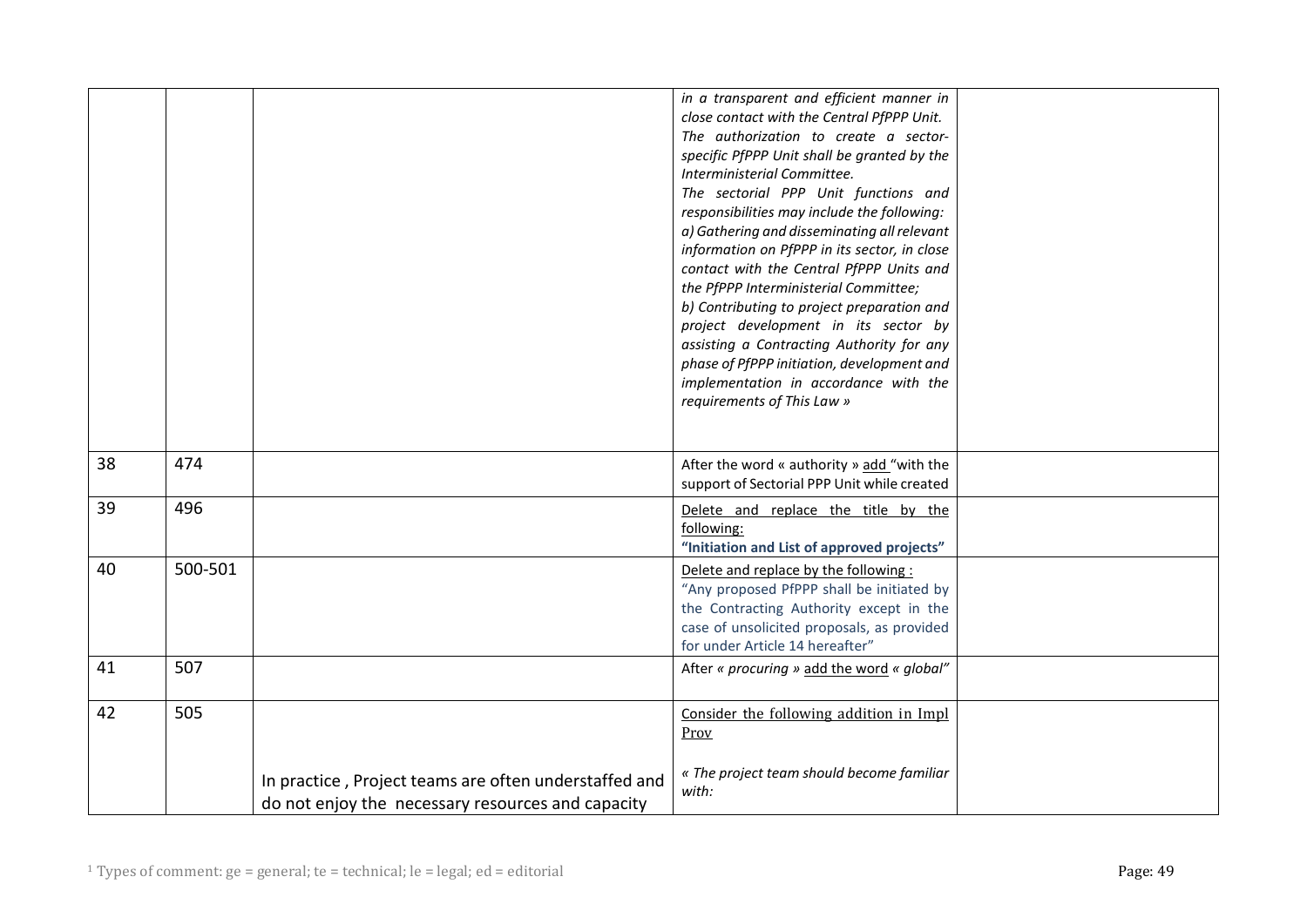|  | a) The content of This Law, its              |  |
|--|----------------------------------------------|--|
|  | Implementing Regulations and Guidelines;     |  |
|  | b) The role of information and assistance of |  |
|  | the Central PfPPP Unit;                      |  |
|  | c) The current status of the investment and  |  |
|  | business climate in the country for          |  |
|  | attracting private investors, contractors    |  |
|  | and operators in a common venture for a      |  |
|  | long-term involvement in a PfPPP project     |  |
|  | and of any precedent on issues and           |  |
|  | solutions in this matter;                    |  |
|  | d) The PfPPP role among the various public   |  |
|  | infrastructure services delivery forms and   |  |
|  | the conditions to select PfPPP over other    |  |
|  | public procurement forms, inter alia         |  |
|  | through the use of the PSC tool taking into  |  |
|  | account the investment and business          |  |
|  | climate allowing to attract jointly private  |  |
|  | investors, contractors and operators in a    |  |
|  | long PfPPP venture;                          |  |
|  | e) Best practices on complex infrastructure  |  |
|  | projects evaluation as published from time   |  |
|  | to time under the auspices of international  |  |
|  | institutions and to the PfPPP Evaluation     |  |
|  | Methodology proposed by UNECE.               |  |
|  | The primary objective of the team shall be   |  |
|  | to promote PfPPP as an innovative and        |  |
|  | supplementary tool at the disposal of the    |  |
|  | Contracting Authority to optimize the        |  |
|  | delivery of Public Services aligned with the |  |
|  | SDGs with maximum positive externalities     |  |
|  | and minimum impact on public debt,           |  |
|  | government guarantees and/or on risks of     |  |
|  | contingent liability during the project life |  |
|  | cycle.                                       |  |
|  |                                              |  |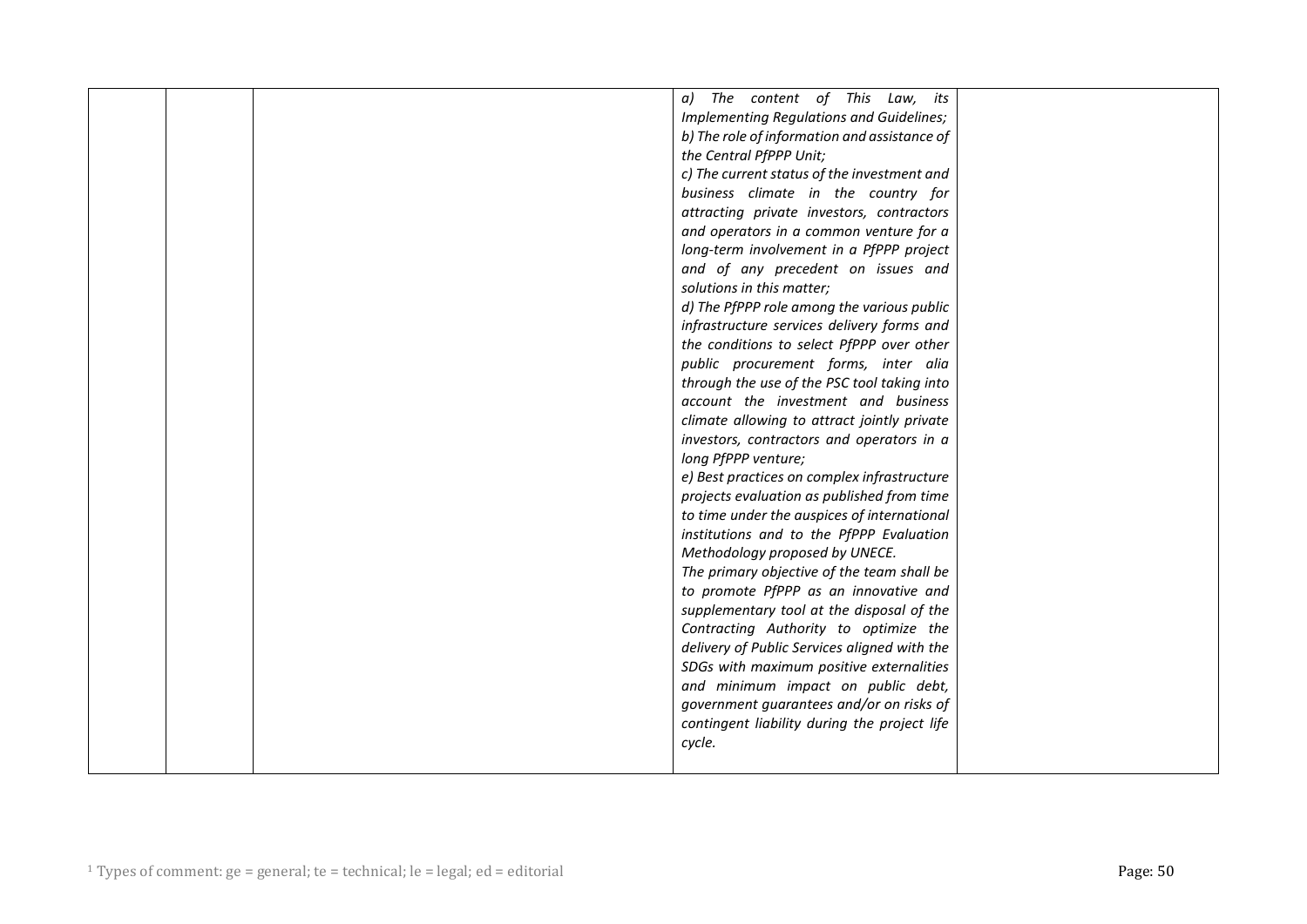|    |         |                                                                                                                                                                                                                                                      | With the support of the PfPPP project team<br>and of the Central PfPPP Unit, the<br>Contracting Authority shall identify the list<br>of the main practical issues to address at<br>this conceptual stage and establish clear<br>objectives and process to develop a<br>blueprint of PfPPP project in an orderly and<br>coordinated manner with other public |  |
|----|---------|------------------------------------------------------------------------------------------------------------------------------------------------------------------------------------------------------------------------------------------------------|-------------------------------------------------------------------------------------------------------------------------------------------------------------------------------------------------------------------------------------------------------------------------------------------------------------------------------------------------------------|--|
| 43 | 514-529 |                                                                                                                                                                                                                                                      | infrastructure and Public Service projects."<br><b>Delete</b>                                                                                                                                                                                                                                                                                               |  |
| 44 | 531     |                                                                                                                                                                                                                                                      | After the word « report »<br>add the<br>"for approval<br>following:<br>by<br>the<br>Interministerial Committee"                                                                                                                                                                                                                                             |  |
| 45 | 532     | An important condition of resilient PPP Projects<br>involving often the delivery of essential public<br>for many years is to organise a<br>services<br>comprehensive initial stakeholder consultation and<br>develop reliable prefeasibility studies | Add the following paragraph:<br>stakeholder<br>consultation<br>An Initial<br>resulting from a stakeholder engagement<br>plan for all stakeholders directly and<br>indirectly affected by/and/or interested in<br>a project and public consultation in<br>compliance with international best<br>practices with due regards to affected<br>communities        |  |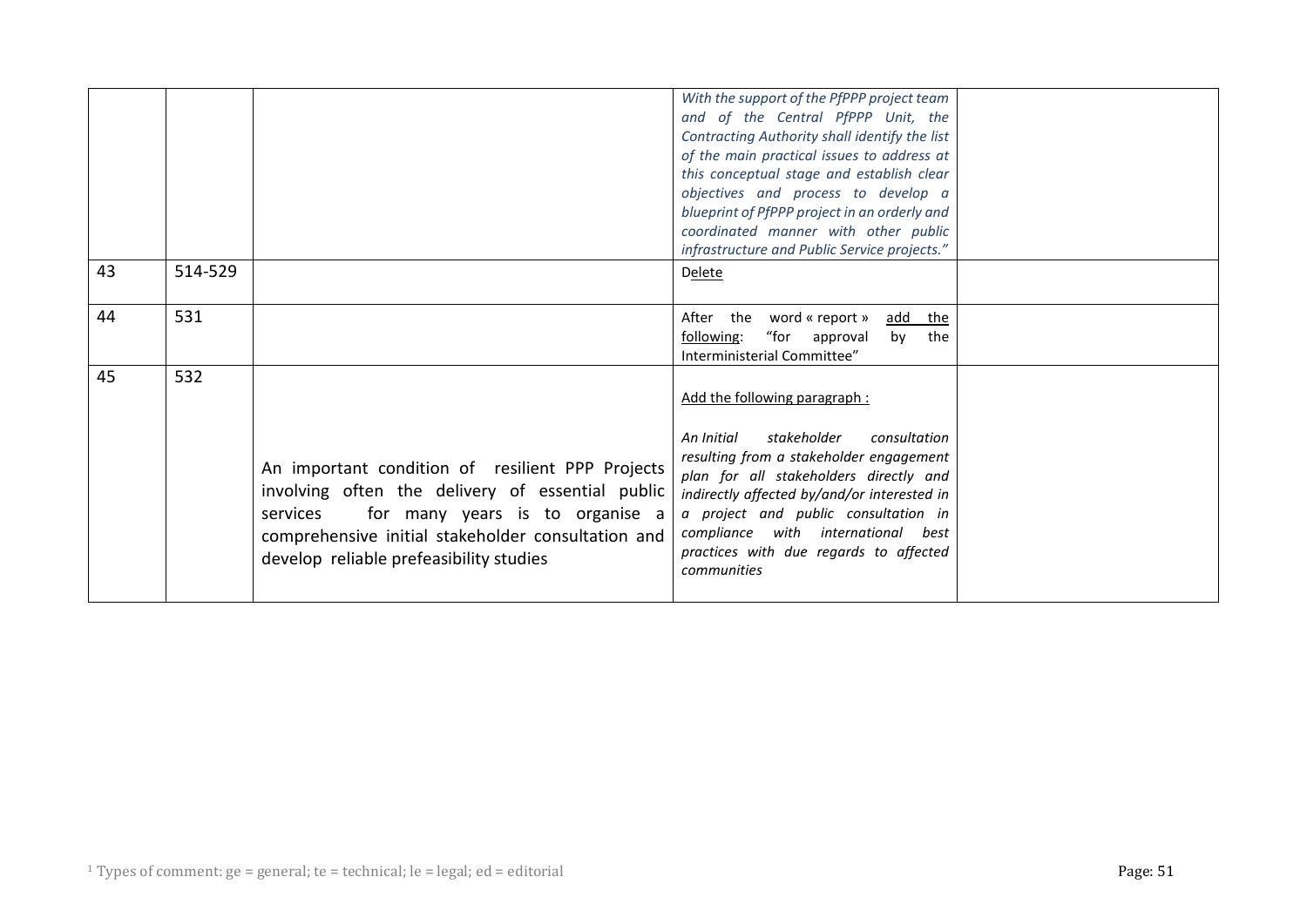|    |     |                                                                               | Prima facie appetite and affordability,<br>taking into account socio-economic<br>situations and future scenarios on<br>economic situations and living conditions. -                                                                                                                                                                                                                                                                                                                                                                                                 |  |
|----|-----|-------------------------------------------------------------------------------|---------------------------------------------------------------------------------------------------------------------------------------------------------------------------------------------------------------------------------------------------------------------------------------------------------------------------------------------------------------------------------------------------------------------------------------------------------------------------------------------------------------------------------------------------------------------|--|
|    |     |                                                                               | Scope of the infrastructure services to be<br>improved or created: The scope and quality                                                                                                                                                                                                                                                                                                                                                                                                                                                                            |  |
|    |     |                                                                               | of the service shall focus on the main<br>functionalities and based on various                                                                                                                                                                                                                                                                                                                                                                                                                                                                                      |  |
|    |     |                                                                               | technological and socio- economic                                                                                                                                                                                                                                                                                                                                                                                                                                                                                                                                   |  |
|    |     |                                                                               | scenarios likely to take place during the                                                                                                                                                                                                                                                                                                                                                                                                                                                                                                                           |  |
|    |     |                                                                               | intended project life cycle. The main                                                                                                                                                                                                                                                                                                                                                                                                                                                                                                                               |  |
|    |     |                                                                               | conditions for public acceptance must be<br>evaluated in a conservative manner, with a                                                                                                                                                                                                                                                                                                                                                                                                                                                                              |  |
|    |     |                                                                               | priority for accessibility of the service to                                                                                                                                                                                                                                                                                                                                                                                                                                                                                                                        |  |
|    |     |                                                                               | local communities and disadvantaged<br>people"                                                                                                                                                                                                                                                                                                                                                                                                                                                                                                                      |  |
| 46 | 540 |                                                                               | Add after the word « procurement" "by                                                                                                                                                                                                                                                                                                                                                                                                                                                                                                                               |  |
|    |     |                                                                               | reference to an appropriate Public service                                                                                                                                                                                                                                                                                                                                                                                                                                                                                                                          |  |
|    |     |                                                                               | comparator"                                                                                                                                                                                                                                                                                                                                                                                                                                                                                                                                                         |  |
| 47 | 544 |                                                                               | Delete the words « if any"                                                                                                                                                                                                                                                                                                                                                                                                                                                                                                                                          |  |
| 48 | 550 |                                                                               | Add.                                                                                                                                                                                                                                                                                                                                                                                                                                                                                                                                                                |  |
|    |     | Clarity the general role and content of the project<br>identification report. | "Issuance of the PPP project identification<br>report:<br>When the PPP route (either "Public-<br>Payment PPP" or "Concessions PPP") is<br>prima facie considered by the Contracting<br>Authority as the best delivery option based<br>on a set of pre-appraisal indicators and<br>tools such as Public Sector Comparator<br>(PSC) and UNECE Evaluation Methodology,<br>the Contracting Authority shall summarize<br>all aspects of the intended project into a<br>PPP identification report in accordance<br>with the format proposed by the Central<br>PPP Unit. " |  |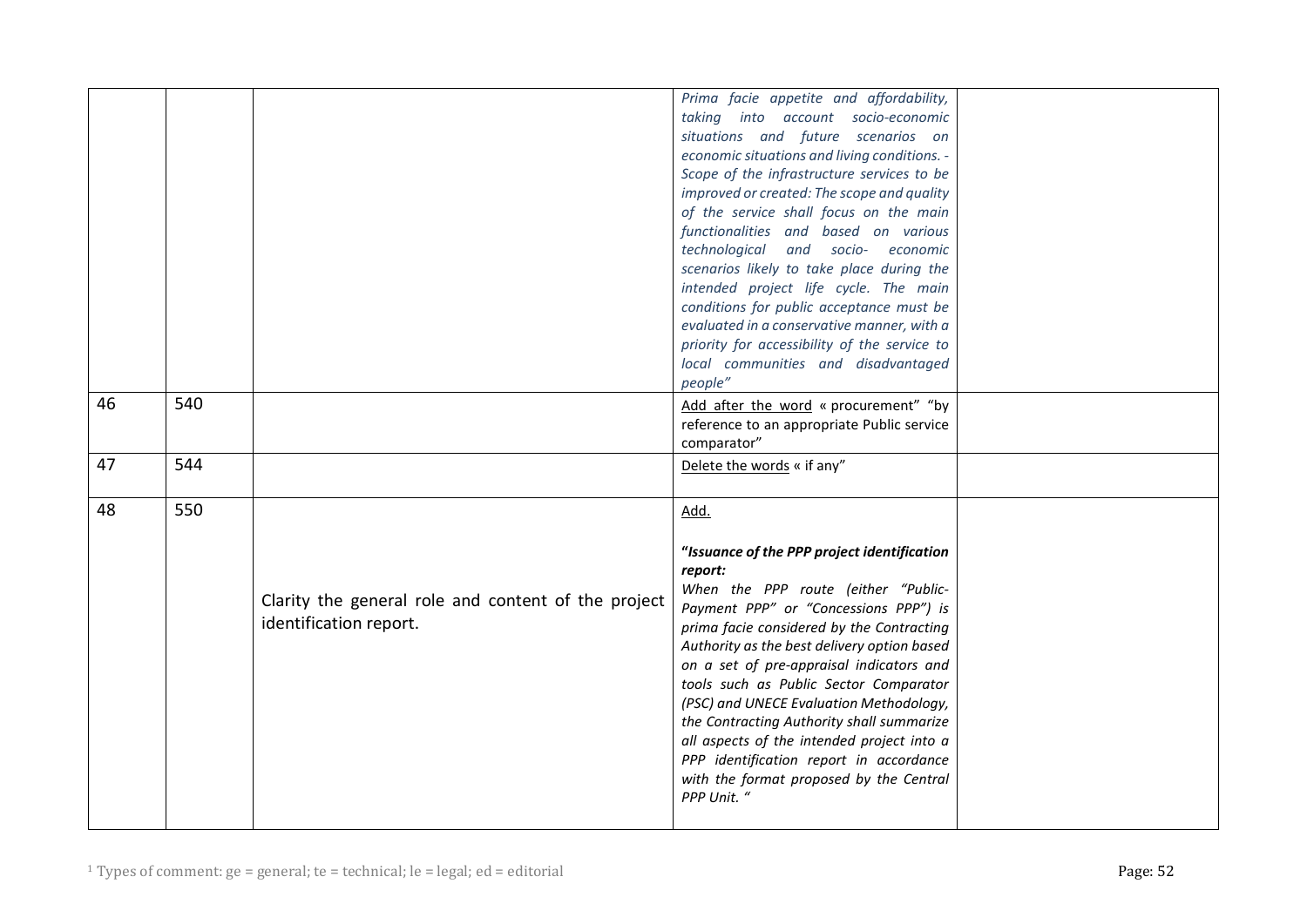| 49 | 552 |                                                                                                                                                                                                                                                                                                                                                                                                                                                                                                                                              | After « review » delete the word "and<br>approval"                                                                                                                                                                                                                                                                                                                                                                                                                                                                                                                                                   |  |
|----|-----|----------------------------------------------------------------------------------------------------------------------------------------------------------------------------------------------------------------------------------------------------------------------------------------------------------------------------------------------------------------------------------------------------------------------------------------------------------------------------------------------------------------------------------------------|------------------------------------------------------------------------------------------------------------------------------------------------------------------------------------------------------------------------------------------------------------------------------------------------------------------------------------------------------------------------------------------------------------------------------------------------------------------------------------------------------------------------------------------------------------------------------------------------------|--|
| 50 | 556 |                                                                                                                                                                                                                                                                                                                                                                                                                                                                                                                                              | Add.<br>"the review made by the PPP Unit shall be<br>the<br><i>Interministerial</i><br>presented<br>to<br>Committee for approval"                                                                                                                                                                                                                                                                                                                                                                                                                                                                    |  |
| 51 | 557 | This "chapeau" on the preparation phase and overall<br>content of the prefeasibility report and its condition<br>of approval, is in practice important to avoid the<br>confusion between prefeasibility and feasibility.<br>Detailed technical specifications should not be part of<br>a preparation phase of a PfPPP project or even<br>procurement phase. Otherwise the successful bidder<br>will not use its best skill and technics in a competitive<br>manner for designing, building, and operating the<br>infrastructure of facility. | Add.<br>"Preparation phase<br>This phase includes initial work of<br>documenting, describing and specifying<br>the project and setting out the main<br>functional<br>characteristics<br>of<br>the<br>infrastructure and related Public Service to<br>be delivered permitting to form an<br>adequate basis for proposals by bidders or<br>a private initiator for financing, designing,<br>building or rehabilitating and operating<br>the infrastructure service for the project<br>life cycle and for the procedures hereunder<br>in order to be authorized to enter into the<br>procurement phase. |  |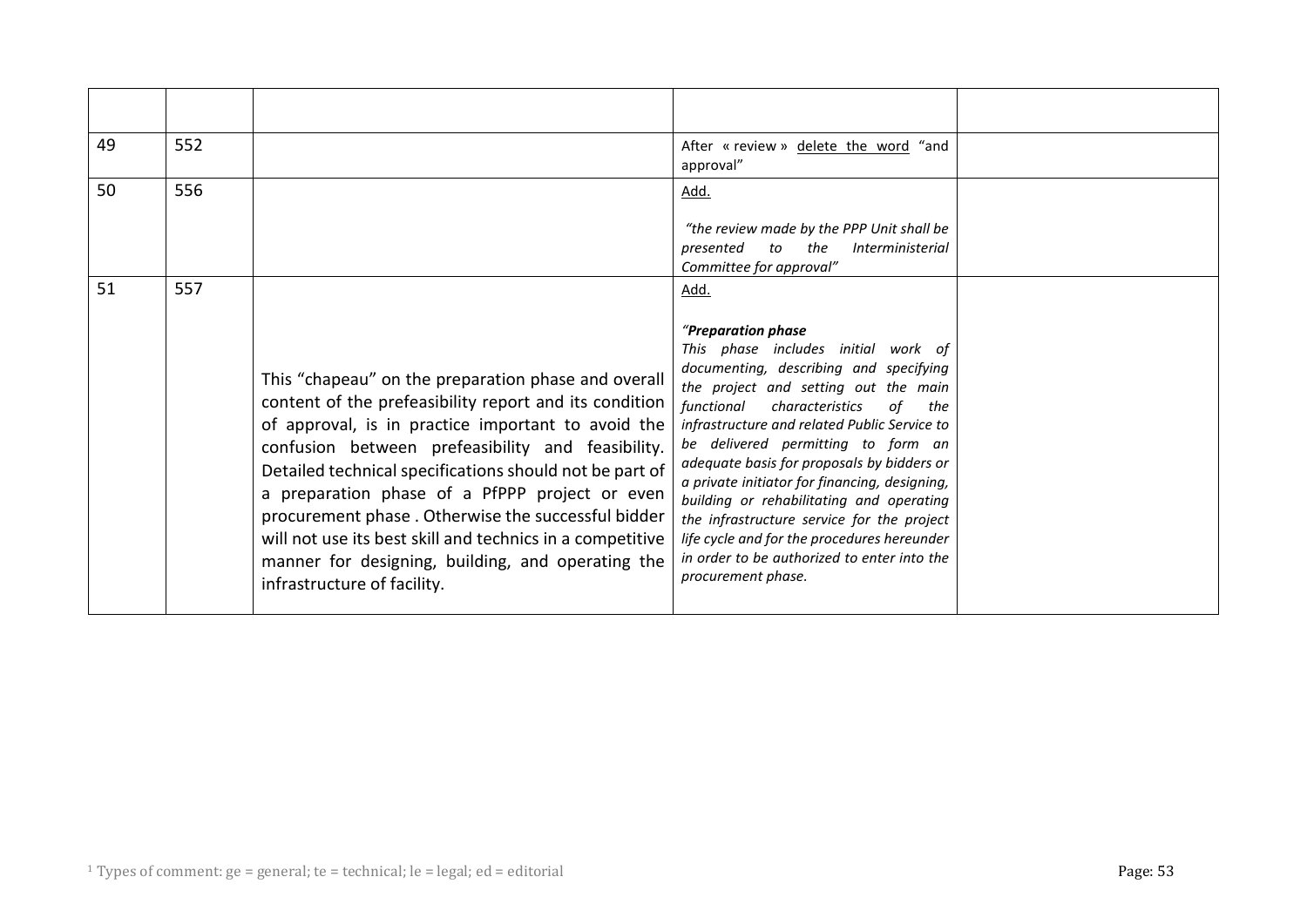|    |         |                                                                                  | For this purpose, and in accordance with<br>the clearance given by the Interministerial<br>Committee approving the PfPPP Project<br>Identification Report, including any<br>conditions or recommendations, the<br>Contracting Authority shall prepare and<br>submit to the Interministerial Committee<br>with the support of its dedicated PfPPP<br>project team, an inclusive Prefeasibility<br>Report covering all main issues and<br>elements<br>focusing<br>material<br>on                                |  |
|----|---------|----------------------------------------------------------------------------------|---------------------------------------------------------------------------------------------------------------------------------------------------------------------------------------------------------------------------------------------------------------------------------------------------------------------------------------------------------------------------------------------------------------------------------------------------------------------------------------------------------------|--|
|    |         |                                                                                  | functionalities and possible options to be<br>considered by bidders"                                                                                                                                                                                                                                                                                                                                                                                                                                          |  |
| 52 | 557     |                                                                                  | Add the title :" Content of the prefeasibility<br>report"                                                                                                                                                                                                                                                                                                                                                                                                                                                     |  |
| 53 | 562-563 |                                                                                  | Delete and replace by the following:<br>"General. The Prefeasibility Report shall<br>include the following, as further specified<br>from time to time in the Implementing<br>Regulations"                                                                                                                                                                                                                                                                                                                     |  |
| 54 | 557     | An important provision for PPP projects designed to<br>meet the SDGs (ie: PfPPP) | Add.<br>$^{\prime\prime}$ A<br>comprehensive<br>stakeholders'<br>consultation including vulnerable groups<br>on the need of improved or new Public<br>Service in accordance with international<br><b>UNECE</b><br>practices<br>and<br>best<br>recommendations.<br>consultation<br>The<br>process shall be structured to enable a<br>genuine dialogue to take place concerning<br>all significant issues of concern to<br>stakeholders, and available remedies to be<br>pursued, and to allow suggestions from |  |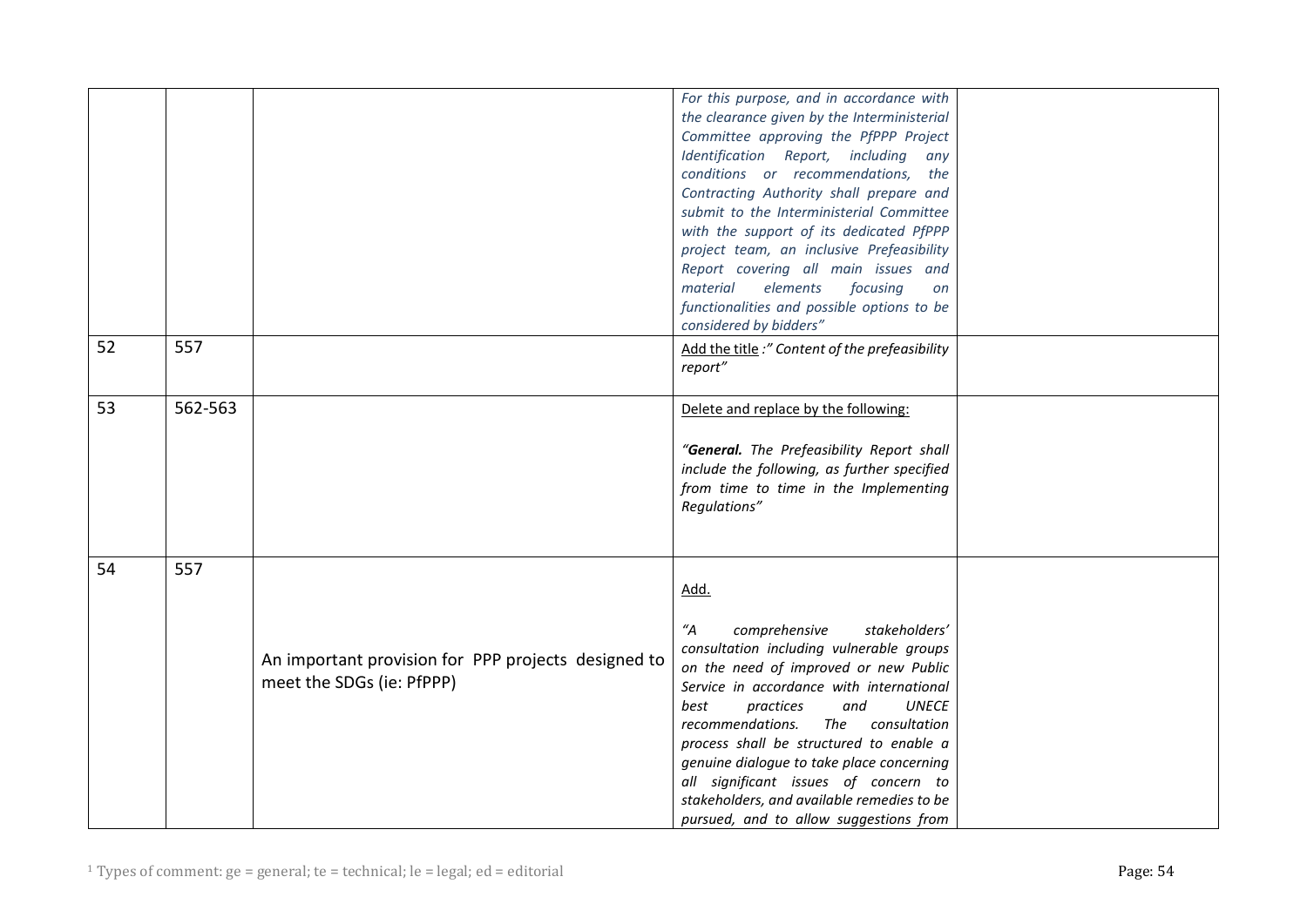|    |     |                                                    | third parties for improving the PfPPP to be   |  |
|----|-----|----------------------------------------------------|-----------------------------------------------|--|
|    |     |                                                    | put forward. Key points raised by             |  |
|    |     |                                                    | stakeholders shall be accurately recorded     |  |
|    |     |                                                    |                                               |  |
|    |     |                                                    | and responded to as appropriate;"             |  |
|    |     |                                                    | "The extent and urgency of the need and       |  |
|    |     |                                                    | demand for the PfPPP and the level of         |  |
|    |     |                                                    | priority of the intended People-first PPP     |  |
|    |     |                                                    | projects compared with other Public           |  |
|    |     |                                                    | Service projects including programming        |  |
|    |     |                                                    | and optimizing the contribution of the        |  |
|    |     |                                                    | project to positive externalities and         |  |
|    |     |                                                    | economic development including the            |  |
|    |     |                                                    | benefit of programming the project for its    |  |
|    |     |                                                    | contribution to positive externalities and    |  |
|    |     |                                                    |                                               |  |
|    |     |                                                    | economic development »                        |  |
|    |     |                                                    |                                               |  |
|    |     |                                                    | "The PfPPP's alignment with the               |  |
|    |     |                                                    | Government's wider sector objectives,         |  |
|    |     |                                                    | plans and strategies for infrastructure and   |  |
|    |     |                                                    | economic development"                         |  |
| 55 | 572 |                                                    | Add.                                          |  |
|    |     |                                                    |                                               |  |
|    |     | $\mathsf{A}$                                       |                                               |  |
|    |     |                                                    | "An overall scope of the Public Service to be |  |
|    |     | n important provision for PPP projects designed to | provided, with options relating to            |  |
|    |     | meet the SDGs (ie: PfPPP)                          | technologies,<br>adaptability<br>and          |  |
|    |     |                                                    | affordability;                                |  |
|    |     |                                                    | Identification and mapping of the main        |  |
|    |     |                                                    | issues (both local and deriving from market   |  |
|    |     |                                                    | sounding) together with process and           |  |
|    |     |                                                    | options to resolve them by reference to       |  |
|    |     |                                                    | precedents, best practices, standards and     |  |
|    |     |                                                    | PfPPP appraisal indicators including          |  |
|    |     |                                                    | UNECE publications focusing on PfPPP          |  |
|    |     |                                                    | issues and solutions;                         |  |
|    |     |                                                    |                                               |  |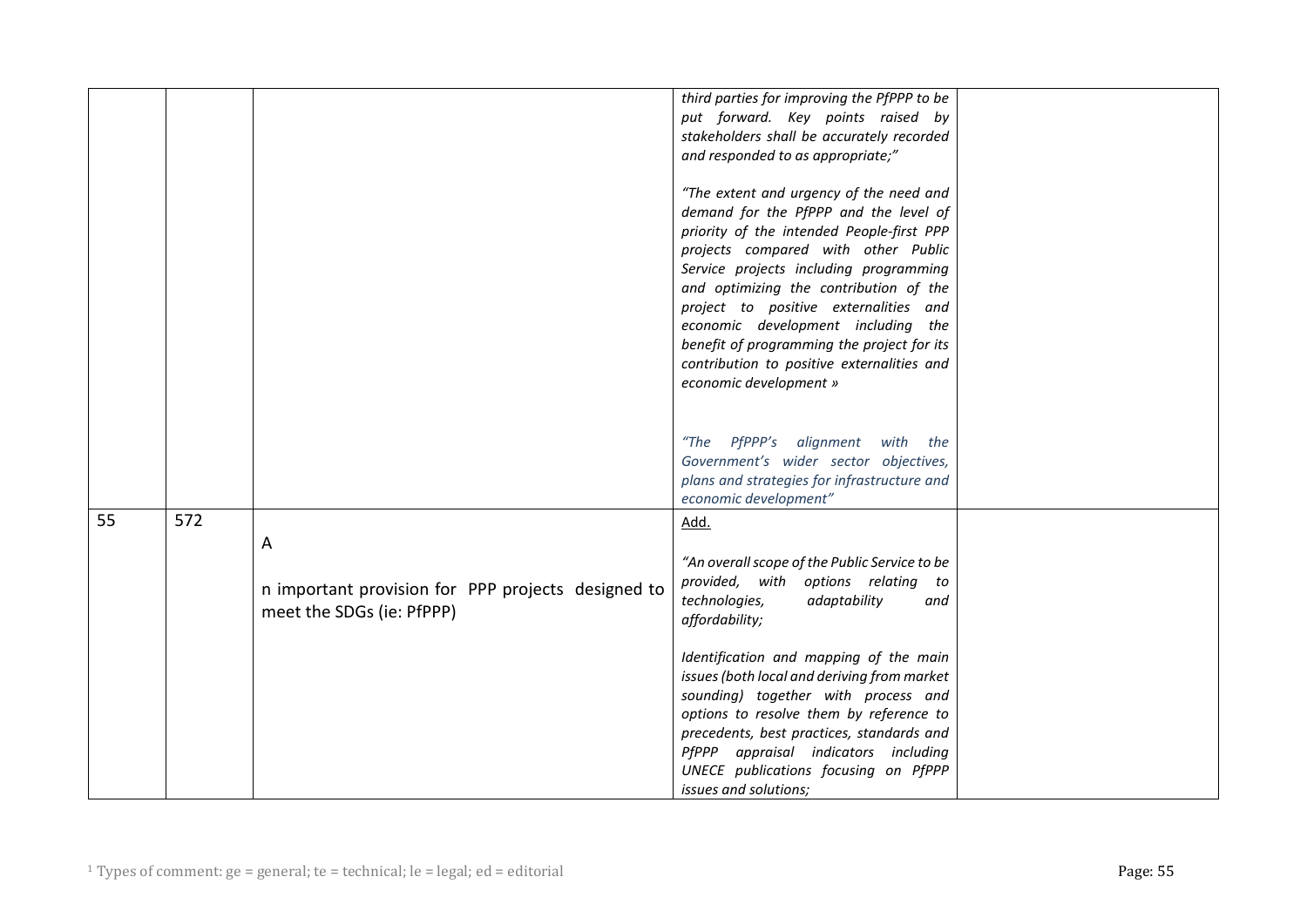| 56 | 579     | Reference to such a template is important to<br>structure the main rights and obligation, to limit<br>uncertainties and save time and transaction costs | A lay out of the infrastructure to be built or<br>rehabilitated and its mains functions for<br>delivering Public Service in a sustainable<br>manner, including key performance<br>indicators; "<br>Add.<br>"The draft tender documents including a<br>template of PfPPP contract conditions<br>proposing balanced clauses in accordance<br>with international best practices and forms |  |
|----|---------|---------------------------------------------------------------------------------------------------------------------------------------------------------|----------------------------------------------------------------------------------------------------------------------------------------------------------------------------------------------------------------------------------------------------------------------------------------------------------------------------------------------------------------------------------------|--|
| 57 | 579     |                                                                                                                                                         | for the type of PfPPP selected »<br>Delete the words "if practicable at this                                                                                                                                                                                                                                                                                                           |  |
|    |         |                                                                                                                                                         | stage"                                                                                                                                                                                                                                                                                                                                                                                 |  |
| 58 | 585-586 |                                                                                                                                                         | <b>Delete</b>                                                                                                                                                                                                                                                                                                                                                                          |  |
| 59 | 606-607 |                                                                                                                                                         | Delete and replace by the following<br>subtitle:<br>"Additional items for essential Public<br>Services to be delivered under Concession<br>PfPPPs"                                                                                                                                                                                                                                     |  |
| 60 | 635     |                                                                                                                                                         | Add the following article and title:<br>"Prefeasibility and Registration on the<br>PfPPP List of Authorized Projects "                                                                                                                                                                                                                                                                 |  |
| 61 | 635-658 |                                                                                                                                                         | Delete                                                                                                                                                                                                                                                                                                                                                                                 |  |
| 62 | 659     | It is important to outline with sufficient details the<br>best practices on main criteria for evaluation and to                                         | Add.<br>"Prefeasibility evaluation<br>The evaluation of the Prefeasibility Report<br>shall be carried out by the Interministerial<br>Committee with the support of the Central<br>PfPPP Unit, in accordance<br>with                                                                                                                                                                    |  |
|    |         | provide clear rules for its approval and publication                                                                                                    | international best practices, including the                                                                                                                                                                                                                                                                                                                                            |  |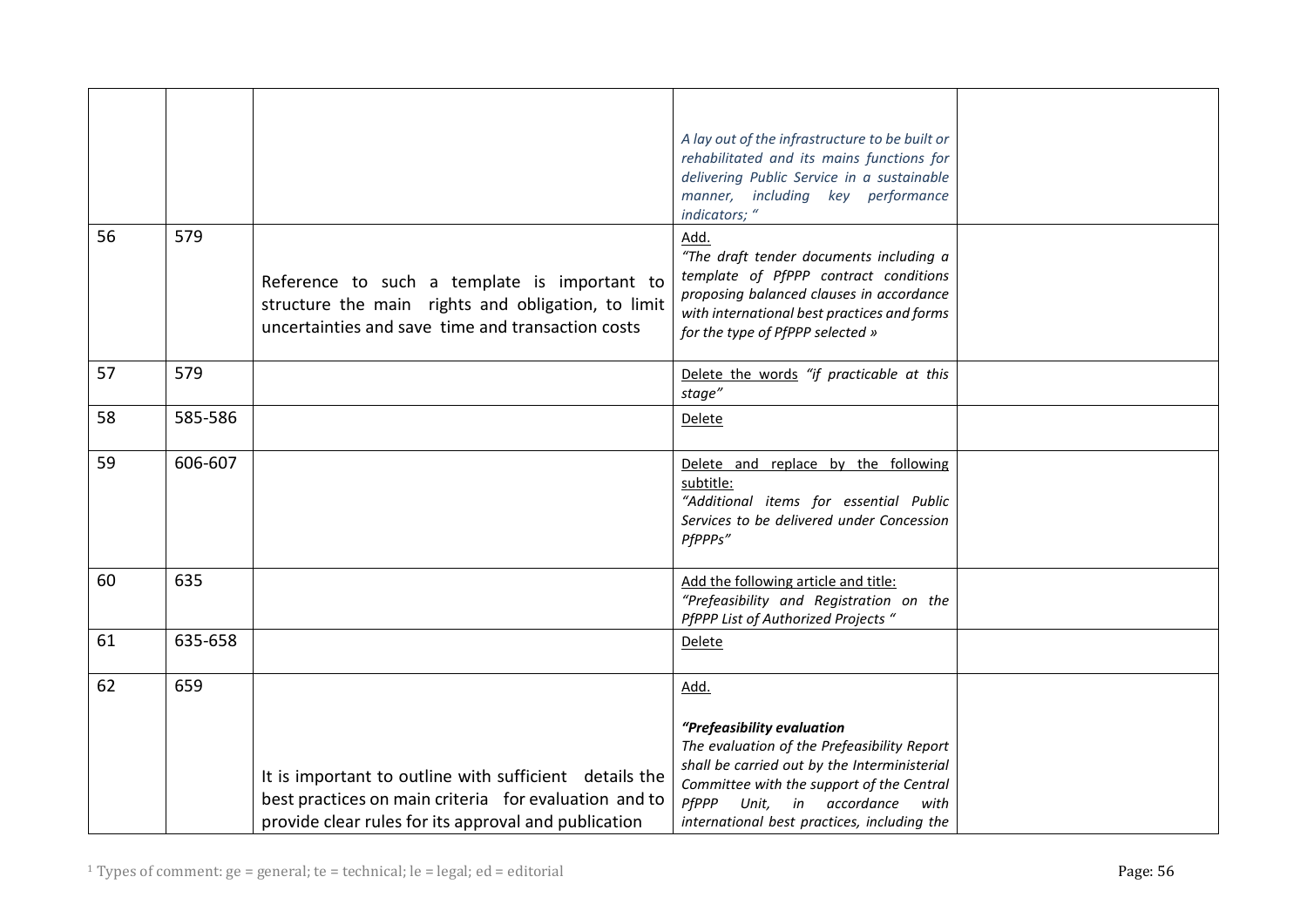|  | <b>UNECE Evaluation Methodology endorsed</b> |  |
|--|----------------------------------------------|--|
|  | by UNECE Member States. This shall           |  |
|  | comprise:                                    |  |
|  |                                              |  |
|  | a) Generally, the extent to which the PfPPP  |  |
|  | is expected to meet the purposes and         |  |
|  | objectives set out for it in the documents   |  |
|  | drawn up as part of its identification and   |  |
|  | preparation;                                 |  |
|  | b) A summary of the material conclusions     |  |
|  | reached about the PfPPP identifying the      |  |
|  | key criteria applied in reaching them,       |  |
|  | including the anticipated socio-economic     |  |
|  | and public-service net benefits (including   |  |
|  | the inclusivity and accessibility thereof)   |  |
|  | and the extent to which the PfPPP is         |  |
|  | expected to satisfy and advance the          |  |
|  | People-first PPP Principles, the public      |  |
|  | benefits or goods expected to result         |  |
|  | therefrom;                                   |  |
|  | c) The cost-effectiveness, acceptability and |  |
|  | affordability of the PfPPP for both users    |  |
|  | (including vulnerable groups), on the one    |  |
|  | hand, and the host country from a            |  |
|  | budgeting/fiscal and sustainable debt        |  |
|  | perspective, on the other;                   |  |
|  | d) The quantitative assessment of the off-   |  |
|  | balance sheet sovereign debt which may       |  |
|  | be implied by the private financing of the   |  |
|  | project, including the related contingent    |  |
|  | liabilities;                                 |  |
|  | e) The anticipated (approximate) amount      |  |
|  | and nature of any public funding or other    |  |
|  | public support (such as guarantees)          |  |
|  | expected to be used;                         |  |
|  | f) The appropriateness of the PfPPP's        |  |
|  | proposed (preliminary) risk-allocation and   |  |
|  | <i>incentive profile;</i>                    |  |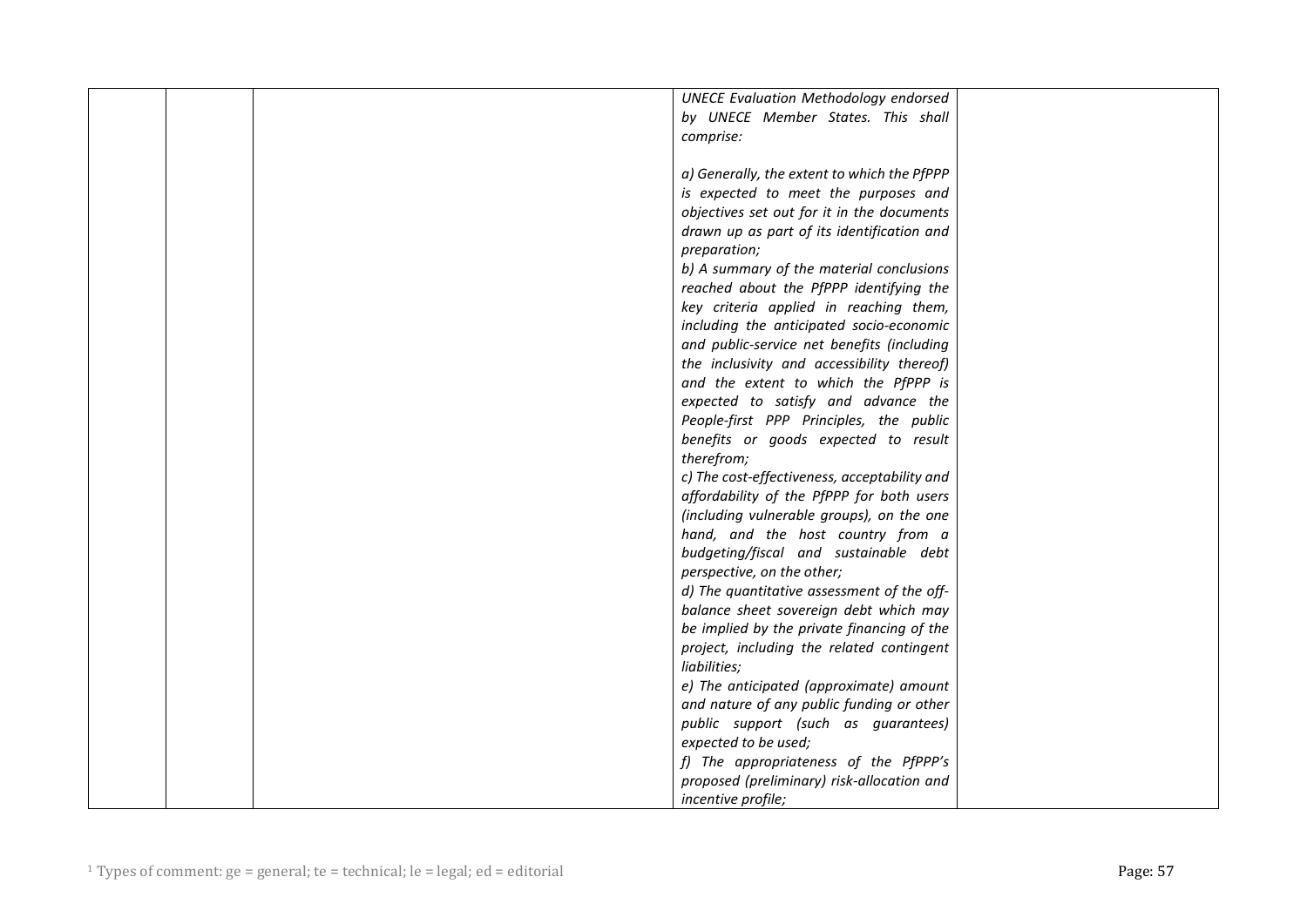|    |         | g) The procedures to be used for selection<br>of the private partner and their anticipated<br>timing;<br>Any other key items for the appraisal by the<br>Interministerial Committee,<br>including<br>annexes, as appropriate.<br>Prefeasibility approval and Registration<br>on a PfPPP List.<br>When the Prefeasibility Report has been<br>duly appraised by the Interministerial<br>Committee with the support of the Central<br>PfPPP Unit and when in the opinion of the<br>Interministerial Committee the PfPPP<br>project deserves to be implemented under<br>a PPP form, the Interministerial Committee<br>shallinclude the project on the published<br>list of projects to be developed under a<br>PfPPP delivery form" |  |
|----|---------|---------------------------------------------------------------------------------------------------------------------------------------------------------------------------------------------------------------------------------------------------------------------------------------------------------------------------------------------------------------------------------------------------------------------------------------------------------------------------------------------------------------------------------------------------------------------------------------------------------------------------------------------------------------------------------------------------------------------------------|--|
| 63 | 663-718 | Delete                                                                                                                                                                                                                                                                                                                                                                                                                                                                                                                                                                                                                                                                                                                          |  |
| 64 | 729-732 | Delete and replace by the following:<br>"The Interministerial Committee shall issue<br>for each project, at the time of inscription<br>on the list of approved PfPPP projects, an<br>Implementation Resolution as further<br>specified in the Implementing Regulations<br>as further described in the Implementing<br>Provisions »                                                                                                                                                                                                                                                                                                                                                                                              |  |
| 65 | 733-761 | Delete and include in Impl prov                                                                                                                                                                                                                                                                                                                                                                                                                                                                                                                                                                                                                                                                                                 |  |
| 66 | 814     | Replace the word "PPP Unit" by the words<br>"Interministerial Committee"                                                                                                                                                                                                                                                                                                                                                                                                                                                                                                                                                                                                                                                        |  |
| 67 | 817     | Unit" by<br>Replace the word "PPP<br>"Interministerial Committee"                                                                                                                                                                                                                                                                                                                                                                                                                                                                                                                                                                                                                                                               |  |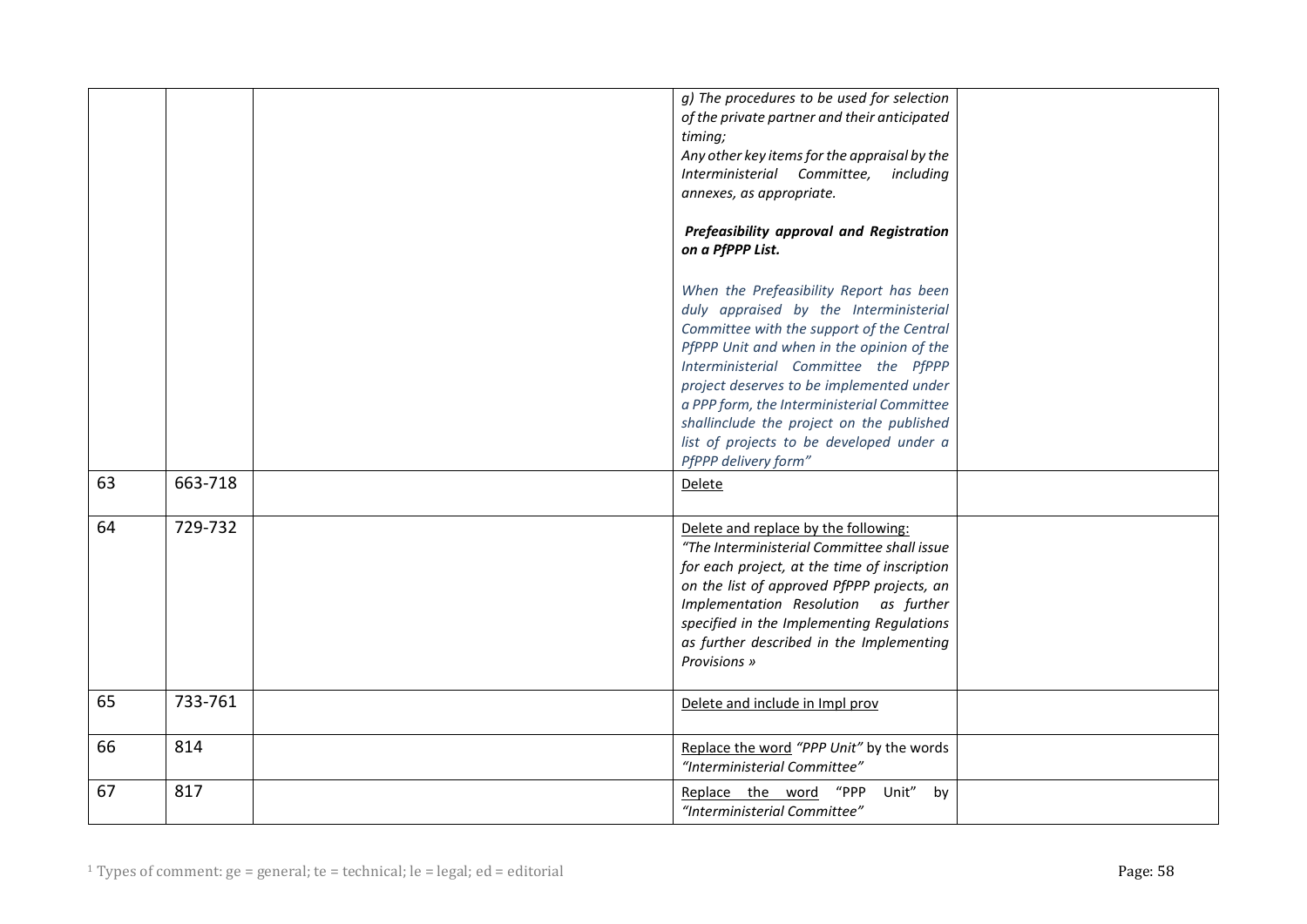| 68 | 820     |                                                                                                                                                                                                                                                                                                                                                                                                                                                                                                                                                                                                                                                          | Delete the words "where required"                                                                                                                                                                                                                                                                                                                                                                                                                                                                                                                                                                                                                                                                                                                                                 |  |
|----|---------|----------------------------------------------------------------------------------------------------------------------------------------------------------------------------------------------------------------------------------------------------------------------------------------------------------------------------------------------------------------------------------------------------------------------------------------------------------------------------------------------------------------------------------------------------------------------------------------------------------------------------------------------------------|-----------------------------------------------------------------------------------------------------------------------------------------------------------------------------------------------------------------------------------------------------------------------------------------------------------------------------------------------------------------------------------------------------------------------------------------------------------------------------------------------------------------------------------------------------------------------------------------------------------------------------------------------------------------------------------------------------------------------------------------------------------------------------------|--|
| 69 | 821     |                                                                                                                                                                                                                                                                                                                                                                                                                                                                                                                                                                                                                                                          | Delete the title of the Chapter and replace<br>by the following:<br>"Chapter IV. Procurement                                                                                                                                                                                                                                                                                                                                                                                                                                                                                                                                                                                                                                                                                      |  |
|    |         |                                                                                                                                                                                                                                                                                                                                                                                                                                                                                                                                                                                                                                                          | Phase"                                                                                                                                                                                                                                                                                                                                                                                                                                                                                                                                                                                                                                                                                                                                                                            |  |
| 70 | 838-957 | Procurement of People-first PPP, both for Public<br>Payment PPP and Concession PPP, has given rise to<br>different approaches and experiences around the<br>World with mixed results so far.<br>The situation is somewhat similar of the international<br>construction contract for public infrastructure<br>twenty-five years ago, having triggered many<br>exchanges inter alia between HOP of IFI's and<br>selected private institutions leading to<br>a<br>comprehensive UNCITRAL Program to which CEI<br>experts have participated relating to UNCITRAL<br>Model Law on Public Procurement.<br>The recently published UNCITRAL Legislative guide on | Delete and replace by the following:<br>"General.<br>People-first PPP projects involve a high<br>degree of complexity for the bidders to<br>prepare and submit responsive proposals<br>triggering very substantial bidding costs by<br>comparison with other forms of<br>procurement for public infrastructure<br>services since the private partner is<br>requested in addition to:<br>Design and build or rehabilitate a<br>public infrastructure having the<br>capacity to provide an optimized<br>Public Service during the project<br>life cycle;<br>Finance all investments and<br>2)<br>operation costs with long-term<br>recovery (subject to satisfactory<br>delivery of the service) during the<br>project life cycle.<br>It is therefore essential to limit the number |  |
|    |         | Public Private Partnership to which CEI experts have<br>also participated contains useful consideration for<br>PPP procurement.                                                                                                                                                                                                                                                                                                                                                                                                                                                                                                                          | of suppliers, contractors and investors<br>from which to request proposals without<br>departing from the free competition<br>principles.                                                                                                                                                                                                                                                                                                                                                                                                                                                                                                                                                                                                                                          |  |
|    |         | Finally yet importantly, the UNECE Standards on Zero<br>Tolerance Approach to Corruption<br><b>PPP</b><br>in                                                                                                                                                                                                                                                                                                                                                                                                                                                                                                                                             | To meet those requirements,<br>the<br>procurement of PfPPP projects shall be<br>developed in two phases:                                                                                                                                                                                                                                                                                                                                                                                                                                                                                                                                                                                                                                                                          |  |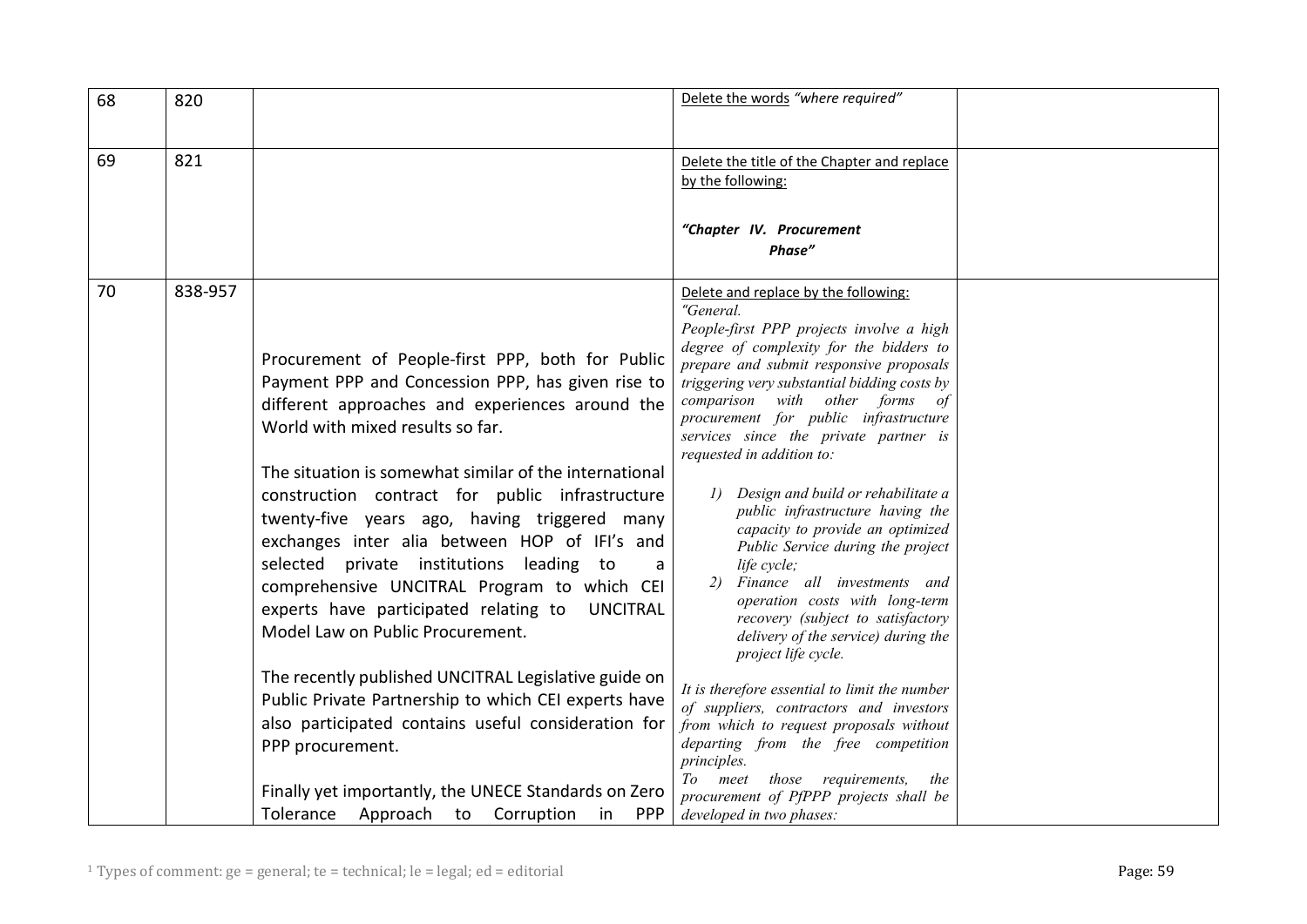| Procurement endorsed by member states for which        | 1) A pre-selection phase;                                                                 |  |
|--------------------------------------------------------|-------------------------------------------------------------------------------------------|--|
| CEI experts played a leading role contains an          | 2) A selection phase.                                                                     |  |
| introduction on public contracts outlining the main    |                                                                                           |  |
|                                                        | Pre-selection phase.                                                                      |  |
| PPP distinctive characteristics and the related        | 1. General.<br>The Contracting Authority shall engage in                                  |  |
| procurement challenges that PPP have to face in        | pre-selection proceedings with a view to                                                  |  |
| several situations at various stages of procurement.   | identify bidders (including consortia under                                               |  |
|                                                        | the conditions set forth under Article 16.4)                                              |  |
| Those inputs and the practical experience of CEI       | that are suitably qualified to implement the                                              |  |
| experts converge for proposing a reorganisation of     | envisaged project.                                                                        |  |
| the set of clauses of the draft and to include them in | The objective of the pre-selection is to<br>advertise the project to the largest number   |  |
| a robust structure addressing the various stage of     | of potential bidders, provide the                                                         |  |
| the general procurement process and outlining          | information necessary to allow them to                                                    |  |
| recommended procurement route for various PPP          | evaluate the reliability and quality of the                                               |  |
| families and subfamilies.                              | preparation of the project, identify the                                                  |  |
|                                                        | criteria for pre- selection and if interested,                                            |  |
|                                                        | allow potential bidders to submit qualifying<br>documentation with the objective of being |  |
| For instance, a transparent and efficient Procurement  | pre-selected for participating to the                                                     |  |
| process must be in most cases substantively different  | procurement phase.                                                                        |  |
| for Public Payment PPP and Concession PPP due to       | For this purpose, the Contracting Authority                                               |  |
| the different nature of obligations undertaken by the  | may organize informational sessions and                                                   |  |
| private party. (Ex; a Public Payment PPP Project for a | other pre-bid announcements to provide                                                    |  |
| public building and related facility management does   | potential bidders with general information<br>on the bidding opportunity.                 |  |
| not need the same<br>preparation requirements,         |                                                                                           |  |
| process and relationship during the procurement        | 2. Invitation to participate to the                                                       |  |
| phase than a Concession PPP for a green field, water,  | pre-selection.                                                                            |  |
| production, and distribution project.)                 | The invitation to participate in the pre-                                                 |  |
|                                                        | selection proceedings shall be simple and<br>accurate, including a term sheet containing  |  |
|                                                        | main information relating to the project in                                               |  |
| The proposed structure as simple and clear as          | line with the approved Prefeasibility                                                     |  |
| possible develops in a natural order the various       | Report and the Interministerial Committee                                                 |  |
| phases of procurement of any for PPP project           | requirements if any. It shall allow                                                       |  |
| including the main procedural steps and the condition  | responsive potential bidders to understand                                                |  |
| for their successful implementation and control        | the functional specifications that are<br>required by the project as well as all          |  |
| selecting the successful bidder.                       |                                                                                           |  |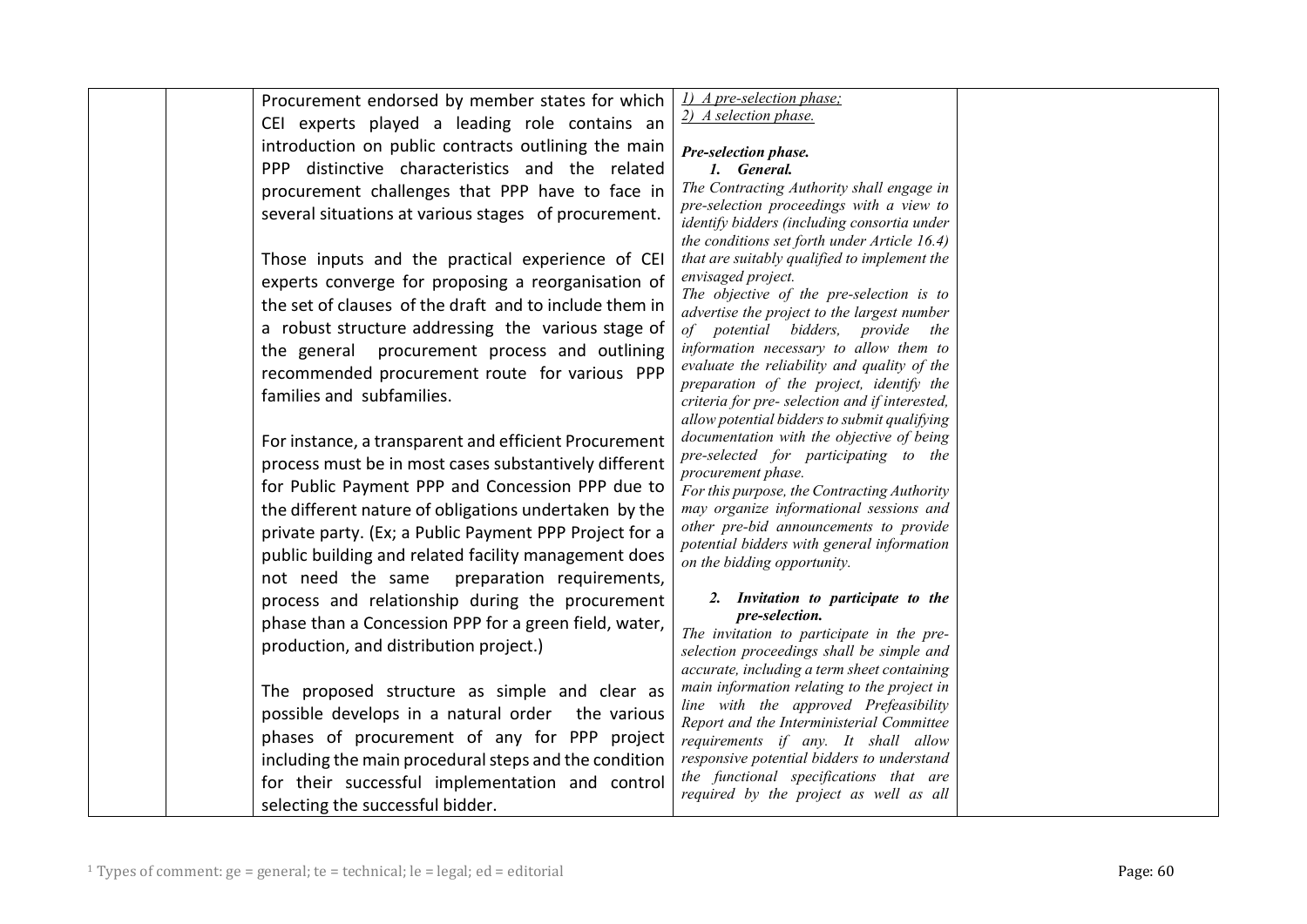|                                                          | pertinent information on the process,                          |
|----------------------------------------------------------|----------------------------------------------------------------|
| As many laws of this nature The law should play a        | conditions and criteria for pre-selection.                     |
|                                                          |                                                                |
| minimum educative role. some of our proposed             | The invitation shall include:                                  |
| changes, which amount essentially to the reinsertion     | a) An introduction on the objective of                         |
| of some provisions of the phase II draft, are to a large | the Contracting Authority in                                   |
| addressing this matter.                                  | developing Public Services, and                                |
|                                                          | the rationale for developing the                               |
|                                                          | particular project under a PfPPP                               |
| Some part of the proposed provisions for framework       | delivery form with the government                              |
| law could become part of the Annex Implementing          | support;                                                       |
| Provisions.                                              | b)<br>A general description of the                             |
|                                                          | infrastructure or facility to be                               |
|                                                          | built or rehabilitated,<br>the                                 |
|                                                          | availability of land and other                                 |
|                                                          | easements, the Public Service to                               |
|                                                          | be delivered, as appropriate;                                  |
|                                                          | An indication of other essential<br>c)                         |
|                                                          | elements of the project, focusing                              |
|                                                          | on the functionalities of the Public                           |
|                                                          | Service, and the expected role of                              |
|                                                          | the private partner in delivering                              |
|                                                          | the service (either only to the                                |
|                                                          | Contracting Authority under a<br>Public Payment PfPPP delivery |
|                                                          | form) or directly to the end users                             |
|                                                          | paying for the service (under the                              |
|                                                          | Concession<br>$P \, \textit{PPP}$<br>delivery                  |
|                                                          | form);                                                         |
|                                                          | Preliminary<br>information<br>d)<br>on                         |
|                                                          | financial arrangement potential,                               |
|                                                          | including<br>guarantees<br>and                                 |
|                                                          | budgetary constraints;                                         |
|                                                          | Key head of terms envisaged of the                             |
|                                                          | PfPPP contract;                                                |
|                                                          | The manner and place for the<br>$\langle f \rangle$            |
|                                                          | solicitation of the pre-selection                              |
|                                                          | documents and for the submission                               |
|                                                          | of applications for pre-selection,                             |
|                                                          | including<br>deadline for the                                  |
|                                                          | submission, expressed as a                                     |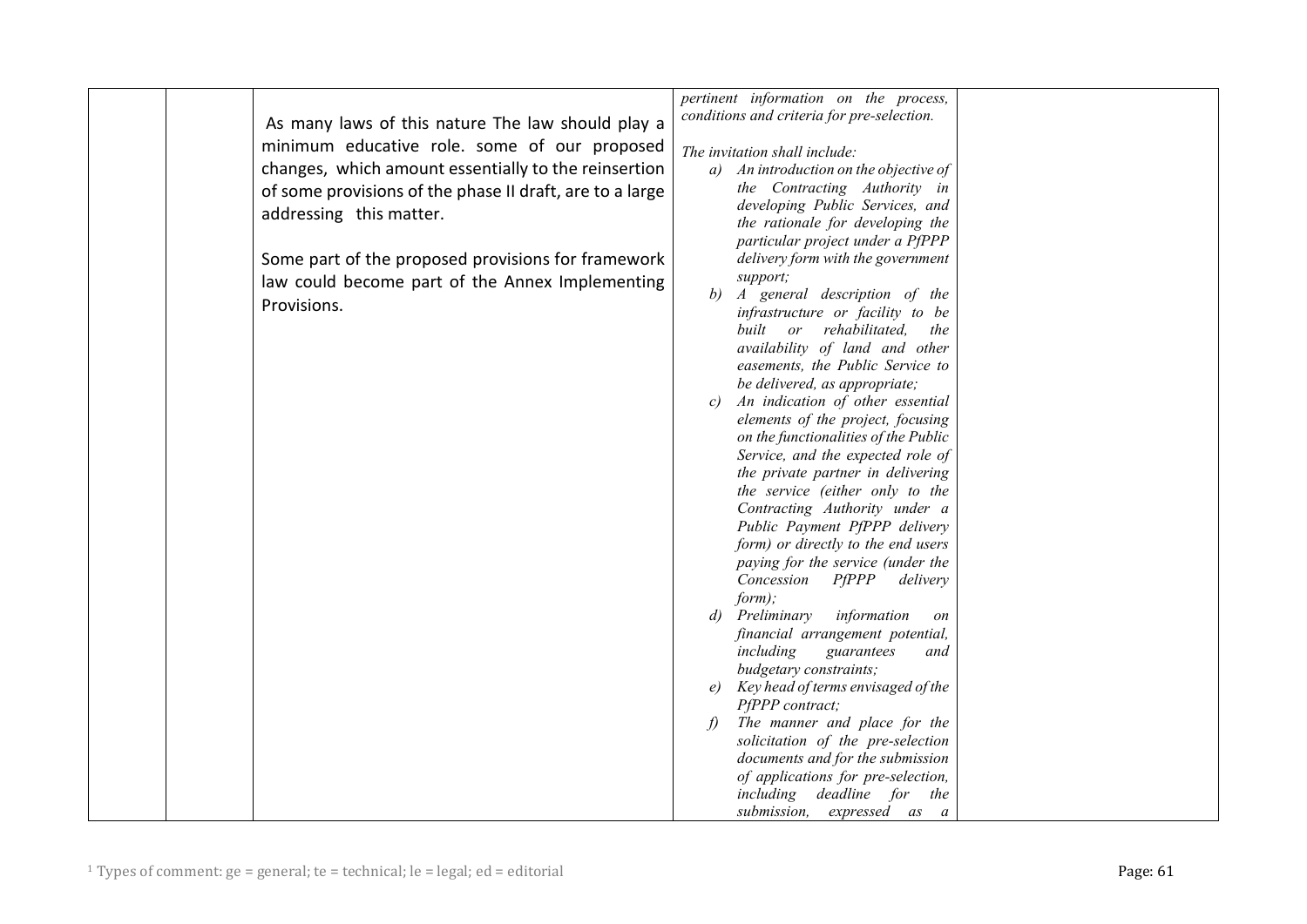| specific date and time, allowing             |  |
|----------------------------------------------|--|
| sufficient time for bidders to               |  |
| prepare and submit their                     |  |
| applications.                                |  |
|                                              |  |
| 3. Eligible participants.                    |  |
|                                              |  |
| Participants can in principle be any         |  |
| persons with legal capacity (whether         |  |
| domestic or foreign) under applicable law,   |  |
| including companies, partnerships and        |  |
| natural persons, or combinations or          |  |
| consortia of such persons, but subject       |  |
| always to any relevant restrictions under    |  |
|                                              |  |
| This Law or the PfPPP Implementing           |  |
| Regulations as to such participation.        |  |
|                                              |  |
| 4. Pre-selection criteria.                   |  |
| The pre-selection documents shall include    |  |
| at least the following information:          |  |
|                                              |  |
| The pre-selection criteria that<br>a)        |  |
| interested bidders must meet as              |  |
| Contracting<br>Authority<br>the              |  |
|                                              |  |
| considers<br>appropriate<br>and              |  |
| relevant for the particular                  |  |
| contract. This should include:               |  |
| -The<br>professional, technical<br>and       |  |
| environmental<br>qualifications<br>and       |  |
| financial<br>competence,<br>resources.       |  |
| equipment and other physical facilities,     |  |
| capability,<br>managerial<br>reliability,    |  |
| experience and personnel as necessary to     |  |
| carry out all the phases of the project,     |  |
|                                              |  |
| including design, construction, operation    |  |
| and maintenance meeting the full range of    |  |
| the relevant PfPPP objective for delivering  |  |
| a Public Service adapted to the needs of the |  |
| people and the society, including            |  |
| environmental responsibility and ethical     |  |
| standards;                                   |  |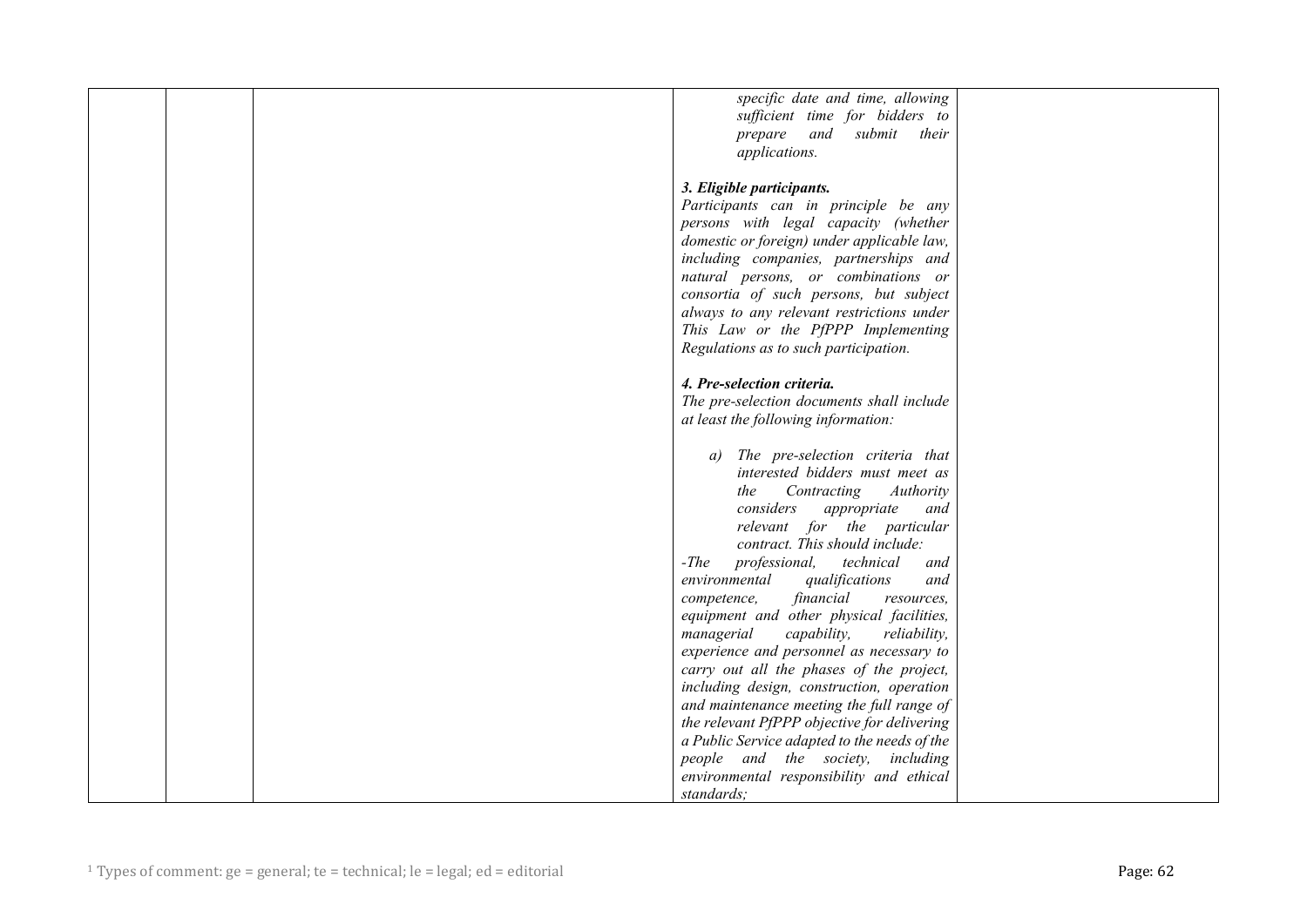|  | - Ability to manage the financial aspects of     |  |
|--|--------------------------------------------------|--|
|  | the project and capability to sustain its        |  |
|  | financing requirements;                          |  |
|  | - Ethical and other standards, including         |  |
|  | reference to international standards and in      |  |
|  | particular the Zero Tolerance Approach to        |  |
|  | Corruption in PPP Procurement published          |  |
|  | by UNECE;                                        |  |
|  | - The legal capacity to enter into the PPP       |  |
|  | contract;                                        |  |
|  |                                                  |  |
|  | Consider to include the following in Impl        |  |
|  | Prov.                                            |  |
|  | - Evidence that the bidder:                      |  |
|  | 1° Is not insolvent, in receivership,            |  |
|  | bankrupt or being wound up, its affairs are      |  |
|  | not being administered by a court or a           |  |
|  | judicial officer that their business activities  |  |
|  | have not been suspended and they are not         |  |
|  |                                                  |  |
|  | the subject of legal proceedings for any of      |  |
|  | the foregoing;                                   |  |
|  | $2^{\circ}$ Has confirmed its obligations to pay |  |
|  | taxes and social security contributions;         |  |
|  | 3° Has not, and its directors or officers        |  |
|  | have not, been convicted of any criminal         |  |
|  | offence related to their professional            |  |
|  | conduct or the making of false statements        |  |
|  | misrepresentations as to their<br>or             |  |
|  | qualifications to enter into a procurement       |  |
|  | contract within a period of two years            |  |
|  | preceding the commencement of the                |  |
|  | contract award proceedings, or have not          |  |
|  | been otherwise disqualified pursuant to          |  |
|  | administrative suspension or debarment           |  |
|  | proceedings.                                     |  |
|  |                                                  |  |
|  | the<br>Whether<br>Contracting<br>b)              |  |
|  | Authority intends to request only a              |  |
|  | limited number of pre- selected                  |  |
|  | bidders that best meet the pre-                  |  |
|  | selection criteria specified in the              |  |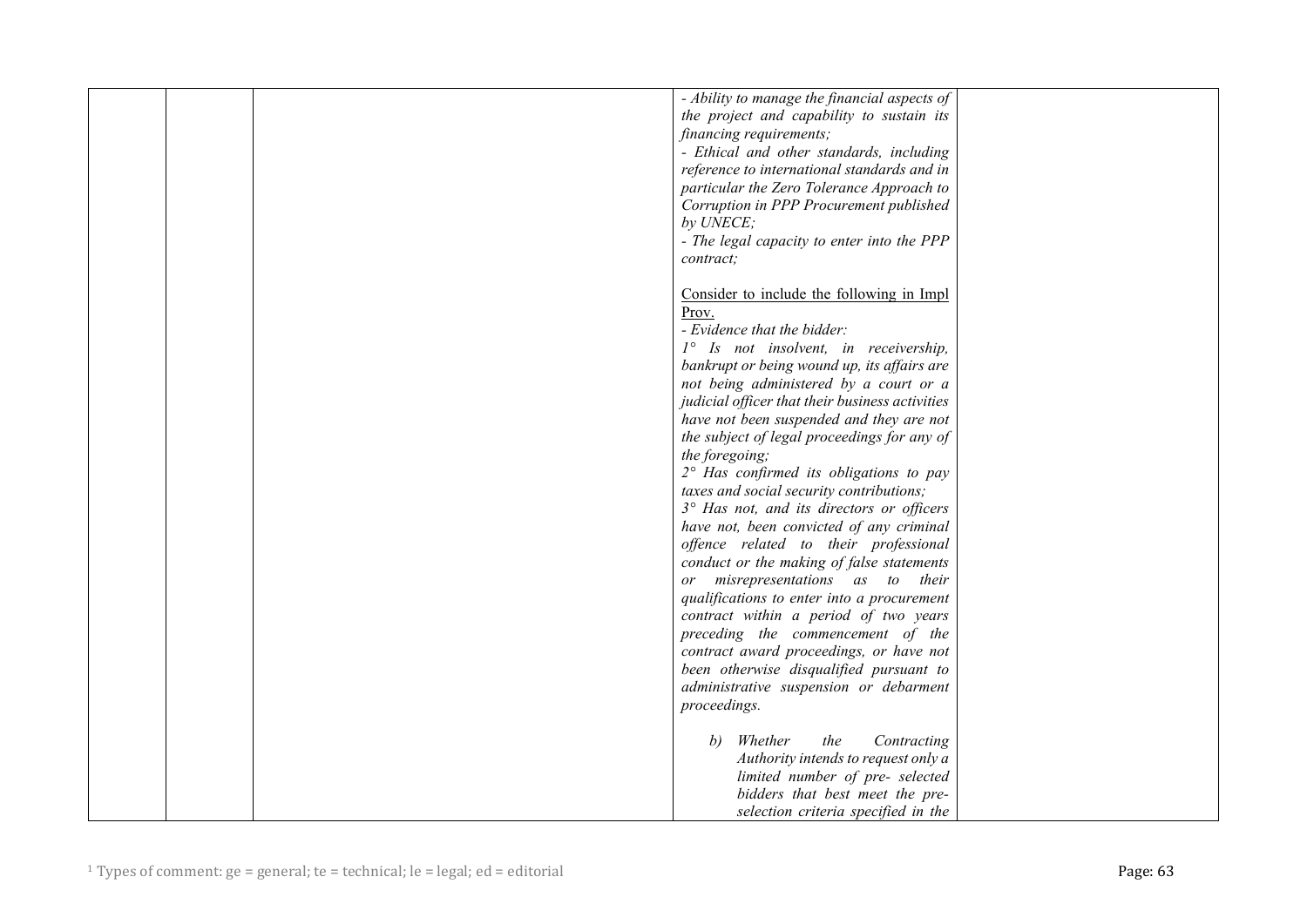| pre-selection documents to submit              |  |
|------------------------------------------------|--|
| proposals upon completion of the               |  |
| preselection proceedings. If so,               |  |
| the maximum number of pre-                     |  |
| selected bidders from which the                |  |
| proposals will be requested and                |  |
| the manner in which the selection              |  |
| of that number will be carried out.            |  |
|                                                |  |
| In establishing the maximum                    |  |
| number,<br>the<br>Contracting                  |  |
| Authority shall bear in mind the               |  |
| need<br>to<br>ensure<br>effective              |  |
| competition;                                   |  |
|                                                |  |
| The pre-selection criteria shall<br>c)         |  |
| indicate that the project shall be             |  |
| aligned with the SDGs, by                      |  |
| reference to international best                |  |
| practices and the UNECE                        |  |
|                                                |  |
| standard for PfPPP Evaluation                  |  |
| Methodology.                                   |  |
|                                                |  |
| 5. Participation of consortia                  |  |
| The Contracting Authority, when first          |  |
| inviting the participation of bidders in the   |  |
| selection proceedings, shall allow them to     |  |
| form bidding consortia. The information        |  |
| required from members of bidding               |  |
| demonstrate<br>their<br>consortia<br>to        |  |
| qualifications shall relate to the consortium  |  |
| as a whole as well as to its individual        |  |
|                                                |  |
| participants.                                  |  |
|                                                |  |
| Each member of a consortium may                |  |
| participate, either directly or indirectly, in |  |
| only one consortium at a time. A violation     |  |
| of this rule shall cause the disqualification  |  |
| of the consortium and of the individual        |  |
| members.                                       |  |
|                                                |  |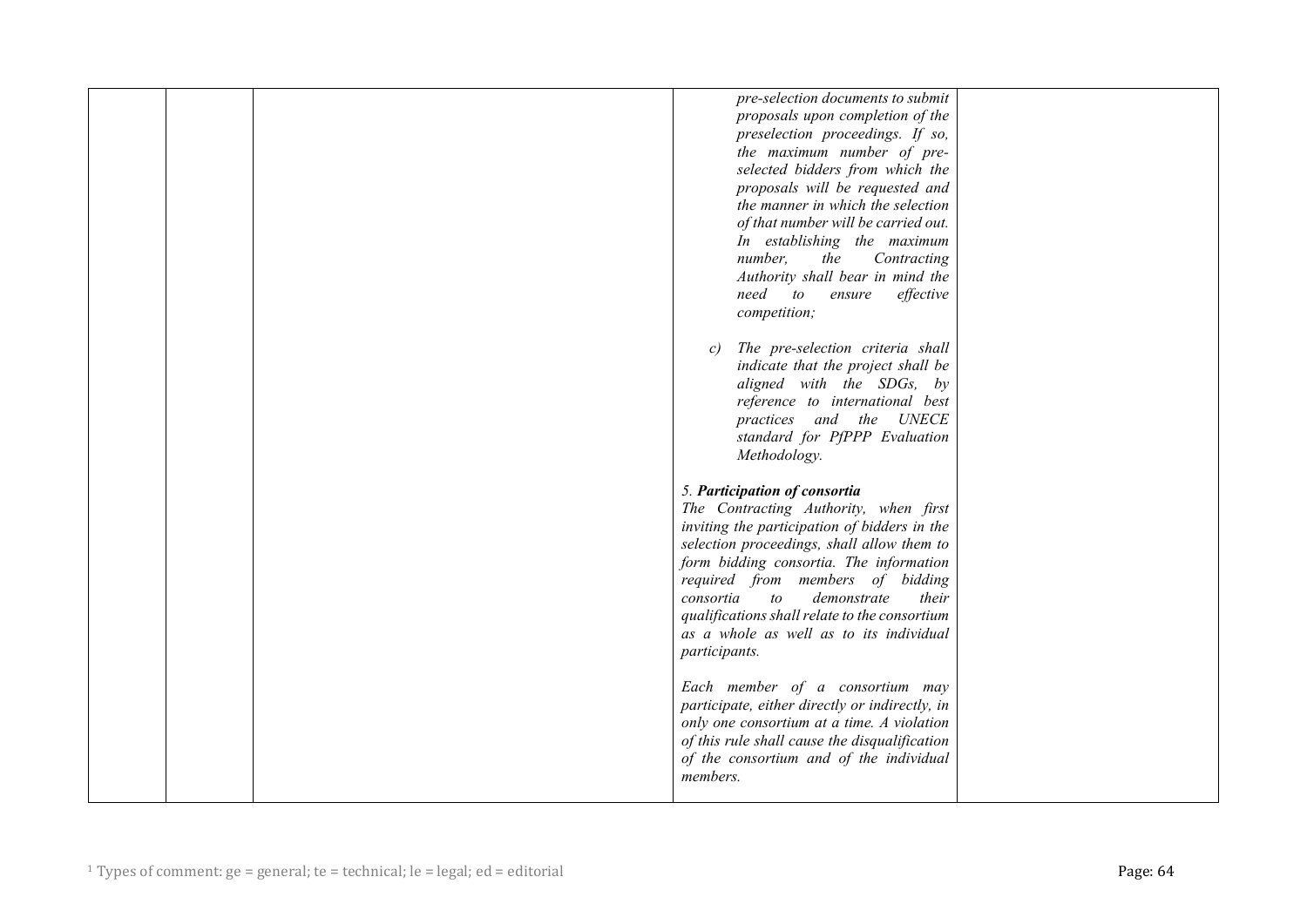|  | When considering the qualifications of<br>bidding consortia, the contracting    |  |
|--|---------------------------------------------------------------------------------|--|
|  | authority shall consider the capabilities of                                    |  |
|  | each of the consortium members and assess                                       |  |
|  | whether the combined qualifications of the                                      |  |
|  | consortium members are adequate to meet                                         |  |
|  | the needs of all phases of the project.                                         |  |
|  |                                                                                 |  |
|  | 6. Decision on pre-selection.                                                   |  |
|  | 1. The Contracting Authority shall make a                                       |  |
|  | decision with respect to the qualifications                                     |  |
|  | of each bidder that has submitted an                                            |  |
|  | application for pre-selection. In reaching                                      |  |
|  | that decision, the Contracting Authority                                        |  |
|  | shall apply only the criteria, requirements                                     |  |
|  | and procedures that are set forth in the pre-                                   |  |
|  | selection documents.                                                            |  |
|  | 2. Where the Contracting Authority                                              |  |
|  | has indicated in the pre-selection                                              |  |
|  | documents that it reserved the right to                                         |  |
|  | request proposals only from a limited                                           |  |
|  | number of bidders that best meet the pre-                                       |  |
|  | selection criteria, the Contracting                                             |  |
|  | Authority shall rate the bidders on the basis                                   |  |
|  | of the criteria applied to assess their                                         |  |
|  | qualifications and draw up the list of                                          |  |
|  | bidders that will be invited to submit                                          |  |
|  | proposals upon completion of the                                                |  |
|  | preselection proceedings up to the                                              |  |
|  | maximum number specified in the pre-                                            |  |
|  | selection documents but at least three, if                                      |  |
|  | possible. In drawing up the list, the<br>Contracting Authority shall apply only |  |
|  | criteria and the manner of rating that are                                      |  |
|  | set forth in the pre-selection documents.                                       |  |
|  |                                                                                 |  |
|  | 3. For Concession PfPPPs, the                                                   |  |
|  | number of pre-selected bidders should be                                        |  |
|  | comprised in a range of three to five.                                          |  |
|  |                                                                                 |  |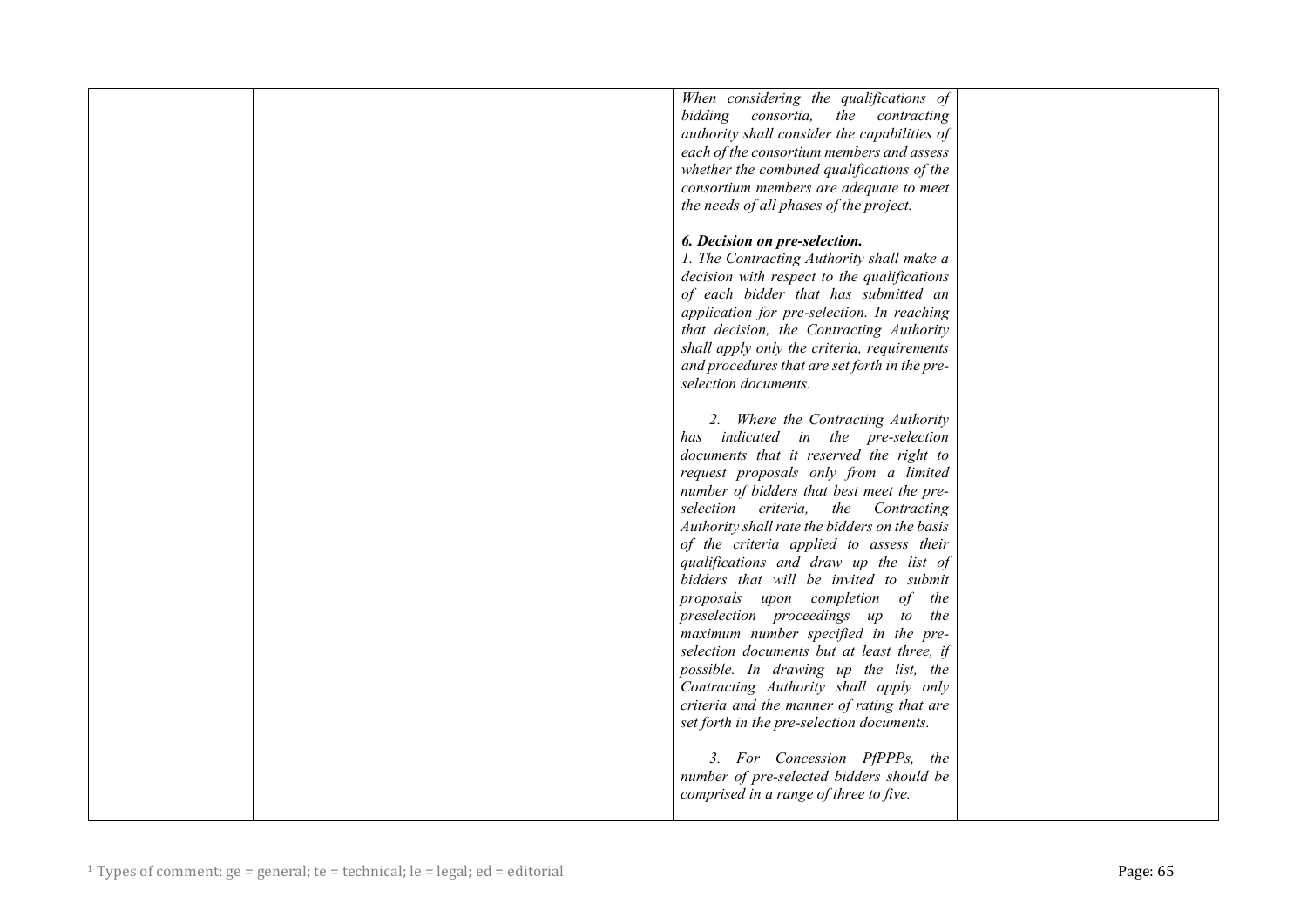| <b>Selection phase</b>                                                   |
|--------------------------------------------------------------------------|
| <b>Procedure</b><br>for<br>L                                             |
| <b>Requesting Proposals</b>                                              |
| <b>Choice of Tender Structure - General.</b>                             |
| The tender structure shall be adapted to the                             |
| type of the PfPPP project under                                          |
| consideration, in line with the conclusion of                            |
| the Prefeasibility Report and the                                        |
| Interministerial Committee's decision to                                 |
| proceed to the procurement phase.                                        |
| Save as otherwise provided under Article                                 |
| 17.1.3 for closed tender and exceptional                                 |
| procedure or under Article 22 for direct                                 |
| negotiation, the Contracting Authority                                   |
| should adopt one of the following tender                                 |
| structures (or a mix of them if justified and                            |
| in an orderly manner) as further specified                               |
| in the Implementing Provisions or in the                                 |
| general<br>procurement<br>regulations                                    |
| consistent with This Law:                                                |
| A. Two-Stage Procurement                                                 |
|                                                                          |
| Two-stage procurement is particularly                                    |
| suitable when:                                                           |
|                                                                          |
| The project is non-standard or<br>$\left( I\right)$                      |
| non-repetitive;                                                          |
| The Public Authority is not able or<br>2)                                |
| not interested in defining the                                           |
| technical specifications;                                                |
| Several technical options are<br>3)                                      |
| possible to meet the functional                                          |
| specifications during the project<br>life cycle, both in terms of design |
| and construction or rehabilitation                                       |
| of the infrastructure and for the                                        |
| maintenance and operation of the                                         |
| service under a global contract                                          |
| and where;                                                               |
| The Contracting Authority has<br>4)                                      |
| concluded that discussions with                                          |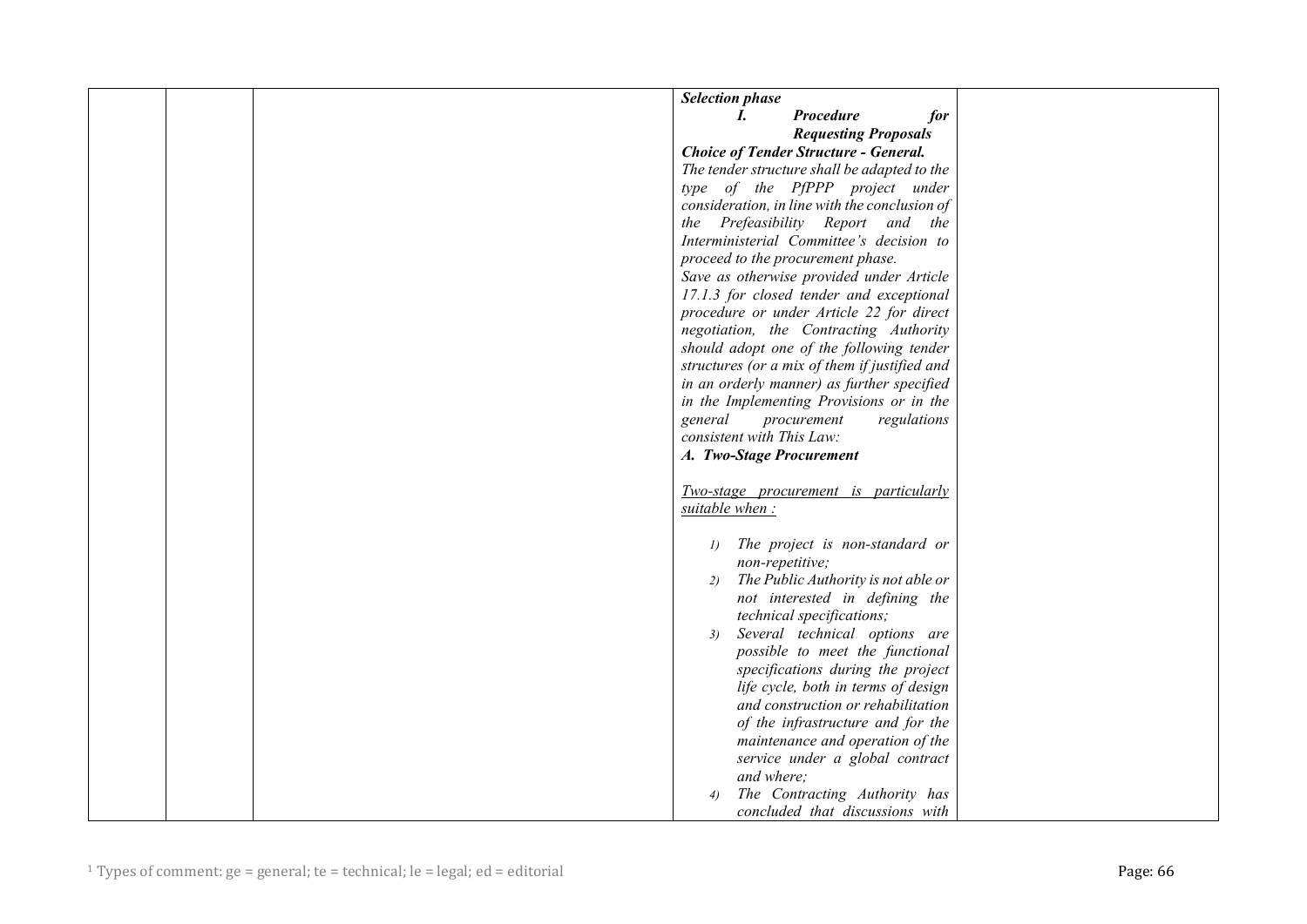|  | bidders are needed to refine                   |  |
|--|------------------------------------------------|--|
|  | aspects of the description of the              |  |
|  |                                                |  |
|  | project of the procurement and to              |  |
|  | formulate them with the requisite              |  |
|  | detail, in order to obtain the most            |  |
|  | satisfactory<br>solution<br>for                |  |
|  | developing a public infrastructure             |  |
|  | service aligned with SDGs.                     |  |
|  |                                                |  |
|  | Two-stage procurement should<br>be             |  |
|  |                                                |  |
|  | considered as a default option, typically for  |  |
|  | Public- Payment PPP relating to the            |  |
|  | construction or rehabilitation of a public     |  |
|  | building, support of a Public Service,         |  |
|  | including maintenance and operation of the     |  |
|  | building by the private partner during the     |  |
|  | project life cycle.                            |  |
|  |                                                |  |
|  | Preliminary stage (optional):                  |  |
|  | - A pre-bid conference with all pre-selected   |  |
|  | bidders;                                       |  |
|  |                                                |  |
|  | - Review and clarification of the bidding      |  |
|  | documents;                                     |  |
|  | - Fine tuning the draft request for            |  |
|  | proposals;                                     |  |
|  | - Request to confirm the intention to bid,     |  |
|  | including possibly a bid bond.                 |  |
|  |                                                |  |
|  | <b>First stage:</b>                            |  |
|  | The Contracting Authority shall issue an       |  |
|  | initial request calling upon the bidders to    |  |
|  |                                                |  |
|  | submit their initial proposals and             |  |
|  | comments relating to project design,           |  |
|  | performance<br><i>indicators,</i><br>financing |  |
|  | and<br>other<br>relevant<br>requirements       |  |
|  | of PfPPP taking into<br>characteristics        |  |
|  | account the main contractual terms             |  |
|  | proposed by the Contracting Authority.         |  |
|  | In most situations, the bidders should be      |  |
|  | invited to submit their initial proposals in   |  |
|  | two envelopes:                                 |  |
|  |                                                |  |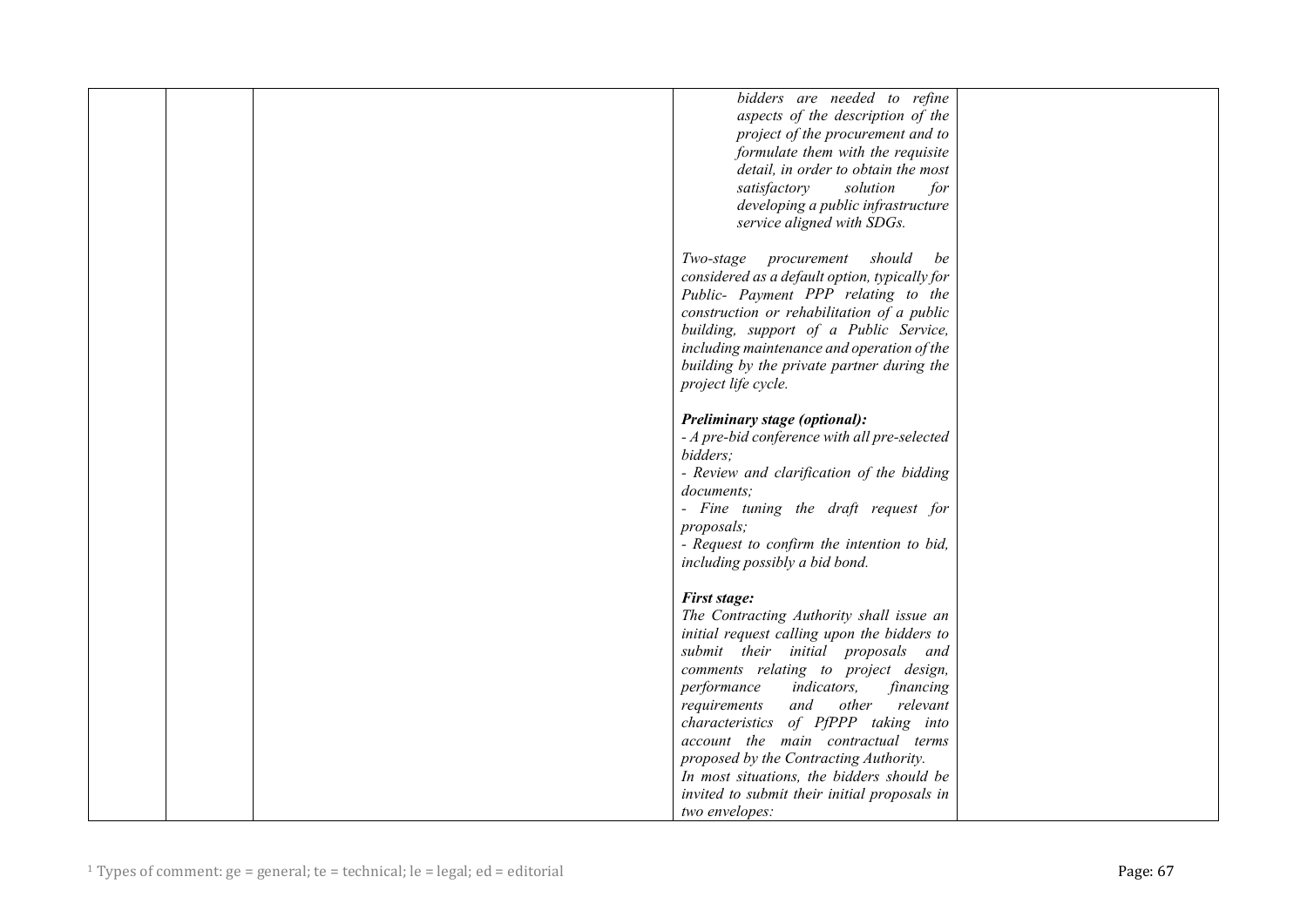|  | One envelope for technical and                  |  |
|--|-------------------------------------------------|--|
|  | commercial proposal;                            |  |
|  | - One envelope for financial proposal.          |  |
|  |                                                 |  |
|  | In such a case, the initial evaluation is       |  |
|  | limited to the technical and commercial         |  |
|  | proposal for which a scoring system must        |  |
|  |                                                 |  |
|  | be indicated in the request for proposal.       |  |
|  | After evaluation of the information             |  |
|  | contained in the first envelope only, the       |  |
|  | bidder having reached the minimum score         |  |
|  | indicated in the request proposal shall be      |  |
|  | retained and its financial envelope opened.     |  |
|  |                                                 |  |
|  | For those bidders or otherwise if the two-      |  |
|  | envelope system is not used, discussions        |  |
|  | and dialogues will include both technical       |  |
|  | and financial aspects of the proposal.          |  |
|  |                                                 |  |
|  | The Contracting Authority may convene           |  |
|  | meetings and hold discussions or dialogue       |  |
|  | with bidders whose initial proposals have       |  |
|  | not been formally and properly rejected as      |  |
|  | non-responsive<br>unacceptable.<br>or           |  |
|  | Discussions may concern any aspect of the       |  |
|  | initial request for proposals or of the initial |  |
|  | proposals and accompanying documents            |  |
|  | submitted by the bidders.                       |  |
|  |                                                 |  |
|  | Following examination of the proposals          |  |
|  | received, the Contracting Authority may         |  |
|  | review and, as appropriate, revise the          |  |
|  | initial request for proposals by deleting,      |  |
|  | adding to or modifying some aspect of the       |  |
|  | initial project descriptions, performance       |  |
|  | indicators, financing requirements or other     |  |
|  | characteristics of the PPP, including the       |  |
|  | contractual terms but only under the            |  |
|  | conditions set forth in Article 18.3.           |  |
|  |                                                 |  |
|  | Second stage.                                   |  |
|  |                                                 |  |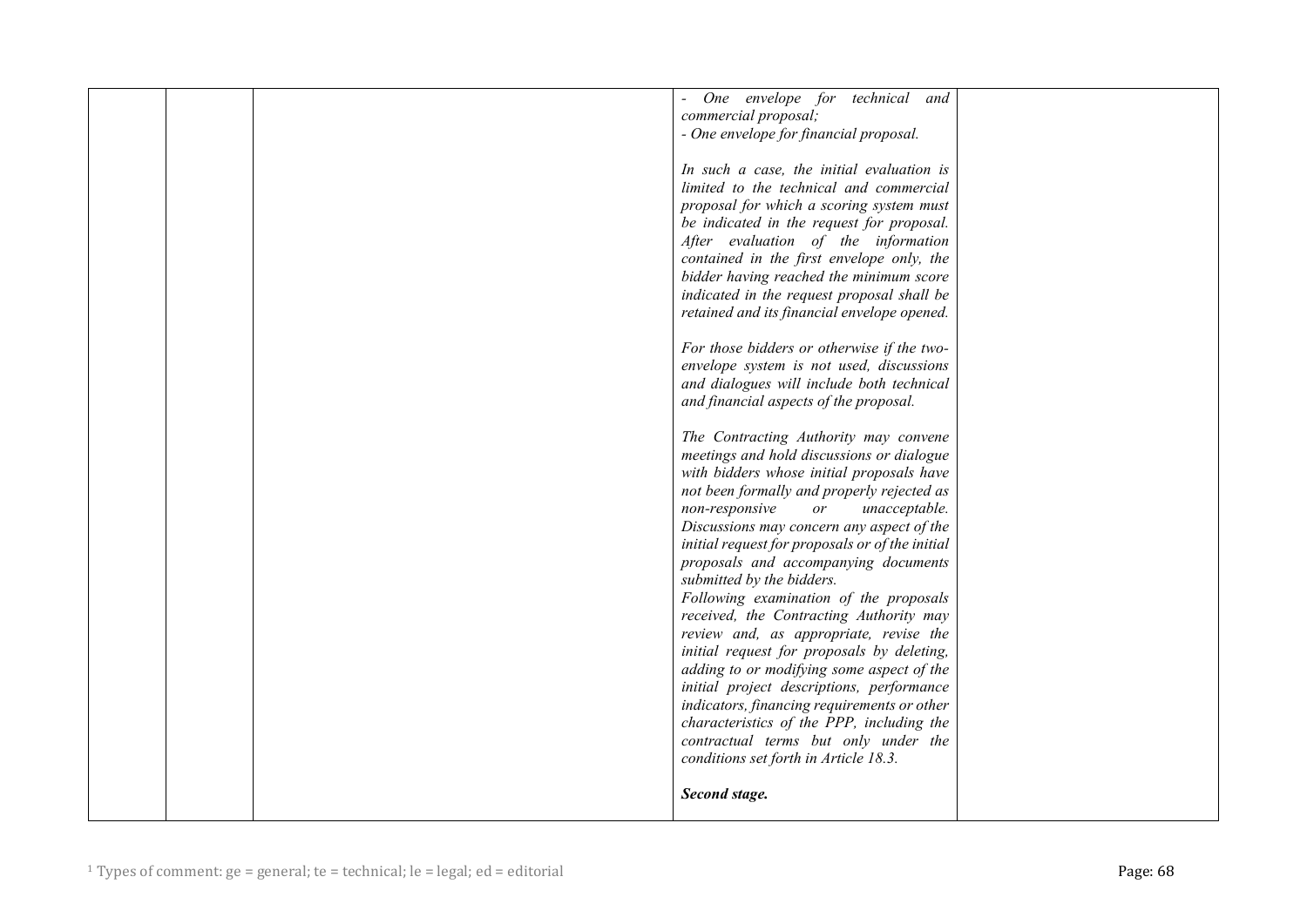|  | The Contracting Authority shall invite the    |  |
|--|-----------------------------------------------|--|
|  | bidders to submit final proposals with        |  |
|  | respect to a single set of project objectives |  |
|  | and<br>requirements<br>including<br>key       |  |
|  | performance indicators and contractual        |  |
|  | terms in accordance with the tender           |  |
|  | Those<br>procedure.<br>objectives<br>and      |  |
|  | requirements should focus on functional       |  |
|  | specifications (and not on technical          |  |
|  | specifications which will be developed with   |  |
|  | the successful bidder during the technical    |  |
|  | design phase in accordance with contract      |  |
|  | conditions).                                  |  |
|  |                                               |  |
|  | The Contracting Authority shall rank all      |  |
|  | responsive proposals on the basis of the      |  |
|  | evaluation criteria set out in the tender     |  |
|  | documents and invite the bidder that has      |  |
|  | attained the highest rating for fine tuning   |  |
|  | the agreement on the terms of the PfPPP       |  |
|  | contract. This fine tuning cannot permit to   |  |
|  | reopen negotiations on any of the main        |  |
|  | contractual terms and conditions, included    |  |
|  | in the revised request for proposals.         |  |
|  |                                               |  |
|  | If it becomes apparent to the Contracting     |  |
|  | Authority that the negotiations with the      |  |
|  | bidder invited will not result in a contract, |  |
|  | including all financial arrangements and      |  |
|  | guarantees within a period ranging from       |  |
|  | three to six months, the Contracting          |  |
|  | Authority shall inform the bidder of          |  |
|  | termination of the negotiations without any   |  |
|  | kind of indemnification. The Contracting      |  |
|  | Authority may then invite for negotiations    |  |
|  | the other bidders in the order of their       |  |
|  | ranking until it arrives at a PfPPP contract  |  |
|  | or rejects all remaining proposals. The       |  |
|  | Contracting Authority shall not resume        |  |
|  | negotiations with a bidder with which         |  |
|  |                                               |  |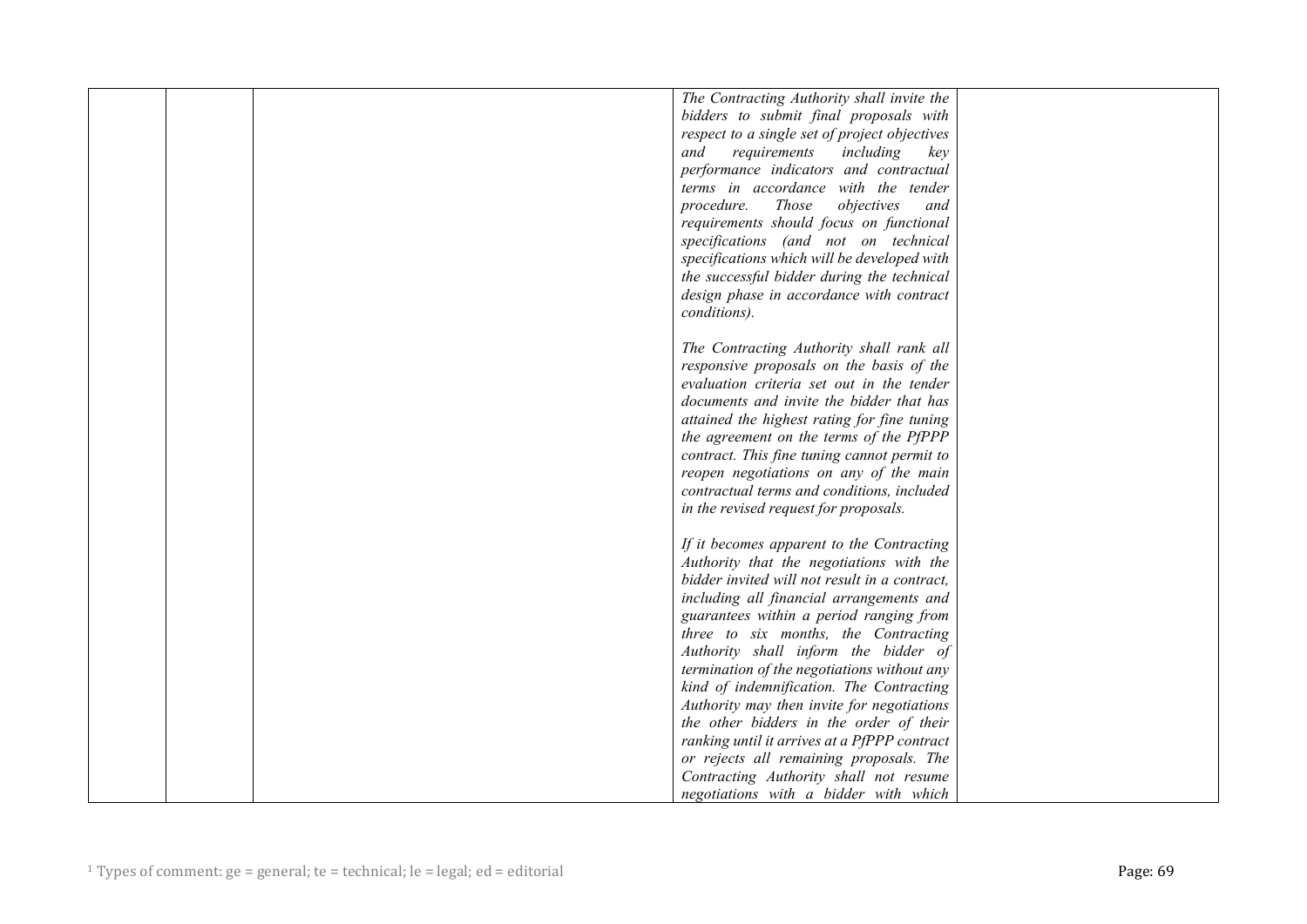|  | negotiations<br>have<br>been<br>terminated<br>pursuant to this paragraph.                                                                                                                                                                                                                                                                                                                                                                                                                                                                                                                     |  |
|--|-----------------------------------------------------------------------------------------------------------------------------------------------------------------------------------------------------------------------------------------------------------------------------------------------------------------------------------------------------------------------------------------------------------------------------------------------------------------------------------------------------------------------------------------------------------------------------------------------|--|
|  | <b>Competitive Dialogue</b><br>В.                                                                                                                                                                                                                                                                                                                                                                                                                                                                                                                                                             |  |
|  | Competitive dialogue is particularly<br>suitable when:                                                                                                                                                                                                                                                                                                                                                                                                                                                                                                                                        |  |
|  | 1) The project is of a very complex<br>nature with several technical and<br>where financial options and<br>interfaces are to be evaluated in<br>an inclusive manner;<br>When the Contracting authority<br>2)<br>estimates that it is not feasible for<br>it to formulate a detailed<br>description of the proposed<br>PfPPP functionalities and its<br>basic requirements needed for the<br>purposes of an open public tender<br>in accordance herewith, and it<br>assesses that dialogue with<br>bidders is needed to achieve the<br>most satisfactory solution to its<br>procurement needs. |  |
|  | Competitive dialogue could be considered<br>as a default option, typically for Public-<br>Payment PfPPP for complex facilities,<br>including design, build or rehabilitation<br>and maintenance and operation of facilities<br>by the private partner during the project<br>life cycle.                                                                                                                                                                                                                                                                                                       |  |
|  | <b>First Stage.</b>                                                                                                                                                                                                                                                                                                                                                                                                                                                                                                                                                                           |  |
|  | On the basis of the initial tender invitation,<br>each bidder submits a global, technical,<br>operational and financial offer (best initial<br>$offer-BIO$ ).                                                                                                                                                                                                                                                                                                                                                                                                                                 |  |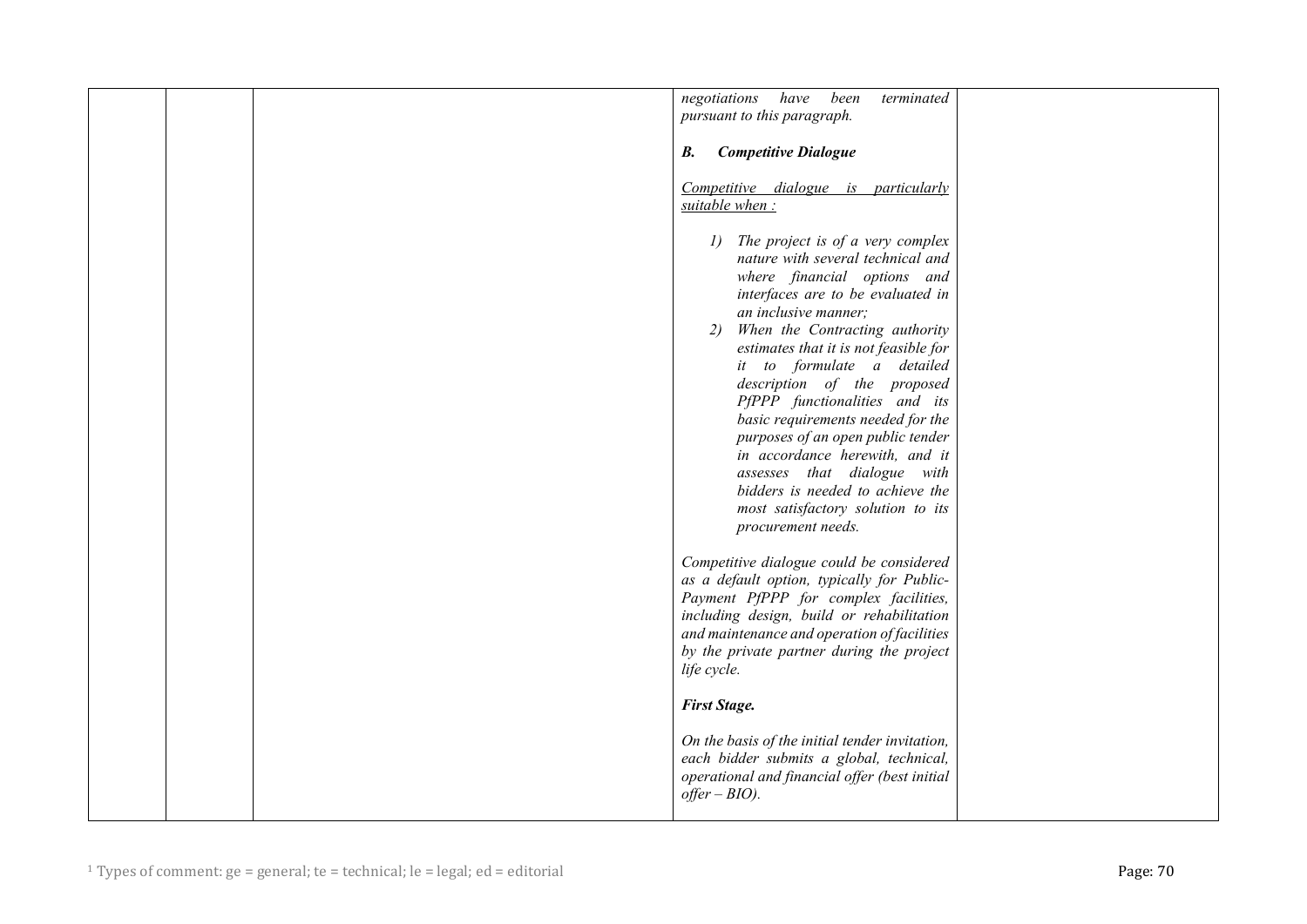|  | <b>Second Stage.</b>                                                                                                                                                                                                                                                                                                                                                                                                                                                                                                                                                                                                                                                                                                                                                                                                                                                                                |  |
|--|-----------------------------------------------------------------------------------------------------------------------------------------------------------------------------------------------------------------------------------------------------------------------------------------------------------------------------------------------------------------------------------------------------------------------------------------------------------------------------------------------------------------------------------------------------------------------------------------------------------------------------------------------------------------------------------------------------------------------------------------------------------------------------------------------------------------------------------------------------------------------------------------------------|--|
|  | The Contracting Authority shall<br>a)<br>invite each bidder that presented a<br>responsive<br>proposal<br>in<br>accordance with the initial tender<br>invitation<br>(subject to<br>any<br>applicable<br>maximum)<br>to<br>participate in the dialogue. The<br>Contracting<br>Authority<br>shall<br>ensure that a sufficient number of<br>bidders, and if possible, not less<br>than three, is invited to participate<br>in order to ensure effective<br>competition.<br>The dialogue shall be conducted<br>b)<br>concurrently and in strict<br>confidence in accordance with the<br>provisions of Article 17.1.d by the<br>Tender Committee set up by the<br>Contracting Authority.<br>All participants to the dialogue,<br>c)<br>including consultants and experts,<br>shall endorse a Competitive<br>Dialogue Charter, in line with<br>international best practices,<br>including provisions for: |  |
|  | Strict compliance with<br>confidentiality, transparency and<br>equality of treatment;<br>- Dialogue structured for<br>facilitating simple assessment and<br>comparison;<br>- Clear time table;<br>d) The Contracting Authority shall<br>clearly identify those aspects of the PfPPP<br>and the tender documents and process that<br>are to be the subject of the dialogue;                                                                                                                                                                                                                                                                                                                                                                                                                                                                                                                          |  |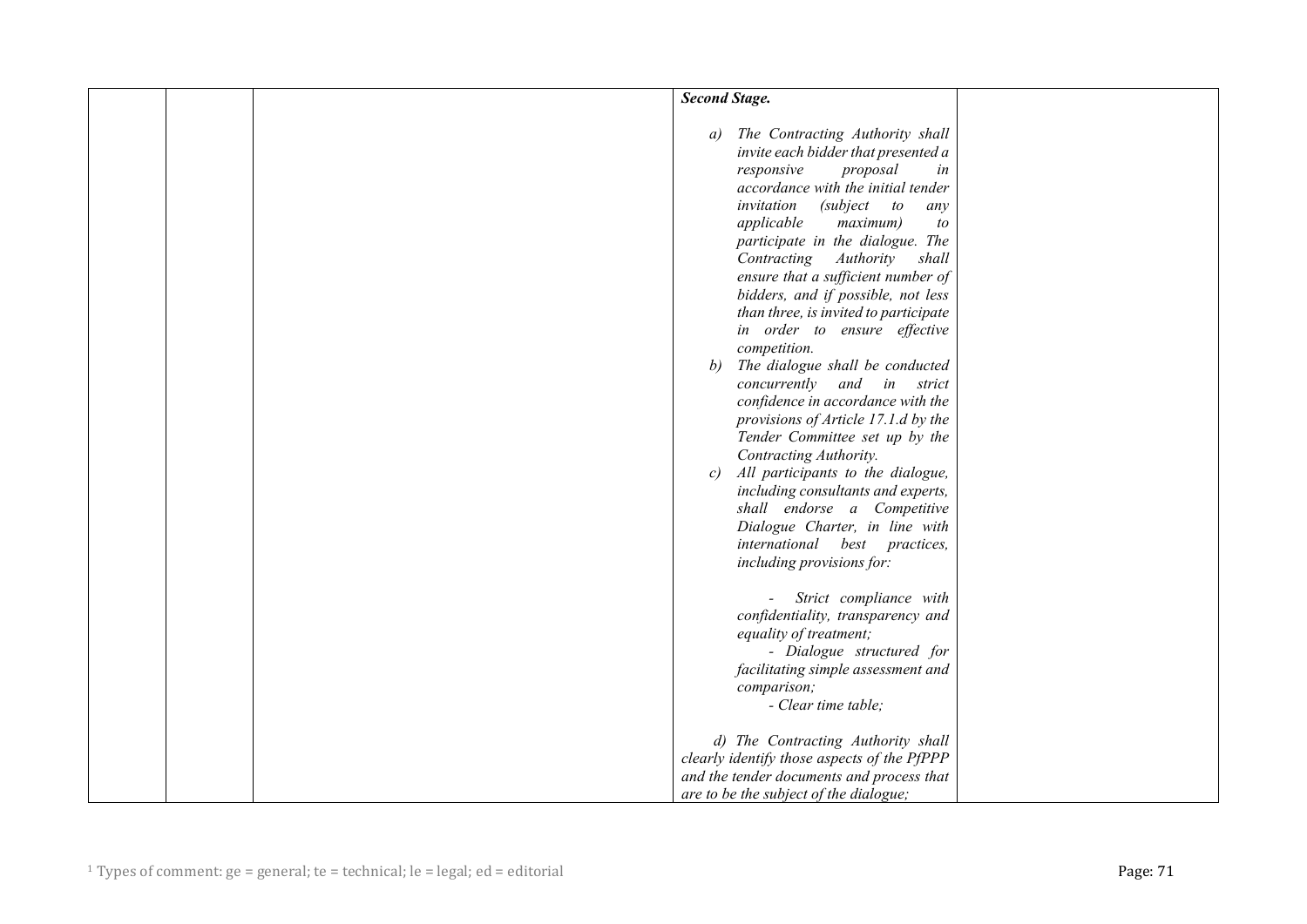|  | e) During the course of the dialogue,          |  |
|--|------------------------------------------------|--|
|  | the Contracting Authority shall not modify     |  |
|  | any material aspect of the proposed PfPPP,     |  |
|  | any pre-qualification or evaluation            |  |
|  | criteria, any minimum requirements, any        |  |
|  | element of the description of the PfPPP        |  |
|  | contained in the request for proposals, or     |  |
|  | any term or condition of the procurement       |  |
|  |                                                |  |
|  | process that is not itself subject to the      |  |
|  | dialogue;                                      |  |
|  | f) The Contracting Authority shall not         |  |
|  | be authorized to cherry pick between           |  |
|  | proprietary or confidential technical          |  |
|  | economic and financial solutions coming        |  |
|  | from different bidders;                        |  |
|  | g) Any requirements, guidelines,               |  |
|  | clarifications<br>documents,<br>or other       |  |
|  | information generated during the dialogue      |  |
|  | that is communicated by the Contracting        |  |
|  | Authority to a bidder shall be                 |  |
|  | communicated at the same time on an equal      |  |
|  | basis to all other bidders, save only to the   |  |
|  | extent it contains information which is        |  |
|  | exclusive to the relevant bidder and its       |  |
|  | disclosure would breach any applicable         |  |
|  | confidentiality restrictions;                  |  |
|  | h) Following the dialogue, the                 |  |
|  | Contracting Authority shall request all        |  |
|  | bidders who have not withdrawn from the        |  |
|  | process to present their best and final offers |  |
|  | (BAFO) with respect to all aspects of their    |  |
|  | proposals. The request shall be in writing     |  |
|  | and shall specify the manner, place and        |  |
|  | deadline for presenting best and final         |  |
|  | offers. No negotiations shall take place       |  |
|  | between the Contracting Authority and the      |  |
|  | bidders with respect to their best and final   |  |
|  | offers;                                        |  |
|  | i) The winning bidder shall be                 |  |
|  | selected from amongst the best and final       |  |
|  | offers submitted in accordance with this       |  |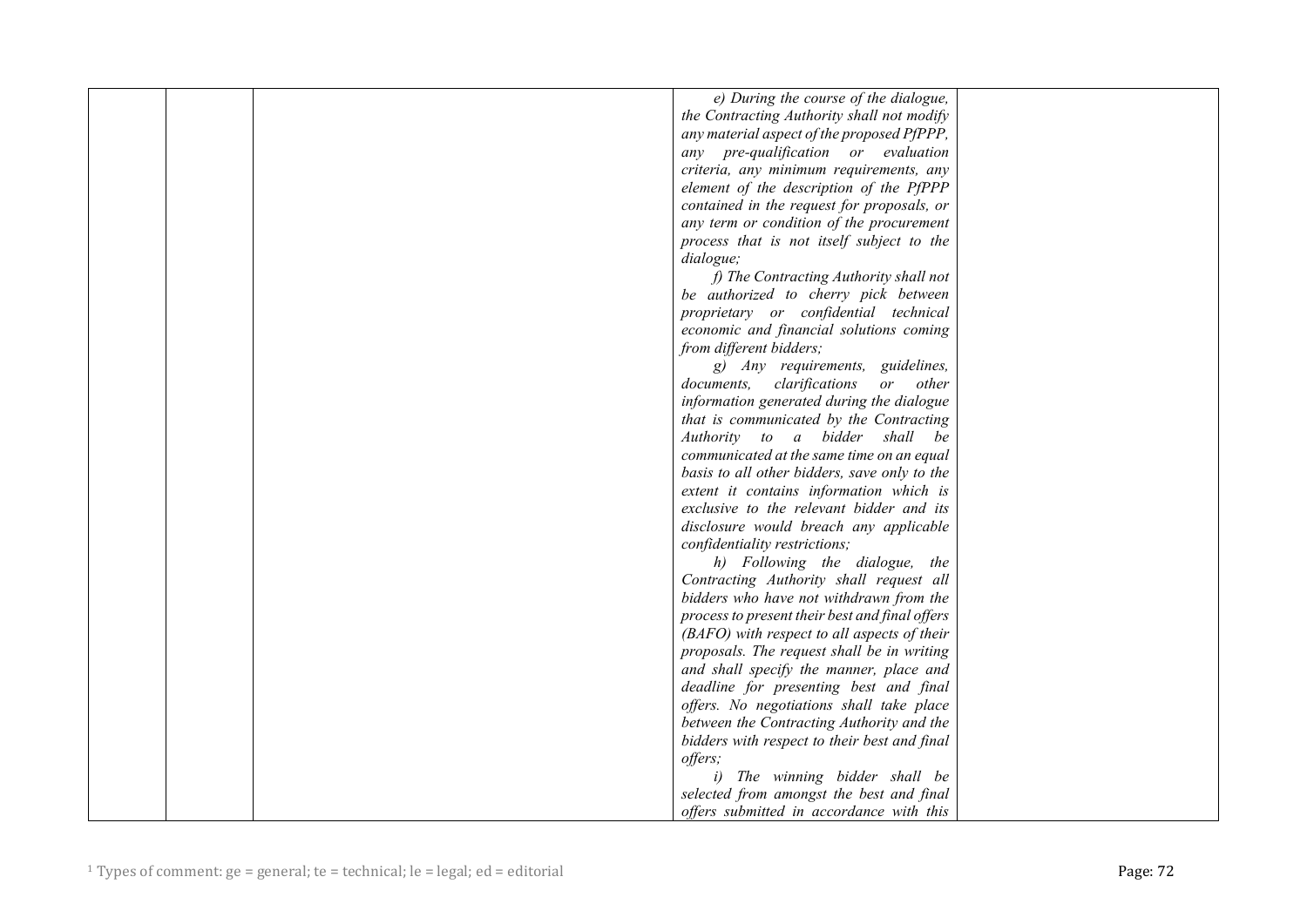|  | procedure, on the basis of the offer that best<br>meets the needs of the Contracting<br>Authority as determined in accordance<br>with the applicable tender evaluation and<br>selection criteria set out in the tender<br>documents.                                                                                                                                                                                                  |  |
|--|---------------------------------------------------------------------------------------------------------------------------------------------------------------------------------------------------------------------------------------------------------------------------------------------------------------------------------------------------------------------------------------------------------------------------------------|--|
|  | Competitive negotiation.<br>$\mathcal{C}$ .                                                                                                                                                                                                                                                                                                                                                                                           |  |
|  | Competitive negotiation is particularly<br>suitable in the following cases:                                                                                                                                                                                                                                                                                                                                                           |  |
|  | Complex infrastructure or utility<br>$\left\langle l\right\rangle$<br>which is a basis for an essential<br>Public Service paid by the end<br>users:<br>When the main objective is to<br>2)<br>obtain the best guarantee that the<br>successful bidder will meet the<br>Public<br>initial<br>Service<br>requirements and able to optimize<br>and adapt its in line with public<br>interest and SDGs during the<br>project's lifecycle. |  |
|  | negotiation<br>should<br>Competitive<br>be<br>considered as a default option typically for<br>Concession PPP for delivery by the private<br>partner of essential Public Service to the<br>end users.                                                                                                                                                                                                                                  |  |
|  | <b>First stage</b>                                                                                                                                                                                                                                                                                                                                                                                                                    |  |
|  | Objectives: fine tuning service scope,<br>economic conditions and adaptability to<br>the needs and affordability during project<br>life cycle.<br>a) All bidders submit a global,<br>technical,<br>financial<br>and                                                                                                                                                                                                                   |  |
|  | operational offer;                                                                                                                                                                                                                                                                                                                                                                                                                    |  |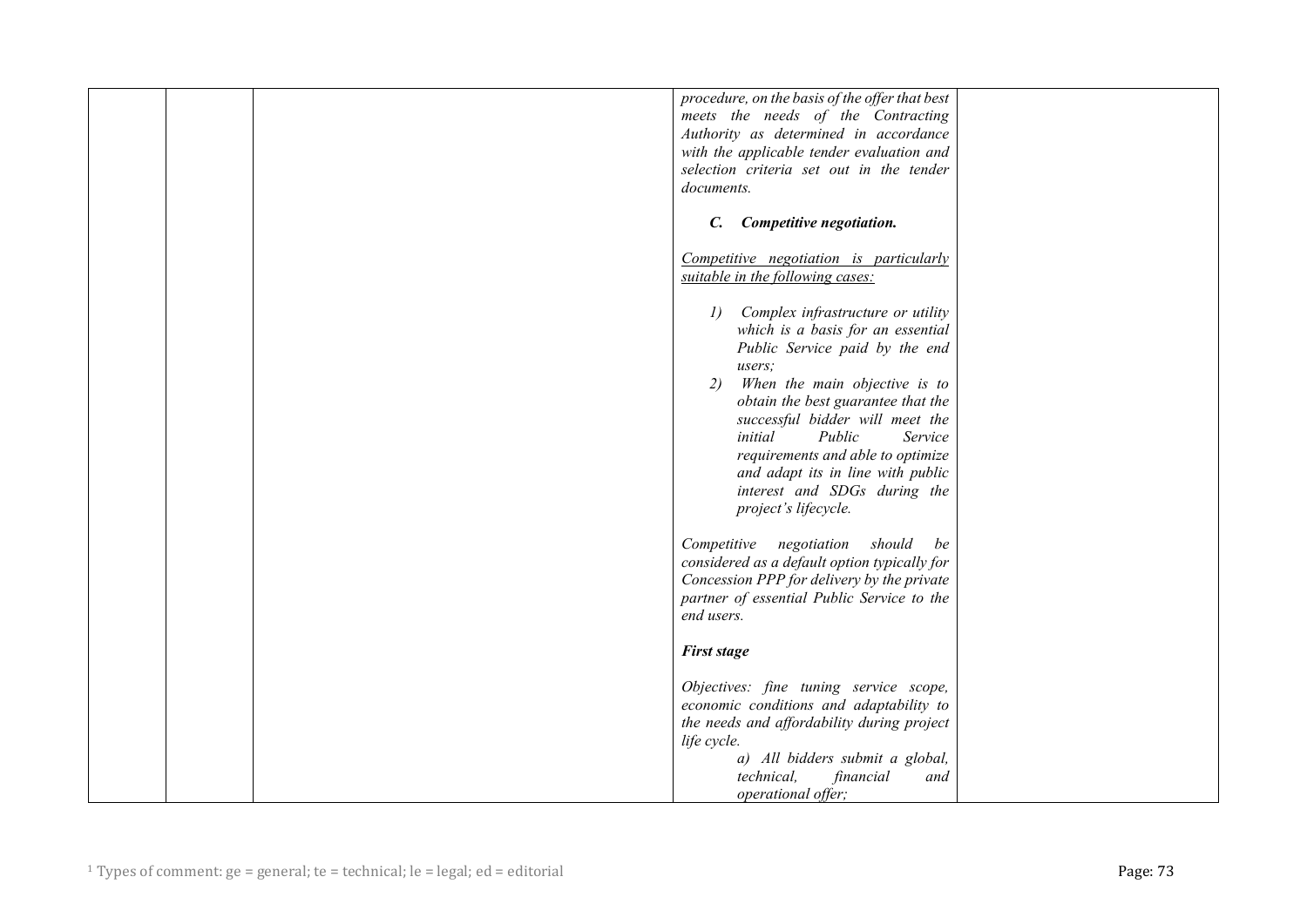| b) A complete bid evaluation is<br>made leading to a ranking;<br>c) One to three bidders maximum<br>are invited to proceed for contract<br>negotiation.<br><b>Second Stage</b><br>One preferred bidder only is<br>a)<br>invited to final negotiations under<br>preset negotiations boundaries<br>and timetable with ethical and<br>confidentiality guarantees similar<br>to the ones applicable to<br>competitive dialogue; |
|-----------------------------------------------------------------------------------------------------------------------------------------------------------------------------------------------------------------------------------------------------------------------------------------------------------------------------------------------------------------------------------------------------------------------------|
|                                                                                                                                                                                                                                                                                                                                                                                                                             |
|                                                                                                                                                                                                                                                                                                                                                                                                                             |
|                                                                                                                                                                                                                                                                                                                                                                                                                             |
|                                                                                                                                                                                                                                                                                                                                                                                                                             |
|                                                                                                                                                                                                                                                                                                                                                                                                                             |
|                                                                                                                                                                                                                                                                                                                                                                                                                             |
|                                                                                                                                                                                                                                                                                                                                                                                                                             |
|                                                                                                                                                                                                                                                                                                                                                                                                                             |
|                                                                                                                                                                                                                                                                                                                                                                                                                             |
|                                                                                                                                                                                                                                                                                                                                                                                                                             |
|                                                                                                                                                                                                                                                                                                                                                                                                                             |
|                                                                                                                                                                                                                                                                                                                                                                                                                             |
|                                                                                                                                                                                                                                                                                                                                                                                                                             |
|                                                                                                                                                                                                                                                                                                                                                                                                                             |
|                                                                                                                                                                                                                                                                                                                                                                                                                             |
|                                                                                                                                                                                                                                                                                                                                                                                                                             |
|                                                                                                                                                                                                                                                                                                                                                                                                                             |
| If negotiation fails, possible<br>b)                                                                                                                                                                                                                                                                                                                                                                                        |
| negotiation with second ranking                                                                                                                                                                                                                                                                                                                                                                                             |
| best bidder as for competitive                                                                                                                                                                                                                                                                                                                                                                                              |
| dialogue.                                                                                                                                                                                                                                                                                                                                                                                                                   |
|                                                                                                                                                                                                                                                                                                                                                                                                                             |
| П.<br>Confidentiality<br>and                                                                                                                                                                                                                                                                                                                                                                                                |
| Record.                                                                                                                                                                                                                                                                                                                                                                                                                     |
|                                                                                                                                                                                                                                                                                                                                                                                                                             |
| A. Confidentiality.                                                                                                                                                                                                                                                                                                                                                                                                         |
|                                                                                                                                                                                                                                                                                                                                                                                                                             |
| The Contracting Authority and the Tender                                                                                                                                                                                                                                                                                                                                                                                    |
| Committee shall treat all proposals                                                                                                                                                                                                                                                                                                                                                                                         |
| submitted in tender procedures conducted                                                                                                                                                                                                                                                                                                                                                                                    |
| in accordance with This Law in such a                                                                                                                                                                                                                                                                                                                                                                                       |
| manner as to avoid the unnecessary                                                                                                                                                                                                                                                                                                                                                                                          |
| disclosure of their content to competing                                                                                                                                                                                                                                                                                                                                                                                    |
| bidders or to any other person not                                                                                                                                                                                                                                                                                                                                                                                          |
| authorized to have access to this type of                                                                                                                                                                                                                                                                                                                                                                                   |
| information.<br>Any<br>discussions,                                                                                                                                                                                                                                                                                                                                                                                         |
| communications and negotiations between                                                                                                                                                                                                                                                                                                                                                                                     |
| the Contracting Authority and/or the                                                                                                                                                                                                                                                                                                                                                                                        |
| Tender Committee and a bidder shall be                                                                                                                                                                                                                                                                                                                                                                                      |
| confidential (subject as aforesaid). Unless                                                                                                                                                                                                                                                                                                                                                                                 |
| required by law or by a court order, during                                                                                                                                                                                                                                                                                                                                                                                 |
| any such tender procedures no party                                                                                                                                                                                                                                                                                                                                                                                         |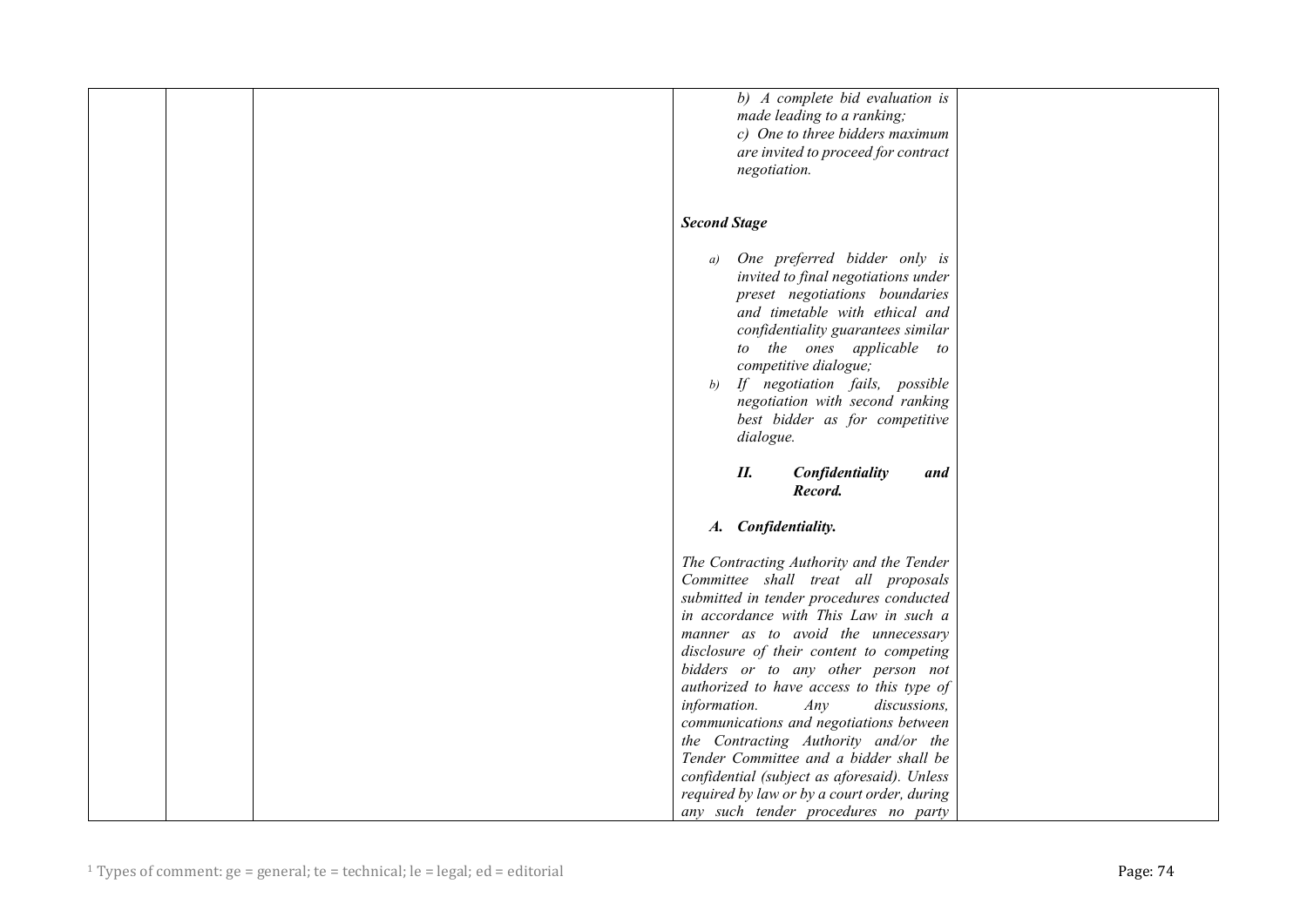|  | thereto shall disclose to any other person<br>any technical, price or other confidential<br>information in relation to such discussions,<br>communications and negotiations without<br>the consent of the other party.<br><b>B.</b> Records.                                                                                                                                                                                                                                                |  |
|--|---------------------------------------------------------------------------------------------------------------------------------------------------------------------------------------------------------------------------------------------------------------------------------------------------------------------------------------------------------------------------------------------------------------------------------------------------------------------------------------------|--|
|  | The Contracting Authority shall keep an<br>appropriate record of information<br>pertaining to the selection and award<br>proceedings for the PfPPP in accordance<br>with the requirements of the PfPPP<br>regulations.                                                                                                                                                                                                                                                                      |  |
|  | Ш.<br><b>Closed Tenders</b><br>and<br>Exceptional<br>Procedures.<br>A. Closed Tenders.                                                                                                                                                                                                                                                                                                                                                                                                      |  |
|  | A closed tender may only be used in<br>exceptional cases of national defence or<br>national security, or such other exceptional<br>circumstances as may be provided for<br>herein, where the use of an open public<br>tender could reasonably be expected to give<br>rise to serious concerns about state secrets,<br>government confidentiality and/or other<br>demonstrable adverse consequences for the<br>national interest and therefore the<br>feasibility of the processes involved. |  |
|  | Competition under Closed Tenders.<br>Where a closed tender is used, the<br>Contracting Authority shall nevertheless<br>take all reasonable steps to structure and<br>organise it in a way which fosters genuine<br>competition and shall invite offers from as<br>many different sources as is practicable in<br>the circumstances.                                                                                                                                                         |  |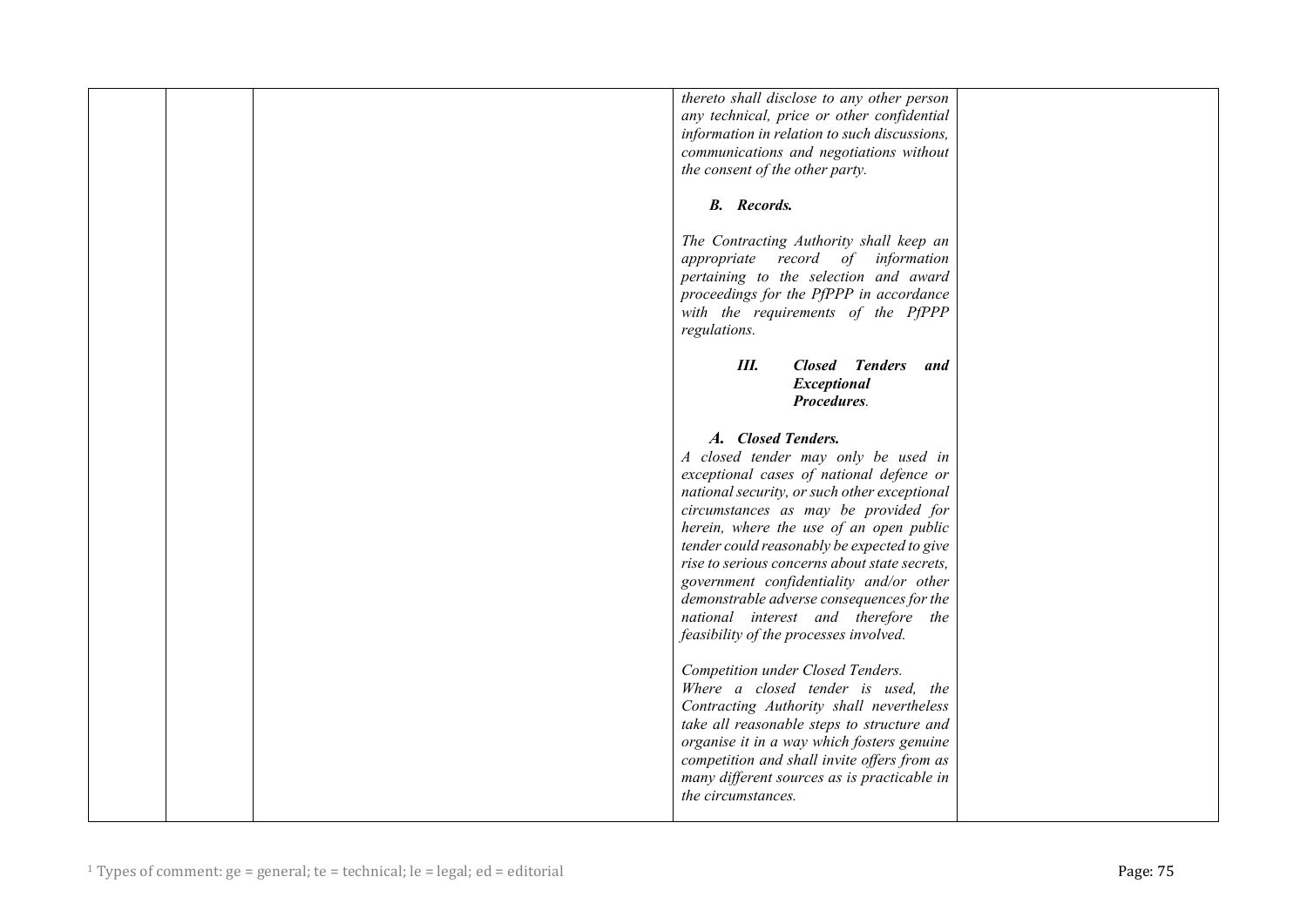|    |     | <b>B.</b> Exceptional Procedures.<br>The tender documents may contain specific<br>provisions modifying aspects of the tender<br>procedure otherwise applicable in specific<br>circumstances, such as:<br>(a) Where only a single bidder<br>prequalifies or submits a<br>compliant expression of interest<br>or bid (e.g., by allowing the<br>Contracting Authority to re-<br>tender the PPP or alternatively<br>proceed with it on the basis of<br>direct negotiations where it is<br>satisfied that the process has<br>already<br>been<br>sufficiently<br>competitive), or;<br>(b) Qualifying or restricting the right<br>and ability of different bidders to<br>combine together during the<br>tender process for the purposes of<br>submitting a joint bid. The PfPPP |  |
|----|-----|--------------------------------------------------------------------------------------------------------------------------------------------------------------------------------------------------------------------------------------------------------------------------------------------------------------------------------------------------------------------------------------------------------------------------------------------------------------------------------------------------------------------------------------------------------------------------------------------------------------------------------------------------------------------------------------------------------------------------------------------------------------------------|--|
|    |     | Regulations may also provide<br>specifically for situations of this<br>kind.                                                                                                                                                                                                                                                                                                                                                                                                                                                                                                                                                                                                                                                                                             |  |
| 71 | 963 | Add.<br>"(a) An introduction on the objectives of<br>the Contracting Authority showing their<br>alignment with the government's objective<br>on the need of a new or improved delivery<br>of Public Services for the project under<br>consideration and on the main steps taken<br>and conclusions reached for developing the<br>project under a PfPPP delivery form with                                                                                                                                                                                                                                                                                                                                                                                                |  |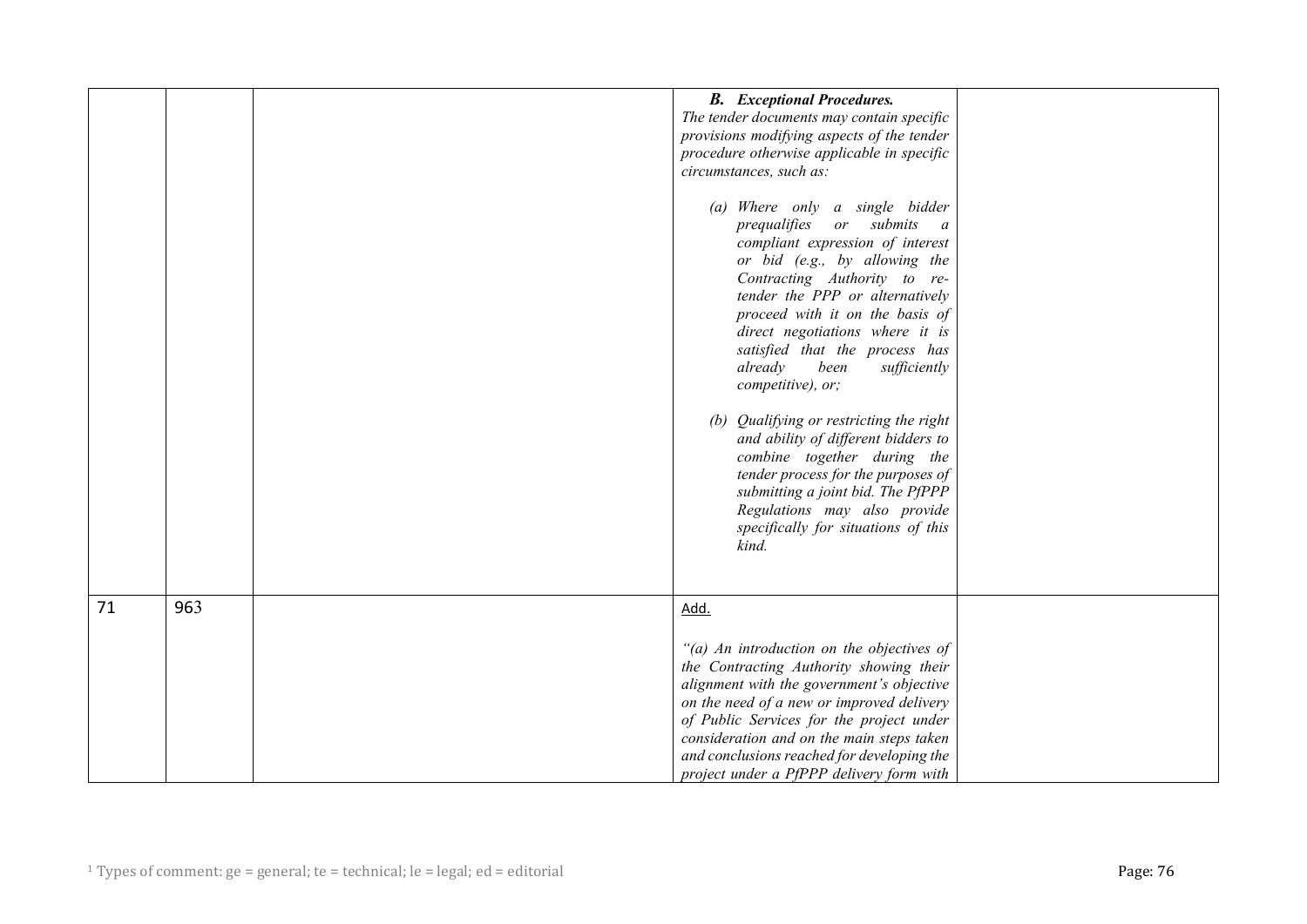|    |     | reasonable chances to attract responsive<br>bidders"                                                                                                                                                                                                                                                                                                                                                                                                                                                                                                                                                                                                                                                                                                                                                                                                                                                                                                                                                                                                                                              |  |
|----|-----|---------------------------------------------------------------------------------------------------------------------------------------------------------------------------------------------------------------------------------------------------------------------------------------------------------------------------------------------------------------------------------------------------------------------------------------------------------------------------------------------------------------------------------------------------------------------------------------------------------------------------------------------------------------------------------------------------------------------------------------------------------------------------------------------------------------------------------------------------------------------------------------------------------------------------------------------------------------------------------------------------------------------------------------------------------------------------------------------------|--|
| 72 | 982 | Add the following paragraph:<br>"The tender documentation shall"<br>provide as necessary for the organisation<br>of transparent communication processes<br>and methods with bidders, allowing as<br>required for (inter alia) conferences,<br>meetings and procedures for written<br>communication, provision of comments on<br>and proposed amendments to the tender<br>documents (including the draft PfPPP<br>contract), discussions of and modifications<br>technical<br>requirements<br>and<br>to<br>specifications, discussion of risk allocation<br>and commercial terms, clarification of<br>financing proposals and other matters;<br>The tender documents may require<br>the provision of tender security, such as bid<br>bonds, by the bidders, in an amount and on<br>terms which are reasonable in the<br>circumstances. In that event, the tender<br>documents shall precisely specify the<br>circumstances in which any such tender<br>security may be forfeited by bidders. A<br>bidder shall not forfeit its bid security in<br>any circumstances other than those<br>specified; |  |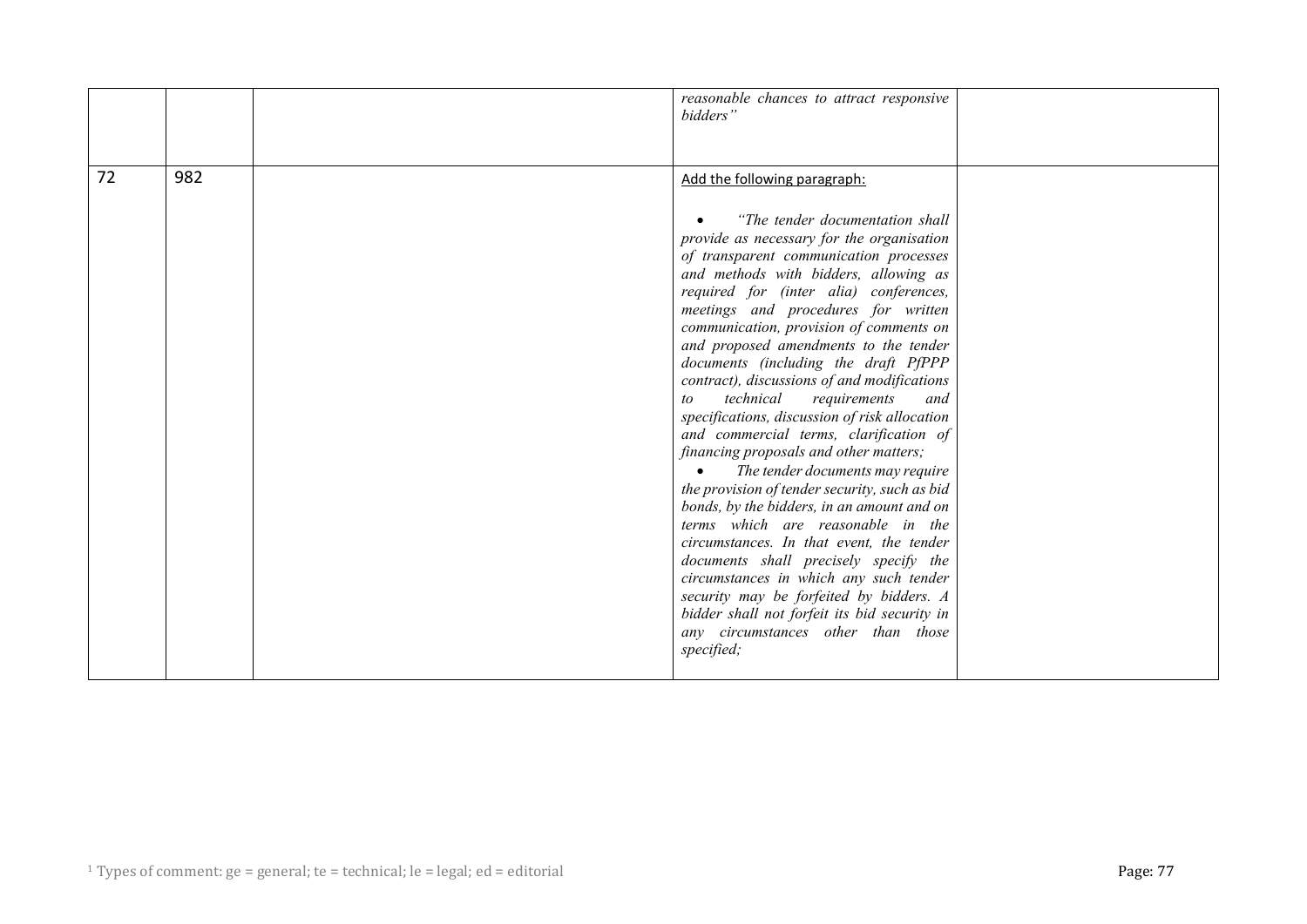|    |         | The Contracting Authority shall provide a     |  |
|----|---------|-----------------------------------------------|--|
|    |         |                                               |  |
|    |         | set of the request for proposals and related  |  |
|    |         | documents to each bidder (or pre-qualified    |  |
|    |         | bidder, as the case may be) invited in        |  |
|    |         | accordance with This Law to submit            |  |
|    |         | proposals for the PfPPP that pays the         |  |
|    |         | price, if any, charged for those documents.   |  |
|    |         | The request for proposals shall contain all   |  |
|    |         | such information as may be required by        |  |
|    |         | Article 17.1 and the PfPPP regulations to     |  |
|    |         |                                               |  |
|    |         | enable bidders to submit responsive           |  |
|    |         | proposals for the PfPPP in accordance         |  |
|    |         | with the tender procedures<br>and             |  |
|    |         | requirements by the deadline<br>for           |  |
|    |         | submission of the same."                      |  |
| 73 | 993-997 | Delete and replace by the following:          |  |
|    |         |                                               |  |
|    |         |                                               |  |
|    |         | "- Compliance with the fundamental            |  |
|    |         | principles of procurement and equality of     |  |
|    |         | treatment: to this effect, the Contracting    |  |
|    |         | Authority shall not modify the objectives     |  |
|    |         | and global description of the project and its |  |
|    |         | main functionalities in any material          |  |
|    |         | (including prequalification,<br>aspects,      |  |
|    |         | evaluation criteria<br>and<br>minimum         |  |
|    |         | requirements);                                |  |
|    |         |                                               |  |
|    |         | - Any substantive amendments within those     |  |
|    |         | limits shall be submitted to the Central PPP  |  |
|    |         |                                               |  |
|    |         | Unit for non-objection, which shall be        |  |
|    |         | granted within thirty days. In the absence    |  |
|    |         | of response, the non-objection should be      |  |
|    |         | deemed to have been granted. Otherwise,       |  |
|    |         | the Contracting Authority shall comply        |  |
|    |         | with any recommendations of the Central       |  |
|    |         | PfPPP Unit. Thereafter, the revised request   |  |
|    |         | for proposals shall be communicated to all    |  |
|    |         | bidders.                                      |  |
|    |         |                                               |  |
|    |         | The deadline for the submission of            |  |
|    |         | proposals shall be prolonged as necessary     |  |
|    |         |                                               |  |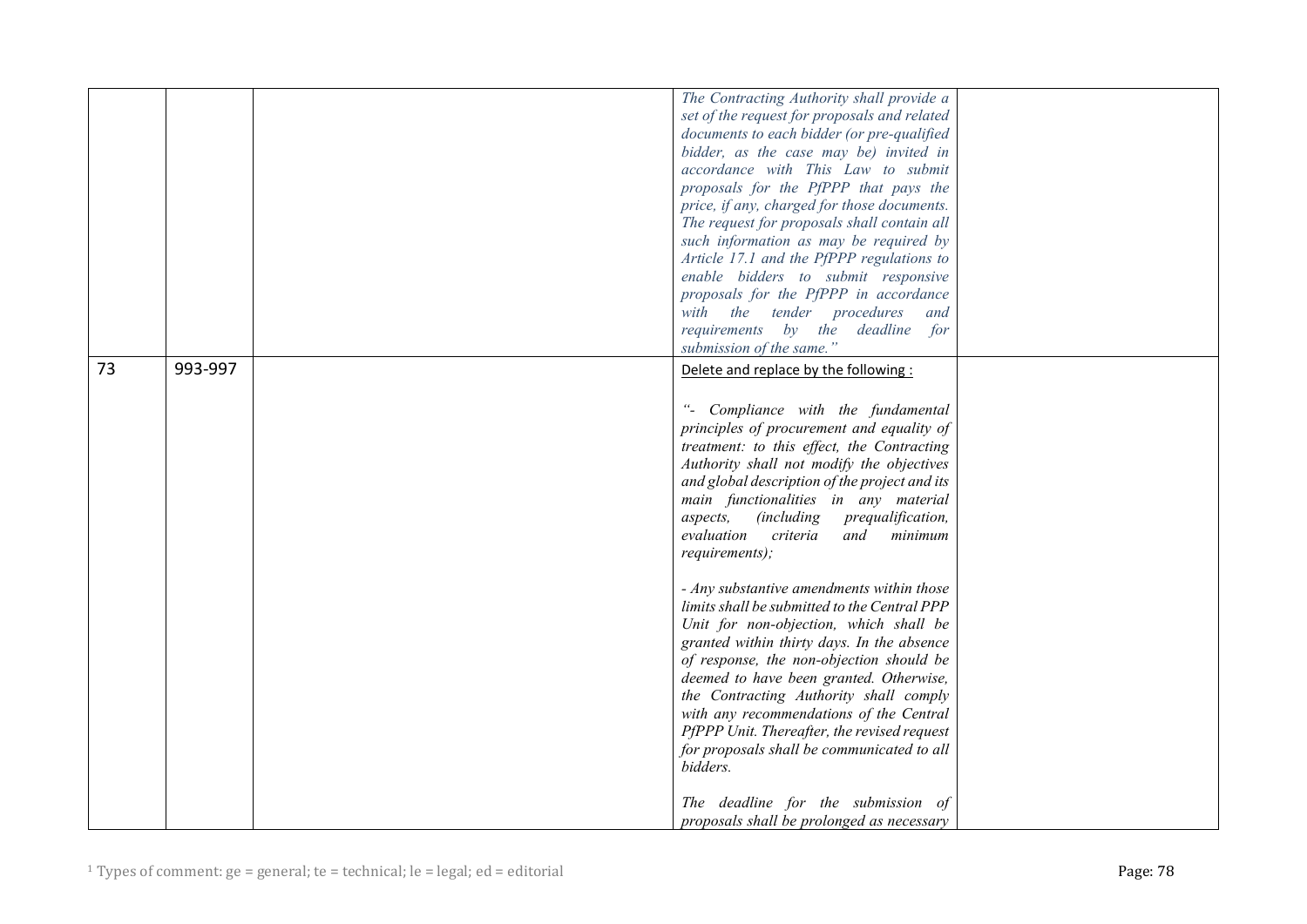|                     | to allow time for any such amendments and<br>any responses to them. The Contracting<br>Authority shall indicate in its record of the<br>selection proceedings to be kept pursuant<br>to This Law the justification for any such<br>revision or amendment. »                                                                                                                                                                                                                                                                                                                                                                                                                                                                                                                                                                                                                       |  |
|---------------------|-----------------------------------------------------------------------------------------------------------------------------------------------------------------------------------------------------------------------------------------------------------------------------------------------------------------------------------------------------------------------------------------------------------------------------------------------------------------------------------------------------------------------------------------------------------------------------------------------------------------------------------------------------------------------------------------------------------------------------------------------------------------------------------------------------------------------------------------------------------------------------------|--|
| 999<br>74           | Delete the words: "after PPP Unit" and<br>replace as follows:<br>"which shall make all comments from the<br>submission of the complete set of<br>documents within thirty days. In the<br>absence of comments, the tender<br>documents are deemed to be approved."                                                                                                                                                                                                                                                                                                                                                                                                                                                                                                                                                                                                                 |  |
| 75<br>1001-<br>1007 | Delete and replace as follows:<br>"The Contracting Authority shall form a<br>Tender Committee, fully independent from<br>the PfPPP project team and as the case<br>may be of the Sectorial PfPPP Unit having<br>participated to the project preparation. The<br>Tender Committee should comprise to the<br>extent necessary outside consultants and<br>experts. Any such consultants and experts<br>should be engaged with due regards to<br>international best practices relating to<br>their qualification and independence (and<br>in particular with the recommendation<br>described in the UNECE Standard on a<br>Zero Tolerance Approach to Corruption in<br>PPP Procurement and to the UNECE<br>additional recommendation for best<br>practices in the involvement of reliable and<br>independent experts to develop People-first<br>public-private partnership projects). |  |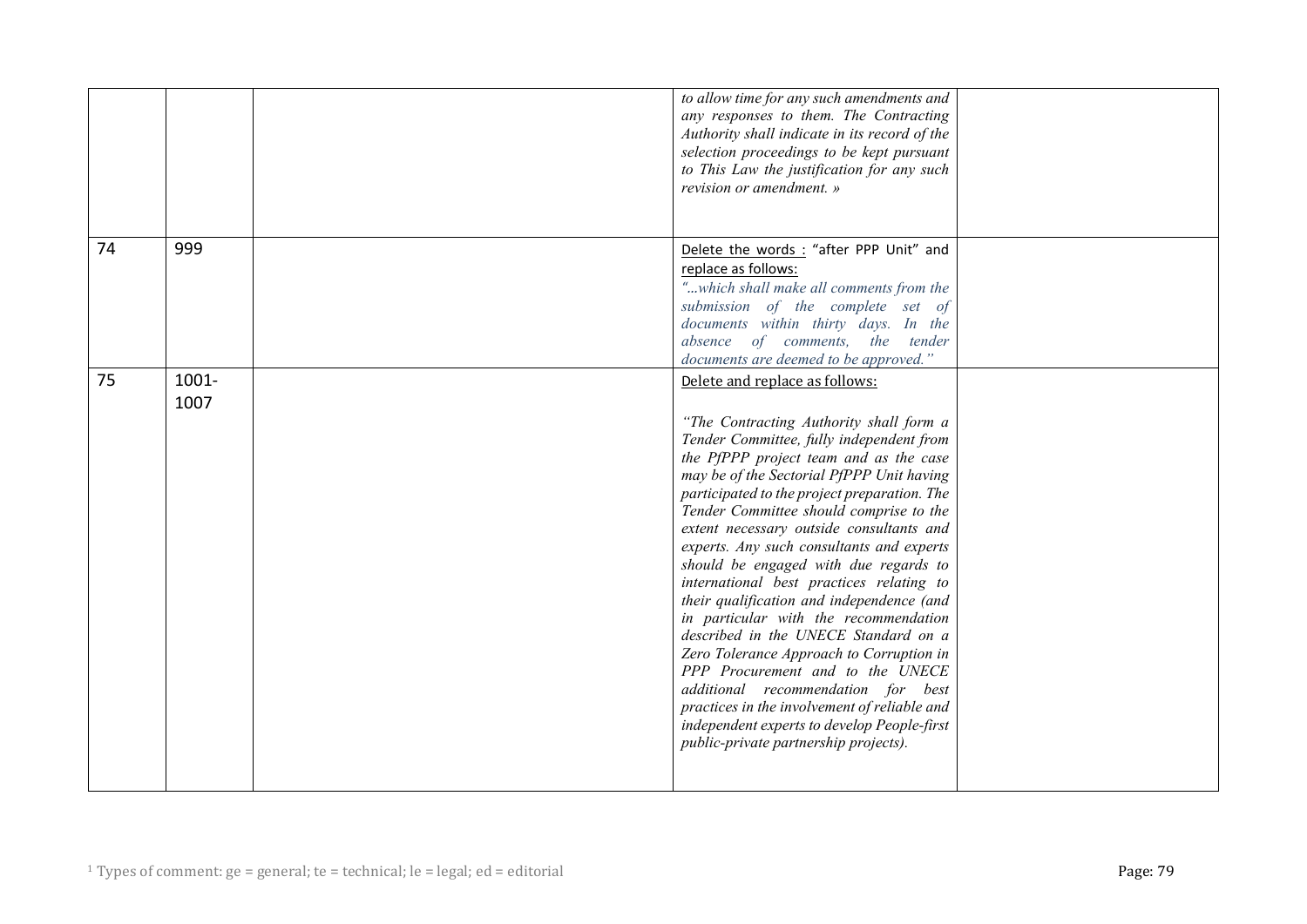|    |       | For the purposes of conducting the PfPPP      |  |
|----|-------|-----------------------------------------------|--|
|    |       | tender, evaluating tender bids and            |  |
|    |       | proposals, communicating with bidders         |  |
|    |       | and determining the preferred or winning      |  |
|    |       |                                               |  |
|    |       | bidder, the composition, powers and           |  |
|    |       | procedures of the Tender Committee shall      |  |
|    |       | be determined in accordance with the          |  |
|    |       | provisions of the law (including a            |  |
|    |       | mechanism for addressing any conflicts of     |  |
|    |       | interest of its members) as further           |  |
|    |       | developed in the UNECE standards for a        |  |
|    |       | Zero Tolerance Approach to Corruption in      |  |
|    |       | PPP Procurement and in the Implementing       |  |
|    |       | Regulations »                                 |  |
| 76 | 1021- | Delete (the substance of those provisions     |  |
|    | 1148  | are now taken into account under the          |  |
|    |       | reorganization of the Model Law plan          |  |
|    |       | under Article 15,16 and 17)                   |  |
| 77 | 1156  |                                               |  |
|    |       | Delete "fourteen days" and replace by         |  |
|    |       | "thirty days"                                 |  |
| 78 | 1164  | Add.                                          |  |
|    |       | "The entry into force of the PPP contract     |  |
|    |       | shall not take place before thirty days from  |  |
|    |       | the latest of the following dates, inter alia |  |
|    |       | er to permit effective remedy of protest in   |  |
|    |       | case of misprocurement:                       |  |
|    |       |                                               |  |
|    |       | - Non-objection to the contract by the        |  |
|    |       | Interministerial Committee;                   |  |
|    |       | - Signature of the contract;                  |  |
|    |       | - Publication of the contract award,          |  |
|    |       | including due notice to all bidders »         |  |
| 79 | 1282- | Delete and replace by the following:          |  |
|    |       |                                               |  |
|    | 1285  |                                               |  |
|    |       | "Interlocutory measures and remedies for      |  |
|    |       | misprocurement:                               |  |
|    |       | The PfPPP Regulations shall aim to ensure     |  |
|    |       | that the detailed procedures drawn up         |  |
|    |       | under This Law, shall provide for sufficient  |  |
|    |       | time, following the taking of key decisions   |  |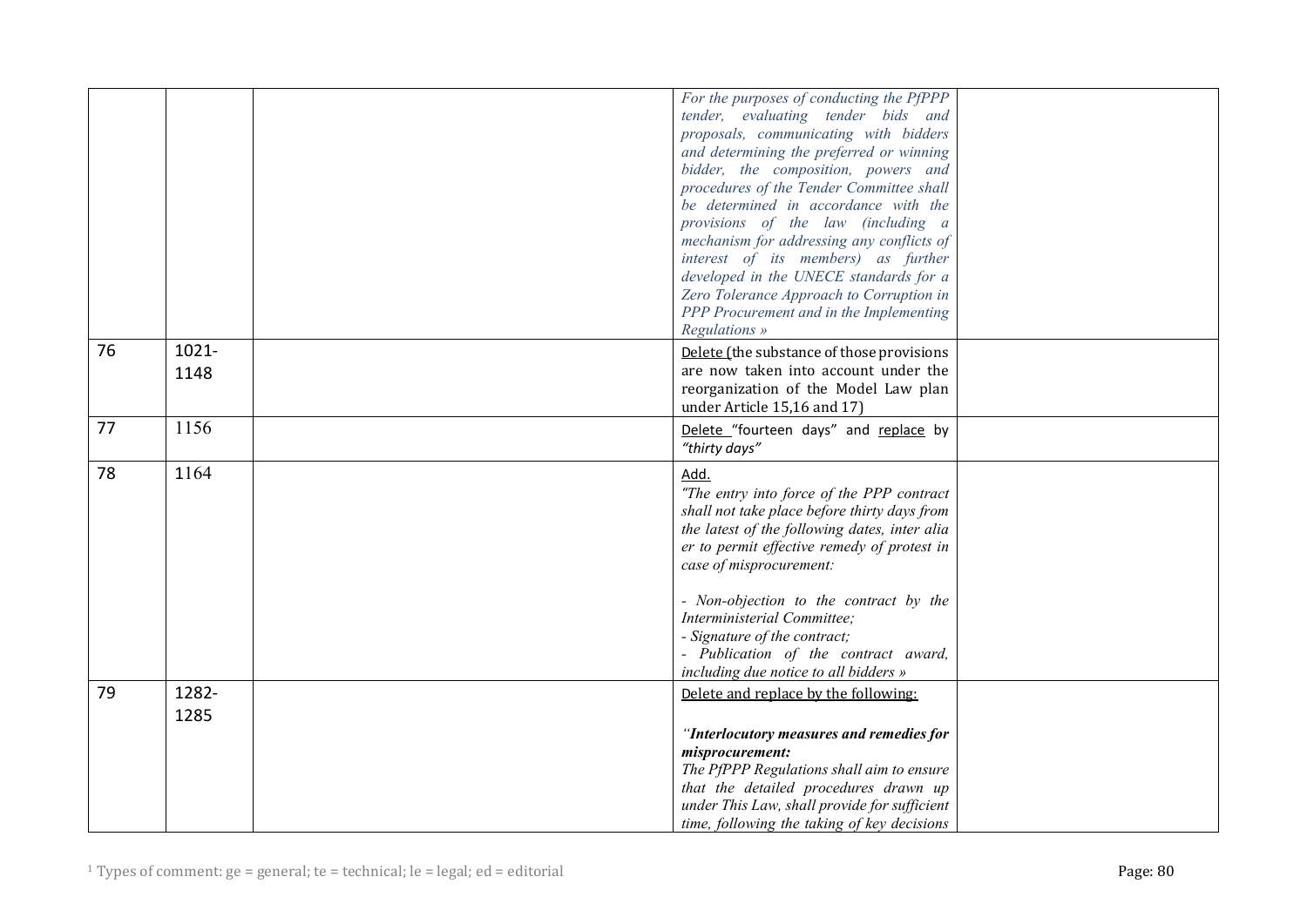|    |               | or the issue of key approvals or resolutions<br>thereunder, to allow for the interim or<br>interlocutory measures and steps to be<br>taken and remedies effectively enforced.<br>In case of misprocurement protest by<br>aggrieved bidders having been informed of<br>the signature of a PfPPP contract in<br>accordance with Article 20, the bidder may<br>lodge a protest with the Summary Judge. In<br>case of gross misprocurement, the<br>Summary Judge shall be entitled to cancel<br>or suspend the contract subject to appeal.<br>Any protest made by the aggrieved bidder<br>beyond thirty days shall not permit to<br>cancel or suspend the contract. "                                                                                                                                                                                                                                    |  |
|----|---------------|------------------------------------------------------------------------------------------------------------------------------------------------------------------------------------------------------------------------------------------------------------------------------------------------------------------------------------------------------------------------------------------------------------------------------------------------------------------------------------------------------------------------------------------------------------------------------------------------------------------------------------------------------------------------------------------------------------------------------------------------------------------------------------------------------------------------------------------------------------------------------------------------------|--|
| 80 | 1287-<br>1291 | Delete and replace by the following:<br>"The private partner's obligation to<br>finance, create or rehabilitate a public<br>infrastructure and to contribute to the<br>operation of the relevant Public Service<br>(that the Contracting Authority must<br>organise in accordance with its statutory<br>powers and with the government's vision<br>and programs aligned with the SDGs and<br>people's requirements for the project life<br>cycle), triggers several special rights and<br>obligations not applicable in most<br>contracts between private parties. Many of<br>such PfPPP special rights and obligations<br>are common for Public-Payment PfPPP<br>and Concession PfPPP. However, due to<br>the direct relationship between the private<br>partner and the end users, Concession<br>PfPPP must be governed by an additional<br>set of specific contractual and legal<br>conditions. " |  |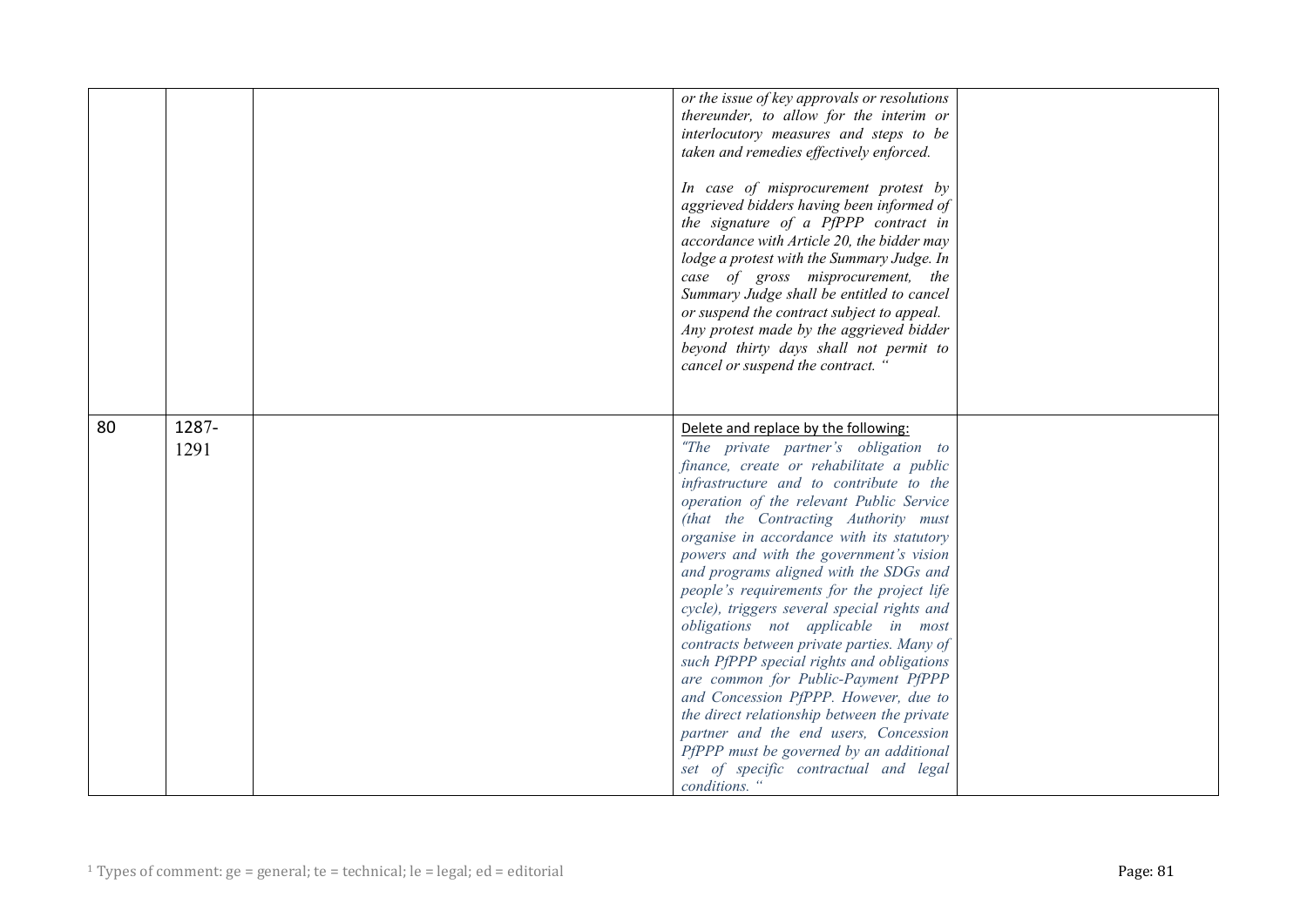| 81 | 1293- |                                                          | Delete and replace as the following:                                                                                                                                                                                                                                                                                                                                                                                                                                                                                                                                                |  |
|----|-------|----------------------------------------------------------|-------------------------------------------------------------------------------------------------------------------------------------------------------------------------------------------------------------------------------------------------------------------------------------------------------------------------------------------------------------------------------------------------------------------------------------------------------------------------------------------------------------------------------------------------------------------------------------|--|
|    | 1296  |                                                          |                                                                                                                                                                                                                                                                                                                                                                                                                                                                                                                                                                                     |  |
|    |       |                                                          | "General.                                                                                                                                                                                                                                                                                                                                                                                                                                                                                                                                                                           |  |
|    |       |                                                          | PfPPP contracts shall be consistent with<br>the tender documents for the relevant<br>PfPPP. In accordance with Article 18, they<br>shall include the key terms of contract<br>conditions in line with international best<br>practices, recommended clauses and<br>templates published in some countries or by<br>international organisations,<br>including<br><b>UNECE</b> for Concession PfPPP. Their main<br>terms and conditions shall be implemented<br>and interpreted in the light of the<br>underlying governing legal principles,<br>provided for in applicable law and its |  |
|    |       |                                                          | Implementing Regulations. "                                                                                                                                                                                                                                                                                                                                                                                                                                                                                                                                                         |  |
| 82 | 1297- | General comments on main terms and conditions of         | Delete and replace as follows;                                                                                                                                                                                                                                                                                                                                                                                                                                                                                                                                                      |  |
|    | 1438  | <b>PPP contracts:</b>                                    | A Headings and outline content of key                                                                                                                                                                                                                                                                                                                                                                                                                                                                                                                                               |  |
|    |       | Due to their global nature, including a large freedom    | contract clauses for PfPPP                                                                                                                                                                                                                                                                                                                                                                                                                                                                                                                                                          |  |
|    |       | of the successful bidder, having to finance the project, |                                                                                                                                                                                                                                                                                                                                                                                                                                                                                                                                                                                     |  |
|    |       | to design and build a public infrastructure or facility  | Sustainable PfPPP contracts should in                                                                                                                                                                                                                                                                                                                                                                                                                                                                                                                                               |  |
|    |       |                                                          | particular include the following:"                                                                                                                                                                                                                                                                                                                                                                                                                                                                                                                                                  |  |
|    |       | with a very long-term horizon and based on a             |                                                                                                                                                                                                                                                                                                                                                                                                                                                                                                                                                                                     |  |
|    |       | satisfactory delivery of service of public interest, PPP | 1). Key Clauses common to all PfPPP                                                                                                                                                                                                                                                                                                                                                                                                                                                                                                                                                 |  |
|    |       | contracts are global and composite contractual           | Without changing the substance of existing                                                                                                                                                                                                                                                                                                                                                                                                                                                                                                                                          |  |
|    |       | relationship developed in distinct but interrelated      | clauses (line 1297 to 1433) but merging                                                                                                                                                                                                                                                                                                                                                                                                                                                                                                                                             |  |
|    |       | phases with a duty of both partners to behave really     | or refining them as appropriate                                                                                                                                                                                                                                                                                                                                                                                                                                                                                                                                                     |  |
|    |       | as partners based on common objectives.                  | distinguish between those clauses the ones                                                                                                                                                                                                                                                                                                                                                                                                                                                                                                                                          |  |
|    |       | Lessons learned indicate that the organisation and       | which are critical in practice for both                                                                                                                                                                                                                                                                                                                                                                                                                                                                                                                                             |  |
|    |       | contents of sustainable Pf PPP Contracts need to be      | families of Pf PPP from the ones less<br>critical .After rearranging the order an                                                                                                                                                                                                                                                                                                                                                                                                                                                                                                   |  |
|    |       | governed by a set of specific provisions addressing      | adding some clauses by reference inter                                                                                                                                                                                                                                                                                                                                                                                                                                                                                                                                              |  |
|    |       | clearly different stages while including<br>sets of      | alia to the UNECE recommended clause                                                                                                                                                                                                                                                                                                                                                                                                                                                                                                                                                |  |
|    |       | common clauses in order to best avoid friction and       | list and to the Phase II draft keep the most                                                                                                                                                                                                                                                                                                                                                                                                                                                                                                                                        |  |
|    |       | disputes leading to projects in distress                 | critical only in the FR Law (more or less                                                                                                                                                                                                                                                                                                                                                                                                                                                                                                                                           |  |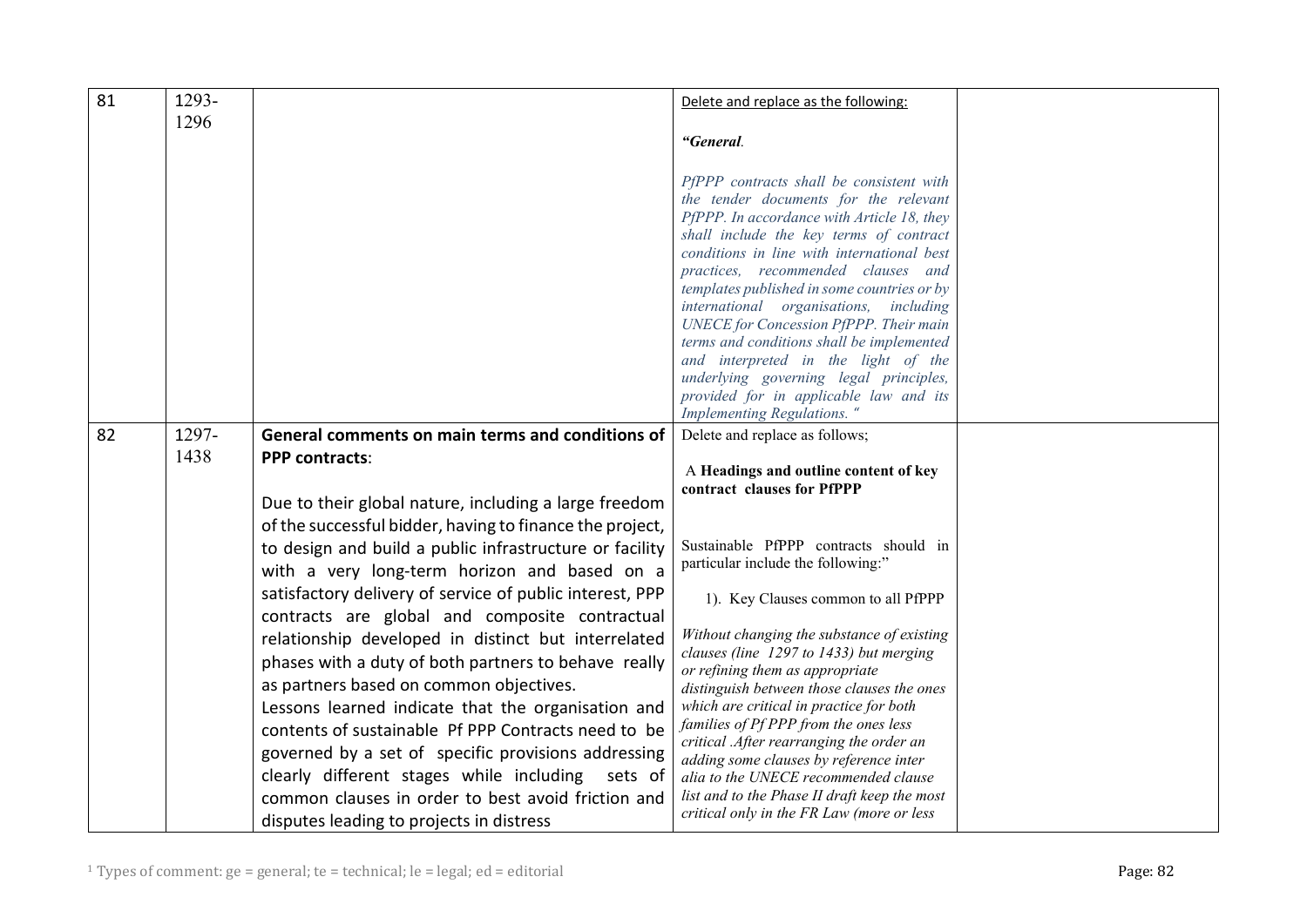| A lot of progress has been made in this respect,          | 20) and include the others in the Impl |  |
|-----------------------------------------------------------|----------------------------------------|--|
| aggregating lessons learned in the last twenty years      | <i>Prov.</i>                           |  |
| taking into account numerous PPP contracts having         |                                        |  |
| faced similar issues irrespective of sectors and          |                                        |  |
| countries. The situation now for PPP is similar to the    |                                        |  |
| one of international construction contracts for public    |                                        |  |
| infrastructure twenty-five years<br>ago<br>when           |                                        |  |
| International Standards Conditions for different type     |                                        |  |
| of contracts form emerged (which include now Design       |                                        |  |
| and Build.)                                               |                                        |  |
|                                                           |                                        |  |
| The same international standardization process for        |                                        |  |
| PPP contracts is now well advanced.                       |                                        |  |
|                                                           |                                        |  |
| For public payment PPP, international DB and DBO          |                                        |  |
| are a good basis to which set of specific clauses need    |                                        |  |
| to be added to take into account the obligation of the    |                                        |  |
| private party to finance and to operate the               |                                        |  |
| infrastructure or facility and to meet performance        |                                        |  |
| levels throughout the project life cycle which is a       |                                        |  |
| condition to recover its investment and make profit.      |                                        |  |
|                                                           |                                        |  |
| For Concession/PPP, there is a fresh international        |                                        |  |
| reference made by the recommended list of clauses         |                                        |  |
| and guiding principles for Concession PfPPP               |                                        |  |
| developed by UNECE and now endorsed by UNECE              |                                        |  |
| Member States.                                            |                                        |  |
|                                                           |                                        |  |
| Taking into account the above, it is proposed to          |                                        |  |
| reorganize Article 24 in two sub articles (1) limiting in |                                        |  |
| the Framework Law a list of most important key            |                                        |  |
| headings and their outline content common to both         |                                        |  |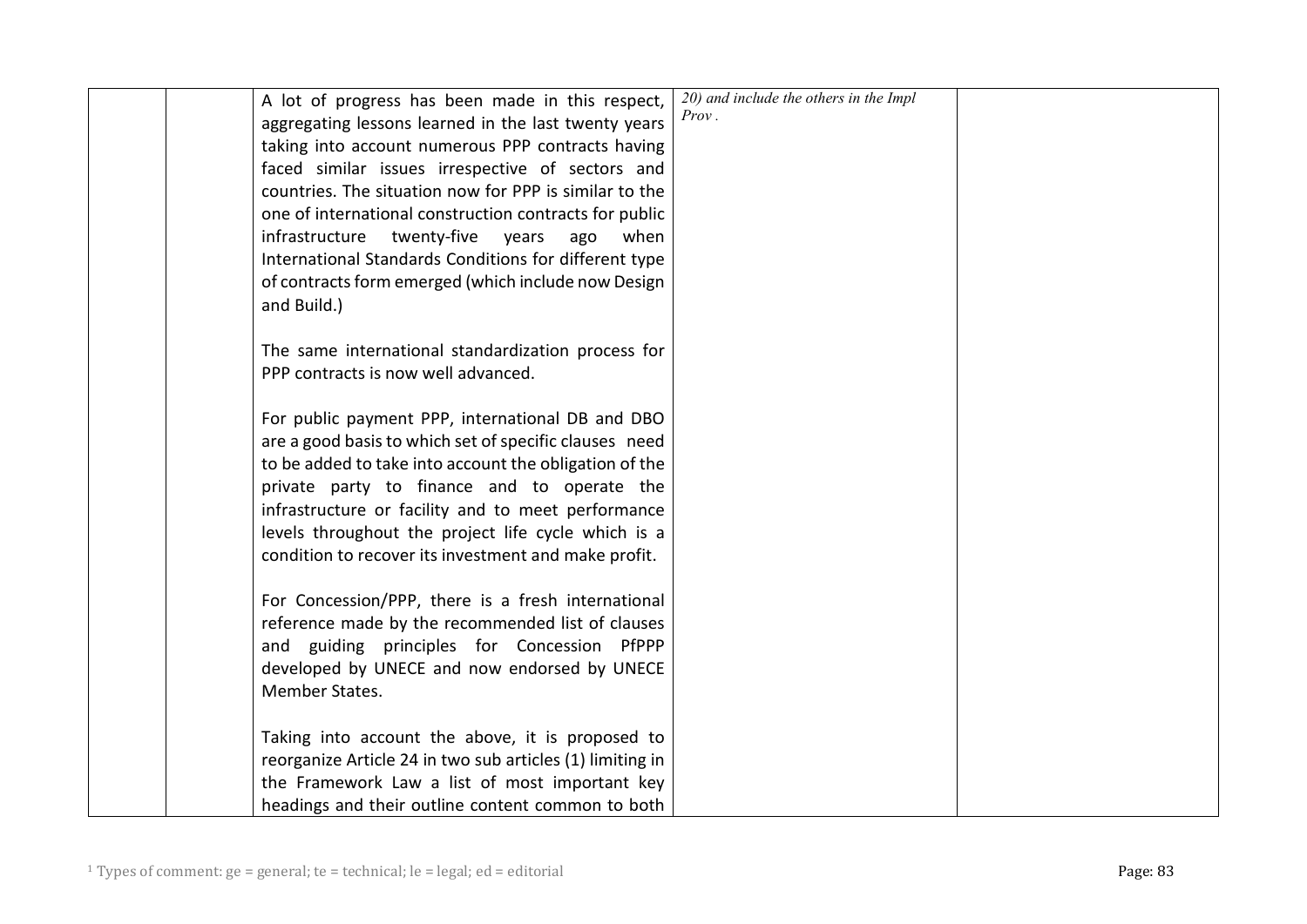| Public Payment PPP and Concession PPP (around 20           |
|------------------------------------------------------------|
| headings and (2) addressing in addition the most           |
| important key headings and their outline content           |
| specific to most  Concession PPP (around 10                |
| headings). The remaining headings (less important)         |
|                                                            |
| (1) common to all PfPPP and (2) specific to most           |
| concession PfPPP should be included in the annex           |
| "Implementing provisions."                                 |
|                                                            |
| This exercise, which is critical for any non-lawyer        |
| reader according to the tests we have made,                |
| amounts to rearranging the current provisions of           |
| article 24 (line 1297to line 1433) and of article 32 (line |
| 1716 to 1790) in a simple, logic and user friendly         |
| manner and revisiting the whole as appropriate taking      |
| into account model law phase II. This exercize is          |
| greatly facilitated when using as reference the            |
| recommended list of list of Clauses and Guiding            |
| Principles for Concession PfPPP already endorsed by        |
| the UNECE member states: (which, by construction,          |
| includes both clauses common to all Pf PPP and             |
| additional clauses for concession PfPPP)                   |
|                                                            |
| For information the list is as follows :                   |
|                                                            |
| 1) Preliminary provisions                                  |
| Definitions                                                |
| Language of contract                                       |
| Contract documents: order of precedence                    |
| Duration                                                   |
| Purpose                                                    |
| General description of the construction                    |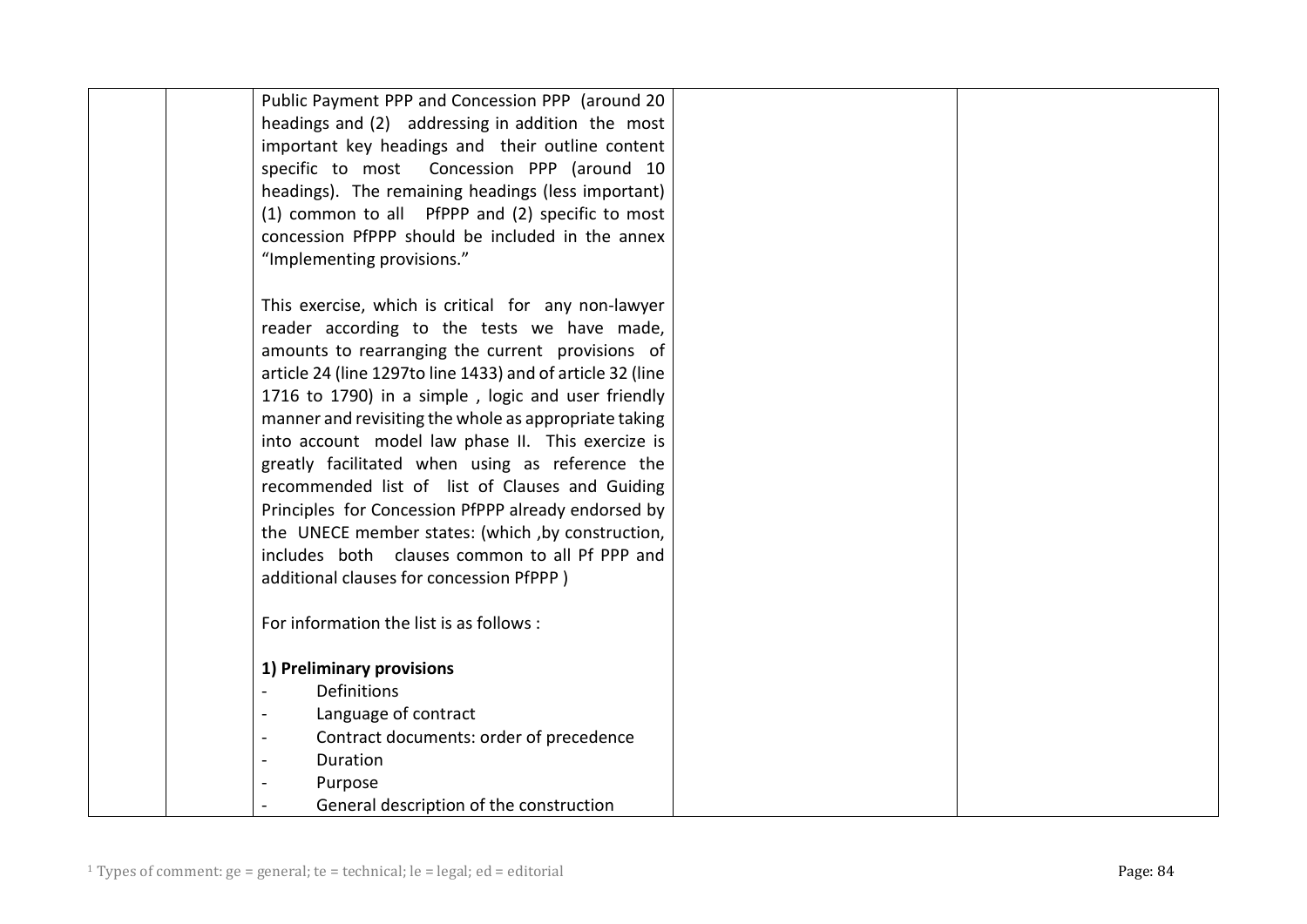| 2) General obligation of the concessionaire:                    |
|-----------------------------------------------------------------|
| International Best practices, Standards and                     |
| norms                                                           |
| Origin of supplies and materials<br>$\frac{1}{2}$               |
| Environmental and social management plan                        |
| 3) General obligation of the contracting authority:             |
| Supply of documents<br>$\overline{a}$                           |
| Transfer of land<br>$\overline{a}$                              |
| Authorisation and permits<br>$\blacksquare$                     |
| Assistance with local regulations                               |
| 4) Construction Design and execution studies:                   |
| Sufficiency of information                                      |
| Design and development                                          |
| Construction phase :                                            |
| Planning                                                        |
| Monitoring<br>$\overline{\phantom{a}}$                          |
| Acceptance and commissioning                                    |
| Defect liability                                                |
| 5) Operation of the Public service:                             |
| General requirements for the operation of the                   |
| public service                                                  |
| Performance parameters                                          |
| Liquidated damages                                              |
| Maintenance and renewal obligations<br>$\overline{\phantom{a}}$ |
| Reporting<br>$\overline{a}$                                     |
| 6) Economic and financial provisions:                           |
| General                                                         |
| <b>Tariffs</b><br>$\frac{1}{2}$                                 |
| Change in economic conditions<br>$\overline{a}$                 |
| Force majeure                                                   |
| Tax and custom regime                                           |
| 7) Miscellaneous:                                               |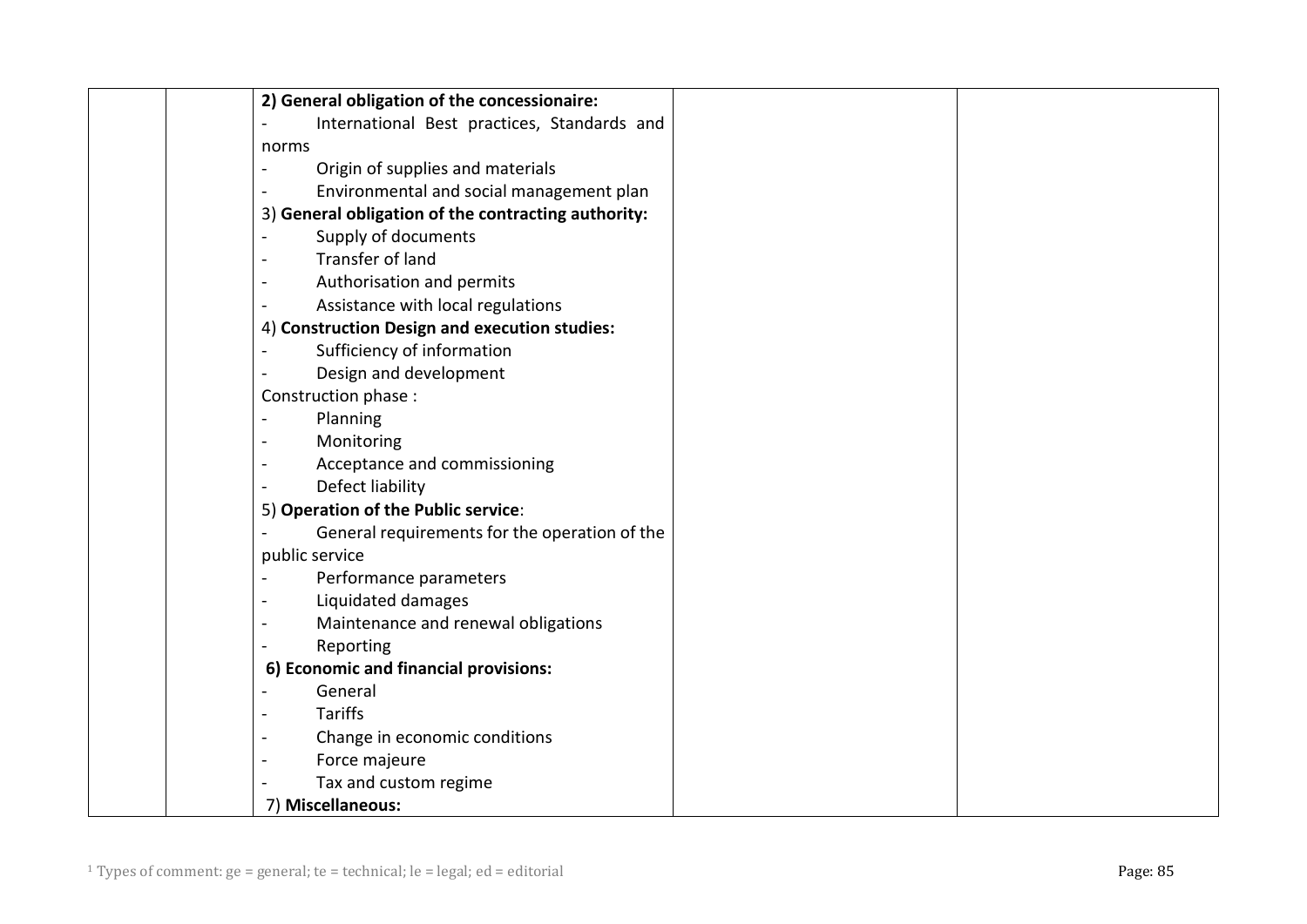|    |      | Personal performance                                |                                                                                          |  |
|----|------|-----------------------------------------------------|------------------------------------------------------------------------------------------|--|
|    |      | Substitution                                        |                                                                                          |  |
|    |      | Subcontracting                                      |                                                                                          |  |
|    |      | <b>Staff</b>                                        |                                                                                          |  |
|    |      | Environment                                         |                                                                                          |  |
|    |      | Community relationships                             |                                                                                          |  |
|    |      | Corporate responsibility                            |                                                                                          |  |
|    |      | Third party liability                               |                                                                                          |  |
|    |      | Insurances                                          |                                                                                          |  |
|    |      | Guarantees                                          |                                                                                          |  |
|    |      | Confidentiality and disclosure                      |                                                                                          |  |
|    |      | Patents and licences                                |                                                                                          |  |
|    |      | 8) Termination:                                     |                                                                                          |  |
|    |      | General                                             |                                                                                          |  |
|    |      | Assets transfer                                     |                                                                                          |  |
|    |      | Early termination                                   |                                                                                          |  |
|    |      | 9) Dispute avoidance and dispute resolution:        |                                                                                          |  |
|    |      | Partnering                                          |                                                                                          |  |
|    |      | Mediation                                           |                                                                                          |  |
|    |      | Dispute boards                                      |                                                                                          |  |
|    |      | Arbitration                                         |                                                                                          |  |
|    |      | Applicable law                                      |                                                                                          |  |
| 83 | 1438 |                                                     |                                                                                          |  |
|    |      |                                                     | 1. Additional clauses more specific<br>to Concession PfPPP                               |  |
|    |      |                                                     |                                                                                          |  |
|    |      |                                                     |                                                                                          |  |
|    |      |                                                     |                                                                                          |  |
|    |      | Taking into account the particular nature of the    | Without changing the substance of existing<br>clauses (found mostly in line 1722 to line |  |
|    |      | Concession PfPPP, yet unknown in many countries, it | 1790)                                                                                    |  |
|    |      | is important to clarify in the Framework Law (or in | Rearrange their order and refine and                                                     |  |
|    |      | the Implementing Provisions), the fundamental       | merge them as appropriate and add some                                                   |  |
|    |      |                                                     | key clauses by reference inter alia to the<br>UNECE list of recommended clauses and      |  |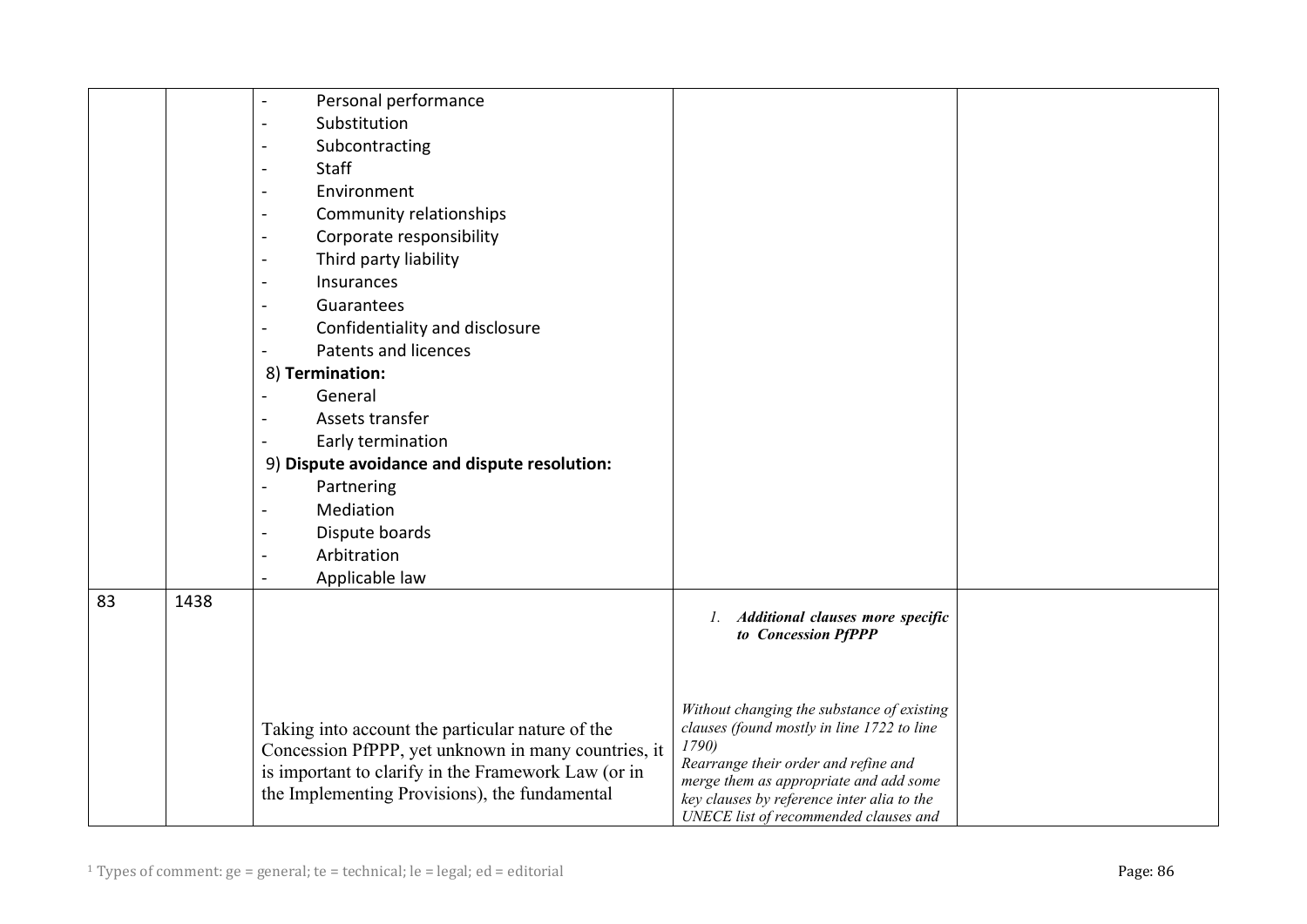| differences between Public Payment PPP and | to the Phase II draft. Then keep the most      |  |
|--------------------------------------------|------------------------------------------------|--|
| Concession PPP.                            | critical only in the FR Law (more or less      |  |
|                                            | 10 to include in second part of article 24)    |  |
|                                            | and include the others in the Impl Prov.       |  |
|                                            |                                                |  |
|                                            |                                                |  |
|                                            |                                                |  |
|                                            | Consider which part from below deserves        |  |
|                                            | to be part of FR Law and which part in         |  |
|                                            | Impl Prov)                                     |  |
|                                            |                                                |  |
|                                            | In Concession PfPPP like in Public-            |  |
|                                            | Payment PfPPP, the private partner             |  |
|                                            | finance, design, build, or rehabilitate a      |  |
|                                            | public infrastructure and participates to      |  |
|                                            | the delivery of a Public Service.              |  |
|                                            |                                                |  |
|                                            | The participation of the private partner to    |  |
|                                            | the public service in Public-Payment           |  |
|                                            | PfPPP is generally limited to a part of the    |  |
|                                            | Public Service to be delivered by the          |  |
|                                            | Contracting Authority, to the final            |  |
|                                            | beneficiaries. In most cases, the private      |  |
|                                            | partner's scope does not go beyond             |  |
|                                            | maintenance and facility management            |  |
|                                            | and/or output/capacity/delivery for the        |  |
|                                            | building, public works and/or facility         |  |
|                                            | created or rehabilitated. The Contracting      |  |
|                                            | Authority compensates directly the private     |  |
|                                            | partner for its investment, operation and      |  |
|                                            | maintenance activities upon satisfactory       |  |
|                                            | delivery of the service during the project     |  |
|                                            | life cycle.                                    |  |
|                                            |                                                |  |
|                                            | By contrast, the role of the private partner   |  |
|                                            | in Concession PfPPP is much broader            |  |
|                                            | since its main obligation is to deliver a full |  |
|                                            | Public Service directly to the end users on    |  |
|                                            | behalf of the Contracting Authority. The       |  |
|                                            | private partner recovers its investments,      |  |
|                                            | operation and other costs, including a         |  |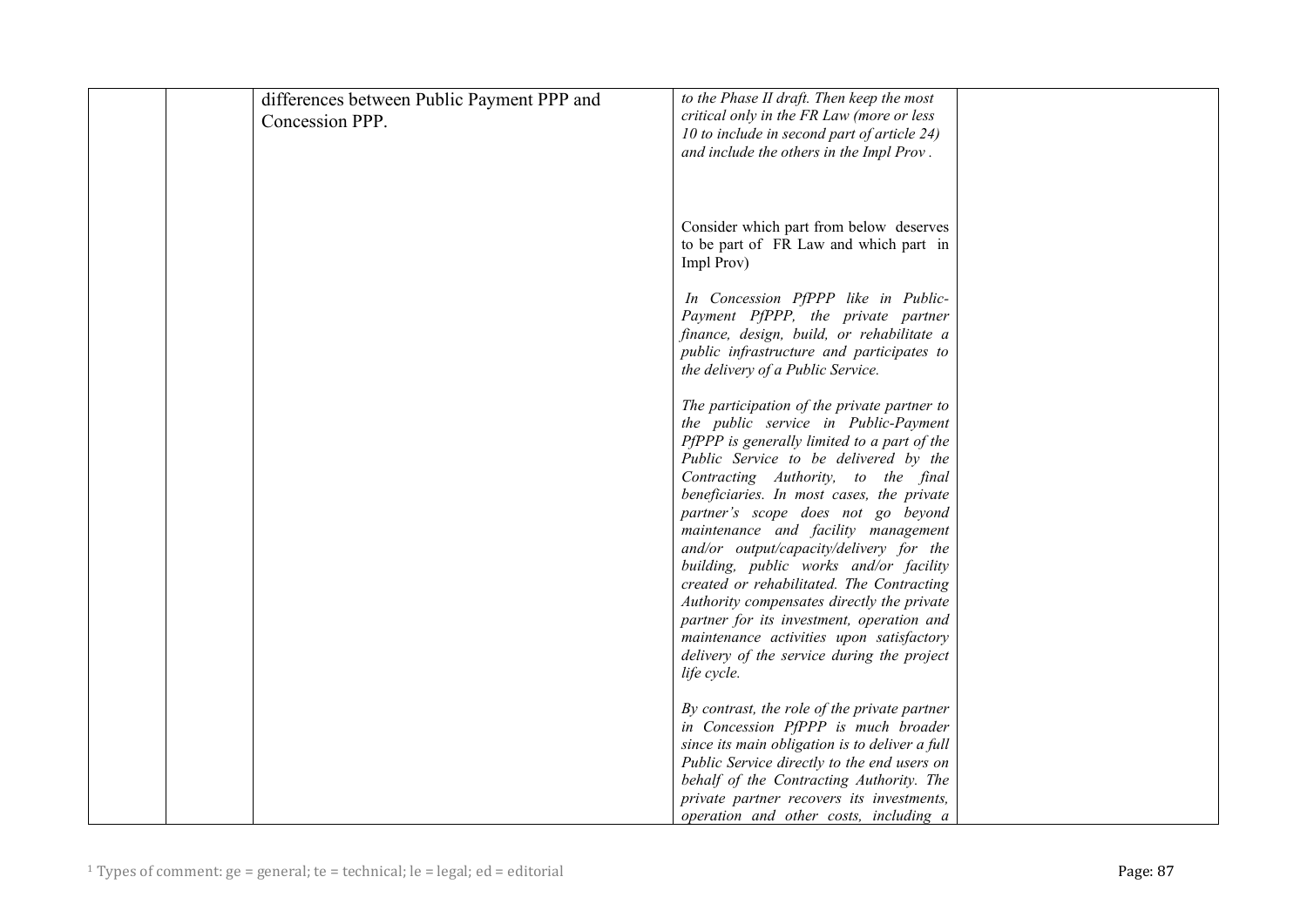|  | profit element, entirely or mostly from the  |  |
|--|----------------------------------------------|--|
|  | fees paid by the end users. As such, the     |  |
|  | private partner relationships with end       |  |
|  | users for delivery of satisfactory Public    |  |
|  | Service with the support of the Contracting  |  |
|  | Authority for the project life cycle becomes |  |
|  | a central element to be considered and       |  |
|  |                                              |  |
|  | addressed by both parties in an equitable    |  |
|  | and sustainable manner taking into           |  |
|  | account a web of relationships with          |  |
|  | stakeholders and public authorities.         |  |
|  |                                              |  |
|  | Sustainable Concession PfPPP must be         |  |
|  | based on as a series of contractual clauses  |  |
|  | and underlying legal requirements aiming     |  |
|  | at maintaining a fair equilibrium during     |  |
|  | the whole project life cycle between         |  |
|  | respective rights and obligations of the     |  |
|  | parties in line with international best      |  |
|  | practice                                     |  |
|  |                                              |  |
|  | The following headings and outline content   |  |
|  | of clauses be part of most Concession        |  |
|  | PfPPP contracts.                             |  |
|  |                                              |  |
|  |                                              |  |
|  | Whereas.                                     |  |
|  |                                              |  |
|  | Since the level of demand and affordability  |  |
|  | to pay for the service by the end users is a |  |
|  | major consideration at the core of all       |  |
|  | Concession contracts, the whereas should     |  |
|  | refer to a robust process of consultation    |  |
|  | with stakeholders and different categories   |  |
|  | of future users of the service, both for its |  |
|  | scope and affordability, leading to joint    |  |
|  | expectations of the parties on the amount of |  |
|  | the income stream during the project life    |  |
|  | cycle. The whereas should also refer to the  |  |
|  |                                              |  |
|  | provisional amount of costs of any kind      |  |
|  | (including target profit margin) during the  |  |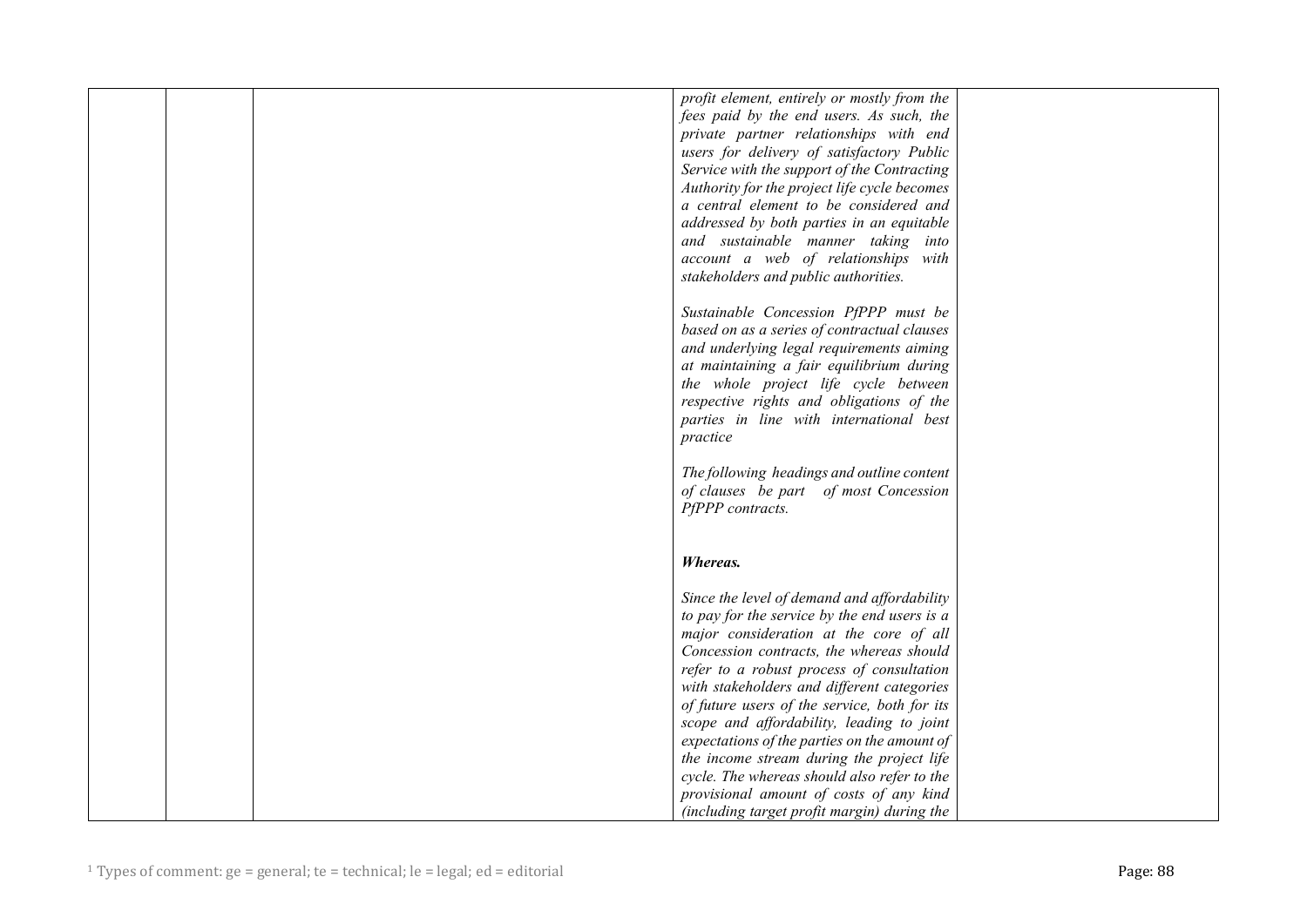|    |               |                                                                                                                                           | project life cycle to be integrated into the<br>Economic and Financial Business Case<br>which represents one the cornerstones of<br>the agreement between the parties.<br>In most cases, the whereas should<br>acknowledge that both parties intend to<br>deliver a Public Service remaining adapted<br>to the needs and affordability of the end<br>users during the project life cycle, and that<br>it is not realistic to envisage in the contract<br>all situations which could occur.<br>Consequently, they have organized their<br>contractual relationship with a view of<br>facilitating improvements and adaptation<br>of the Public Service when justified,<br>without deteriorating the economic and<br>financial viability of the venture. |  |
|----|---------------|-------------------------------------------------------------------------------------------------------------------------------------------|--------------------------------------------------------------------------------------------------------------------------------------------------------------------------------------------------------------------------------------------------------------------------------------------------------------------------------------------------------------------------------------------------------------------------------------------------------------------------------------------------------------------------------------------------------------------------------------------------------------------------------------------------------------------------------------------------------------------------------------------------------|--|
|    |               |                                                                                                                                           |                                                                                                                                                                                                                                                                                                                                                                                                                                                                                                                                                                                                                                                                                                                                                        |  |
| 84 | 1444-<br>1487 | Authorized amendments to PfPPP contract must be<br>well defined and always remain consistent with core<br>principle of Public Procurement | Delete and replace by the following:<br><b>Amendments of Contract.</b><br>The amendment shall not introduce<br>conditions which, had they been part of the<br>initial contract award procedure for the<br>PPP, would have allowed for the admission<br>of bidders other than those initially selected<br>or for the acceptance of a proposal other<br>than that originally accepted or would have<br>attracted additional participants in the<br>contract award procedure.<br>Any amendment or modification (other<br>than one already provided for in the<br>contract) which would materially alter any<br>of the fundamental or essential elements or<br>aspects or its terms and conditions, shall<br>require the approval or endorsement of the    |  |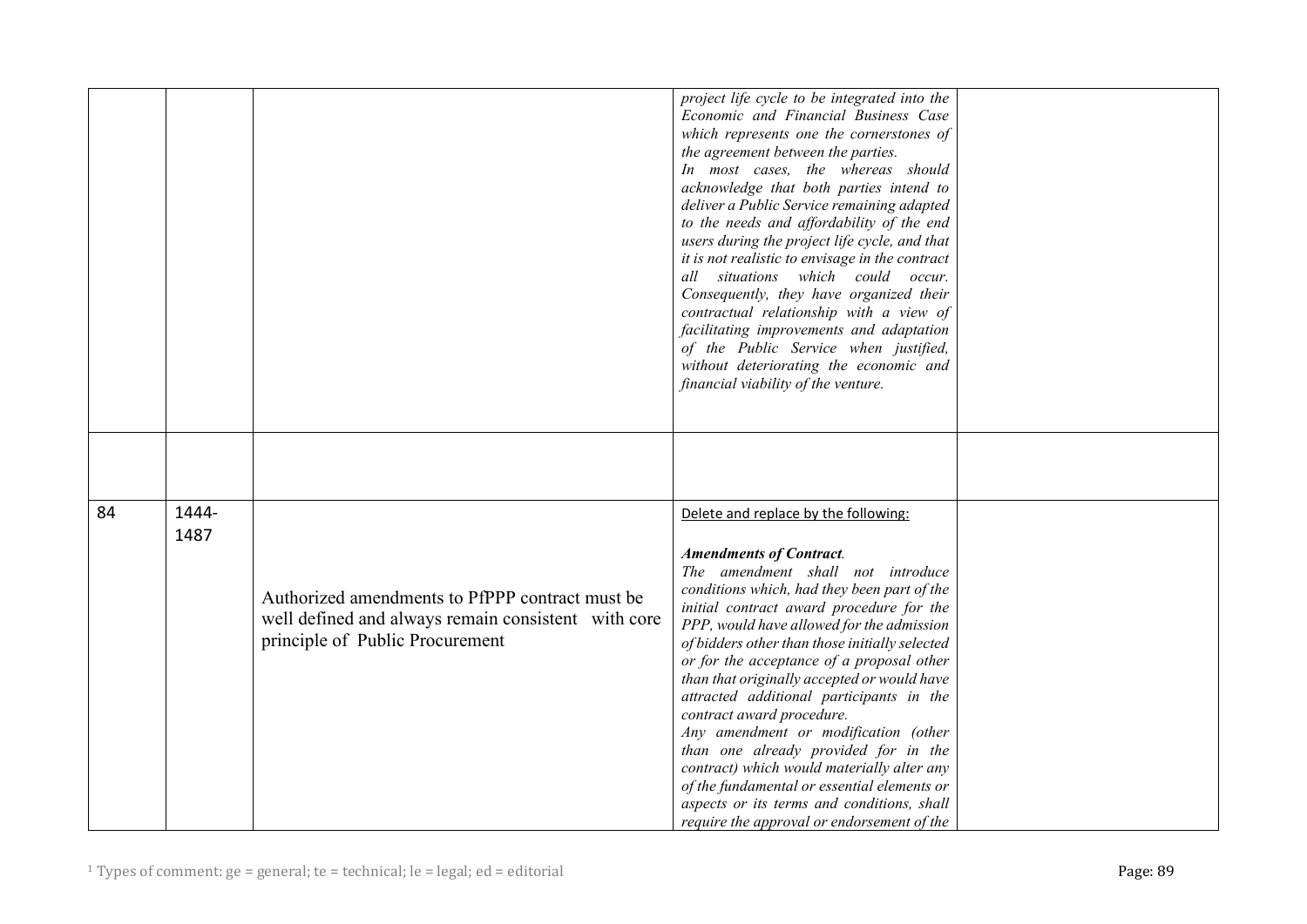|    |       |                                                                                                                                                                                                                                                                                                                                                                                                                                                                                                         | Interministerial Committee before such<br>amendment or modification becomes<br>effective. Such approval or endorsement<br>may be subject to further specific<br>conditions.                                                                                                                                                                                                                                                                                                                                                                                                                                                                                                                                                                                                                                                                                                                                                                                                                                                                                                                                                                                                                                                                 |  |
|----|-------|---------------------------------------------------------------------------------------------------------------------------------------------------------------------------------------------------------------------------------------------------------------------------------------------------------------------------------------------------------------------------------------------------------------------------------------------------------------------------------------------------------|---------------------------------------------------------------------------------------------------------------------------------------------------------------------------------------------------------------------------------------------------------------------------------------------------------------------------------------------------------------------------------------------------------------------------------------------------------------------------------------------------------------------------------------------------------------------------------------------------------------------------------------------------------------------------------------------------------------------------------------------------------------------------------------------------------------------------------------------------------------------------------------------------------------------------------------------------------------------------------------------------------------------------------------------------------------------------------------------------------------------------------------------------------------------------------------------------------------------------------------------|--|
| 85 | 1495- |                                                                                                                                                                                                                                                                                                                                                                                                                                                                                                         | Delete and replace by the following:                                                                                                                                                                                                                                                                                                                                                                                                                                                                                                                                                                                                                                                                                                                                                                                                                                                                                                                                                                                                                                                                                                                                                                                                        |  |
|    | 1531  |                                                                                                                                                                                                                                                                                                                                                                                                                                                                                                         |                                                                                                                                                                                                                                                                                                                                                                                                                                                                                                                                                                                                                                                                                                                                                                                                                                                                                                                                                                                                                                                                                                                                                                                                                                             |  |
|    |       | Early termination compensation for PfPPP contract<br>must include special provision inter alia to take care<br>of the fact that in case of early termination for any<br>cause (including default of the private partner), the<br>infrastructure of facility which do not belong to the<br>private partner will continue to be used by the public<br>partner. The economic and financial equilibrium<br>which underlined PfPPP Project for the project<br>lifecycle trigger special compensation rights. | <b>Early Termination Compensation.</b><br>Where the PPP contract so provides,<br>and/or when underlined government<br>regulations contain special provision in<br>this matter, either party shall be entitled to<br>compensation from the other upon its early<br>termination for any reason, in an amount<br>and on a basis calculated in accordance<br>with the terms of the contract and/or<br>underlined government regulations subject<br>to the provisions of This Law<br>Due consideration shall be given by the<br>parties concluding a PfPPP contract to the<br>following principles upon which any such<br>compensation should be calculated, which<br>may include or take account of (by way of<br>illustration and without any double-<br>counting) any of the following:<br>(a) The non-amortized value of any assets<br>transferred to the Contracting Authority;<br>(b) Appropriate compensation for the<br>returns expected by equity investors over<br>the term of the agreement;<br>(c) Compensation for costs and losses<br>suffered by either party as a result of early<br>termination, including lost profits;<br>(d) The amount of any outstanding<br>liabilities of either party at the time of its<br>termination. |  |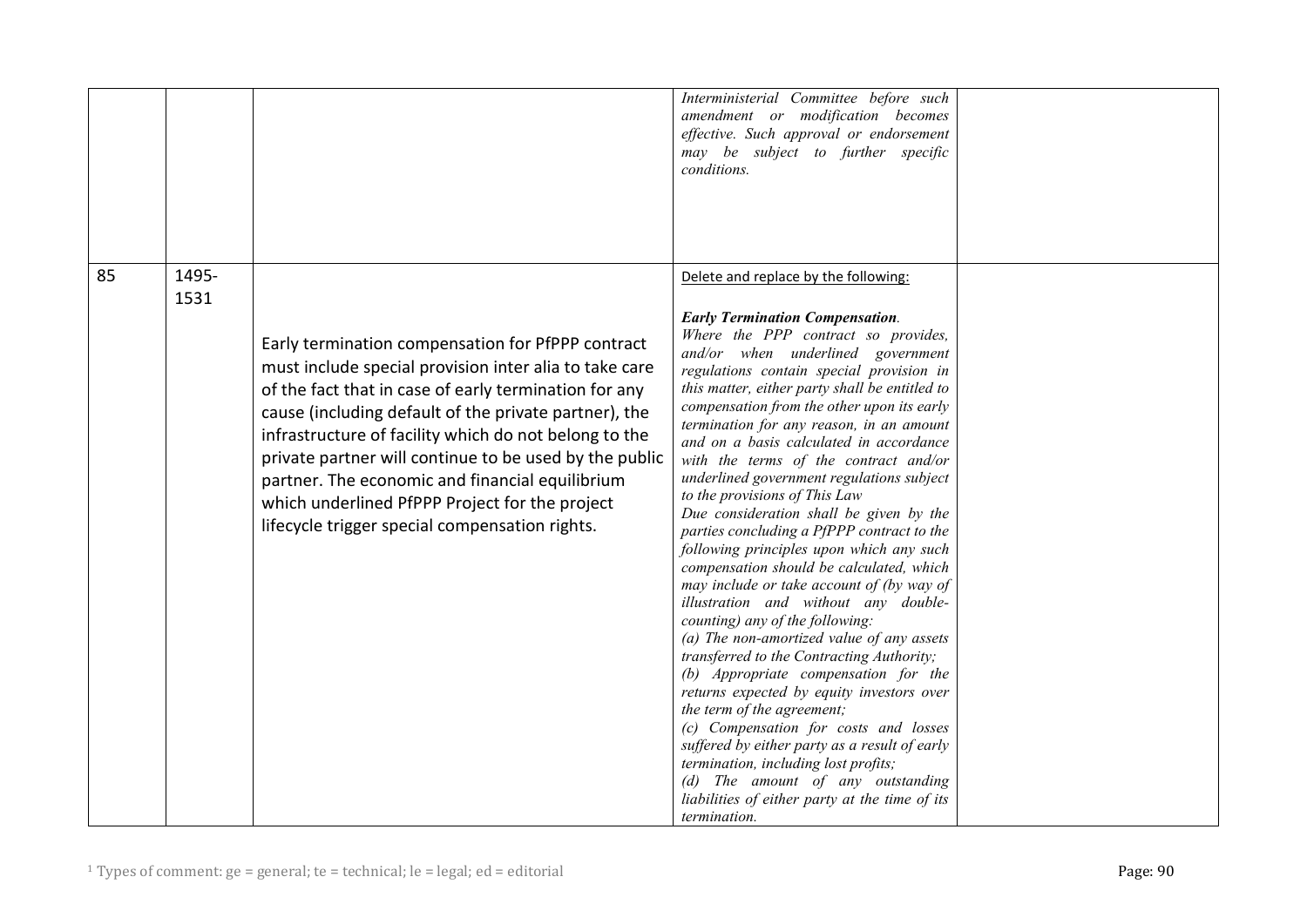|  | The parties to the PfPPP contract shall be    |  |
|--|-----------------------------------------------|--|
|  | entitled to agree such terms for the payment  |  |
|  |                                               |  |
|  | of such compensation as seem to them most     |  |
|  | appropriate in all the circumstances, and     |  |
|  | which are consistent with This Law            |  |
|  | applicable law and any relevant               |  |
|  | constraints of government regulations,        |  |
|  | such as the need to avoid unjust or undue     |  |
|  | enrichment or any disproportionate            |  |
|  | penalties for breach of contract.             |  |
|  |                                               |  |
|  | 4. Other Termination Steps                    |  |
|  | The PfPPP contract may provide, as            |  |
|  | appropriate, for any of the following upon    |  |
|  | or following its termination or expiry        |  |
|  | subject to applicable provisions of thi slaw  |  |
|  | (a) Mechanisms and procedures for the         |  |
|  |                                               |  |
|  | transfer of assets to the Contracting         |  |
|  | Authority;                                    |  |
|  | (b) The compensation to which the private     |  |
|  | partner may be entitled in respect of assets  |  |
|  | transferred to the Contracting Authority or   |  |
|  | to a new private partner or purchased by      |  |
|  | the Contracting Authority;                    |  |
|  | (c) The transfer of technology required for   |  |
|  | the operation and maintenance of the          |  |
|  | PfPPP;                                        |  |
|  | (d) The training of the Contracting           |  |
|  | Authority's personnel or of a successor       |  |
|  | private partner in the operation and          |  |
|  | maintenance of the P PfPPP;                   |  |
|  | (e) The provision, by the private partner, of |  |
|  | continuing support services and resources,    |  |
|  | including the supply of spare parts, if       |  |
|  | required, for a reasonable period after the   |  |
|  |                                               |  |
|  | transfer of the PfPPP to the Contracting      |  |
|  | Authority or to a successor private partner;  |  |
|  |                                               |  |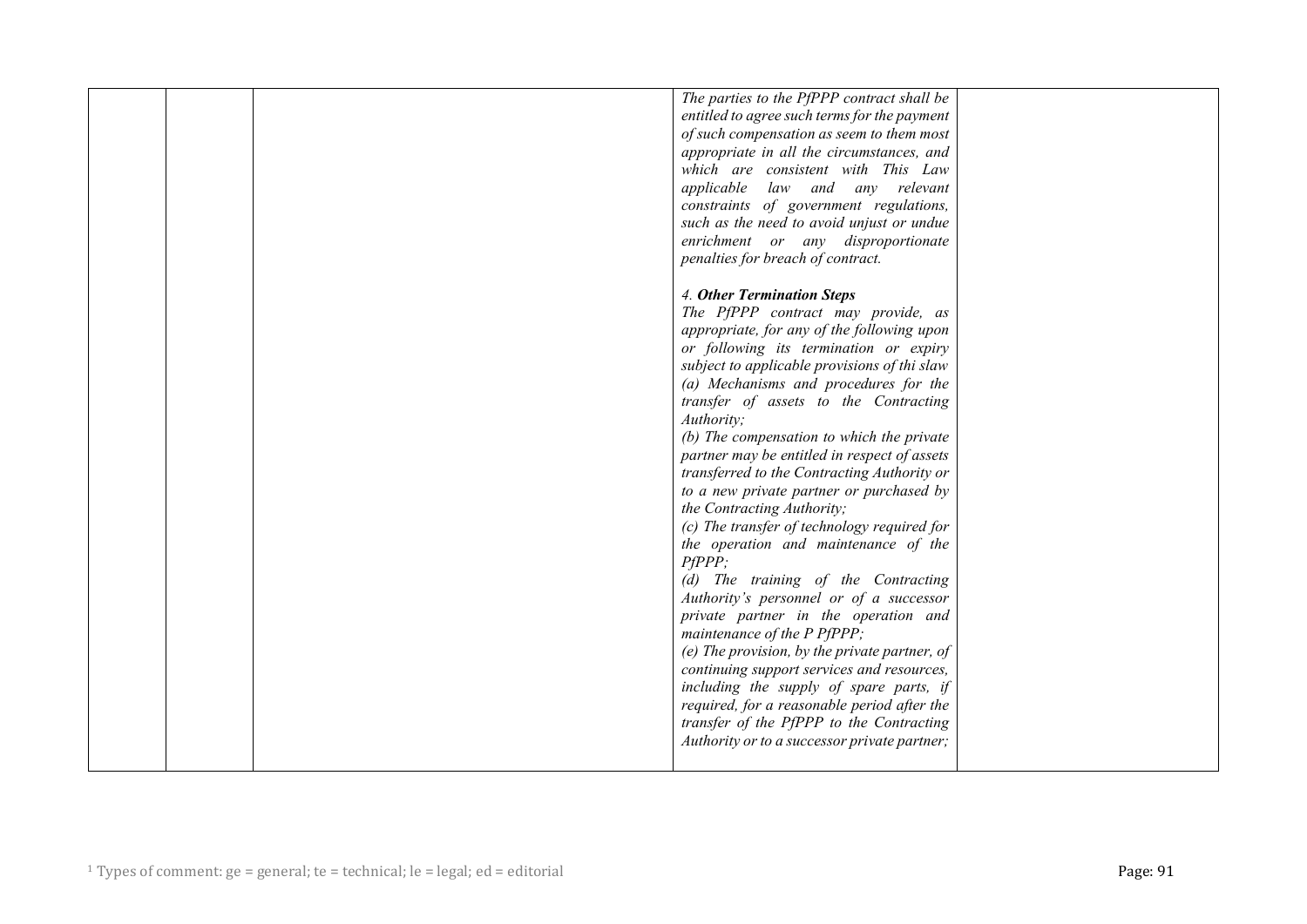|    |               | (f) Mechanisms and procedures for the<br>decommissioning of the PfPPP, including<br>the preparation of a decommissioning plan,<br>the parties' respective obligations for<br>carrying it out and their financial<br>obligations in that respect.                                                                                                                                                                                                                                                                           |  |
|----|---------------|----------------------------------------------------------------------------------------------------------------------------------------------------------------------------------------------------------------------------------------------------------------------------------------------------------------------------------------------------------------------------------------------------------------------------------------------------------------------------------------------------------------------------|--|
| 86 | 1589          | Starts the sentence by the following<br>words:<br>"For concession PPP"                                                                                                                                                                                                                                                                                                                                                                                                                                                     |  |
| 87 | 1591          | Starts the sentence by the following<br>words:<br>'For Public Payment PPP"                                                                                                                                                                                                                                                                                                                                                                                                                                                 |  |
| 88 | 1714-<br>1790 | Delete (the substance of those provisions<br>are now part of Article 24 under the<br>heading "Additional list of terms and<br>conditions for Concession PPP")                                                                                                                                                                                                                                                                                                                                                              |  |
| 89 | 1877-<br>1883 | Delete and replace by the following:<br>"The PfPPP contract shall be governed by<br>the law of the country where the<br>infrastructure is located and service<br>delivered.<br>The clause may provide that in the absence<br>of authoritative references in local law or<br>case law in specific matters, reference<br>could be made to equity or to<br>internationally recognized best practices<br>as published from time to time by relevant<br>international and neutral institutions such<br>as UNCITRAL and UNECE. " |  |
| 90 | 1884          | Replace the title by the following:<br>"Dispute avoidance and alternative<br>dispute resolution"                                                                                                                                                                                                                                                                                                                                                                                                                           |  |
| 91 | 1885-<br>1915 | Delete and replace by the following:<br>"General.<br>The incomplete nature of most PfPPP                                                                                                                                                                                                                                                                                                                                                                                                                                   |  |
|    |               | contracts, which cannot set in stone all                                                                                                                                                                                                                                                                                                                                                                                                                                                                                   |  |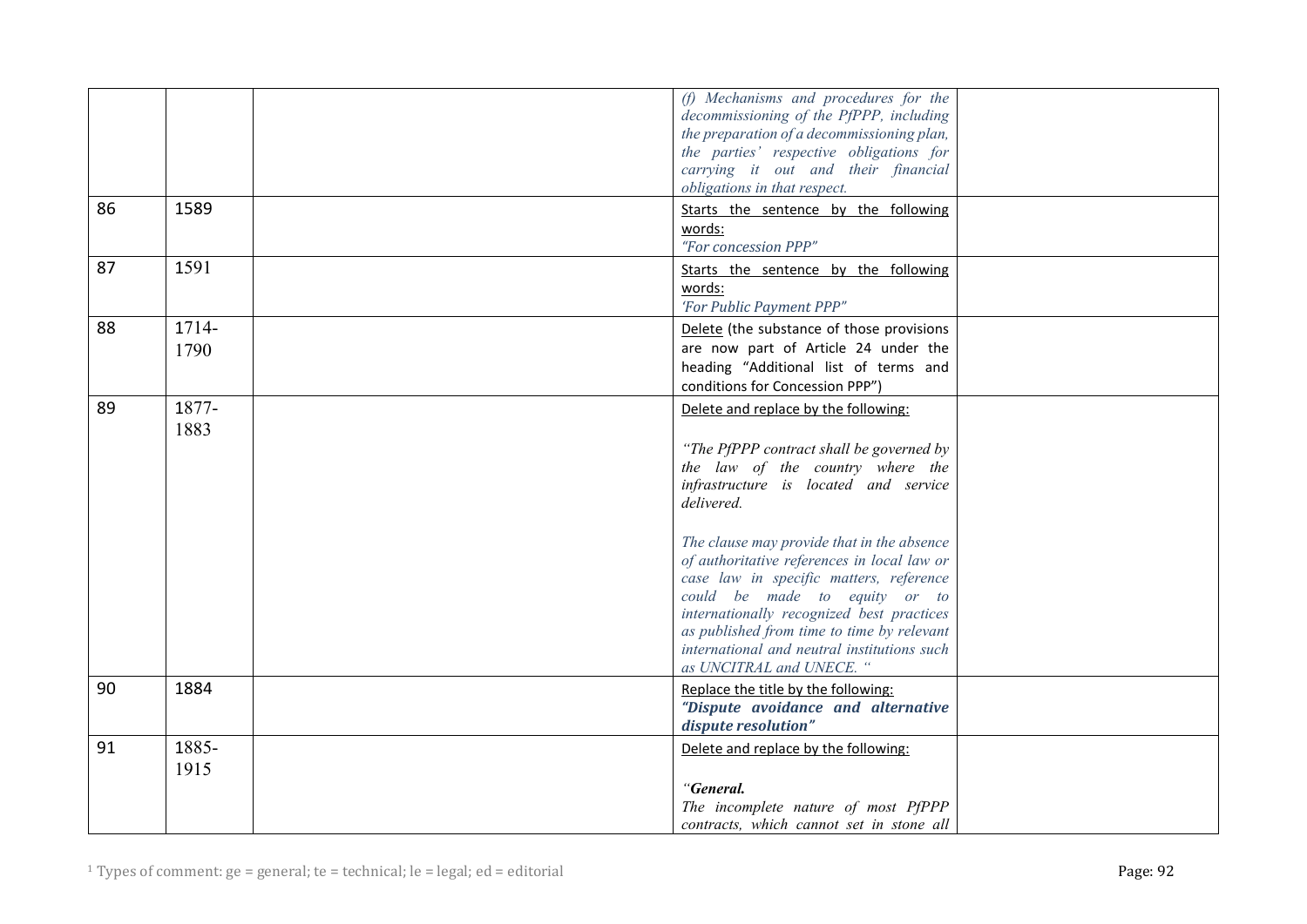| Dispute avoidance and amicable settlement; It is<br>important to give substance to the real nature of PPP<br>which involve obligation for the parties to behave as<br>honest partners and not focusing primarily to self-<br>interest but on thy interest of the end users of the<br>service (ie The UNECE People first concept). Lessons<br>learned in this smatter around the world deserve to<br>become part of the law. | detailed specifications for the provision of<br>a Public Service during the project life<br>cycle necessitates to include a set of<br>provisions allowing the parties to "agree to<br>agree" by reference to common objectives<br>principles, and documents (including the<br>Economic and Financial Business Case). It<br>is important to foster a real partnering<br>process and model dispute avoidance or<br>alternative dispute resolution mechanisms.<br>For this purpose, the parties should<br>consider adopting the following: |  |
|-----------------------------------------------------------------------------------------------------------------------------------------------------------------------------------------------------------------------------------------------------------------------------------------------------------------------------------------------------------------------------------------------------------------------------|-----------------------------------------------------------------------------------------------------------------------------------------------------------------------------------------------------------------------------------------------------------------------------------------------------------------------------------------------------------------------------------------------------------------------------------------------------------------------------------------------------------------------------------------|--|
|                                                                                                                                                                                                                                                                                                                                                                                                                             | a) Partnering.<br>The parties should agree on a minimum<br>organizational partnering structure and<br>process to ensure the smooth, long-term<br>development of their relationship. The<br>partnership should be developed along the<br>following lines:                                                                                                                                                                                                                                                                                |  |
|                                                                                                                                                                                                                                                                                                                                                                                                                             | - Partners meeting organized on a<br>regular basis for instance each quarter;<br>- Party to the partnering meeting<br>composed of several individuals from each<br>side having an important role in relation to<br>the construction and delivery of the service<br>(technical, commercial financial);<br>- Simple partnership by-laws for<br>efficient partners meetings based on a                                                                                                                                                     |  |
|                                                                                                                                                                                                                                                                                                                                                                                                                             | consensus decision making process;<br>- Duty to disclose any potential issues<br>at partner meetings<br>- For complex projects, consider a<br><i>facilitator</i> ;<br>- Duty to disclose and discuss any<br>cause of dispute during partners meeting<br>before any other steps toward dispute<br>resolution;                                                                                                                                                                                                                            |  |
|                                                                                                                                                                                                                                                                                                                                                                                                                             | b) Dispute Board.                                                                                                                                                                                                                                                                                                                                                                                                                                                                                                                       |  |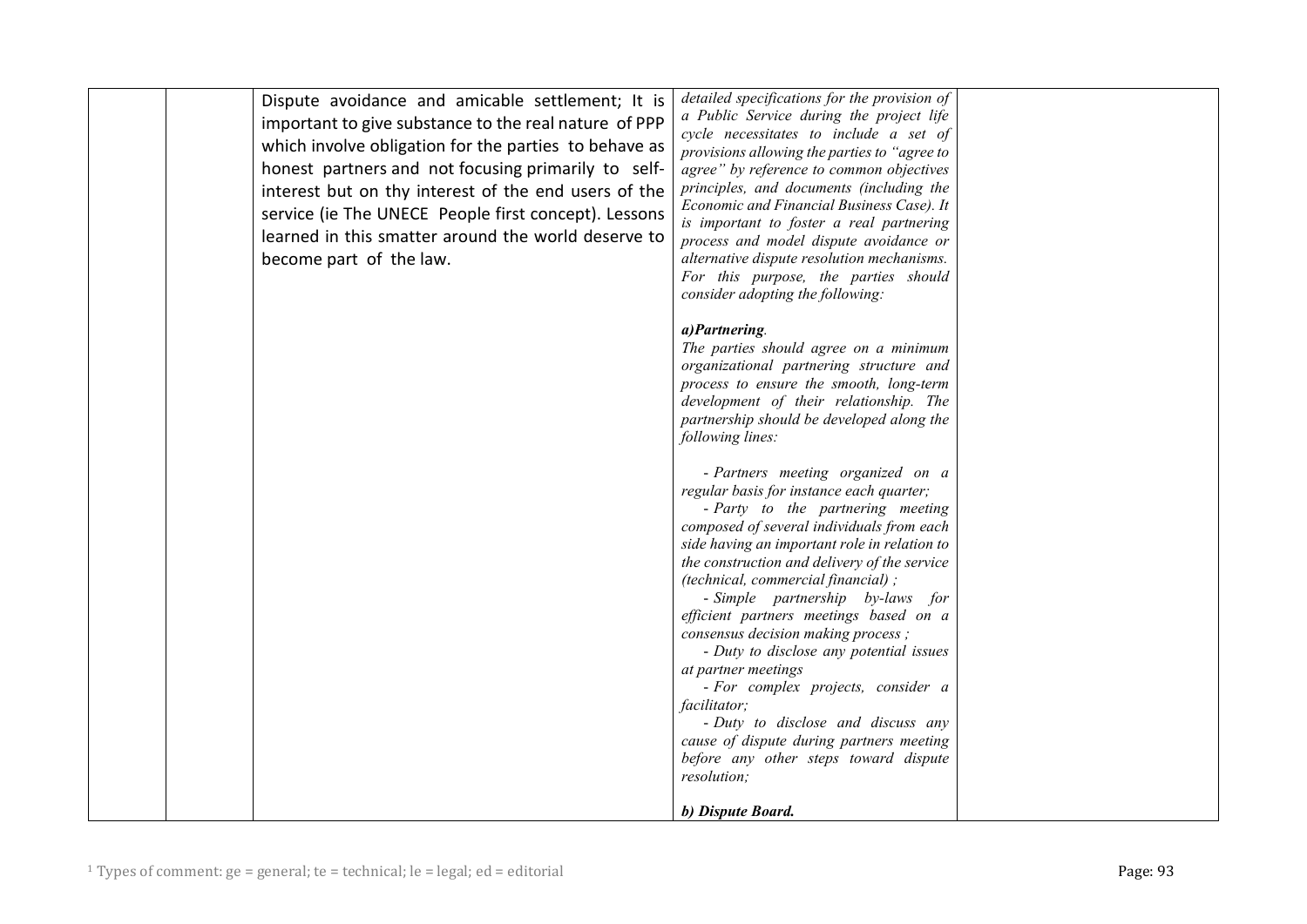|    |               | Dispute boards are generally composed of<br>senior and authoritative experts selected by<br>the parties and which meet with the parties<br>at regular intervals from signature of the<br>contract even in absence of disputes.<br>The boards should operate under the rules<br>of a well-respected<br>international<br>organisation.<br>Several natures of boards are possible<br>depending of their role in the dispute from<br>mere advice to adjudication.<br>For Concession PfPPP, despite avoidance<br>board is generally recommended,<br>preferably composed of three experts up to<br>the closing of the commissioning phase and<br>transformed into a single-person board<br>during the operation phase.<br>One board member should have a prone<br>experience in delivery of essential Public<br>Services.<br>c) Mediation.<br>As an alternative to dispute board and for<br>less complex PfPPPs, a structured<br>mediation process should be considered.<br>The clause could provide for mandatory<br>mediation before referring the matter to<br>arbitration. The clause should provide for<br>a structured mediation by a mediation |  |
|----|---------------|-------------------------------------------------------------------------------------------------------------------------------------------------------------------------------------------------------------------------------------------------------------------------------------------------------------------------------------------------------------------------------------------------------------------------------------------------------------------------------------------------------------------------------------------------------------------------------------------------------------------------------------------------------------------------------------------------------------------------------------------------------------------------------------------------------------------------------------------------------------------------------------------------------------------------------------------------------------------------------------------------------------------------------------------------------------------------------------------------------------------------------------------------|--|
|    |               | board with more or less the same<br>qualification as the ones proposed for<br>dispute board. It should organize a simple<br>mediation process with limited role of due<br>process.                                                                                                                                                                                                                                                                                                                                                                                                                                                                                                                                                                                                                                                                                                                                                                                                                                                                                                                                                              |  |
|    |               |                                                                                                                                                                                                                                                                                                                                                                                                                                                                                                                                                                                                                                                                                                                                                                                                                                                                                                                                                                                                                                                                                                                                                 |  |
| 92 | 1916-<br>1928 | Delete and replace by the<br>following:                                                                                                                                                                                                                                                                                                                                                                                                                                                                                                                                                                                                                                                                                                                                                                                                                                                                                                                                                                                                                                                                                                         |  |
|    |               | "The clause should provide that<br>dispute which have not been settled                                                                                                                                                                                                                                                                                                                                                                                                                                                                                                                                                                                                                                                                                                                                                                                                                                                                                                                                                                                                                                                                          |  |